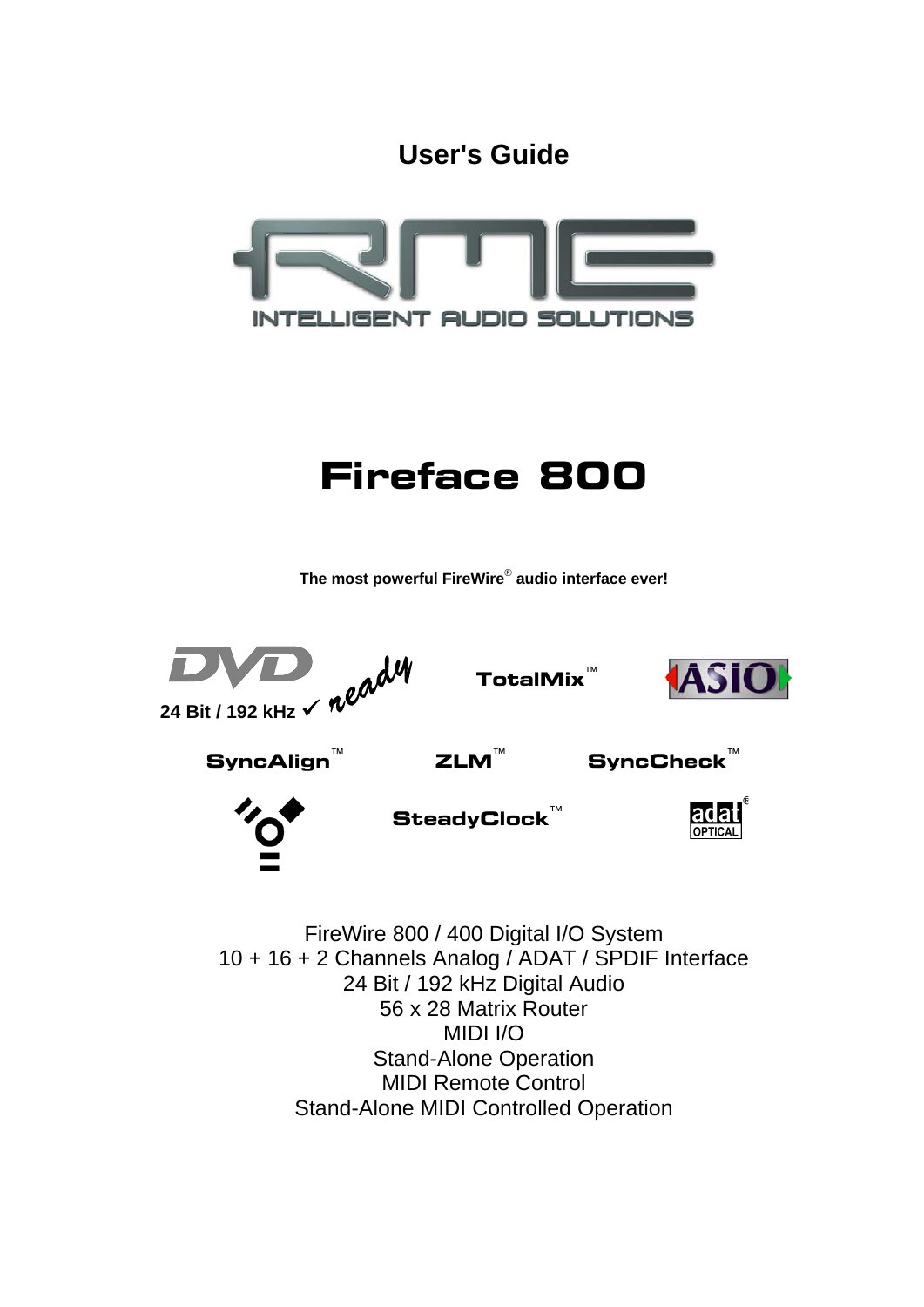| Þ |  |
|---|--|
|   |  |

# **General**

| $\mathbf 1$ |                                         |  |
|-------------|-----------------------------------------|--|
| $\mathbf 2$ |                                         |  |
| 3           |                                         |  |
| 4           | Brief Description and Characteristics 8 |  |
| 5           | <b>First Usage - Quick Start</b>        |  |
|             |                                         |  |
|             |                                         |  |
| 6           |                                         |  |
| 7           |                                         |  |
| 8           |                                         |  |

# **Installation and Operation - Windows**

| 9  |                 |                                 |
|----|-----------------|---------------------------------|
| 10 |                 | <b>Driver and Firmware</b>      |
|    | 10 <sub>1</sub> |                                 |
|    |                 |                                 |
|    | 10.3            |                                 |
|    | 10.4            |                                 |
|    | 11              | <b>Configuring the Fireface</b> |
|    | 11.1            |                                 |
|    |                 |                                 |
|    | 11.3            |                                 |
|    | 11.4            | Clock Modes - Synchronization22 |
|    |                 |                                 |
| 12 |                 | <b>Operation and Usage</b>      |
|    |                 |                                 |
|    |                 |                                 |
|    | 12.3            |                                 |
|    | 12.4            |                                 |
|    | 12.5            |                                 |
|    | 12.6            |                                 |
|    | 12.7            |                                 |
|    |                 | 13 Operation under ASIO         |
|    | 13.1            |                                 |
|    | 13.2            |                                 |
|    | 13.3            |                                 |
| 14 |                 | Using more than one Fireface30  |
| 15 |                 |                                 |
| 16 |                 |                                 |

# **Installation and Operation - Mac OS X**

|  | 18 Driver and Firmware |  |
|--|------------------------|--|
|  |                        |  |
|  |                        |  |
|  |                        |  |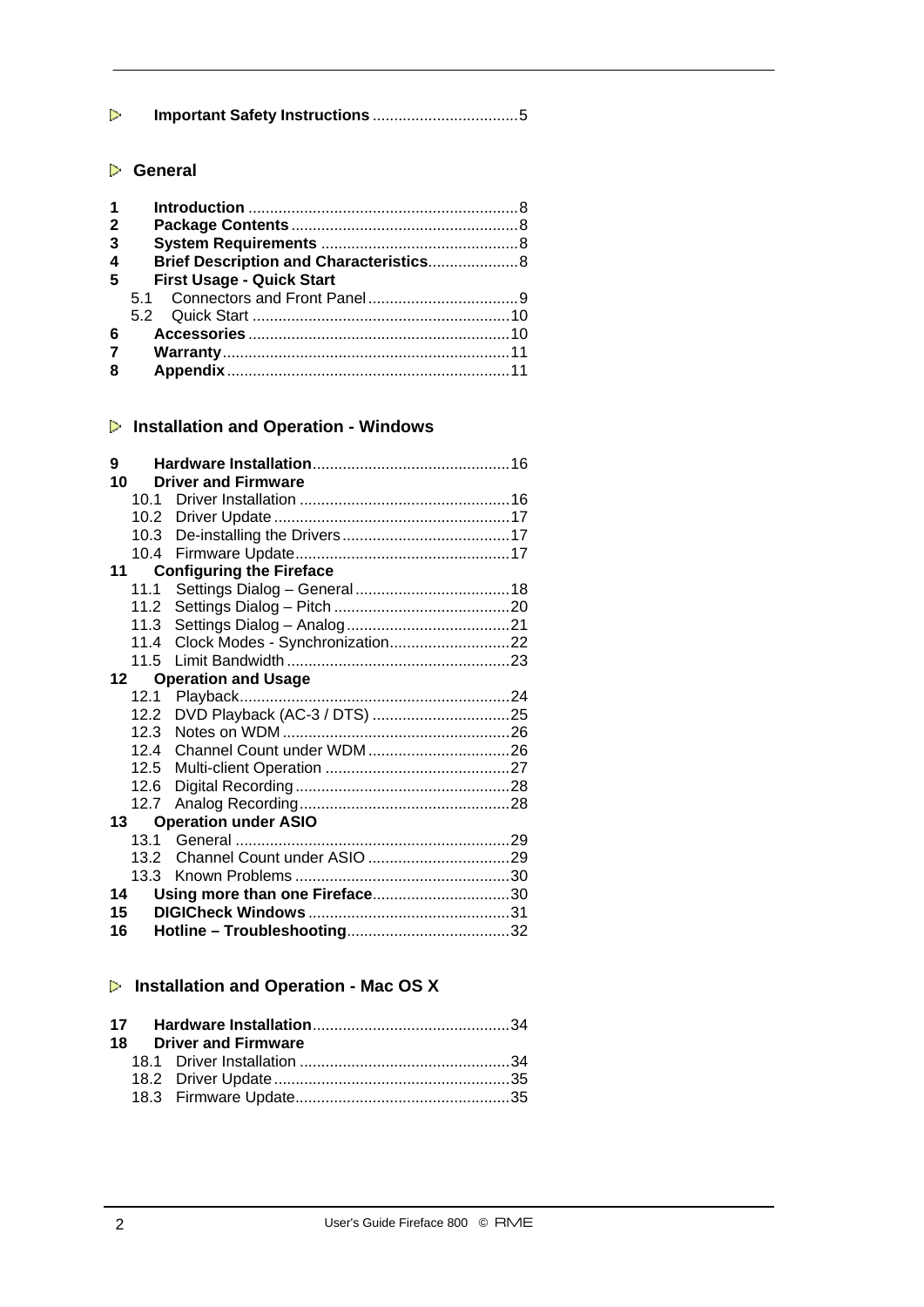# **19 Configuring the Fireface**

|    |      | 19.2 Clock Modes - Synchronization  39  |  |
|----|------|-----------------------------------------|--|
|    |      |                                         |  |
| 20 |      | Mac OS X FAQ                            |  |
|    | 20.1 | Round about Driver Installation  41     |  |
|    |      |                                         |  |
|    |      |                                         |  |
|    |      |                                         |  |
|    |      |                                         |  |
|    |      | 20.6 Channel Count under Core Audio  42 |  |
|    |      |                                         |  |
| 21 |      |                                         |  |
| 22 |      |                                         |  |
| 23 |      |                                         |  |
|    |      |                                         |  |

# **Stand-Alone Operation, Connections and TotalMix**

# **24 Stand-alone Operation**

|    | 24.1 | 10-channel AD/DA-Converter 46           |  |
|----|------|-----------------------------------------|--|
|    | 24.2 |                                         |  |
|    | 24.3 |                                         |  |
|    | 24.4 |                                         |  |
|    | 24.5 | Analog/digital Routing Matrix 46        |  |
| 25 |      | <b>Analog Inputs</b>                    |  |
|    | 25.1 |                                         |  |
|    | 25.2 |                                         |  |
|    | 25.3 |                                         |  |
| 26 |      | <b>Analog Outputs</b>                   |  |
|    | 26.1 |                                         |  |
|    | 26.2 |                                         |  |
| 27 |      | <b>Digital Connections</b>              |  |
|    | 27.1 |                                         |  |
|    | 27.2 |                                         |  |
|    | 27.3 |                                         |  |
| 28 |      | <b>Word Clock</b>                       |  |
|    | 28.1 |                                         |  |
|    | 28.2 | Technical Description and Background53  |  |
|    | 28.3 |                                         |  |
|    | 28.4 |                                         |  |
| 29 |      | <b>TotalMix: Routing and Monitoring</b> |  |
|    | 29.1 |                                         |  |
|    | 29.2 |                                         |  |
|    | 29.3 |                                         |  |
|    | 29.4 |                                         |  |
|    | 29.5 |                                         |  |
|    | 29.6 |                                         |  |
|    | 29.7 |                                         |  |
|    | 29.8 |                                         |  |
|    | 29.9 |                                         |  |
|    |      |                                         |  |
|    |      |                                         |  |
|    |      |                                         |  |
|    |      |                                         |  |
|    |      |                                         |  |
|    |      |                                         |  |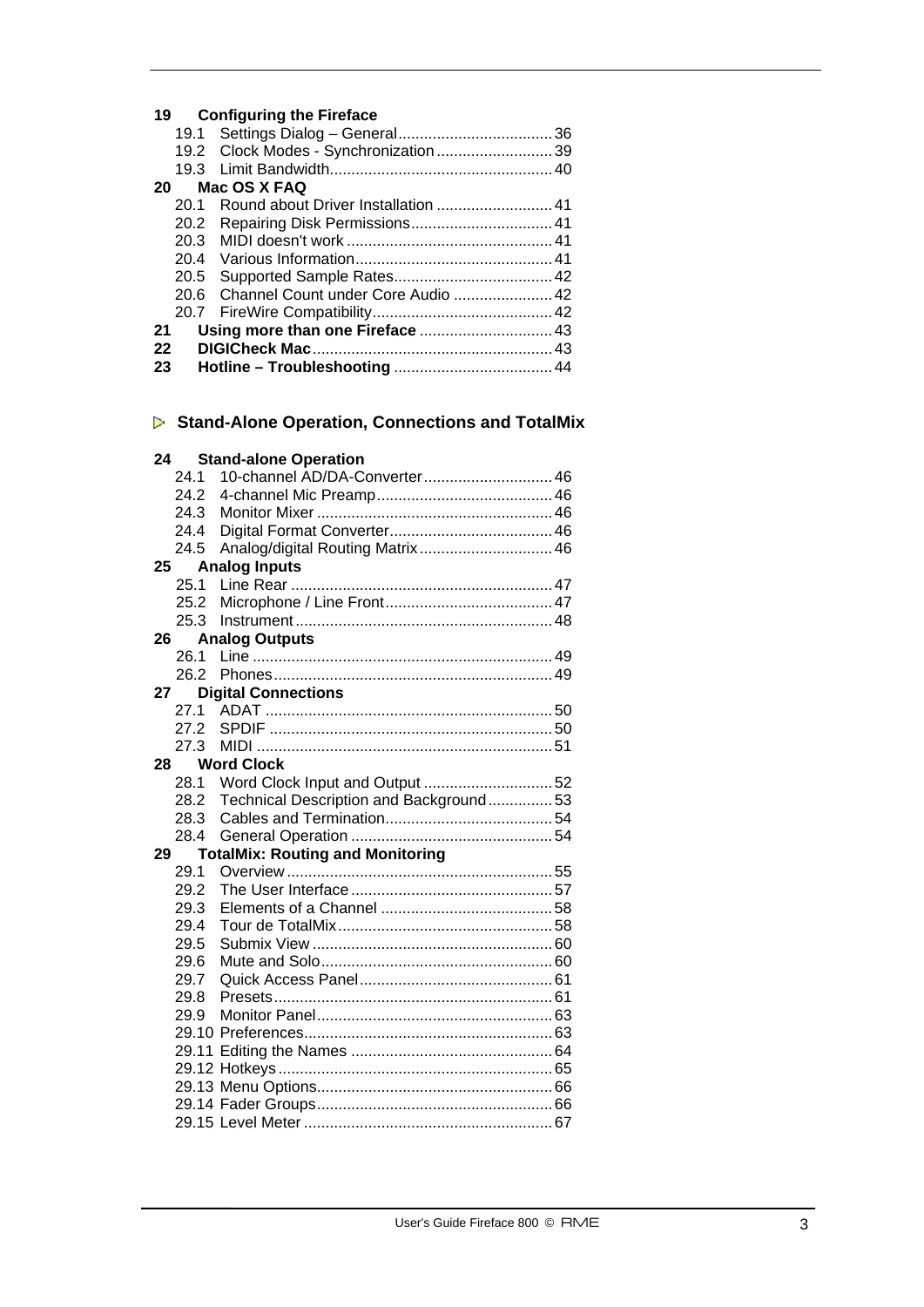# **30 TotalMix: The Matrix**

|    | 30.1 |                                          |  |
|----|------|------------------------------------------|--|
|    | 30.2 |                                          |  |
|    | 30.3 |                                          |  |
|    | 30.4 |                                          |  |
| 31 |      | <b>TotalMix Super-Features</b>           |  |
|    | 31.1 | ASIO Direct Monitoring (Windows only) 69 |  |
|    | 31.2 | Selection and Group based Operation 70   |  |
|    | 31.3 |                                          |  |
|    | 31.4 |                                          |  |
|    | 31.5 |                                          |  |
|    | 31.6 |                                          |  |
|    | 31.7 |                                          |  |
| 32 |      | <b>MIDI Remote Control</b>               |  |
|    | 32.1 |                                          |  |
|    | 32.2 |                                          |  |
|    | 32.3 |                                          |  |
|    | 32.4 |                                          |  |
|    | 32.5 |                                          |  |
|    | 32.6 |                                          |  |
|    | 32.7 |                                          |  |
|    |      |                                          |  |

# **Technical Reference**

| 33 |      |                                 |  |
|----|------|---------------------------------|--|
| 34 |      | <b>Technical Specifications</b> |  |
|    | 36.1 |                                 |  |
|    | 36.2 |                                 |  |
|    | 36.3 |                                 |  |
|    | 36.4 |                                 |  |
|    | 36.5 |                                 |  |
|    | 36.6 |                                 |  |
| 35 |      | <b>Technical Background</b>     |  |
|    | 35.1 |                                 |  |
|    | 35.2 |                                 |  |
|    | 35.3 |                                 |  |
|    | 35.4 |                                 |  |
|    | 35.5 |                                 |  |
|    | 35.6 |                                 |  |
|    | 35.7 |                                 |  |
|    | 35.8 |                                 |  |
|    | 35.9 |                                 |  |
| 36 |      | <b>Diagrams</b>                 |  |
|    | 36.1 |                                 |  |
|    | 36.2 |                                 |  |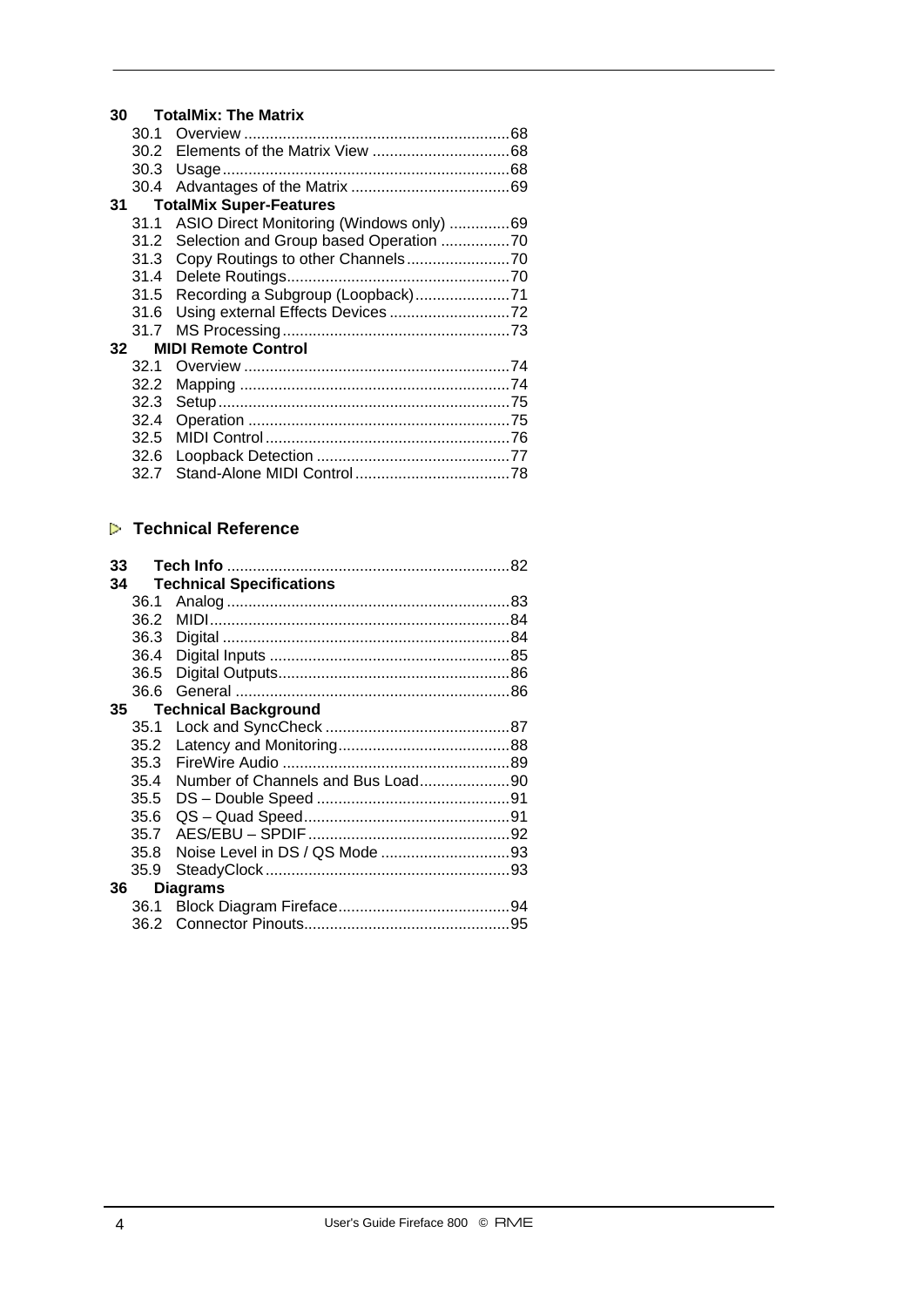# **Important Safety Instructions**



## **ATTENTION! Do not open chassis – risk of electric shock**

The unit has non-isolated live parts inside. No user serviceable parts inside. Refer service to qualified service personnel.



# **Mains**

- The device must be earthed never use it without proper grounding
- Do not use defective power cords
- Operation of the device is limited to the manual
- Use same type of fuse only



To reduce the risk of fire or electric shock do not expose this device to rain or moisture. Prevent moisture and water from entering the device. Never leave a pot with liquid on top of the device. Do not use this product near water, i. e. swimming pool, bathtub or wet basement. Danger of condensation inside – don't turn on before the device has reached room temperature.



## **Installation**

Surface may become hot during operation – ensure sufficient ventilation. Avoid direct sun light and do not place it near other sources of heat, like radiators or stoves. When mounting in a rack, leave some space between this device and others for ventilation.



Unauthorized servicing/repair voids warranty. Only use accessories specified by the manufacturer.



Read the manual completely. It includes all information necessary to use and operate this device.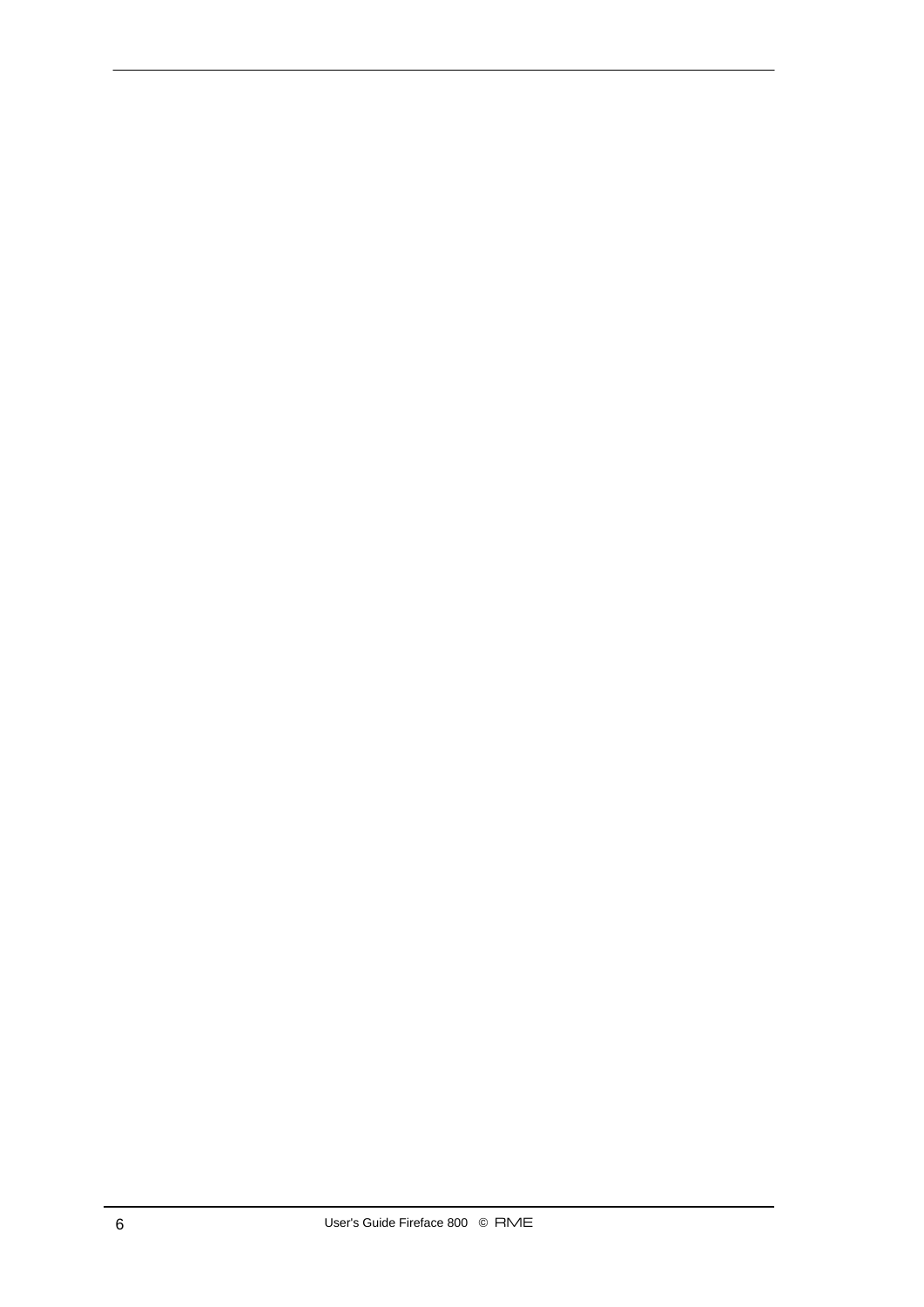



# **Fireface 800**

 **General**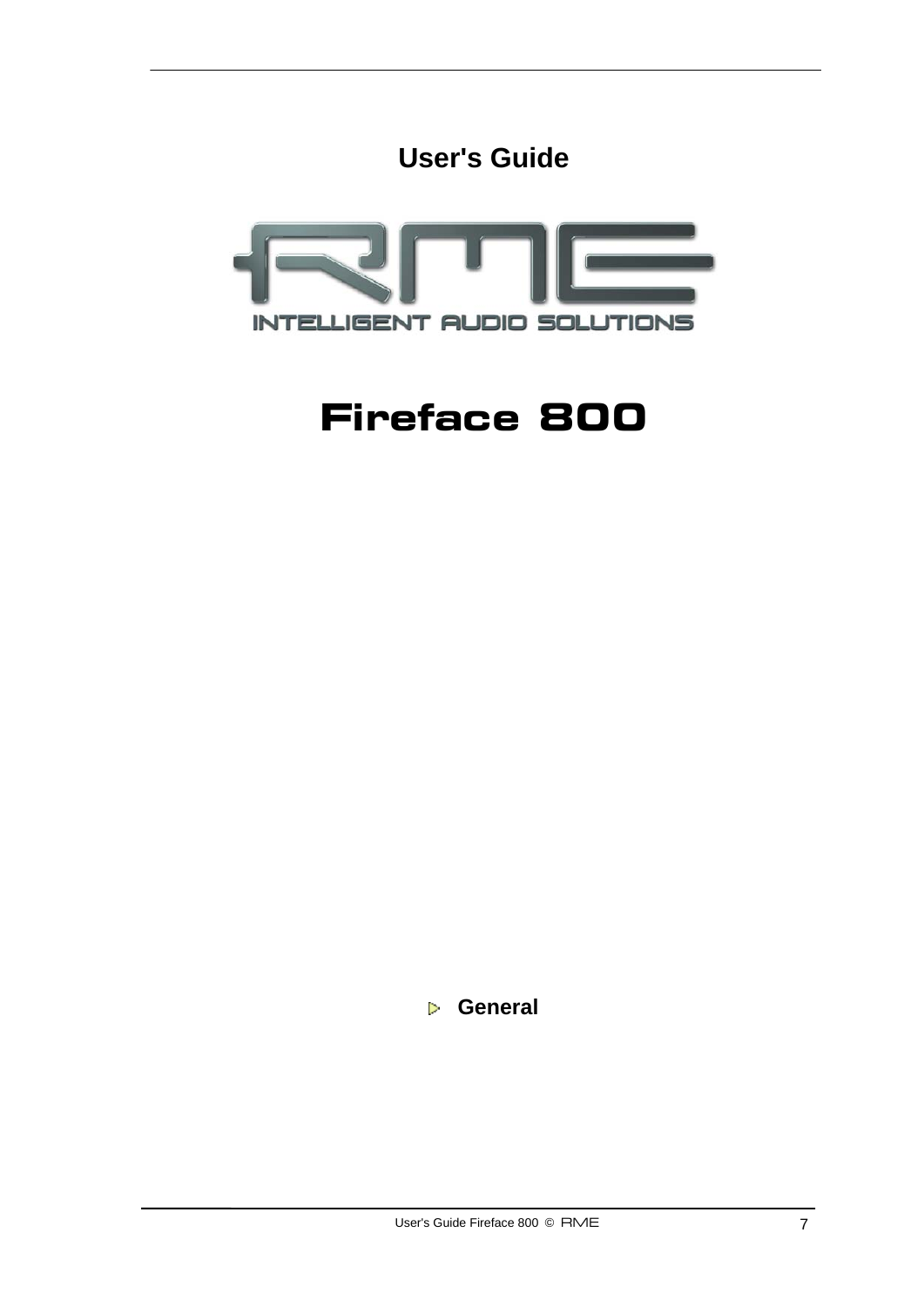# **1. Introduction**

Thank you for choosing the Fireface 800. This unique audio system is capable of transferring analog and digital audio data directly to a computer from practically any device. The latest Plug and Play technology guarantees a simple installation, even for the inexperienced user. The numerous unique features and well thought-out configuration dialog puts the Fireface 800 at the very top of the range of computer-based audio interfaces.

The package contains drivers for Windows XP/Vista/7/8 and Mac OS X x86 (Intel).

Our high-performance philosophy guarantees maximum system performance by executing as many functions as possible not in the driver (i.e. the CPU), but directly within the audio hardware.

# **2. Package Contents**

Please check that your Fireface 800 package contains each of the following:

- RME Driver CD
- Cable IEEE1394a (FW400), 4 m (13 ft)
- Power cord
- Manual
- 1 optical cable (TOSLINK), 2 m (6.6 ft)

# **3. System Requirements**

- Windows XP or higher, Mac OS X Intel (10.6 or higher)
- 1 OHCI compatible FireWire Port 400 (1394a) or 800 (1394b)

# **4. Brief Description and Characteristics**

- Enhanced Mixed Mode: Analog, ADAT and SPDIF I/O simultaneously usable
- 8 buffer sizes/latencies available: 1.0 / 1.5 / 2.1 / 3 / 6 / 12 / 17 / 23 ms
- All settings can be changed in real-time
- 8 channels 96 kHz/24 bit Record/Playback via ADAT optical (S/MUX)
- Clock modes slave and master
- Automatic and intelligent master/slave clock control
- Unsurpassed Bitclock PLL (audio synchronization) in ADAT mode
- Word clock input and output
- TotalMix for latency-free submixes and perfect ASIO Direct Monitoring
- TotalMix: 1568 channel mixer with 42 bit internal resolution
- SyncAlign guarantees sample aligned and never swapping channels
- SyncCheck tests and reports the synchronization status of input signals
- 1 x MIDI I/O, 16 channels high-speed MIDI
- 1 x Hi-power headphone output
- DIGICheck DSP: Level meter in hardware, peak- and RMS calculation
- Optional Time Code module (TCO) for external Video-/SMPTE synchronization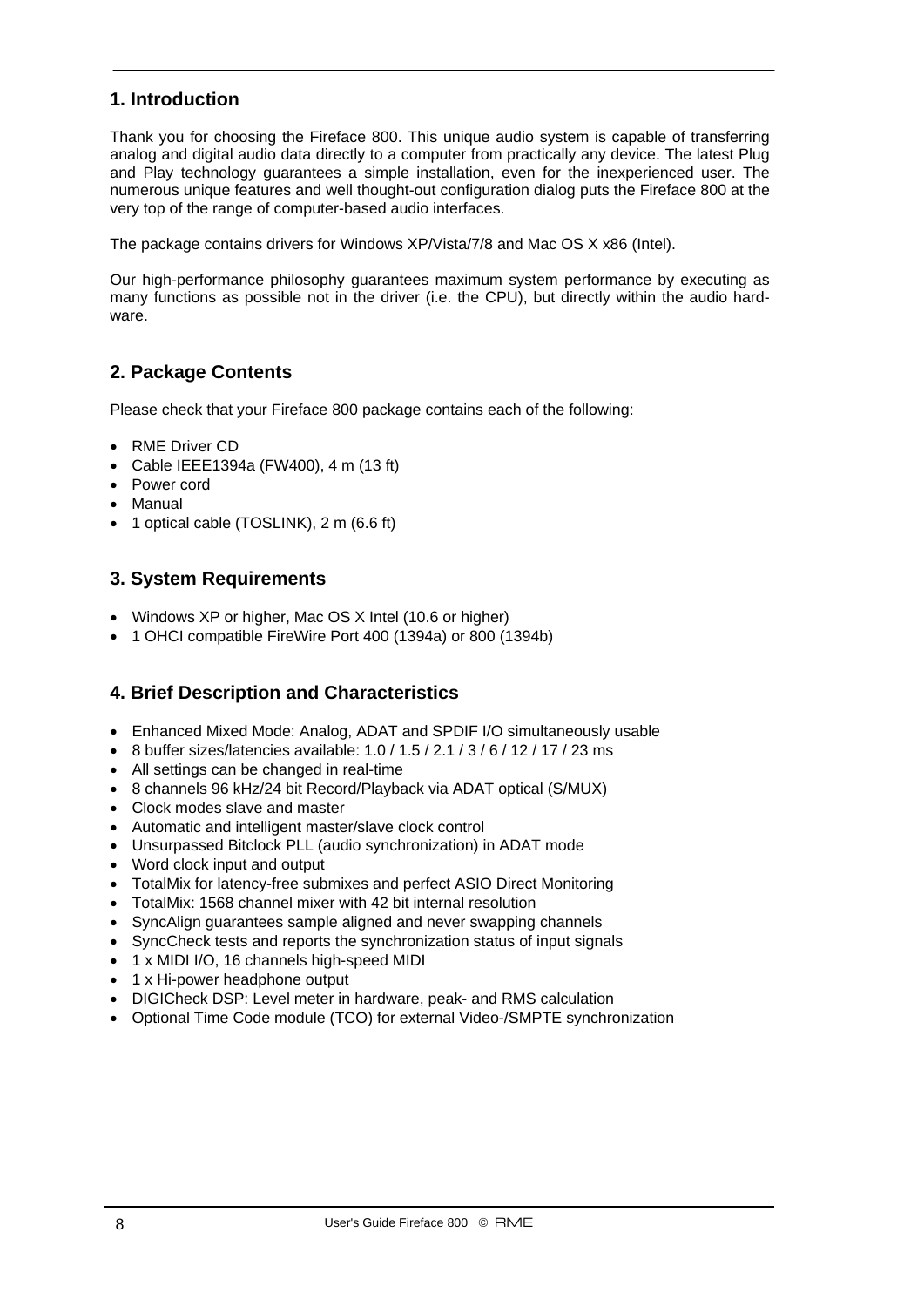# **5. First Usage – Quick Start**

# **5.1 Connectors and Front Panel**

The front of the Fireface 800 features an instrument input, microphone inputs and line inputs with gain pots, a stereo headphone output with volume pot, and several status LEDs.

**MIDI/I** indicates MIDI data received by the MIDI input.

**MIDI/O** indicates MIDI data sent to the MIDI output.

The **Digital State LEDs** (WC, SPDIF, ADAT, TCO) indicate a valid input signal separately for each digital input. Additionally, RME's exclusive *SyncCheck* indicates if one of these inputs is locked, but not synchronous to the others, in which case the LED will flash. See also chapter 11.4/19.3, Clock Modes - Synchronization.



The red **HOST** LED lights up when the Fireface 800 has been switched on, signalling the presence of operating voltage. At the same time it operates as error LED, in case the FireWire connection hasn't been initialised yet, or has been interrupted (error, cable not connected etc.).

**Phones** are low impedance line outputs of highest quality. They provide a sufficient and undistorted volume when used with headphones.

The rear panel of the Fireface 800 features eight analog inputs and outputs, the power socket, and all digital inputs and outputs:



**ADAT1 I/O** (TOSLINK)

**ADAT2 I/O** (TOSLINK): Can also be used as optical SPDIF input and output, if set up accordingly in the Settings dialog. The Settings dialog is started by clicking on the fire symbol in the Task Bar's system tray.

**SPDIF I/O** coaxial (RCA): Fully AES/EBU compatible by transformer-coupling and level adjustment. The Fireface 800 accepts the commonly used digital audio formats, SPDIF as well as AES/EBU.

**Word Clock** I/O (BNC): A push switch activates internal termination (75 Ohms). When termination is activate the yellow LED besides the switch lights up.

**IEC receptacle** for mains power connection. The specially developed, internal hi-performance switch mode power supply makes the Fireface operate in the range of 100V to 240V AC. It is short-circuit-proof, has an integrated line-filter, is fully regulated against voltage fluctuations, and suppresses mains interference.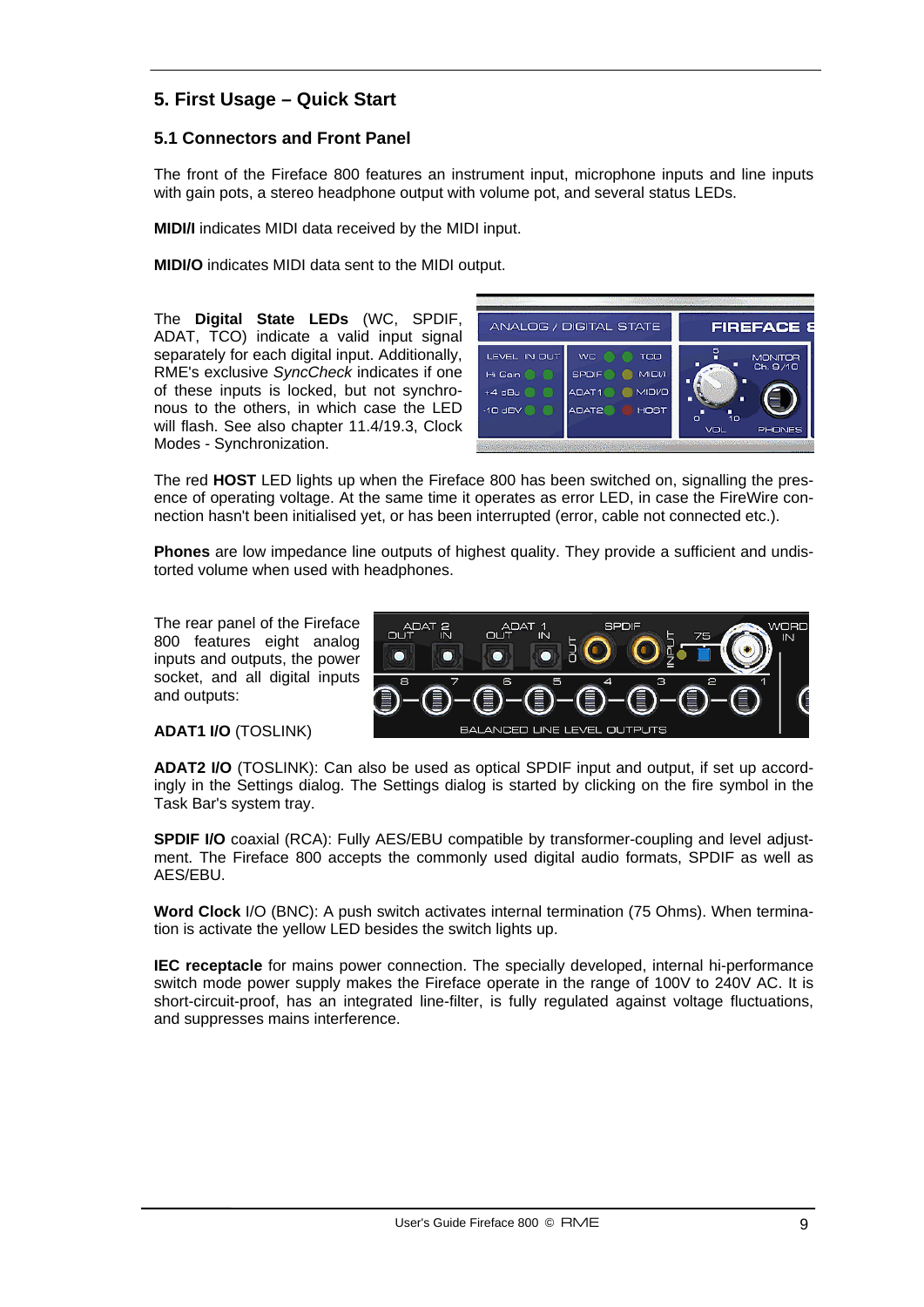# **5.2 Quick Start**

After the driver installation (chapter 10 / 19) connect the TRS-jacks or the XLR connectors with the analog signal source. The input sensitivity of the rear inputs can be changed in the Settings dialog (Input Level), assuring the highest signal to noise ratio will be achieved. Try to achieve an optimum input level by adjusting the source itself. Raise the source's output level until the peak level meters in TotalMix reach about –3 dB.

The analog line inputs of the Fireface 800 can be used with +4 dBu and -10 dBV signals. The electronic input stage can handle balanced (XLR, TRS jacks) and unbalanced (TS jacks) input signals correctly.

The front's inputs signal level can be optimized using the Fireface's Gain pots. A Signal LED and a Clip LED help to find the correct level adjustment.

The Fireface's digital outputs provide SPDIF (AES/EBU compatible) and ADAT optical signals at the corresponding ports.

On the analog playback side (the DA side), a coarse adjustment of the analog output level at the rear jacks is available in the Settings dialog (Output Level).

The output signal of channels 9/10 is available on the front. Their output level can be set using the VOL pot. This output is a very low impedance type, which can also be used to connect headphones.

The function *Store in Flash Memory* (Settings dialog) and *Flash current mixer state* (TotalMix) allow to store the current settings into the Fireface 800. The unit then remembers all settings, and loads these automatically when switched on. With this, the Fireface 800 can be used standalone after setting it up accordingly, replacing lots of dedicated devices (see chapter 24).

## **6. Accessories**

RME offers several optional components for the Fireface 400:

## **Part Number Description**

Standard FireWire 400 cable, both sides 6-pin male:

| <b>FWK660100BL</b> | FireWire cable IEEE1394a $6M/6M$ , 1 m $(3.3 \text{ ft})$ |
|--------------------|-----------------------------------------------------------|
| <b>FWK660300BL</b> | FireWire cable IEEE1394a 6M/6M, 3 m $(9.9 \text{ ft})$    |
| <b>FWK660400BL</b> | FireWire cable IEEE1394a 6M/6M, 4 m (13 ft)               |

FireWire 400 cable, 4-pin male to 6-pin male (4-pin sockets are found on most laptops):

| <b>FWK460100BL</b> | FireWire cable IEEE1394a $4M/6M$ , 1 m $(3.3 \text{ ft})$ |
|--------------------|-----------------------------------------------------------|
| <b>FWK460300BL</b> | FireWire cable IEEE1394a $4M/6M$ , 3 m (9.9 ft)           |
| <b>FWK460400BL</b> | FireWire cable IEEE1394a 4M/6M, 4 m (13 ft)               |

Note: Cable longer than 15 ft (4.5m) is not specified for FireWire.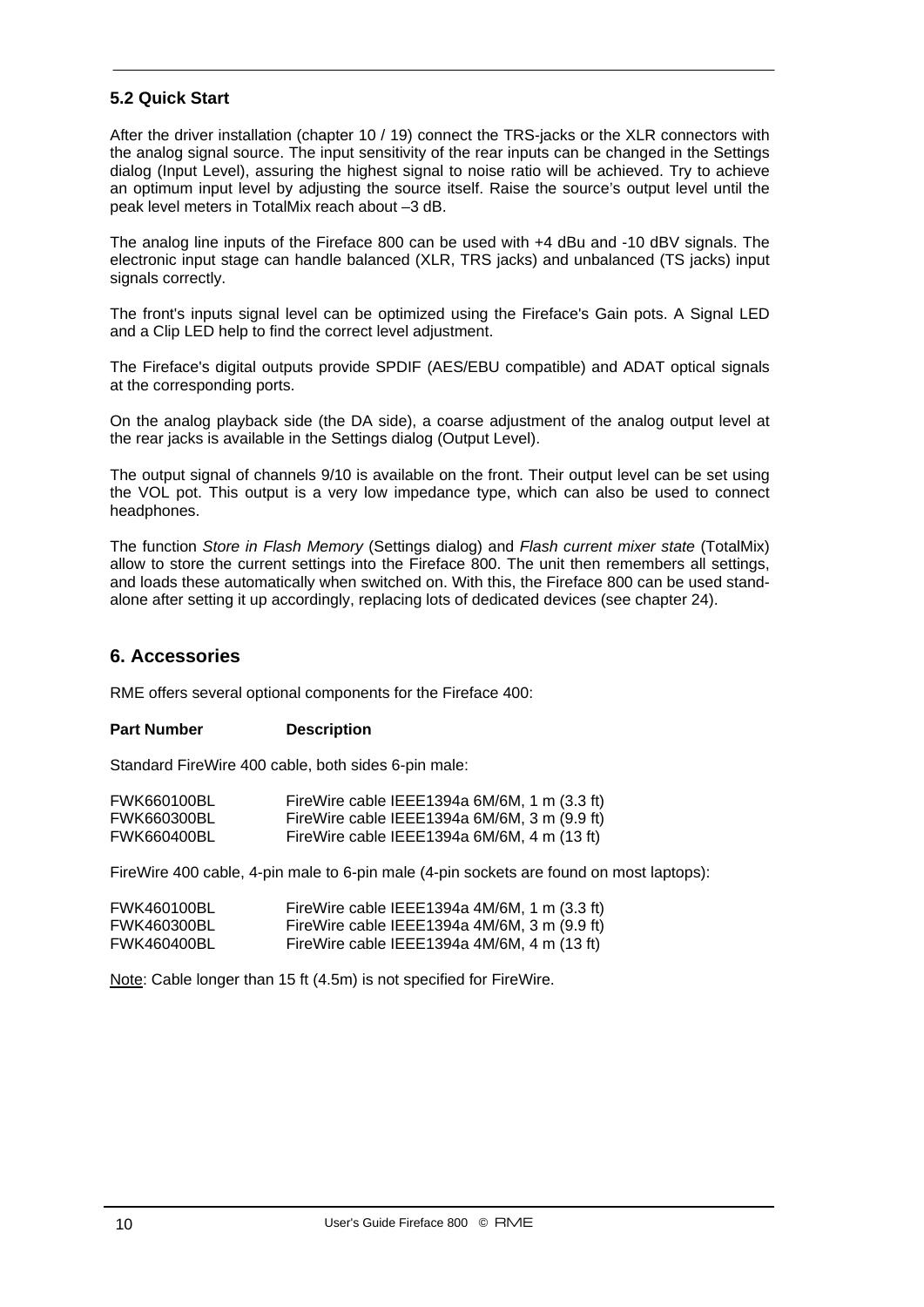Optical cable for SPDIF and ADAT operation:

| OK0050 | Optical cable, TOSLINK, 0.5 m (1.6 ft) |
|--------|----------------------------------------|
| OK0100 | Optical cable, TOSLINK, 1 m (3.3 ft)   |
| OK0200 | Optical cable, TOSLINK, 2 m (6.6 ft)   |
| OK0300 | Optical cable, TOSLINK, 3 m (9.9 ft)   |
| OK0500 | Optical cable, TOSLINK, 5 m (16.4 ft)  |
| OK1000 | Optical cable, TOSLINK, 10 m (33 ft)   |

Time Code Option to be inserted in the rear slot, adding LTC and Video synchronization inputs to the Fireface.

TCOFF Time Code Option Fireface

# **7. Warranty**

Each individual Fireface 800 undergoes comprehensive quality control and a complete test at IMM before shipping. The usage of high grade components should guarantee a long and trouble-free operation of the unit.

If you suspect that your product is faulty, please contact your local retailer.

Audio AG grants a limited manufacturer warranty of 6 months from the day of invoice showing the date of sale. The length of the warranty period is different per country. Please contact your local distributor for extended warranty information and service. Note that each country may have regional specific warranty implications.

In any case warranty does not cover damage caused by improper installation or maltreatment replacement or repair in such cases can only be carried out at the owner's expense.

No warranty service is provided when the product is not returned to the local distributor in the region where the product had been originally shipped.

Audio AG does not accept claims for damages of any kind, especially consequential damage. Liability is limited to the value of the Fireface 800. The general terms of business drawn up by Audio AG apply at all times.

# **8. Appendix**

RME news, driver updates and further product information are available on our website:

http://www.rme-audio.com

Distributor: Audio AG, Am Pfanderling 60, D-85778 Haimhausen, Tel.: (49) 08133 / 918170

Manufacturer: IMM Elektronik GmbH, Leipziger Strasse 32, D-09648 Mittweida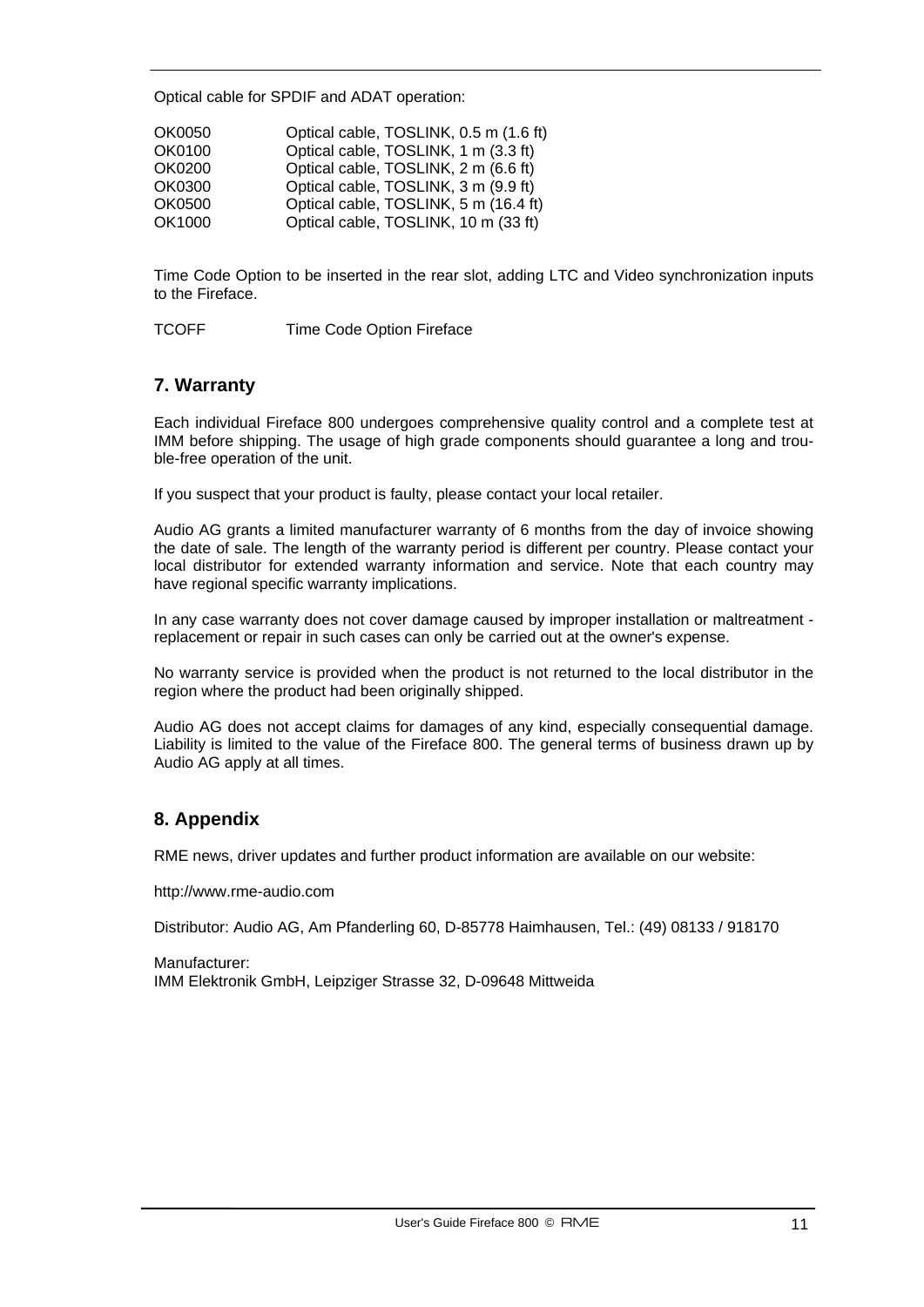#### **Trademarks**

All trademarks, registered or otherwise, are the property of their respective owners. RME, DIGICheck and Hammerfall are registered trademarks of RME Intelligent Audio Solutions. DIGI96, SyncAlign, ZLM, SyncCheck, TMS, TotalMix and Fireface are trademarks of RME Intelligent Audio Solutions. Alesis and ADAT are registered trademarks of Alesis Corp. ADAT optical is a trademark of Alesis Corp. Microsoft, Windows, Windows 2000, Windows XP, Windows Vista and Windows 7 are registered trademarks or trademarks of Microsoft Corp. Steinberg, Cubase and VST are registered trademarks of Steinberg Media Technologies GmbH. ASIO is a trademark of Steinberg Media Technologies GmbH. FireWire, the FireWire symbol and the FireWire logo are trademarks of Apple Computer, Inc.

Copyright © Matthias Carstens, 08/2012. Version 3.2 Current driver version: Windows: 3.068, Mac OS X: 3.09 Firmware 2.77

Although the contents of this User's Guide have been thoroughly checked for errors, RME can not guarantee that it is correct throughout. RME does not accept responsibility for any misleading or incorrect information within this guide. Lending or copying any part of the guide or the RME Driver CD, or any commercial exploitation of these media without express written permission from RME Intelligent Audio Solutions is prohibited. RME reserves the right to change specifications at any time without notice.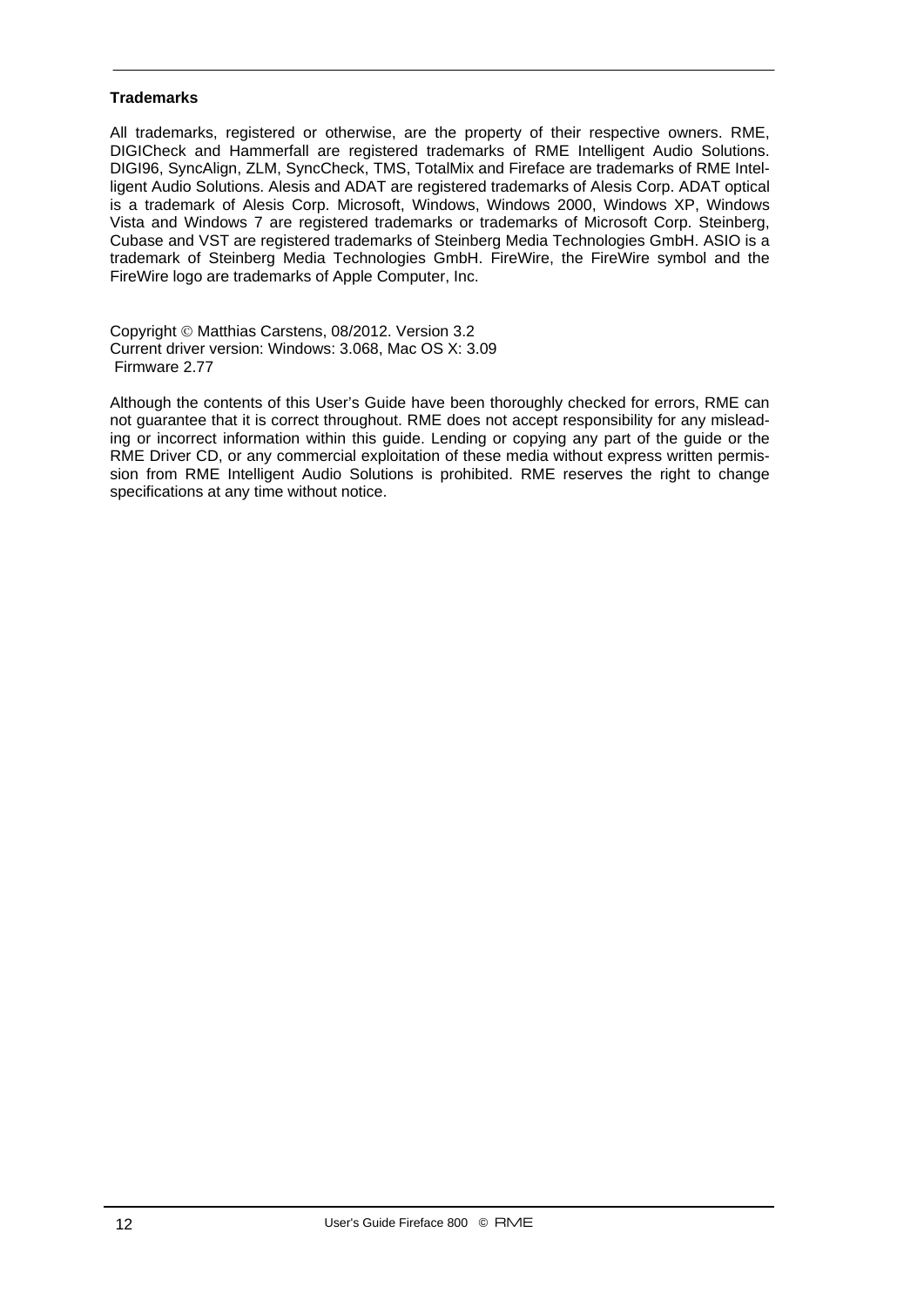# **CE / FCC Compliance**

# **CE**

This device has been tested and found to comply with the limits of the European Council Directive on the approximation of the laws of the member states relating to electromagnetic compatibility according to RL2004/108/EG, and European Low Voltage Directive RL2006/95/EG.

# **FCC**

This equipment has been tested and found to comply with the limits for a Class B digital device, pursuant to Part 15 of the FCC Rules. These limits are designed to provide reasonable protection against harmful interference in a residential installation. This equipment generates, uses, and can radiate radio frequency energy and, if not installed and used in accordance with the instructions, may cause harmful interference to radio communications. However, there is no guarantee that interference will not occur in a particular installation. If this equipment does cause harmful interference to radio or television reception, which can be determined by turning the equipment off and on, the user is encouraged to try to correct the interference by one or more of the following measures:

- Reorient or relocate the receiving antenna.

- Increase the separation between the equipment and receiver.
- Connect the equipment into an outlet on a circuit different from that to which the receiver is connected.
- Consult the dealer or an experienced radio/TV technician for help.

## **RoHS**

This product has been soldered lead-free and fulfils the requirements of the RoHS directive.

## **ISO 9001**

This product has been manufactured under ISO 9001 quality management. The manufacturer, IMM Elektronik GmbH, is also certified for ISO 14001 (Environment) and ISO 13485 (medical devices).

## **Note on Disposal**

According to the guide line RL2002/96/EG (WEEE – Directive on Waste Electrical and Electronic Equipment), valid for all european countries, this product has to be recycled at the end of its lifetime.

In case a disposal of electronic waste is not possible, the recycling can also be done by IMM Elektronik GmbH, the manufacturer of the Fireface 800.

For this the device has to be sent **free to the door** to:

 IMM Elektronik GmbH Leipziger Straße 32 D-09648 Mittweida Germany

Shipments not prepaid will be rejected and returned on the original sender's costs.

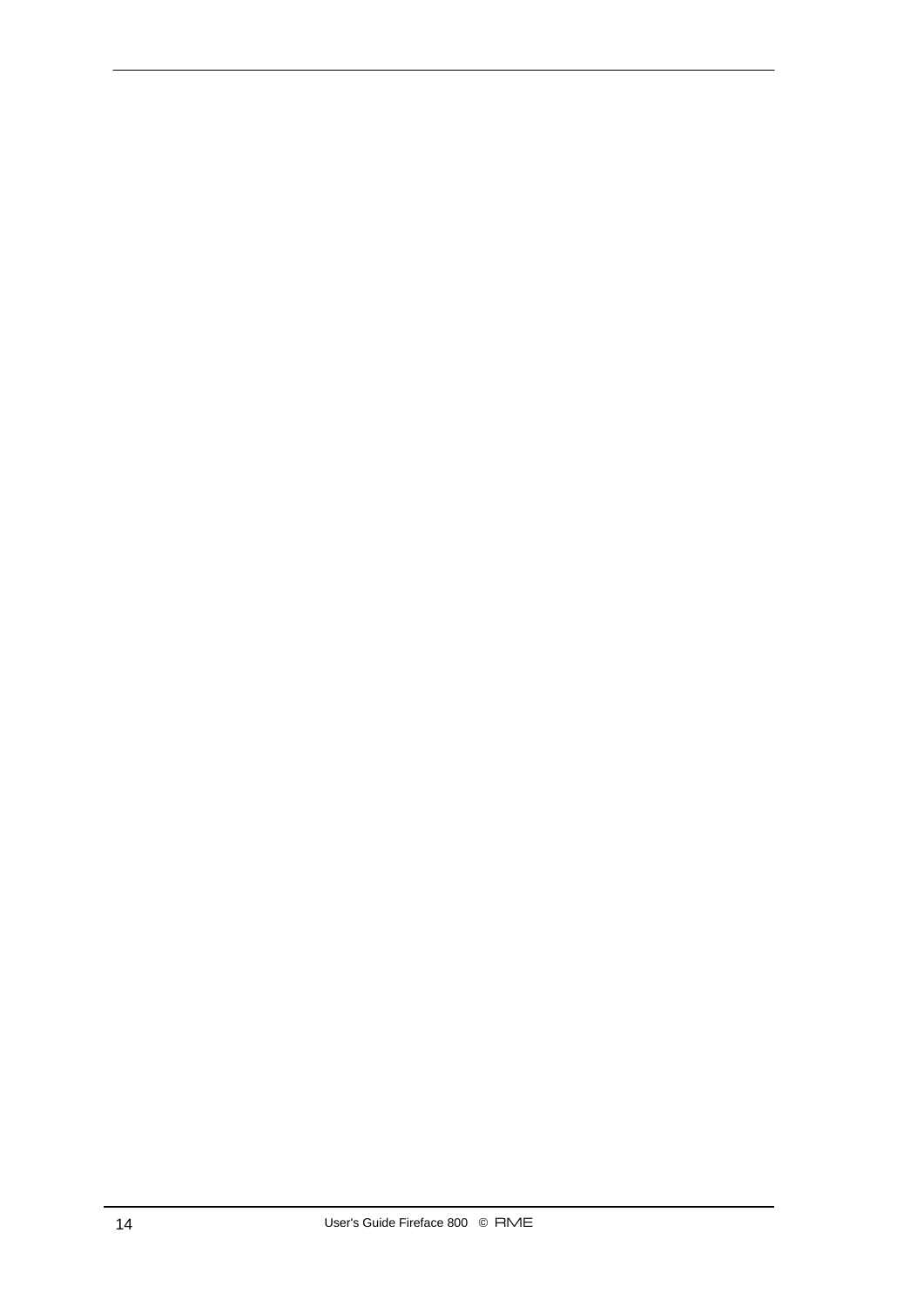



# **Fireface 800**

 **Installation and Operation - Windows**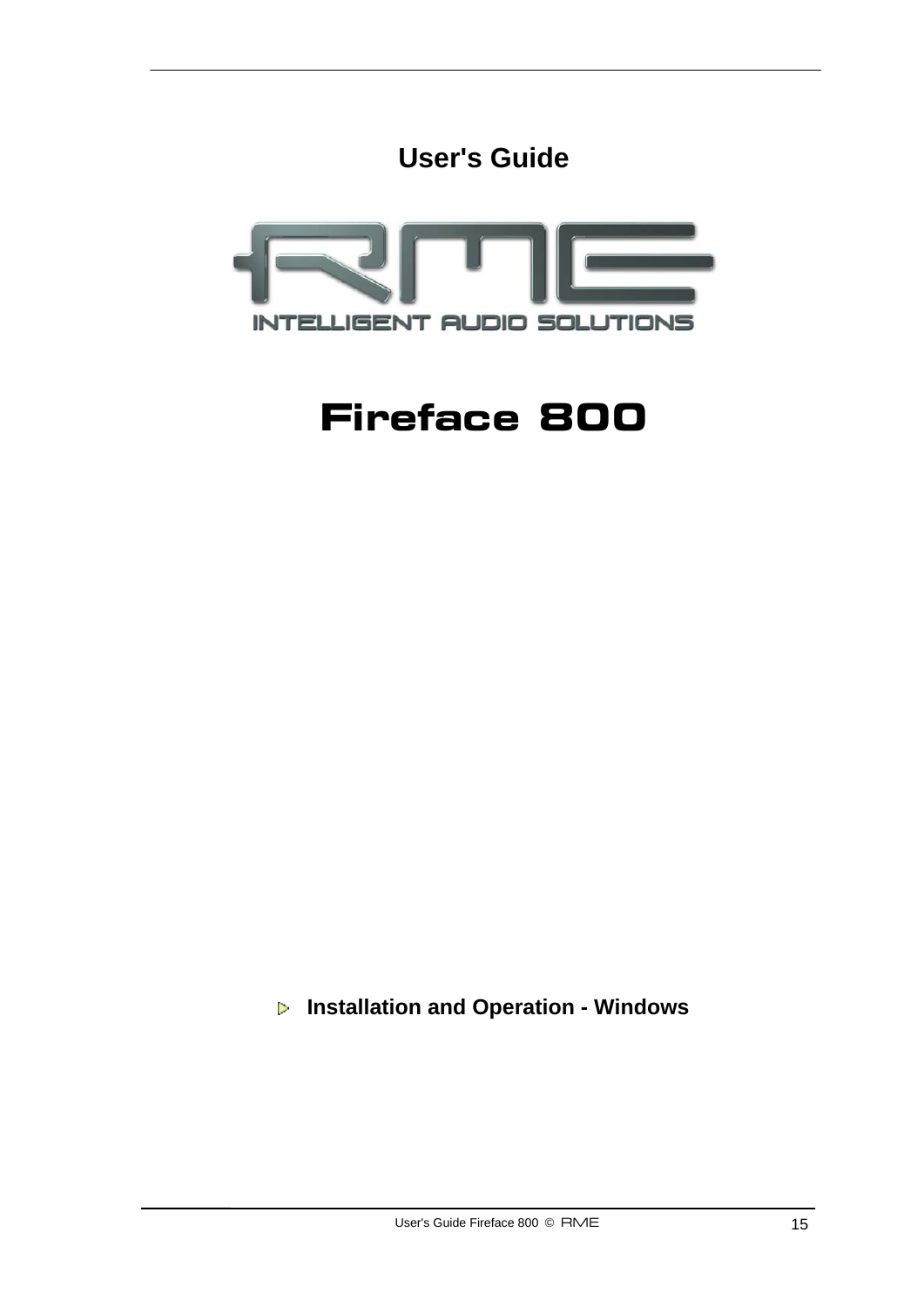# **9. Hardware Installation**

## **Desktop Computer**

- Use the power cord to connect the Fireface with any suitable power outlet.
- Connect computer and Fireface using the supplied 6-pin FireWire cable (IEEE1394a). In case your computer does not have any FireWire port, PCI and PCI Express cards with Fire-Wire ports are available at your local computer shop.
- Power on the computer. Switch on the Fireface when Windows shows the desktop.

## **Notebook**

- Use the power cord to connect the Fireface with any suitable power outlet.
- Connect computer and Fireface using the supplied 6-pin FireWire cable (IEEE1394a). In case your notebook does not have any FireWire port, CardBus and ExpressCard cards can be used to add them. In case your notebook does not have a 6-pin jack, or did not include a 6-pin to 4-pin adapter: such adapters are available in your local computer store.
- Power-on the notebook. Switch on the Fireface when Windows shows the desktop.

# **10. Driver and Firmware**

## **10.1 Driver Installation**

After the Fireface has been switched on, (see 9. Hardware Installation) the green arrow symbol appears in the task bar (dialog *Remove hardware*) because Windows has detected an external hardware.

Insert the RME Driver CD into your CD-ROM drive, and follow further instructions which appear on your computer screen. The driver files are located in the directory **\Fireface\_FW** on the RME Driver CD. Windows now installs the driver of the Fireface 800 and registers it as a new audio device in the system.

After a reboot, the symbols of mixer and Settings dialog will appear in the task bar. The red Host error LED extinguishes.



In **Windows 7** Microsoft removed the automatic start of the Driver Software Update dialog. Therefore this dialog has to be started manually after the failed driver installation. Hit the Win key, type 'Device Manager', start the Device Manager by selecting it from the list and hit Enter.

The device is shown with a yellow warning symbol. Usually it is already found in the correct category, Sound, Video and Game Controller (Plug & Play detects a multimedia device). Right click on the device and select 'Update Driver Software' from the context menu.

The dialog *Update Driver Software* appears. Now follow the instructions given below.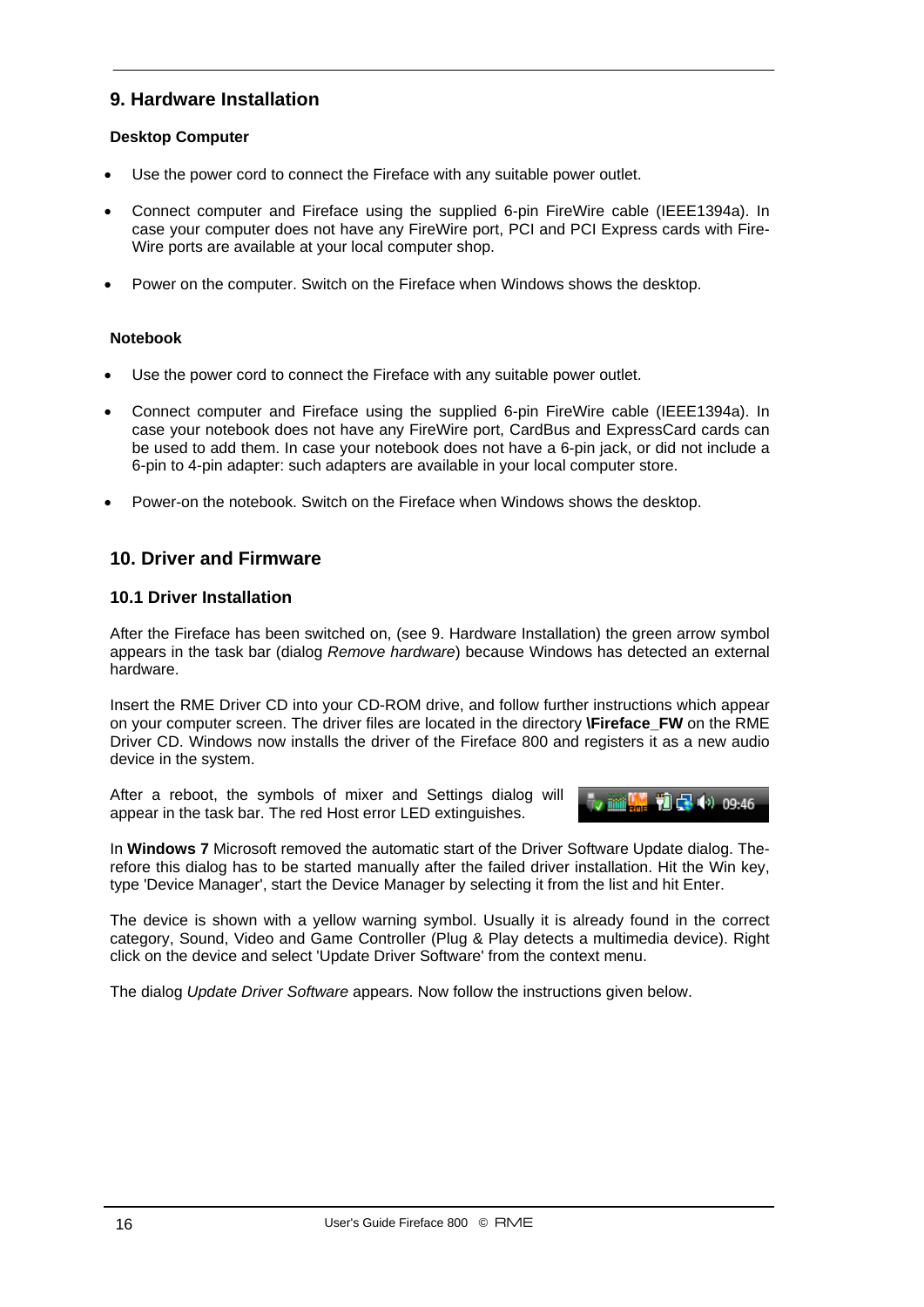Possible reasons why a Fireface is not found automatically:

- The FireWire port is not active in the system (drivers of the FireWire PCI or CardBus card have not been installed)
- The FireWire cable is not, or not correctly inserted into the socket
- No power. After switching the Fireface on, at least the red Host error LED has to be lit.

# **10.2 Driver Update**

When facing problems with the automatic driver update, the user-driven way of driver installation will work.

Under >*Control Panel /System /Device Manager /Sound, Video and Game Controllers /RME Fireface 800 /Properties /Driver*< you'll find the 'Update Driver' button.

**XP**: Select '**Install from a list or specific location (advanced)**', click '**Next**', select '**Don't search I will choose the driver to install**', click '**Next**', then '**Have Disk**'. Now point to the driver update's directory.

**Vista/7**: Select '**Browse my computer for driver software**', then '**Let me pick from a list of device drivers from my computer**', then '**Have Disk**'. Now point to the driver update's directory.

This method also allows for the installation of older drivers than the currently installed ones.

## **10.3 De-installing the Drivers**

A de-installation of the Fireface's driver files is not necessary – and not supported by Windows anyway. Thanks to full Plug & Play support, the driver files will not be loaded after the hardware has been removed. If desired these files can then be deleted manually.

Unfortunately Windows Plug & Play methods do not cover the additional autorun entries of TotalMix, the Settings dialog, and the registration of the ASIO driver. These entries can be removed from the registry by a software de-installation request. This request can be found (like all de-installation entries) in *Control Panel, Software*. Click on the entry 'RME Fireface'.

## **10.4 Firmware Update**

The Flash Update Tool updates the firmware of the Fireface 800 to the latest version. It requires an already installed driver.

Start the program **fireface fut.exe**. The Flash Update Tool displays the current revision of the Fireface's firmware, and whether it needs an update or not. If so, then simply press the 'Update' button. A progress bar will indicate when the flash process is finished (Verify Ok).

If more than one Fireface is installed, all units can be flashed by changing to the next tab and repeating the process.

After the update the unit needs to be reset. This is done by powering down the Fireface for a few seconds. Attention: the Fireface should not be switched off for less than 5 seconds, because Windows completely unloads the driver, which takes some time to finish.

A reboot of the computer is not necessary.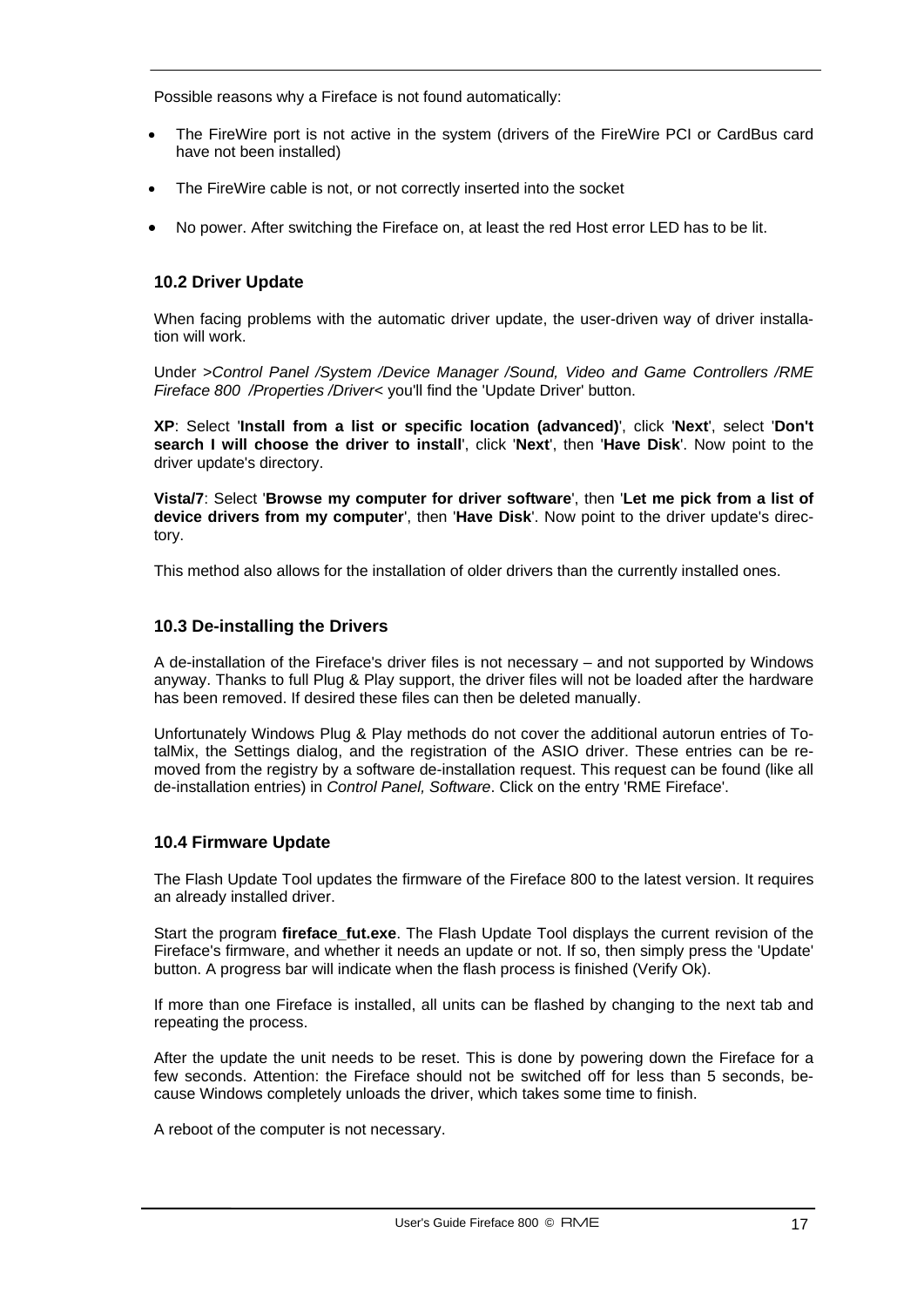When the update fails (status: failure), the unit's second BIOS will be used from the next cold boot on (Secure BIOS Technology). Therefore the unit stays fully functional. The flash process should then be tried again on a different computer.

# **11. Configuring the Fireface**

# **11.1 Settings Dialog - General**

Configuration of the Fireface 800 is done via its own settings dialog. The panel 'Settings' can be opened:

• by clicking on the fire symbol in the Task Bar's system tray

The mixer of the Fireface 800 (TotalMix) can be opened:



• by clicking on the mixer icon in the Task Bar's system tray

The hardware of the Fireface 800 offers a number of helpful, well thought-of practical functions and options which affect how the card operates - it can be configured to suit many different requirements. The following is available in the 'Settings' dialog:

- Input selection
- Level of analog I/Os
- Configuration of digital I/Os
- Synchronization behaviour
- State of input and output
- Current sample rate
- Latency

Any changes made in the Settings dialog are applied immediately confirmation (e.g. by clicking on OK or exiting the dialog) is not required.

However, settings should not be changed during playback or record if it can be avoided, as this can cause unwanted noises.

Also, please note that even in 'Stop' mode, several programs keep the recording and playback devices open, which means that any new settings might not be applied immediately.

The status display at the bottom of the dialog box gives precise information about the current status of the system, and the status of all digital input signals.

| <b>Fireface Settings</b>             | P                                                                                                             | $\mathbf x$ |
|--------------------------------------|---------------------------------------------------------------------------------------------------------------|-------------|
| Fireface (1) Analog (1) About        |                                                                                                               |             |
| Buffer Size (Latency)<br>256 Samples | <b>Bandwidth</b><br>All channels<br>Errors: 0                                                                 |             |
| Output Format<br>Word                | Single Speed                                                                                                  |             |
| ADAT2                                | ADAT<br>۰                                                                                                     |             |
| SPDIF                                | Consumer<br><b>Emphasis</b>                                                                                   |             |
| <b>Input Source</b>                  |                                                                                                               |             |
| <b>SPDIF</b>                         | Coaxial<br>▼                                                                                                  |             |
| Clock Mode                           |                                                                                                               |             |
| Sample Rate                          | 44100 Hz                                                                                                      |             |
| <b>Clock Source</b>                  | Internal<br>Current Internal                                                                                  |             |
| Pitch                                | 0.000%                                                                                                        |             |
| $-5%$<br>i.<br>r                     | ï<br>ï<br>r.<br>ı<br>×,<br>$+5%$<br>¥.<br>ï<br>$\ddot{\phantom{0}}$<br>$\blacksquare$<br>c.<br>$\blacksquare$ |             |
| <b>Input Status</b>                  |                                                                                                               |             |
| Word                                 | No Lock                                                                                                       |             |
| <b>SPDIF</b>                         | No Lock                                                                                                       |             |
| ADAT1                                | Sync                                                                                                          |             |
| ADAT2<br><b>TCO</b>                  | Sync<br>No Lock                                                                                               |             |
|                                      |                                                                                                               |             |
| Store in Flash                       | Read Flash<br>OK                                                                                              |             |

The tab **About** includes information about the current driver and firmware version.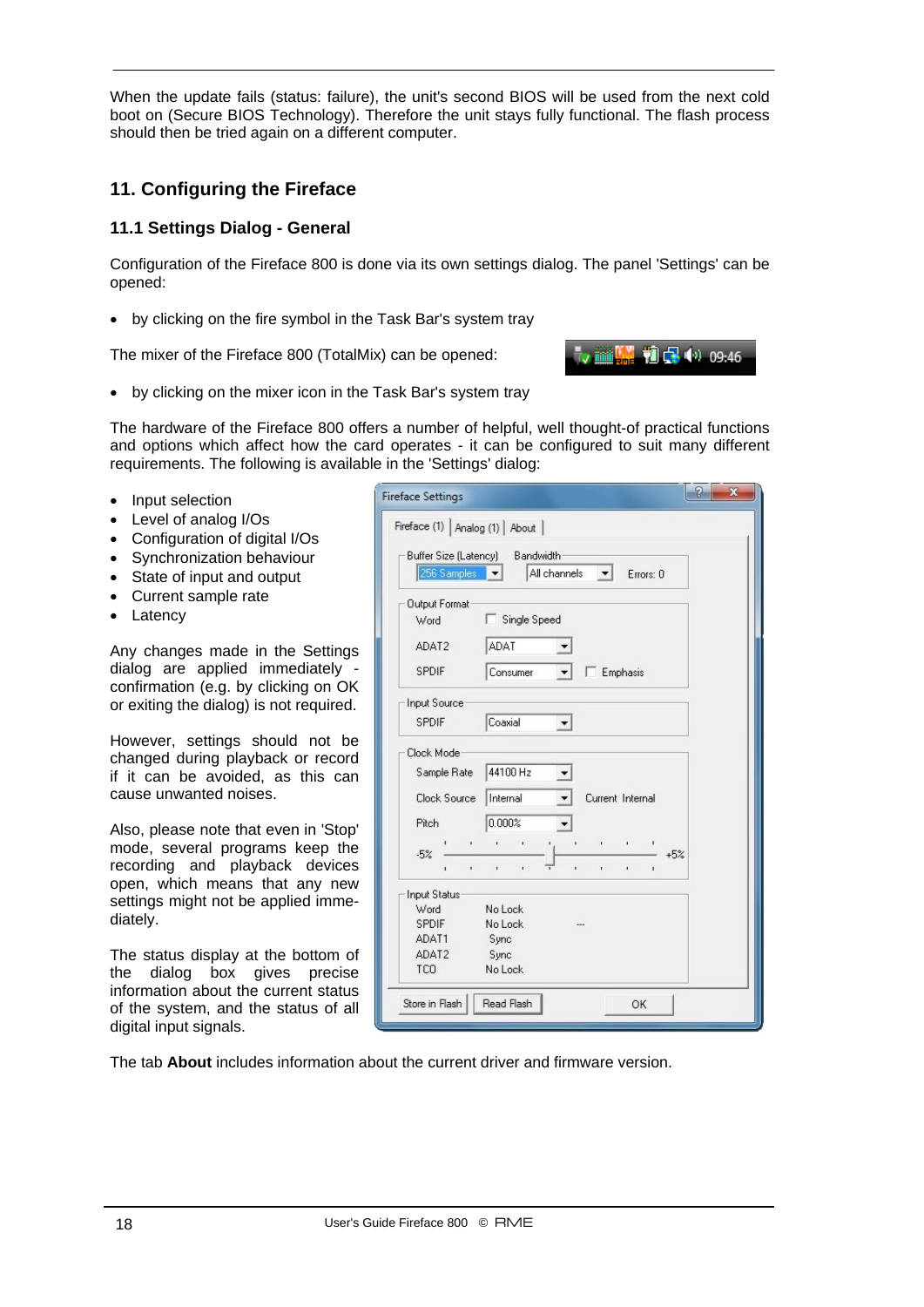#### **Buffer Size**

The setting *Buffer Size* determines the latency between incoming and outgoing ASIO and WDM data, as well as affecting system stability (see chapter 13/14).

#### **Bandwidth**

Allows to reduce the amount of bandwidth used on the FireWire bus. See chapter 11.5.

*All channels* (default) activates all 28 input and output channels. *Analog + SPDIF + ADAT1* disables channels 21–28 (ADAT2). *Analog + SPDIF* activates all 10 analog channels plus SPDIF. *Analog 1-8* activates only the first eight analog channels.

**Errors** does not refer to buffer errors, but FireWire transmission errors. The display will be reset on any start of a playback/record. More information can be found in chapter 35.3.

#### **Output Format**

#### **Word**

The word clock output signal usually equals the current sample rate. Selecting *Single Speed* causes the output signal to always stay within the range of 32 kHz to 48 kHz. So at 96 kHz and 192 kHz sample rate, the output word clock is 48 kHz.

#### **ADAT2**

This optical TOSLINK output can operate as ADAT or SPDIF output.

#### **SPDIF**

The SPDIF output can have the Channel Status Consumer or Professional and Emphasis indication. For further details please refer to chapter 27.2.

## **Input Source**

#### **SPDIF**

Defines the input for the SPDIF signal. 'Coaxial' relates to the RCA socket, 'ADAT2' to the second optical TOSLINK input.

## **Clock Mode**

#### **Sample Rate**

Sets the currently used sample rate. Offers a central and comfortable way of configuring the sample rate of all WDM devices to the same value, as since Vista this is no longer supported to be done by the audio program. However, an ASIO program can still set the sample rate by itself.

At ongoing record/playback the selection is greyed out, so no change is possible.

#### **Clock Source**

The unit can be configured to use its own clock (Internal = Master), or one of the input signals (Word, Optical, SPDIF coax., TCO). If the selected source isn't available, the unit will change to the next available one (AutoSync). If none is available then the internal clock is used. The current clock source is displayed to the right.

#### **Pitch**

More information on Pitch is available in chapter 11.2.

#### **Input Status**

Indicates for each input (Word, optical, SPDIF coax, TCO) whether there is a valid signal (Lock, No Lock), or if there is a valid *and* synchronous signal (Sync). The second row shows the sample frequency measured by the hardware. In *Clock Mode* the clock reference is shown (Current…). See also chapter 35.1.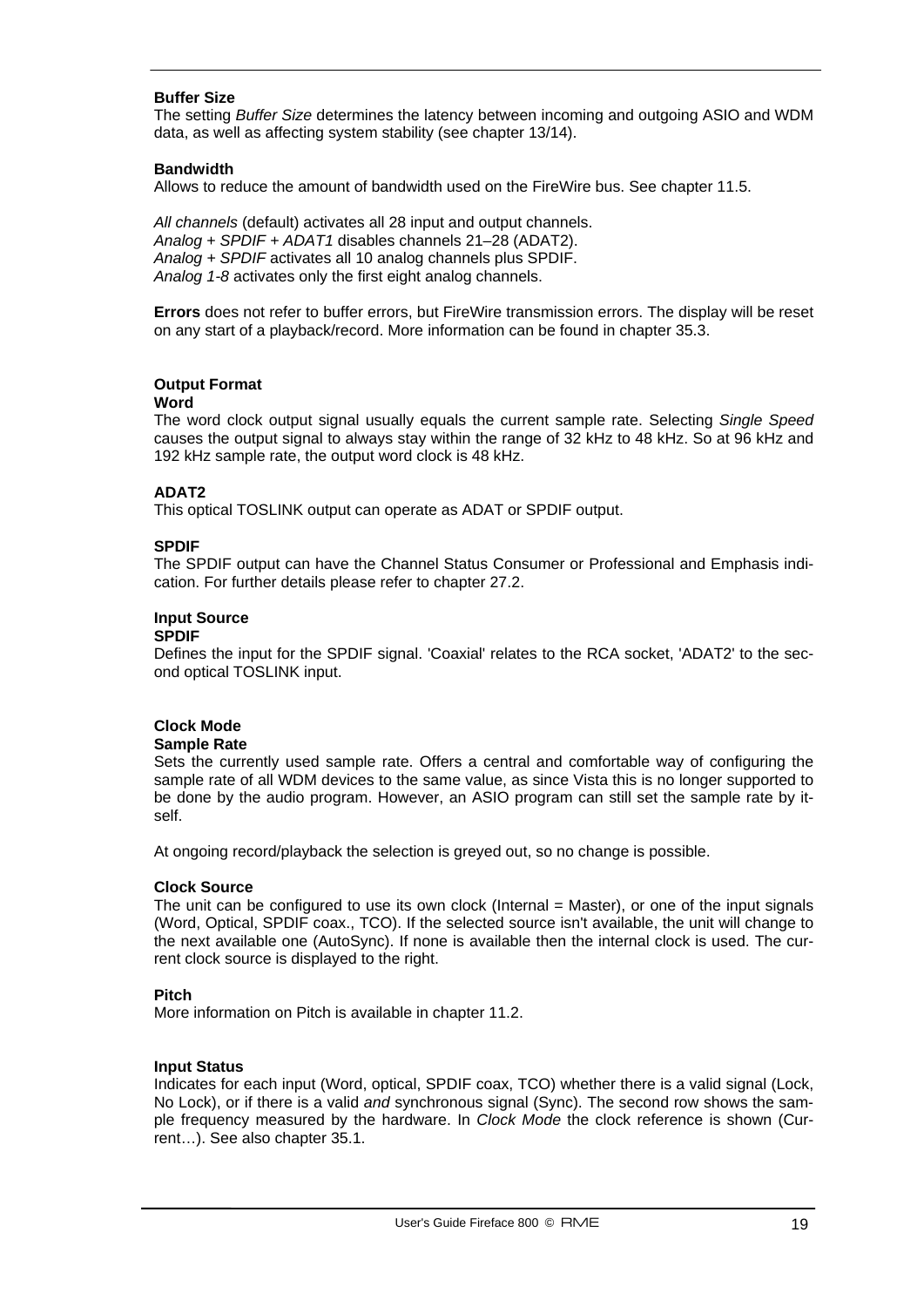## **Store in Flash**

A click on this button transmits all current settings into the flash memory of the Fireface. Those settings then become active directly after power-on, and also in stand-alone operation.

## **Read Flash**

A click on this button causes all settings to change to the ones stored in the flash memory of the Fireface.

# **11.2 Settings Dialog - Pitch**

Usually soundcards and audio interfaces generate their internal clock (master mode) by a quartz. Therefore the internal clock can be set to 44.1 kHz or 48 kHz, but not to a value in between. SteadyClock, RME's sensational Low Jitter Clock System, is based on a Direct Digital Synthesizer (DDS). This superior circuitry can generate nearly any frequency with highest precision.

DDS has been implemented into the Fireface with regard to the needs of professional video applications, as well as to maximum flexibility. The section Pitch includes both a list of typical video frequencies (so called pull up/pull down at 0.1% and 4%) and a fader to freely change the basic sample rate in steps of 1 Hz (!) over a range of +/- 5%.

*The Pitch function requires the Fireface to be in clock mode Master! The frequency setting will only be applied to this one specific Fireface!* 

*Changing the sample rate during record/playback often results in a loss of audio, or brings up warning messages of the audio software. Therefore the desired sample rate should be set at least coarsely before starting the software.* 

## **Coarse**

Coarse modification in steps of 50 Hz is done by clicking with the mouse to the left and right of the fader knob.

## **Fine**

Fine modification in steps of 1 Hz is done by using the left/right cursor keys.

## **Reset**

Ctrl key plus left mouse click.

## **Application examples**

Pitch allows for a simultaneous change of speed and tune during record and playback. From alignment to other sources up to creative effects – everything is possible.

Pitch enables you to intentionally de-tune the complete DAW. This way, the DAW can match instruments which have a wrong or unchangeable tuning.

Pitch allows for the change of the sample rate of all WDM devices at the same time. Since Vista this is no longer possible via the audio program, thus requires a manual reconfiguration of all WDM devices. Changing the sample rate from the Settings dialog solves this problem. As the change within the system requires some time, record/playback should not be started immediately, but not before 5 seconds after a change.

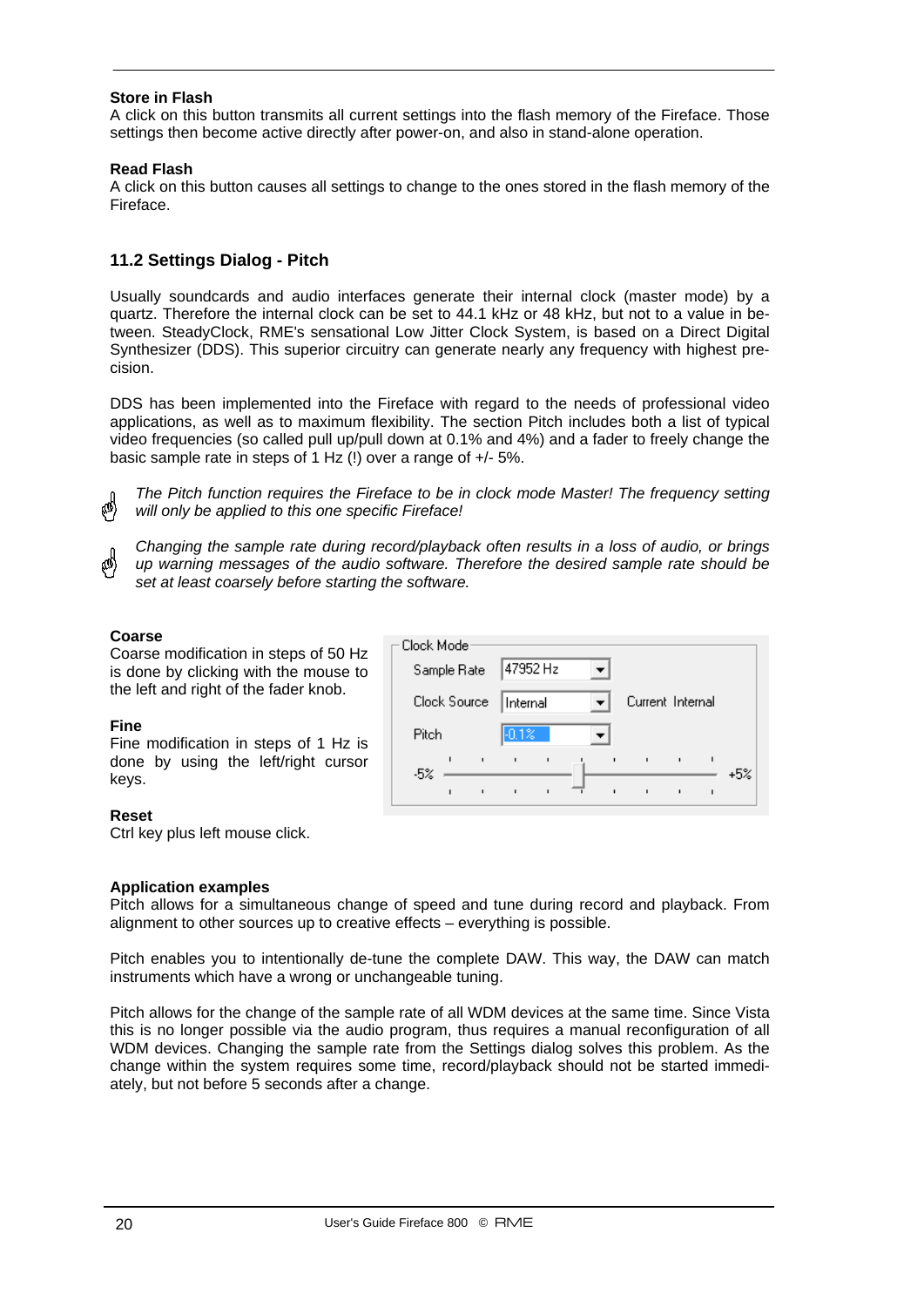# **11.3 Settings Dialog – Analog**

#### **Inputs**

Input selection for the channels 1, 7 and 8. Channel 1 can be the front instrument input, or the rear TRS jack, or both simultaneously. Channel 7/8 can be the front microphone input, or the rear TRS jack, or both simultaneously.

## **Level**

**Line In** 

Defines the reference level of the rear analog inputs 5-8.

#### **Line Out**

Defines the reference level of the rear analog outputs 1-6.

#### **Phantom Power**

Phantom power (48V) can be selected for each microphone input separately.

#### **Instrument Options**

*Drive* activates 25 dB additional gain for maximum sustain and brute distortion.

*Limiter* activates a soft-limiter with a threshold of –10 dBFS. Note: The Limiter can only be switched off with input selection *Front*.

*Speaker Emulation* removes low frequency noise and cuts off higher frequencies.

| Inputs               |               |  |
|----------------------|---------------|--|
| 1                    | Rear<br>▼     |  |
| $\overline{7}$       | Rear<br>▼     |  |
| 8                    | Front<br>▾    |  |
| Level                |               |  |
| Line In              | $+4 dBu$<br>▼ |  |
| Line Out             | $+4 dBu$      |  |
| <b>Phantom Power</b> |               |  |
| Mic 7                | $\Gamma$ 48 V |  |
| Mic 8                | 48 V          |  |
| Mic 9                | 48 V          |  |
| Mic 10               | 48 V          |  |
| Instrument Options   |               |  |
| Drive                | г             |  |
| Limiter              | ⊽             |  |
| Speaker Emulation    |               |  |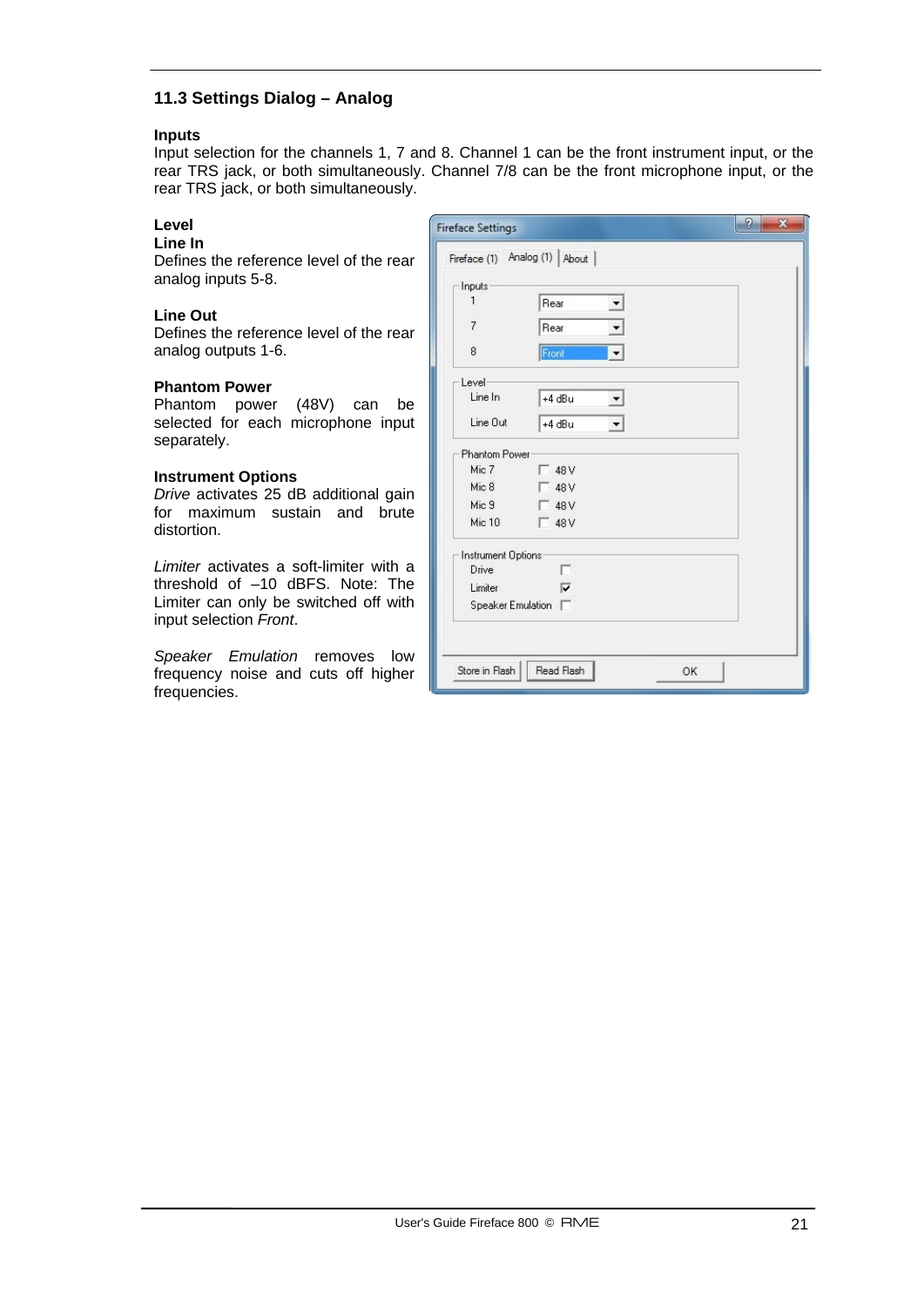## **11.4 Clock Modes - Synchronization**

In the digital world, all devices must be either Master (clock source) or Slave (clock receiver). Whenever several devices are linked within a system, there must always be a single master clock.

*A digital system can only have one master! If the Fireface's clock mode is set to 'Master', all*  ๗ *other devices must be set to 'Slave'.*

The Fireface 800 utilizes a very user-friendly, intelligent clock control, called **AutoSync**. In AutoSync mode, the system constantly scans the digital input for a valid signal. If any valid signal is found, the Fireface switches from the internal quartz (*Clock Mode* – Current Internal) to a clock extracted from the input signal (*Clock Mode* – Current ADAT, SPDIF or Word). The difference to a usual slave mode is that whenever the clock reference fails, the system will automatically use its internal clock and operate in clock mode Master.

AutoSync guarantees that record and record-while-play will always work correctly. In certain cases however, e.g. when the inputs and outputs of a DAT machine are connected directly to the UCX, AutoSync may cause feedback in the digital carrier, so synchronization breaks down. To solve this problem switch the Fireface clock mode to Master (Clock Source – Internal).

The Fireface's ADAT optical and SPDIF input operate simultaneously. Because there is no input selector however, the unit has to be told which one of the signals is the sync reference (a digital device can only be clocked from a *single* source). By selecting a Clock Source a preferred input is defined. As long as the unit sees a valid signal there, it will be used as the sync source.

In some situations changing the clock mode can not be avoided. Example: An ADAT recorder is connected to the ADAT input (ADAT immediately becomes the AutoSync source) and a CD player is connected to the SPDIF input. Try recording a few samples from the CD and you will be disappointed - few CD players can be synchronized. The samples will inevitably be corrupted, because the signal from the CD player is read with the clock from the ADAT. In this case the Clock Source should be temporarily set to *SPDIF*.

RME's exclusive **SyncCheck** technology (first implemented in the Hammerfall) enables an easy to use check and display of the current clock status. *SyncCheck* indicates whether there is a valid signal (Lock, No Lock) for each input (Word Clock, ADAT, SPDIF), or if there is a valid *and* synchronous signal (Sync). In the field *Clock Mode* the clock reference is shown. See chapter 37.1.

Under WDM the Fireface will (has to) set the sample rate. Therefore the error shown to the right can occur. A stable signal with a sample rate of 32 kHz is detected at the ADAT input (Sync), but Windows audio had been set to 44100 Hz before. The red color of the text label signals the error condition, and prompts the user to set 32000 Hz manually as sample rate. Under ASIO the audio software sets the sample rate, so that such an error can not happen. If the input sample rate is different then there will be no Sync indication.

| Clock Mode   |                |              |                |                |                |                  |                |              |     |
|--------------|----------------|--------------|----------------|----------------|----------------|------------------|----------------|--------------|-----|
|              |                | Sample Rate  | 44100 Hz       |                |                | Current 32000 Hz |                |              |     |
|              |                | Clock Source |                | Optical In     |                | Current ADAT     |                |              |     |
| Pitch        |                |              | 0.000%         |                |                |                  |                |              |     |
| $-5%$        | $\blacksquare$ | $\mathbf{I}$ | $\mathbf{I}$   | $\blacksquare$ | $\blacksquare$ | $\mathbf{I}$     | $\blacksquare$ | $\mathbf{I}$ | +5% |
|              | $\blacksquare$ | $\mathbf{I}$ | $\blacksquare$ | $\blacksquare$ | $\blacksquare$ |                  | $\blacksquare$ | $\mathbf{I}$ |     |
| Input Status |                |              |                |                |                |                  |                |              |     |
| ADAT         |                |              | Sync           |                | 32 kHz         |                  |                |              |     |
|              |                |              |                |                |                |                  |                |              |     |

In practice, SyncCheck provides the user with an easy way of checking whether all digital devices connected to the system are properly configured. With SyncCheck, finally anyone can master this common source of error, previously one of the most complex issues in the digital studio world.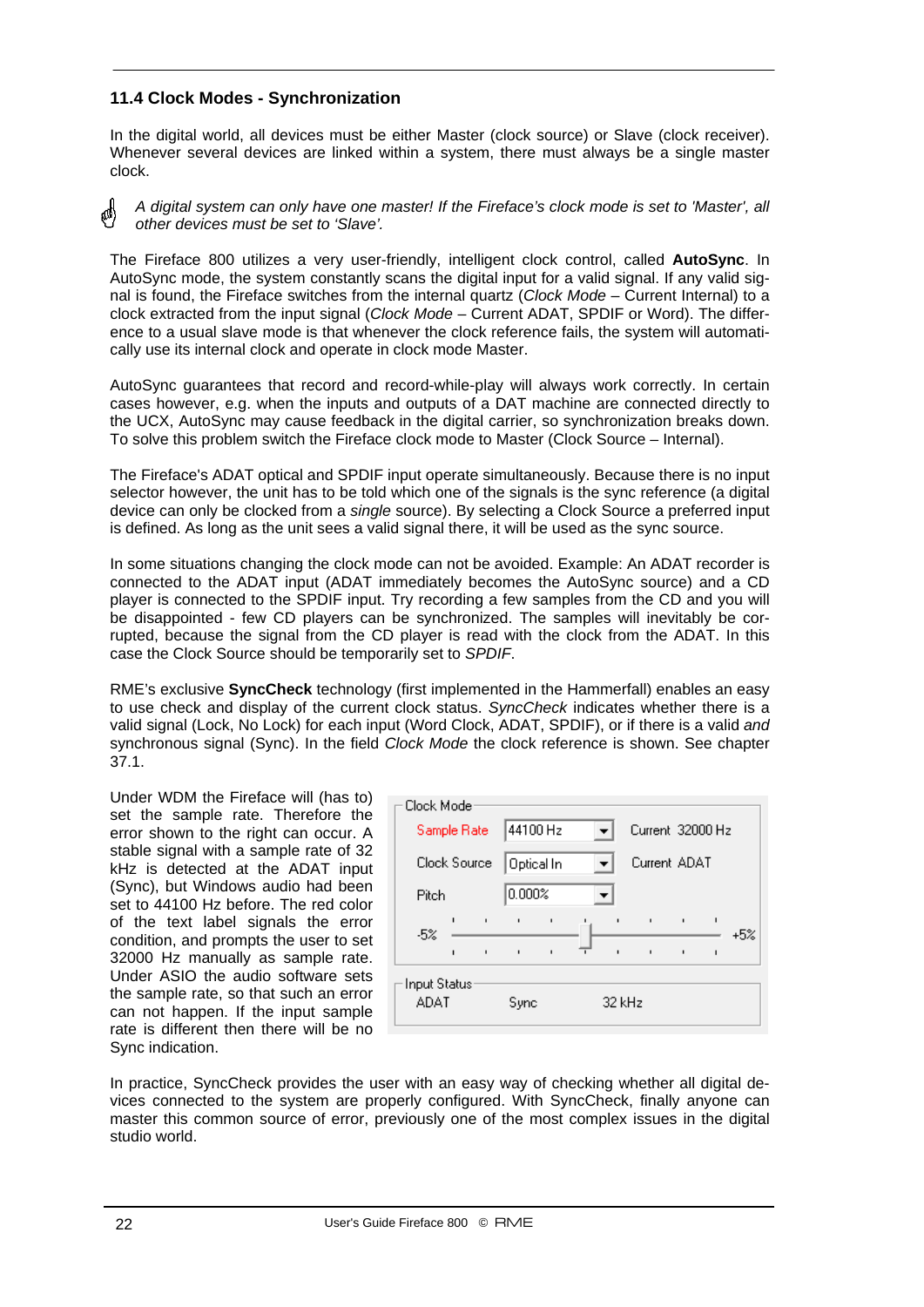# **11.5 Limit Bandwidth**

This option allows to reduce the amount of bandwidth used on the FireWire bus. A typical example is the use of the Fireface with a laptop. Only in rare cases both ADAT ports are needed, in many cases even both stay unused. The option *Analog+SPDIF* will reduce the amount of constantly (!) transferred data from around 5 MByte (10 in both directions) to only 2 MByte (4 in both directions). The FireWire connection will be more stable, reliable and robust, leaving additional bandwidth for other devices. At the same time the CPU and system load is reduced, as less channels have to be processed and to be transferred. In TotalMix, the deactivated software playback channels will be replaced with empty plates. More details are found in chapter 35.4.

## **Available Settings**

*All channels* (default) activates all 28 input and output channels. *Analog + SPDIF + ADAT1* disables channels 21–28 (ADAT2). *Analog + SPDIF* activates all 10 analog channels plus SPDIF. *Analog 1-8* activates only the first eight analog channels.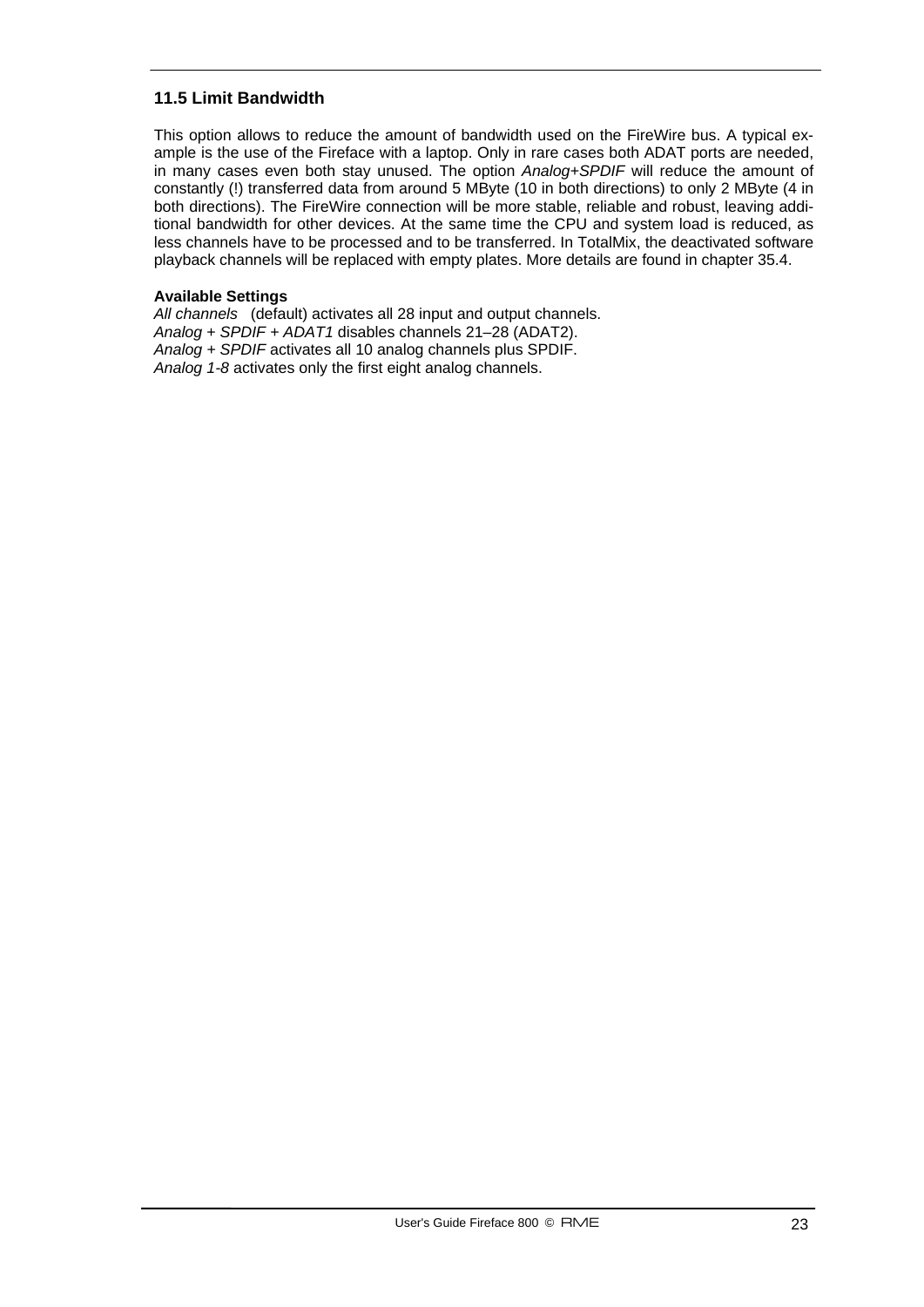# **12. Operation and Usage**

# **12.1 Playback**

The Fireface 800 can play back audio data in supported formats only (sample rate, bit resolution). Otherwise an error message appears (for example at 22 kHz and 8 bit).

In the audio application being used, Fireface must be selected as output device. This can often be found in the *Options, Preferences* or *Settings* menus under *Playback Device, Audio Devices, Audio* etc.

We strongly recommend switching all system sounds off (via >*Control Panel /Sounds*<). Also Fireface should not be the *Preferred Device* for playback, as this could cause loss of synchronization and unwanted noises. If you feel you cannot do without system sounds, you should consider buying a cheap Blaster clone and select this as *Preferred Device* in >*Control Panel /Multimedia /Audio*< or >*Control Panel /Sound /Playback*<.

The screenshot shows a typical configuration dialog of a (stereo) wave editor. Audio data is sent to an analog or digital (ADAT / SPDIF) port, depending on which has been selected as playback device.

Increasing the number and/or size of audio buffers may prevent the audio signal from breaking up, but also increases latency i.e. output is delayed. For synchronized playback of audio and MIDI (or similar), be sure to activate the checkbox

| <b>Preferences</b>                                                                      |                                                                                                                              | x       |
|-----------------------------------------------------------------------------------------|------------------------------------------------------------------------------------------------------------------------------|---------|
| ಜ<br>Θ<br>Tempo/Time code<br>Audio Database                                             | ⊛<br>秘<br>CD Burning                                                                                                         | Sync    |
| G<br>General   $\oint$<br>冐<br><b>Audio Card</b><br>File                                | Q<br>Editing<br>E<br>Appearance                                                                                              | Display |
| Playback                                                                                | Recording                                                                                                                    |         |
| MME-WDM Fireface Analog (1+2) MME                                                       | MME-WDM Fireface Analog (1+2) MME                                                                                            |         |
| ۱÷<br>Buffer Number 4<br>ASIO                                                           | MME-WDM Microsoft Soundmapper<br>MME-WDM Fireface Analog (1+2)                                                               |         |
| Control Panel<br>F<br>Buffer Size 1024                                                  | MME-WDM Fireface Analog (1+2) MME<br>MME-WDM Fireface Analog (3+4) MME<br>MME-WDM Fireface Analog (5+6) MME                  |         |
| Latency (16bit/44.1kHz stereo): 23 ms<br>$\overline{\mathbf{v}}$ Convert mono to stereo | MME-WDM Fireface Analog (7+8) MME<br>MME-WDM Fireface Analog (9+10) MME<br>MME-WDM Fireface SPDIF MME                        |         |
| ⊽<br>Preferred Playback Resolution<br>16 bit                                            | Auto-Stop if drops ou MME-WDM Fireface ADAT1 (1+2) MME<br>MME-WDM Fireface ADAT1 (3+4) MME                                   |         |
| Threshold 20<br>20 bit<br>24 bit                                                        | MME-WDM Fireface ADAT1 (5+6) MME<br>MME-WDM Fireface ADAT1 (7+8) MME<br>MME-WDM Fireface ADAT2 (1+2) MME                     |         |
| Playback cursor<br>24 bit alt<br>G<br>$\overline{\triangledown}$ Get position from audi | MME-WDM Fireface ADAT2 [3+4] MME<br>MME-WDM Fireface ADAT2 (5+6) MME                                                         |         |
| Perform short fade-in when<br>starting playback                                         | MME-WDM Fireface ADAT2 (7+8) MME<br>Correction [sampl  MME-WDM Fireface Analog [3+4]<br>MME-WDM Fireface Analog (5+6)        |         |
| Start ASIO streaming at<br>Transport settings are global to<br>ঢ়<br>all windows        | MME-WDM Fireface Analog (7+8)<br>MME-WDM Fireface Analog (9+10)<br>MME-WDM Fireface SPDIF                                    |         |
| OK<br>Cancel                                                                            | MME-WDM Fireface ADAT1 (1+2)<br>MME-WDM Fireface ADAT1 [3+4]<br>MME-WDM Fireface ADAT1 (5+6)<br>MME-WDM Fireface ADAT1 (7+8) |         |

'Get position from audio driver'.

## Note on Windows Vista/7:

Since Vista the audio application can no longer control the sample rate under WDM. Instead the user has to work himself through numerous settings, and to set the sample rate to the same value per stereo device.

Therefore the driver of the Fireface 800 includes a workaround: the sample rate can be set globally for all WDM devices within the Settings dialog, see chapter 11.1.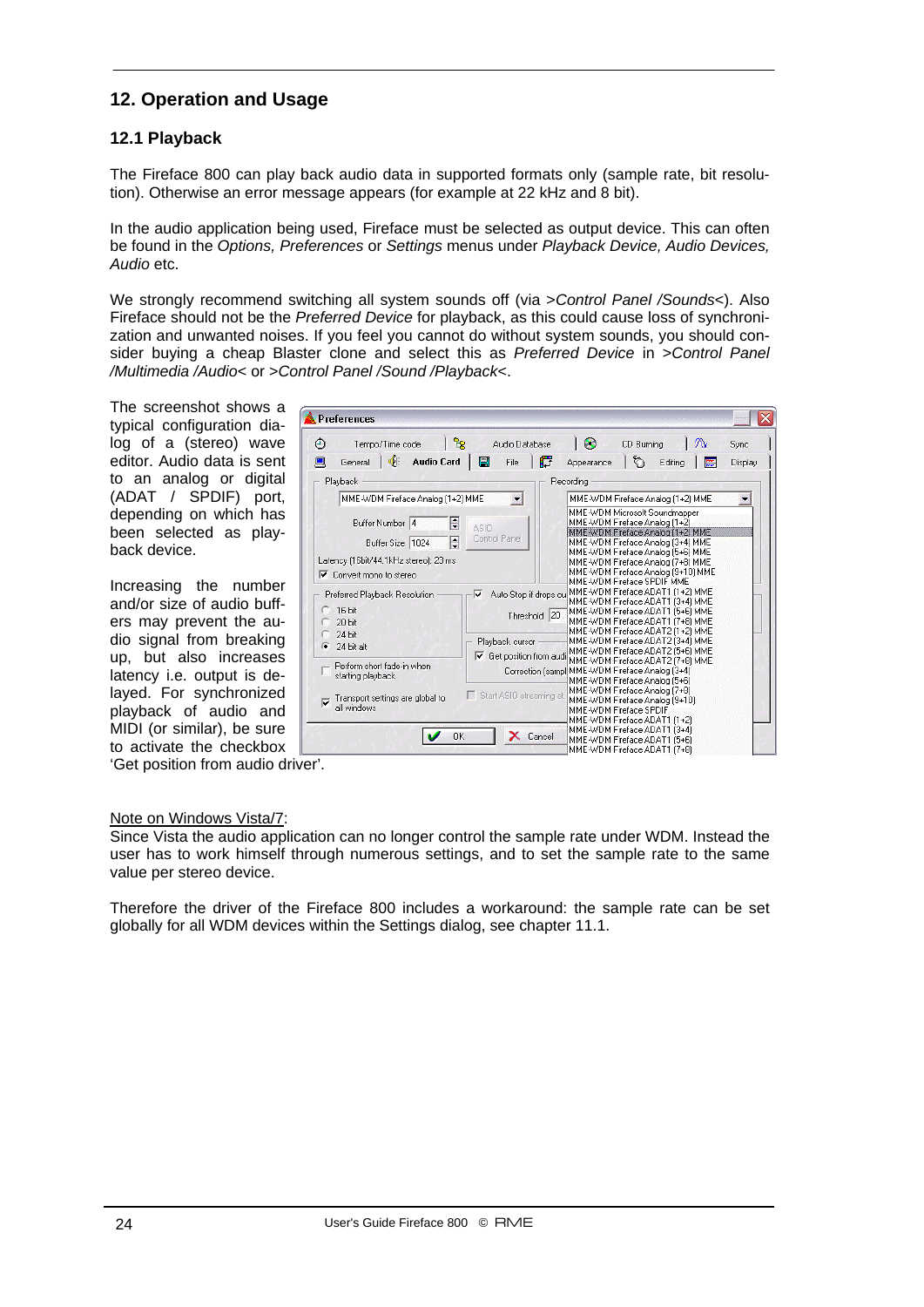# **12.2 DVD-Playback (AC-3/DTS)**

## **AC-3 / DTS**

When using popular DVD software players like *WinDVD* and *PowerDVD*, their audio data stream can be sent to any AC-3/DTS capable receiver using the Fireface's SPDIF output. For this to work, the WDM SPDIF device of the Fireface has to be selected in >*Control Panel/ Sounds and Multimedia/ Audio<* or >*Control Panel/ Sound/Playback<*. Also check 'use preferred device only'.

The DVD software's audio properties now show the options 'SPDIF Out' or similar. When selecting it, the software will transfer the non-decoded digital multichannel data stream to the Fireface.

Note: This 'SPDIF' signal sounds like chopped noise at highest level. Try to avoid mixing and routing the signal to your loudspeakers, as they might get damaged.

#### **Multichannel**

PowerDVD and WinDVD can also operate as software decoder, sending a DVD's multichannel data stream directly to the analog outputs of the Fireface. For this to work select the WDM playback device 'Loudspeaker' of the Fireface in

**XP**: >*Control Panel/ Sounds and Multimedia/ Audio<*, and check 'Use only default devices'. Additionally the loudspeaker setup, found under *>Volume/ Speaker Settings/ Advanced<* has to be changed from *Stereo* to *5.1 Surround*.

**Vista/7**: >*Control Panel/ Sound/ Playback* < as 'Standard'. Additionally the loudspeaker setup, found under *>Configuration<,* has to be changed from *Stereo* to *5.1 Surround*.

PowerDVD's and WinDVD's audio properties now list several multichannel modes. If one of these is selected, the software sends the decoded analog multichannel data to the Fireface. TotalMix can then be used to play back via any desired output channels.

The typical channel assignment for surround playback is:

- $1 I$  eft
- 2 Right
- 3 Center
- 4 LFE (Low Frequency Effects)
- 5 SL (Surround Left)
- 6 SR (Surround Right)

Note 1: Selecting the Fireface to be used as system playback device is against our recommendations, as professional interfaces should not be disturbed by system events. Make sure to reassign the selection after usage or to disable any system sounds (tab Sounds, scheme 'No audio').

Note 2: The DVD player will be synced backwards from the Fireface. This means when using AutoSync and/or word clock, the playback speed and pitch follows the incoming clock signal.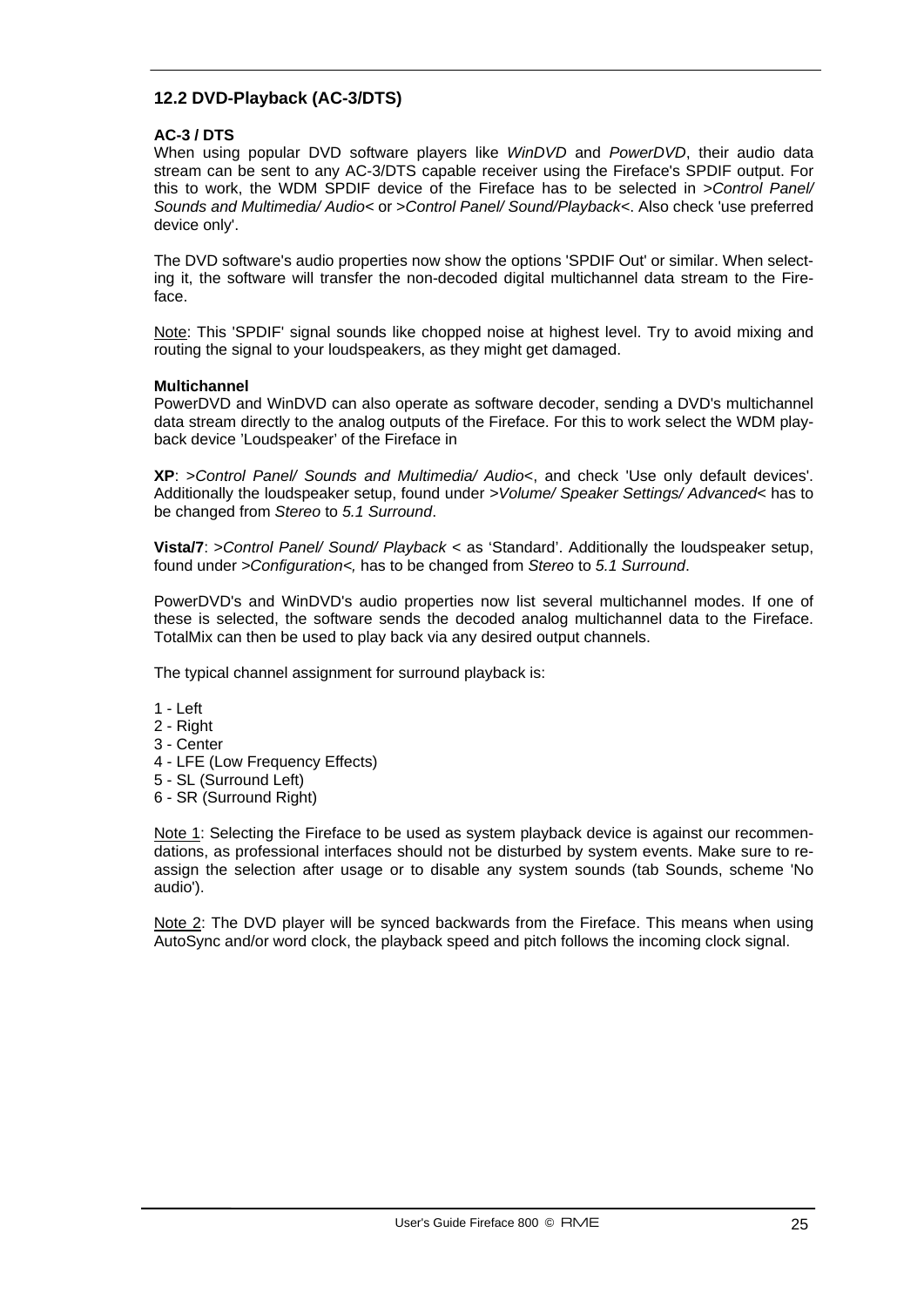## **12.3 Notes on WDM**

The driver offers a WDM streaming device per stereo pair, like **Fireface ADAT 1 (1+2)**. WDM streaming is Microsoft's current driver and audio system, directly embedded into the operating system. WDM streaming is hardly usable for professional music purposes, as all data is processed by the so called Kernel Mixer, causing a latency of at least 30 ms. Additionally, WDM can perform sample rate conversions unnoticed, cause offsets between record and playback data, block channels unintentionally and much more.

Several programs do not offer any direct device selection. Instead they use the *playback device* selected in Windows under

#### **XP**: <*Control Panel/ Sounds and Multimedia/ Audio>*

#### **Vista/7**: <*Control Panel/ Sound/ Playback>*

The program *Sonar* from Cakewalk is unique in many ways. Sonar uses the so called **WDM Kernel Streaming**, bypassing the WDM mixer, thus achieves a similar performance to ASIO.

Because of the driver's multichannel streaming ability (option Interleaved, see chapter 12.4), Sonar not only finds the stereo device mentioned above, but also the 8-channel interleaved devices, and adds the channel number at the end:

RayDAT ADAT (1+2) is the first stereo device RayDAT ADAT (3+4) is the next stereo device RayDAT ADAT (1+2) 3/4 are the channels 3/4 of the first 8-channel interleaved device.

It is not recommended to use these special interleaved devices. Also it is not possible to use one stereo channel twice (the basic and the interleaved device).

#### **Multi-Channel using WDM**

The WDM Streaming device *Loudspeaker* (Analog 1+2) of the RME driver can operate as usual stereo device, or as up to 8-channel device.

An 8-channel playback using the Windows Media Player requires the speaker setup 7*.1 Surround.* Configure as follows:

**XP**: >*Control Panel /Sounds and Multimedia /Audio /Volume /Speaker Settings /Advanced <* 

**Vista/7**: >*Control Panel /Sound /Playback /Loudspeaker /Configure <*

## **12.4 Channel Count under WDM**

The HDSP system's ADAT optical interfaces allow to record sample rates of up to 96 kHz using a standard ADAT recorder. For this to work single-channel data is spread to two ADAT channels using the *Sample Multiplexing* technique. This reduces the number of available ADAT channels from 8 to 4 per ADAT port.

Whenever the Fireface changes into Double Speed (88.2/96 kHz) or Quad Speed mode (176.4/192 kHz) all devices no longer available vanish automatically.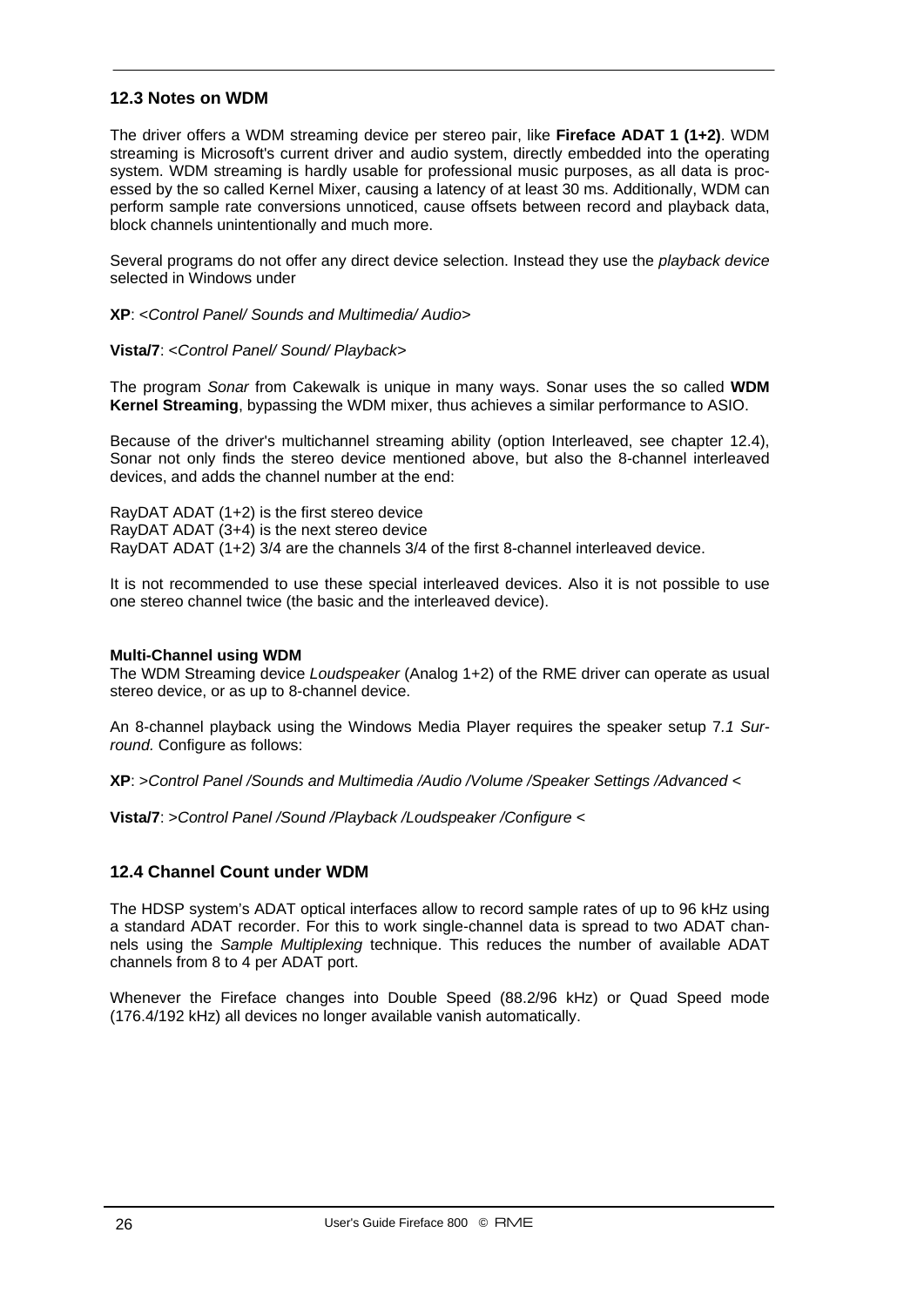| <b>WDM Stereo device</b> | <b>Double Speed</b>    | <b>Quad Speed</b>      |
|--------------------------|------------------------|------------------------|
| Fireface Analog (1+2)    | Fireface Analog (1+2)  | Fireface Analog (1+2)  |
| Fireface Analog (3+4)    | Fireface Analog (3+4)  | Fireface Analog (3+4)  |
| Fireface Analog (5+6)    | Fireface Analog (5+6)  | Fireface Analog (5+6)  |
| Fireface Analog (7+8)    | Fireface Analog (7+8)  | Fireface Analog (7+8)  |
| Fireface Analog (9+10)   | Fireface Analog (9+10) | Fireface Analog (9+10) |
| <b>Fireface SPDIF</b>    | <b>Fireface SPDIF</b>  | <b>Fireface SPDIF</b>  |
| Fireface ADAT 1 (1+2)    | Fireface ADAT 1 (1+2)  | Fireface ADAT 1 (1+2)  |
| Fireface ADAT 1 (3+4)    | Fireface ADAT 1 (3+4)  | Fireface ADAT 1 (3+4)  |
| Fireface ADAT 1 (5+6)    | Fireface ADAT 1 (5+6)  | Fireface ADAT 1 (5+6)  |
| Fireface ADAT 1 (7+8)    | Fireface ADAT 1 (7+8)  | Fireface ADAT 1 (7+8)  |
| Fireface ADAT 2 (1+2)    | Fireface ADAT 2 (1+2)  | Fireface ADAT 2 (1+2)  |
| Fireface ADAT 2 (3+4)    | Fireface ADAT 2 (3+4)  | Fireface ADAT 2 (3+4)  |
| Fireface ADAT 2 (5+6)    | Fireface ADAT 2 (5+6)  | Fireface ADAT 2 (5+6)  |
| Fireface ADAT 2 (7+8)    | Fireface ADAT 2 (7+8)  | Fireface ADAT 2 (7+8)  |

Note: Under Vista/7 the analog outputs 1/2 show up as *Loudspeaker*.

## **12.5 Multi-client Operation**

RME audio interfaces support multi-client operation. Several programs can be used at the same time. The formats ASIO and WDM can even be used on the same playback channels simultaneously. As WDM uses a real-time sample rate conversion (ASIO does not), all active ASIO software has to use the same sample rate.

However, a better overview is maintained by using the channels exclusively. This is no limitation at all, because TotalMix allows for any output routing, and therefore a playback of multiple software on the same hardware outputs.

Inputs can be used from an unlimited number of WDM and ASIO software at the same time, as the driver simply sends the data to all applications simultaneously.

RME's sophisticated tool *DIGICheck* is an exception to this rule. It operates like an ASIO host, using a special technique to access playback channels directly. Therefore DIGICheck is able to analyse and display playback data from any software, no matter which format it uses.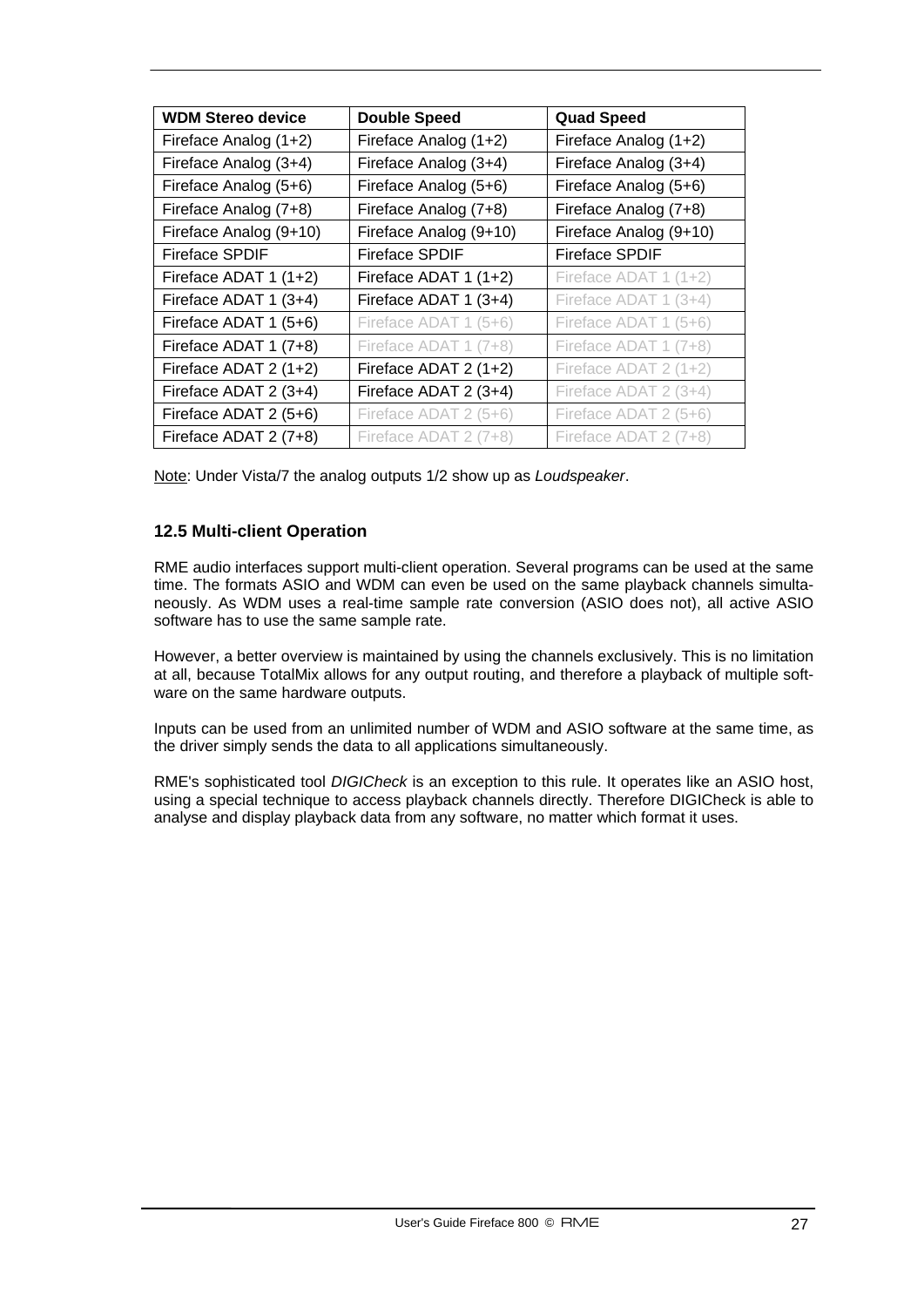# **12.6 Digital Recording**

Unlike analog soundcards which produce empty wave files (or noise) when no input signal is present, digital interfaces always need a valid input signal to start recording.

Taking this into account, RME added two important features to the Fireface 800: a comprehensive I/O signal status display showing sample frequency, lock and sync status in the Settings dialog, and status LEDs for each input.

The sample frequency shown in the Settings dialog (see chapter 11.1, screenshot Settings) is useful as a quick display of the current configuration (the board itself and all connected external equipment). If no sample frequency is recognized, it will read 'No Lock'.

This way, configuring any suitable audio application for digital recording is simple. After selecting the required input, Fireface UC displays the current sample frequency. This parameter can then be changed in the application's audio attributes (or similar) dialog.

It often makes sense to monitor the input signal or send it directly to the output. This can be done at zero latency using **TotalMix** (see chapter 29).

An *automated* control of real-time monitoring can be achieved by Steinberg's ASIO protocol with RME's ASIO drivers and all ASIO 2.0 compatible programs. When 'ASIO Direct Monitoring' has been switched on, the input signal is routed in real-time to the output whenever a recording is started (punch-in).

## **12.7 Analog Recording**

For recordings via the analog inputs the corresponding record device has to be chosen (Fireface Analog (x+x)). Apart from the three reference levels, the Fireface has no means to change the input level. This would make no sense for the digital inputs, but also for the analog inputs one can do without it. It doesn't matter if the Fireface is operated at a mixing desk or a multichannel mic preamp, in either case the level can be controlled directly at the source to match the Fireface's sensitivity perfectly.

The input sensitivity of the frontside analog inputs can be adjusted using their Gain pots to match any external source perfectly, see chapter 27.2.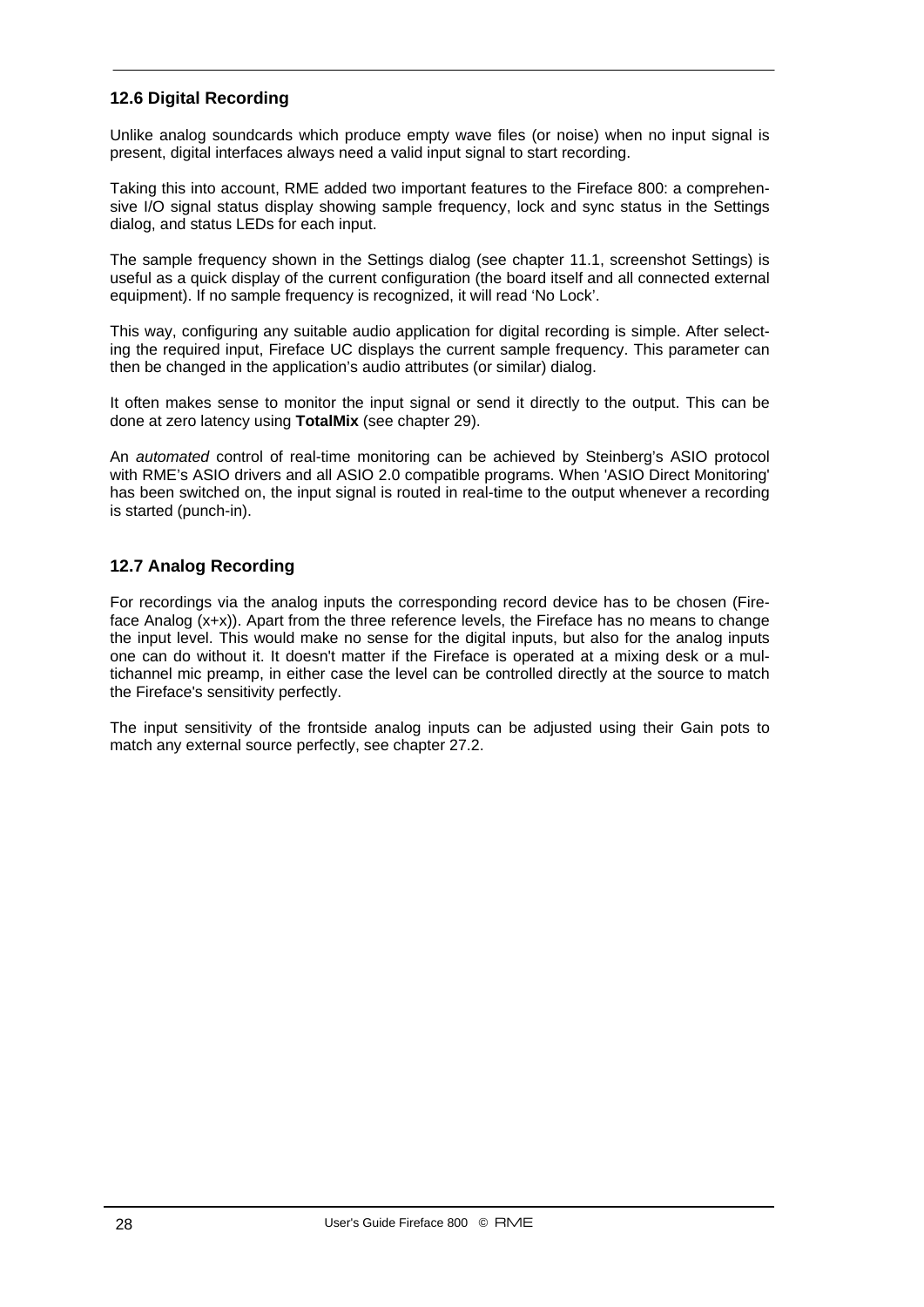# **13. Operation under ASIO**

# **13.1 General**

Start the ASIO software and select **ASIO Fireface** as the audio I/O device.

The Fireface 800 supports *ASIO Direct Monitoring* (ADM).

The Fireface 800 MIDI I/O can be used with both MME MIDI and DirectMusic MIDI.

| ← Geräte konfigurieren                |                                                      |
|---------------------------------------|------------------------------------------------------|
| Geräte<br>Ableton Live                | Einstellungen<br>Hinzufügen/Entfernen                |
| All MIDI Inputs<br>Default MIDI Ports | ASIO-Treiber<br>ASIO Fireface<br>٠                   |
| <b>DirectMusic</b><br>ORION           | Eingangslatenz: 1.134 ms                             |
| VST Multitrack<br>VST System Link     | Ausgangslatenz: 2.585 ms<br>Clock-Quelle<br>Settings |
| VST-Ausgänge<br>VST-Eingänge          | Einstellungen                                        |
| Video-Player<br>Windows MIDI          | ASIO-Treiber im Hintergrund deaktivieren             |
| Zeitanzeige                           | Direktes Mithoren                                    |
|                                       | Experte                                              |
|                                       | Zurücksetzen<br>Hilfe<br>Übernehmen                  |
| $\checkmark$                          | Alle zurücksetzen<br>0K<br>Abbrechen                 |

## **13.2 Channel Count under ASIO**

At a sample rate of 88.2 or 96 kHz, the ADAT optical input and outputs operate in S/MUX mode, so the number of available channels per port is reduced from 8 to 4.

Note: When changing the sample rate range between Single, Double and Quad Speed the number of channels presented from the ASIO driver will change too. This may require a reset of the I/O list in the audio software.

| <b>Single Speed</b>     | <b>Double Speed</b>     | <b>Quad Speed</b>       |
|-------------------------|-------------------------|-------------------------|
| Fireface Analog 1 bis 8 | Fireface Analog 1 bis 8 | Fireface Analog 1 bis 8 |
| Fireface SPDIF L / R    | Fireface SPDIF L / R    | Fireface SPDIF L / R    |
| Fireface ADAT 1 bis 8   | Fireface ADAT 1 bis 8   | Fireface ADAT 1 bis 8   |
| Fireface ADAT 9 bis 16  | Fireface ADAT 9 bis 16  | Fireface ADAT 9 bis 16  |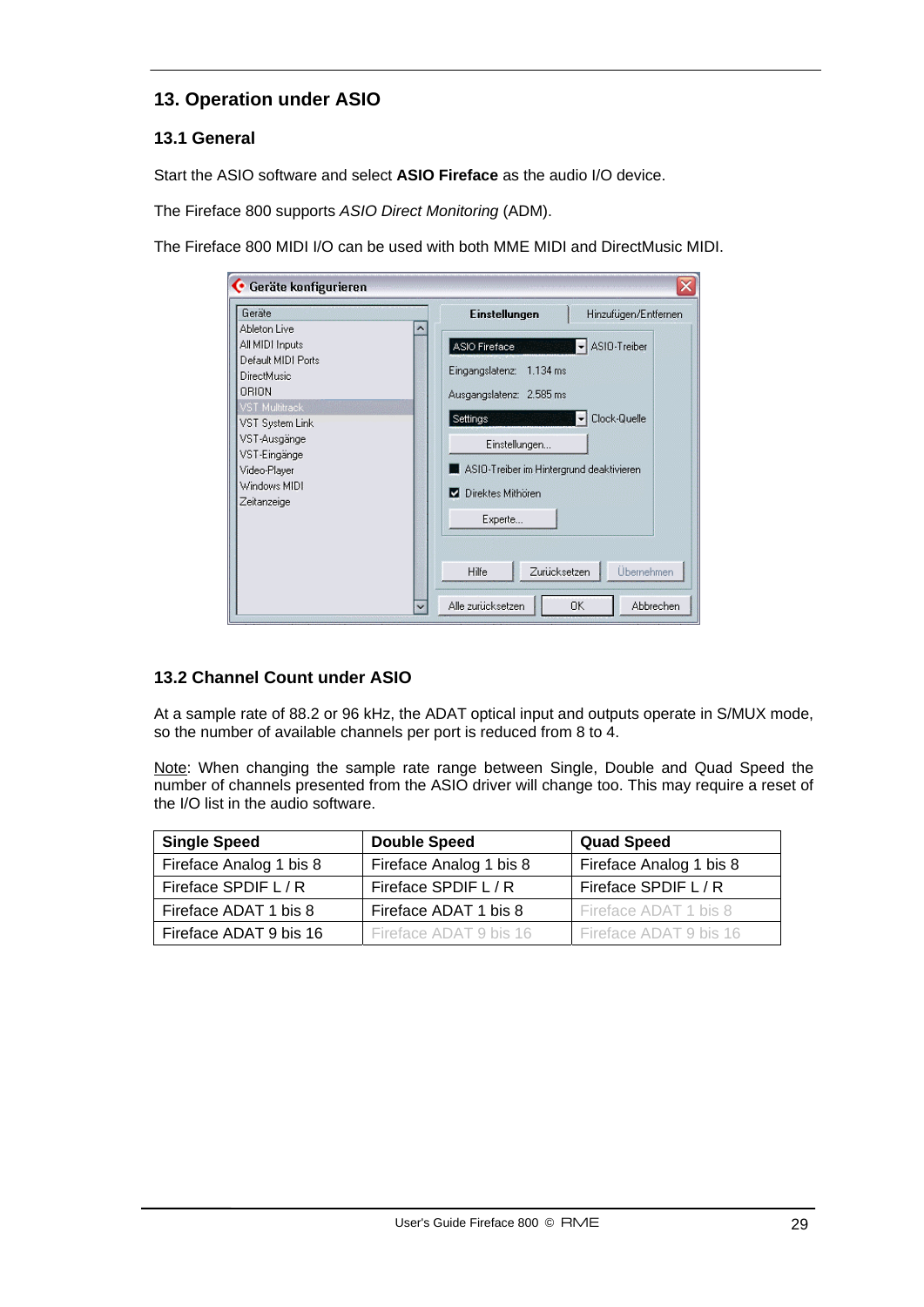# **13.3 Known Problems**

If a computer does not provide sufficient CPU-power and/or sufficient PCI-bus transfer rates, then drop outs, crackling and noise will appear. Raising the buffer size in the Settings dialog of the Fireface 800 helps in most cases. We also recommend to deactivate all PlugIns to verify that these are not the reason for such effects.

The above note on PCI is not an error in this manual: very often FireWire controllers are connected to the PCI bus. Therefore the same problems known from PCI audio cards can occur with FireWire audio interfaces as well. Further information is found in chapter 35.3.

Another common source of trouble is incorrect synchronization. ASIO does not support asynchronous operation, which means that the input and output signals not only have to use the same sample frequency, but also have to be in sync. All devices connected to the Fireface 800 must be properly configured for Full Duplex operation. As long as SyncCheck (in the Settings dialog) only displays *Lock* instead of *Sync*, the devices have not been set up properly!

When using more than one Fireface 800, all Firefaces have to be in sync, see chapter 14. Else a periodically repeated noise will be heard.

Fireface 800 supports *ASIO Direct Monitoring* (ADM). Please note that not all programs support ADM completely or error-free. The most often reported problem is the wrong behaviour of panorama in a stereo channel.

In case of a drift between audio and MIDI, or in case of a fixed deviation (MIDI notes placed close before or behind the correct position), the settings in Cubase/Nuendo have to be changed. At the time of print the option 'Use System Timestamp' should be activated. The Fireface supports both MME MIDI and DirectMusic MIDI. It depends on the used application which one will work better.

# **14. Using more than one Fireface 800**

The current driver supports up to three Fireface 800. All units have to be in sync, i.e. have to receive valid sync information (either via word clock or by using AutoSync and feeding synchronized signals).

- If one of the Firefaces is set to clock mode Master, all others have to be set to clock mode AutoSync, and have to be synced from the master, for example by feeding word clock. The clock modes of all units have to be set up correctly in the Fireface Settings dialog.
- If all units are fed with a synchronous clock, i.e. all units show *Sync* in their Settings dialog, all channels can be used at once. This is especially easy to handle under ASIO, as the ASIO driver presents all units as one.

When using all channels of more than one Fireface 800, a FireWire 800 interface is necessary. FireWire 400 will usually not suffice for operating more than one Fireface. When using only one Fireface 800, a FireWire 800 interface does not provide any performance advantages, especially does not help to achieve lower latency. But when a hard drive is connected to the Fireface (hub functionality), FireWire 800 will immediately increase performance and reliability.

• The cabling of FireWire 800 units is critical. In real world operation, it is not unusual that all Firefaces have to be connected directly to the 1394b ports of the computer, using cables of similar length. A long cable from the computer to the first Fireface, and a short one from the first to the second Fireface can cause problems.

More information about numbers of channels and bus load can be found in chapter 35.4.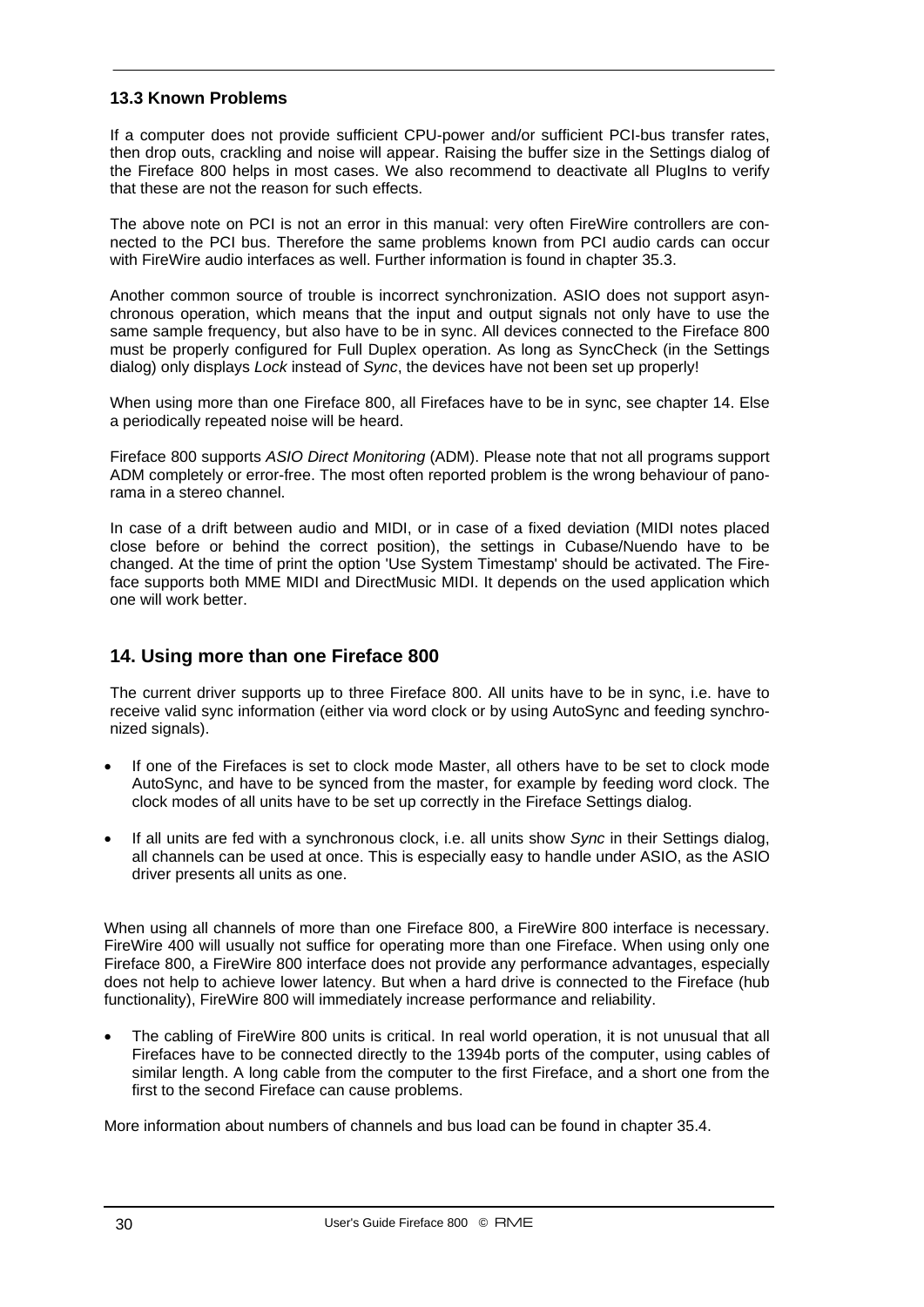The driver takes care of the numbering of all Firefaces, so that it doesn't change. The unit with the lowest serial number is always 'Fireface (1)'. Please note:

- If the Fireface (1) is switched off, Fireface (2) logically turns to the first and only Fireface. If Fireface (1) is switched on later, the numbering changes and the unit becomes Fireface (2) immediately.
- The driver has no control on the numbering of the WDM devices. Therefore it might happen that the WDM devices (2) are mapped to unit (1), especially when switching on more Firefaces during a Windows session. A reboot with all Firefaces already operational should solve this problem.

Note: TotalMix is part of the hardware of each Fireface. Up to three mixers are available, but these are separated and can't interchange data. Therefore a global mixer for all units is not possible.

# **15. DIGICheck Windows**

The DIGICheck software is a unique utility developed for testing, measuring and analysing digital audio streams. Although this Windows software is fairly self-explanatory, it still includes a comprehensive online help. DIGICheck 5.5 operates as multi-client ASIO host, therefore can be used in parallel to any software, be it WDM or ASIO, with both inputs and outputs (!). The following is a short summary of the currently available functions:

- **Level Meter**. High precision 24-bit resolution, 2/10/28 channels. Application examples: Peak level measurement, RMS level measurement, over-detection, phase correlation measurement, dynamic range and signal-to-noise ratios, RMS to peak difference (loudness), long term peak measurement, input check. Oversampling mode for levels higher than 0 dBFS. Vertical and horizontal mode. Slow RMS and RLB weighting filter. Supports visualization according to the K-System.
- **Hardware Level Meter** for **Input**, **Playback** and **Output**. Reference Level Meter freely configurable, causing near zero CPU load, because calculated from the Fireface hardware.
- **Vector Audio Scope**. World wide unique Goniometer showing the typical afterglow of a oscilloscope-tube. Includes Correlation meter and level meter.
- **Spectral Analyser.** World wide unique 10-, 20- or 30-band display in analog bandpass-filter technology. 192 kHz-capable!
- **Totalyser**. Spectral Analyser, Level Meter and Vector Audio Scope in a single window.
- **Surround Audio Scope.** Professional Surround Level Meter with extended correlation analysis, ITU weighting and ITU summing meter.
- **ITU1770/EBU R128 Meter**. For standardized loudness measurements.
- **Bit Statistics & Noise**. Shows the true resolution of audio signals as well as errors and DC offset. Includes Signal to Noise measurement in dB and dBA, plus DC measurement.
- **Channel Status Display**. Detailed analysis and display of SPDIF and AES/EBU Channel Status data.
- **Global Record.** Long-term recording of all channels at lowest system load.
- **Completely multi-client.** Open as many measurement windows as you like, on any channels and inputs or outputs!

To install DIGICheck, go to the **\DIGICheck** directory on the RME Driver CD and run *setup.exe*. Follow the instructions prompted on the screen.

DIGICheck is constantly updated. The latest version is always available on our website **www.rme-audio.com**, section **Downloads / DIGICheck**.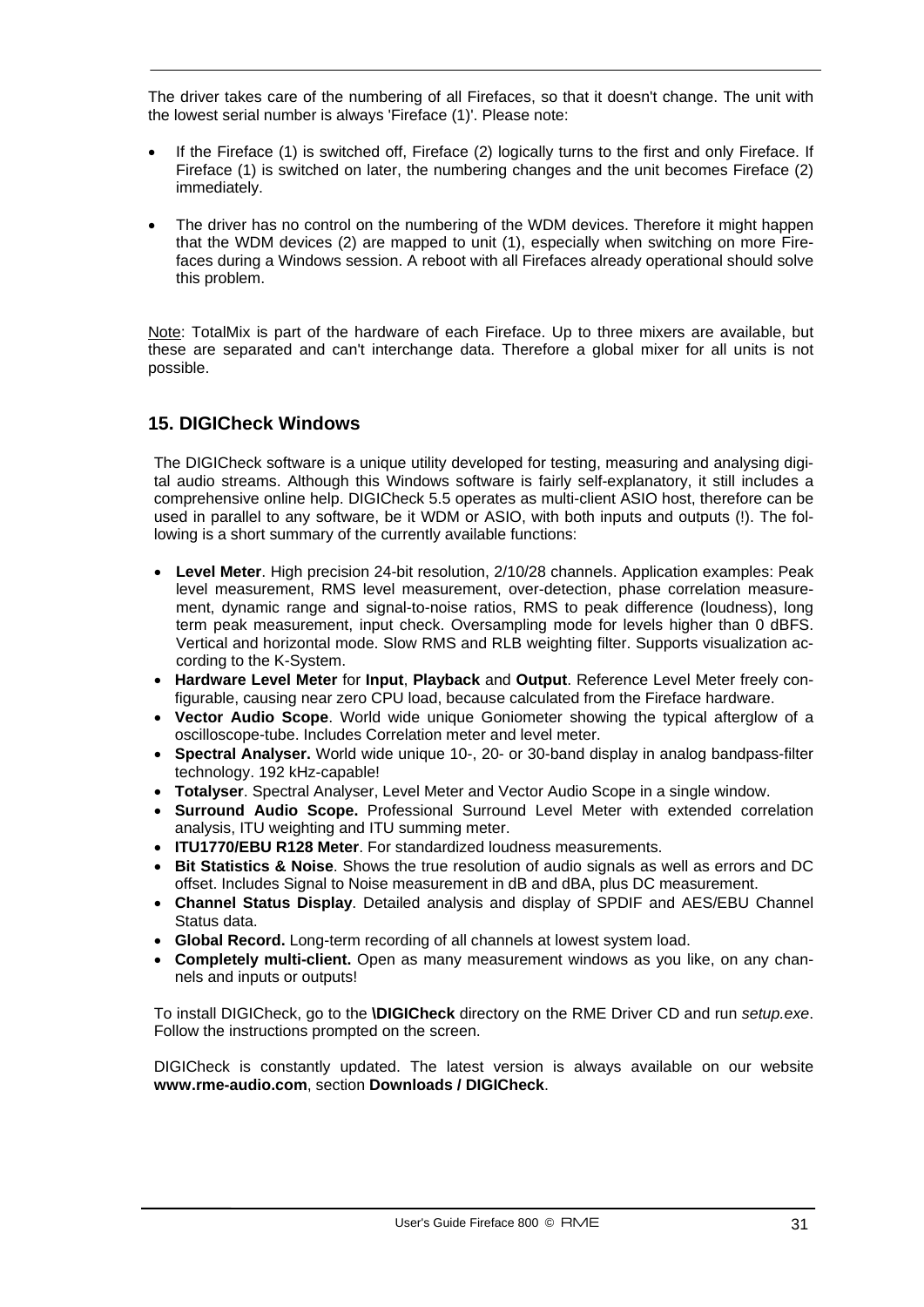# **16. Hotline – Troubleshooting**

The newest information can always be found on our website www.rme-audio.com, section FAQ, Latest Additions.

*The input signal cannot be monitored in real-time* 

• ASIO Direct Monitoring has not been enabled, and/or monitoring has been disabled globally.

#### *The 8 ADAT channels don't seem to work*

• The optical output ADAT2 has been switched to SPDIF. As can be seen in the block diagram, all channels and their assignments still exist, but the optical transmitter has been disconnected from ADAT2 and is now fed from the SPDIF output (channels 11/12). The ADAT2 playback devices are still usable by routing and mixing them in TotalMix to other outputs.

#### *Playback works, but record doesn't*

- Check that there is a valid signal at the input. If so, the current sample frequency is displayed in the Settings dialog.
- Check whether the Fireface 800 has been selected as recording device in the audio application.
- Check whether the sample frequency set in the audio application ('Recording properties' or similar) matches the input signal.
- Check that cables/devices have not been connected in a closed loop. If so, set the system's clock mode to Master.

## *Crackle during record or playback*

- Increase the number and size of buffers in the 'Settings' dialog or in the application.
- Try different cables (coaxial or optical) to rule out any defects here.
- Check that cables/devices have not been connected in a closed loop. If so, set the system's clock mode to 'Master'.
- Increase the buffer size of the hard disk cache.
- Check the Settings dialog for displayed Errors.

#### *Driver installation and Settings dialog/TotalMix work, but a playback or record is not possible*

• While recognition and control of the device are low bandwidth applications, playback/record needs the full FireWire transmission performance. Therefore, defective FireWire cables with limited transmission bandwidth can cause such an error scheme.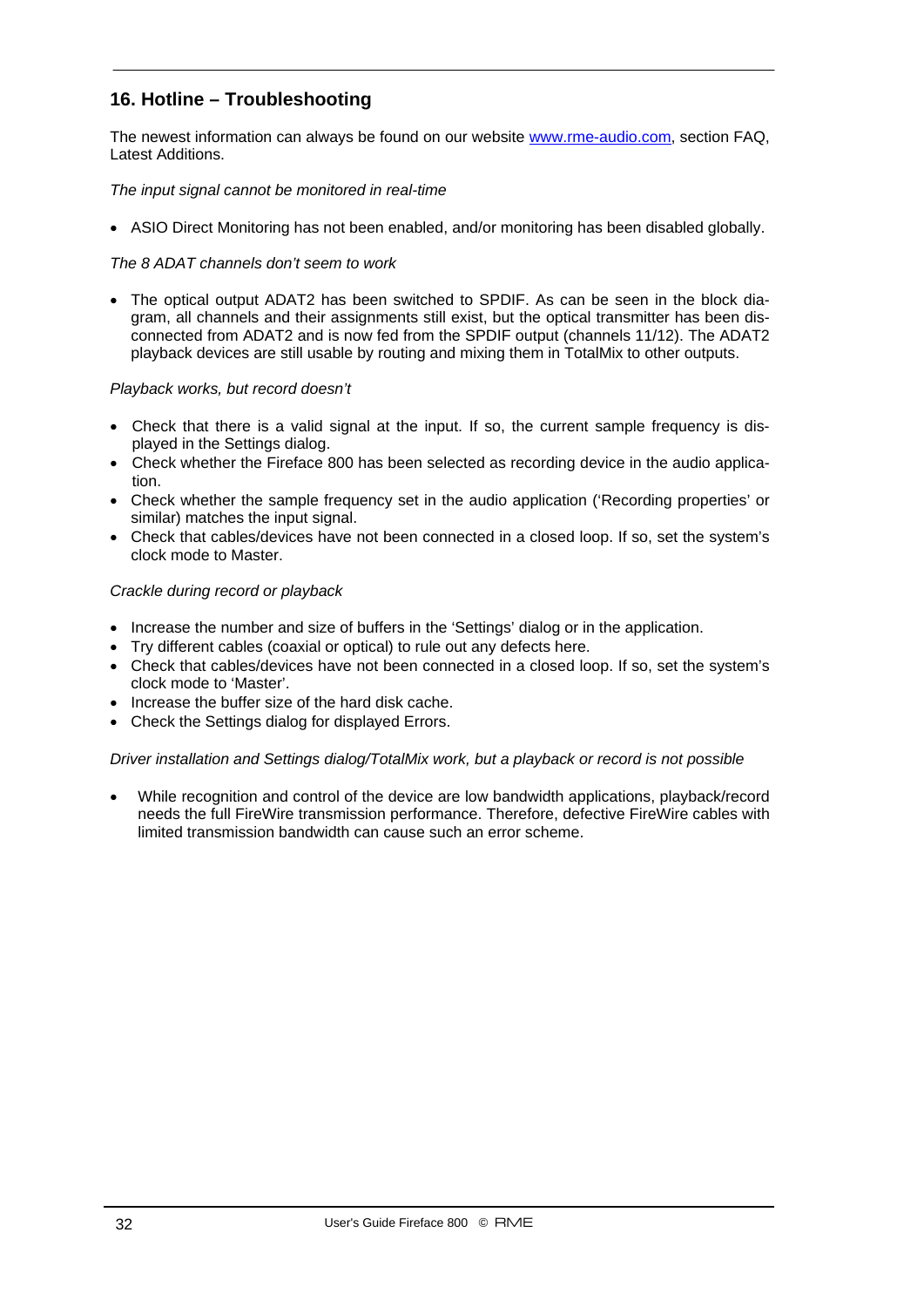



# **Fireface 800**

 **Mac OS X – Installation and Operation**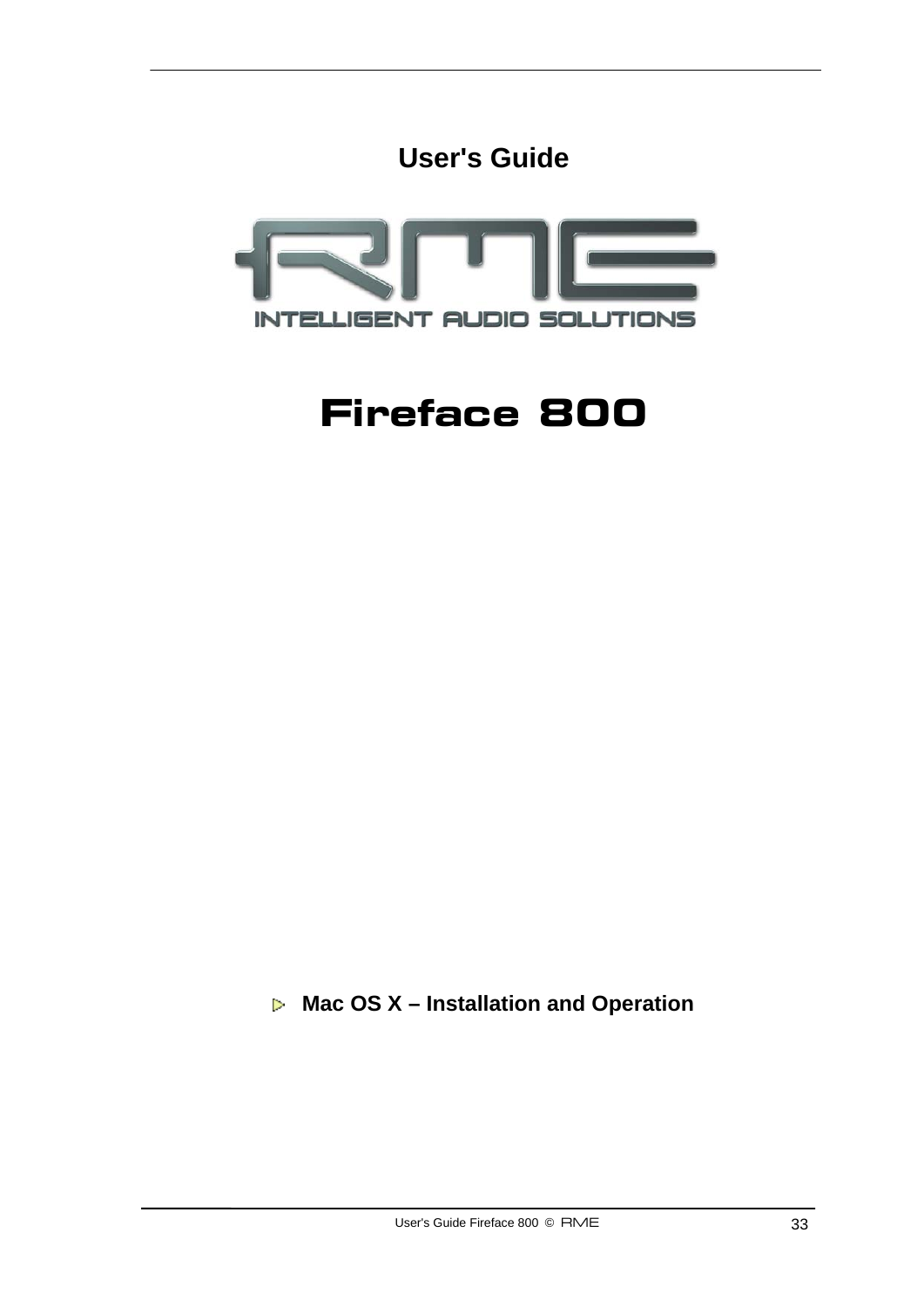# **17. Hardware Installation**

## **Desktop Computer**

- Use the power cord to connect the Fireface with any suitable power outlet.
- Connect computer and Fireface using the supplied 6-pin FireWire cable (IEEE1394a).
- Power on the computer, then switch on the Fireface.

## **Notebook**

- Use the power cord to connect the Fireface with any suitable power outlet.
- Connect computer and Fireface using the supplied 6-pin FireWire cable (IEEE1394a).
- Power on the notebook, then switch on the Fireface 800.

# **18. Driver and Firmware**

## **18.1 Driver Installation**

After the Fireface has been switched on (see 17. Hardware Installation) install the drivers from the RME Driver CD. The driver files are located in the folder **Fireface\_FW**. Installation works automatically by a double-click on the file **fireface.pkg**.

RME recommends downloading the latest driver version from the RME website. If done, the procedure is as follows:

A double-click onto **fireface x86.zip** expands the archive file to the folder **Fireface x86 xxx**, which includes the driver file **fireface.pkg**. Installation works automatically by a double-click on this file.

During driver installation the programs **Fireface Settings** and **Fireface mixer** (TotalMix) will also be installed. Both programs start automatically as soon as a Fireface is detected. They stay in the dock when exited, and remove themselves automatically from the dock when the Fireface is removed.

Reboot the computer when installation is done.

Possible reasons why a Fireface is not found after driver installation:

- The FireWire port is not active in the system (drivers of the FireWire PCI or CardBus card have not been installed)
- The FireWire cable is not, or not correctly inserted into the socket
- No power. After switching the Fireface on, at least the red Host error LED has to be lit.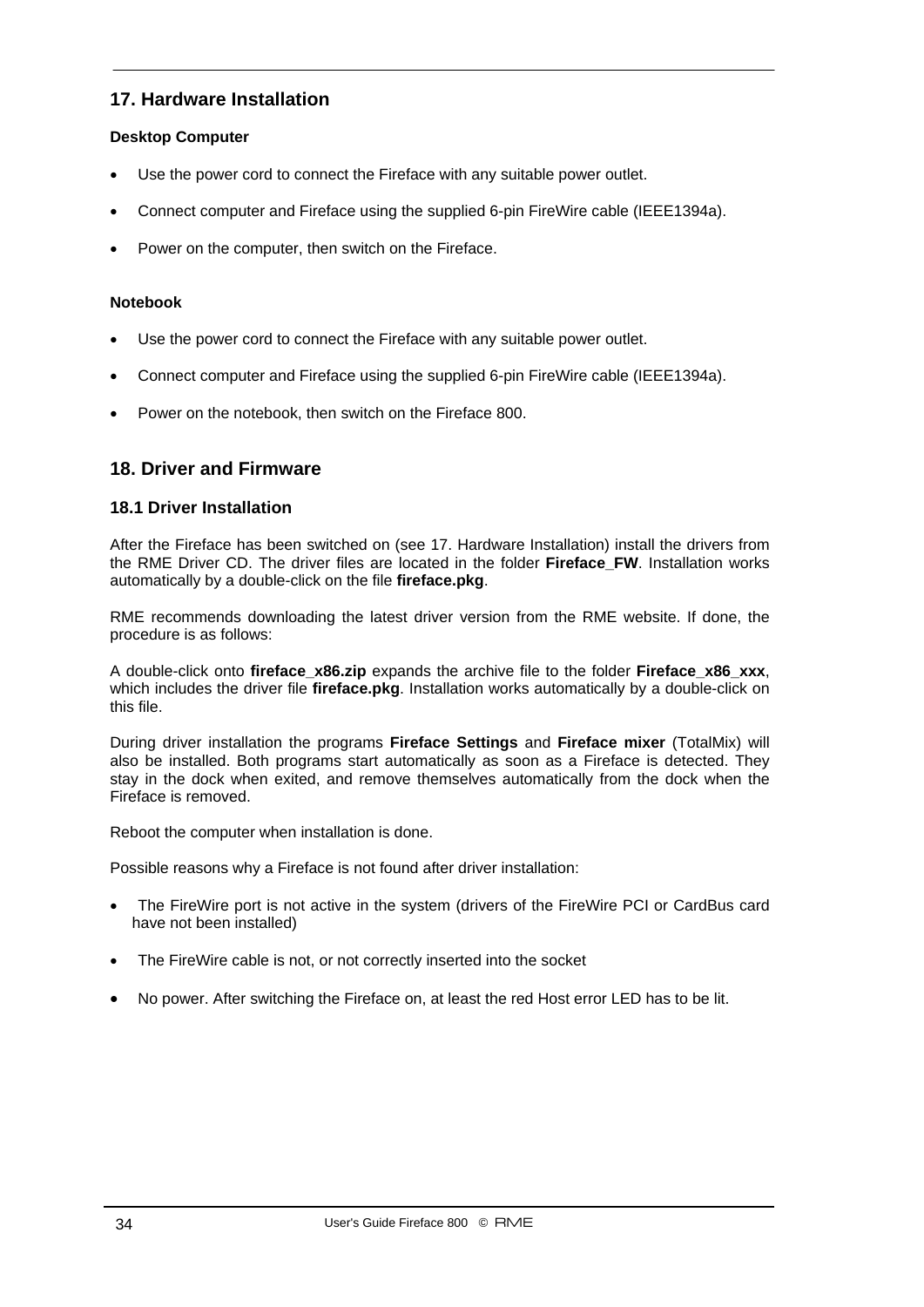# **18.2 Driver Update**

In case of a driver update it's not necessary to remove the old driver first, it will be overwritten during the installation. In case of problems the driver files can be deleted manually by dragging them to the trash bin:

/Applications/Fireface Mixer /Applications/Fireface Settings /System/Library/Extensions/FirefaceAudioDriver.kext /Users/username/Library/Preferences/Fireface Folder /Users/username/Library/Preferences/com.rme.FirefaceMixer.plist /Users/username/Library/Preferences/de.rme-audio.TotalmixFX.plist /Users/username/Library/Preferences/de.rme-audio.FirefaceSettings.plist /Library/LaunchAgents/de.rme-audio.firefaceAgent.plist

Under the latest Mac OS the User/Libraries folders are hidden and not visible in the Finder. To unhide them start terminal and enter:

"chflags nohidden ~/Library/"

## **18.3 Firmware Update**

The Flash Update Tool updates the firmware of the Fireface 800 to the latest version. It requires an already installed driver.

Start the program **Fireface Flash**. The Flash Update Tool displays the current revision of the Fireface's firmware, and whether it needs an update or not. If so, simply press the 'Update' button. A progress bar will indicate when the flash process is finished (Verify Ok).

If more than one Fireface is installed, all units can be flashed by changing to the next tab and repeating the process.

After the update the unit needs to be reset. This is done by powering down the Fireface for a few seconds. A reboot of the computer is not necessary.

When the update fails (status: failure), the unit's second BIOS will be used from the next cold boot on (Secure BIOS Technology). Therefore the unit stays fully functional. The flash process should then be tried again on a different computer.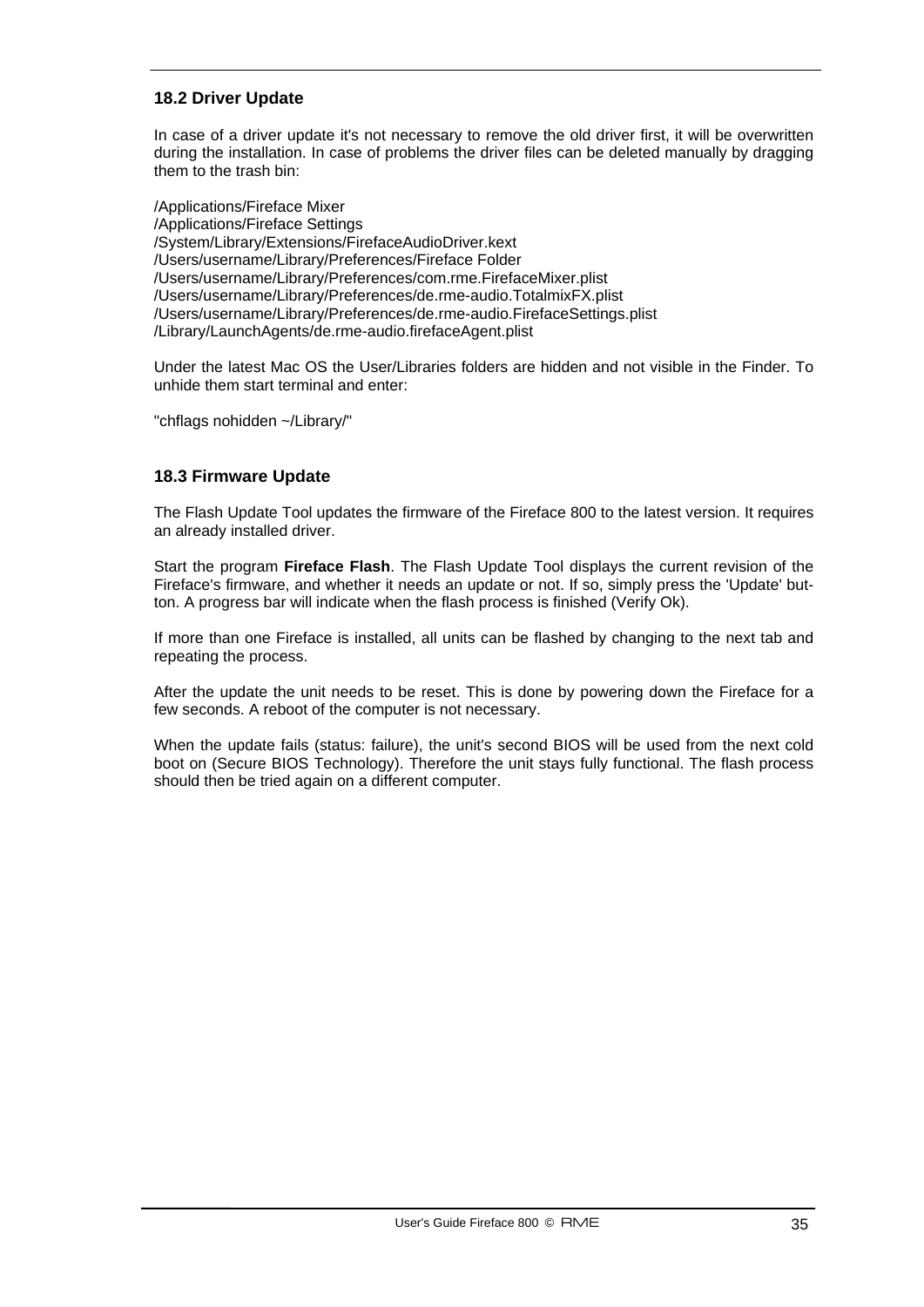# **19. Configuring the Fireface**

# **19.1 Settings Dialog - General**

Configuring the Fireface is done via its own settings dialog. Start the program **Fireface Settings**. The mixer of the Fireface (TotalMix) can be configured by starting the program **Fireface Mixer**.

The Fireface's hardware offers a number of helpful, well thought-of practical functions and options which affect how the card operates - it can be configured to suit many different requirements.

The following is available in the 'Settings' dialog:

- Input selection
- Level of analog I/Os
- Configuration of digital I/Os
- Synchronization behaviour
- State of input and output
- Current sample rate

Any changes performed in the Settings dialog are applied immediately - confirmation (e.g. by exiting the dialog) is not required.

However, settings should not be changed during playback or record if it can be avoided, as this can cause unwanted noises.

Use the drop down menu **Properties For** to select the unit to be configured.

On the right of it the current firmware and driver version is shown.

| Fireface 800 (989)                        |                              | ٠                                           |                      | Unit #5B538989 v2.77<br>Kernel driver v3.10 |  |
|-------------------------------------------|------------------------------|---------------------------------------------|----------------------|---------------------------------------------|--|
| Inputs                                    |                              | Level In                                    |                      | Level Out                                   |  |
| Front<br>1<br>÷<br>$\overline{7}$<br>Rear |                              | C Lo Gain<br>$\bigodot$ +4 dBu<br>$-10$ dBV |                      | C Hi Gain                                   |  |
|                                           |                              |                                             |                      | $\bigodot$ +4 dBu                           |  |
| ÷<br>8<br>Rear                            |                              |                                             |                      | $-10$ dBV                                   |  |
| <b>Instrument Options</b>                 |                              |                                             | <b>Phantom Power</b> |                                             |  |
| Drive                                     | $\sqrt{\phantom{a}}$ Limiter |                                             | Mic 7                | Mic 9                                       |  |
| <b>Speaker Emulation</b>                  |                              |                                             | Mic 8                | <b>Mic 10</b>                               |  |
| SPDIF In                                  | Clock Mode                   |                                             |                      | AutoSync Ref.                               |  |
| C ADAT2                                   |                              | AutoSync                                    | Input                | ADAT1                                       |  |
| $\odot$ Coaxial                           |                              | Master                                      |                      | 44.1 kHz<br>Freq.                           |  |
| 44.1 kHz                                  |                              | Preferred Sync Ref / Input Status           |                      |                                             |  |
| SPDIF Out                                 |                              | Word Clock                                  |                      | No Lock                                     |  |
| ADAT2                                     | $\odot$ ADAT1                |                                             |                      | Sync                                        |  |
| Professional                              |                              | ADAT2                                       |                      | Sync                                        |  |
| SPDIF<br>$\Box$ Emphasis                  |                              |                                             |                      | Sync                                        |  |
| Non-Audio                                 | $)$ TCO                      |                                             |                      | No Lock                                     |  |
| <b>Bandwidth Limit</b>                    |                              |                                             | Sample Rate          |                                             |  |
| All Channels                              | ٠                            |                                             |                      | H<br>44100 Hz                               |  |
| Word Clock Out                            |                              |                                             | System Clock         |                                             |  |
| Single Speed                              |                              |                                             | Mode                 | Master                                      |  |
| Read                                      | Store                        |                                             | Freq.                | 44.1 kHz                                    |  |
|                                           |                              |                                             |                      |                                             |  |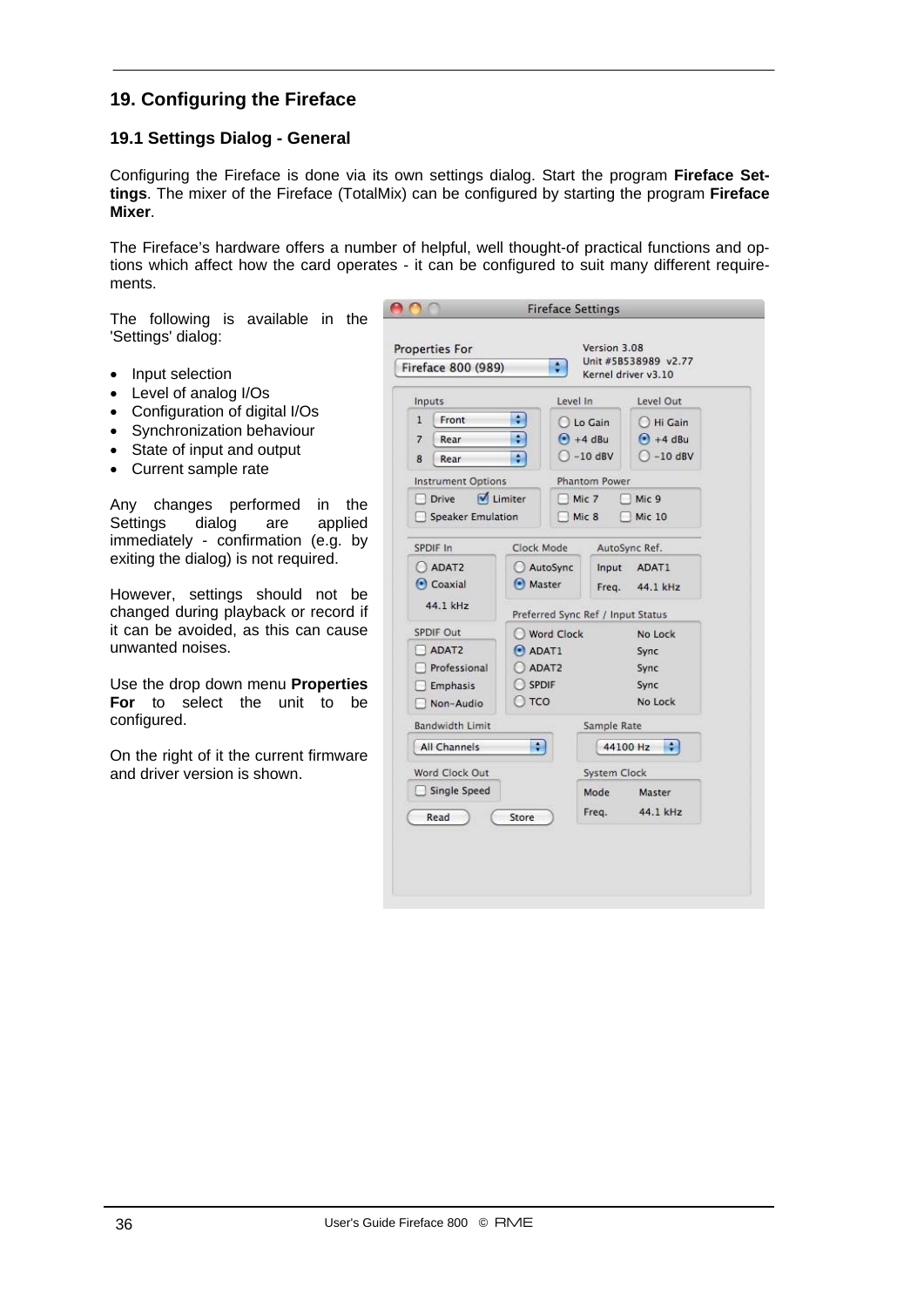#### **Inputs**

Input selection for the channels 1, 7 and 8. Channel 1 can be the front instrument input, or the rear TRS jack, or both simultaneously. Channel 7/8 can be the front microphone input, or the rear TRS jack, or both simultaneously.

#### **Level In**

Defines the reference level for the rear analog inputs 1-8.

#### **Level Out**

Defines the reference level for the rear analog outputs 1-8.

#### **Instrument Options**

*Drive* activates 25 dB additional gain for maximum sustain and brute distortion.

*Limiter* activates a soft-limiter with a threshold of –10 dBFS. Note: The Limiter can only be switched off with input selection *Front*.

*Speaker Emulation* removes low frequency noise and cuts off higher frequencies.

#### **Phantom Power**

Phantom power (48V) can be selected for each microphone input separately.

#### **SPDIF In**

Defines the input for the SPDIF signal. 'Coaxial' relates to the RCA socket, 'ADAT2' to the second optical TOSLINK input.

#### **SPDIF Out**

The SPDIF output signal is constantly available at the phono plug. After selecting 'ADAT2' it is also routed to the second optical TOSLINK output. For further details about the settings 'Professional', 'Emphasis' and 'Non-Audio', please refer to chapter 27.2.

#### **Clock Mode**

The unit can be configured to use its internal clock source (Master), or the clock source predefined via *Pref. Sync Ref* (AutoSync).

#### **AutoSync Ref.**

Displays the current clock source and sample rate of the clock source.

#### **Preferred Sync Ref / Input Status**

Used to pre-select the desired clock source. If the selected source isn't available, the system will change to the next available one. The current clock source and sample rate is displayed in the *AutoSync Ref* display.

The automatic clock selection checks and changes between the clock sources Word Clock, ADAT1, ADAT2, SPDIF and TCO (when using the optional TCO module).

*Input Status* indicates whether there is a valid signal (Lock, No Lock) for each input (Word clock, ADAT1, ADAT2, SPDIF), or if there is a valid *and* synchronous signal (Sync). The *Auto-Sync Ref* display shows the input and frequency of the current sync source.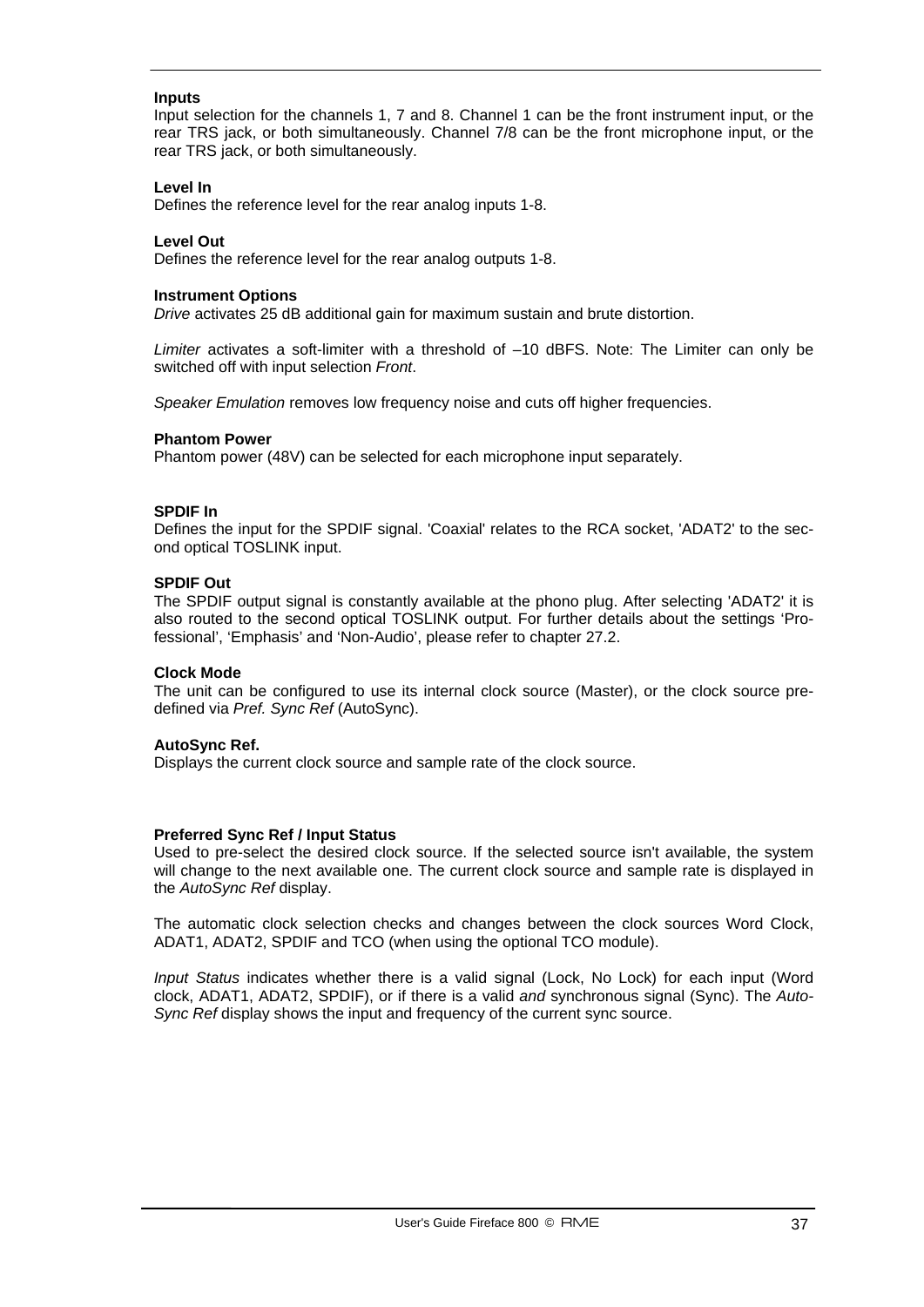#### **Bandwidth Limit**

Allows to reduce the amount of bandwidth used on the FireWire bus. See chapter 19.3.

*All channels* (default) activates all 28 input and output channels.

*Analog + SPDIF + ADAT1* disables channels 21–28 (ADAT2).

*Analog + SPDIF* activates all 10 analog channels plus SPDIF.

*Analog 1-8* activates only the first eight analog channels.

#### **Sample Rate**

This setting is a mirror of the system's own control panel to change the sample rate. It has been included for convenience.

#### **System Clock**

Shows the current clock state of the Fireface 800. The unit is either Master (using its own clock) or Slave (AutoSync Ref).

#### **Word Clock Out**

The word clock output signal usually equals the current sample rate. Selecting *Single Speed* causes the output signal to always stay within the range of 32 kHz to 48 kHz. So at 96 kHz and 192 kHz sample rate, the output word clock is 48 kHz.

#### **Read (Flash Memory)**

A click on this button causes all settings to change to the ones stored in the flash memory of the Fireface.

#### **Store (in Flash Memory)**

A click on this button transmits all current settings into the flash memory of the Fireface. Those settings then become active directly after power-on, and also in stand-alone operation.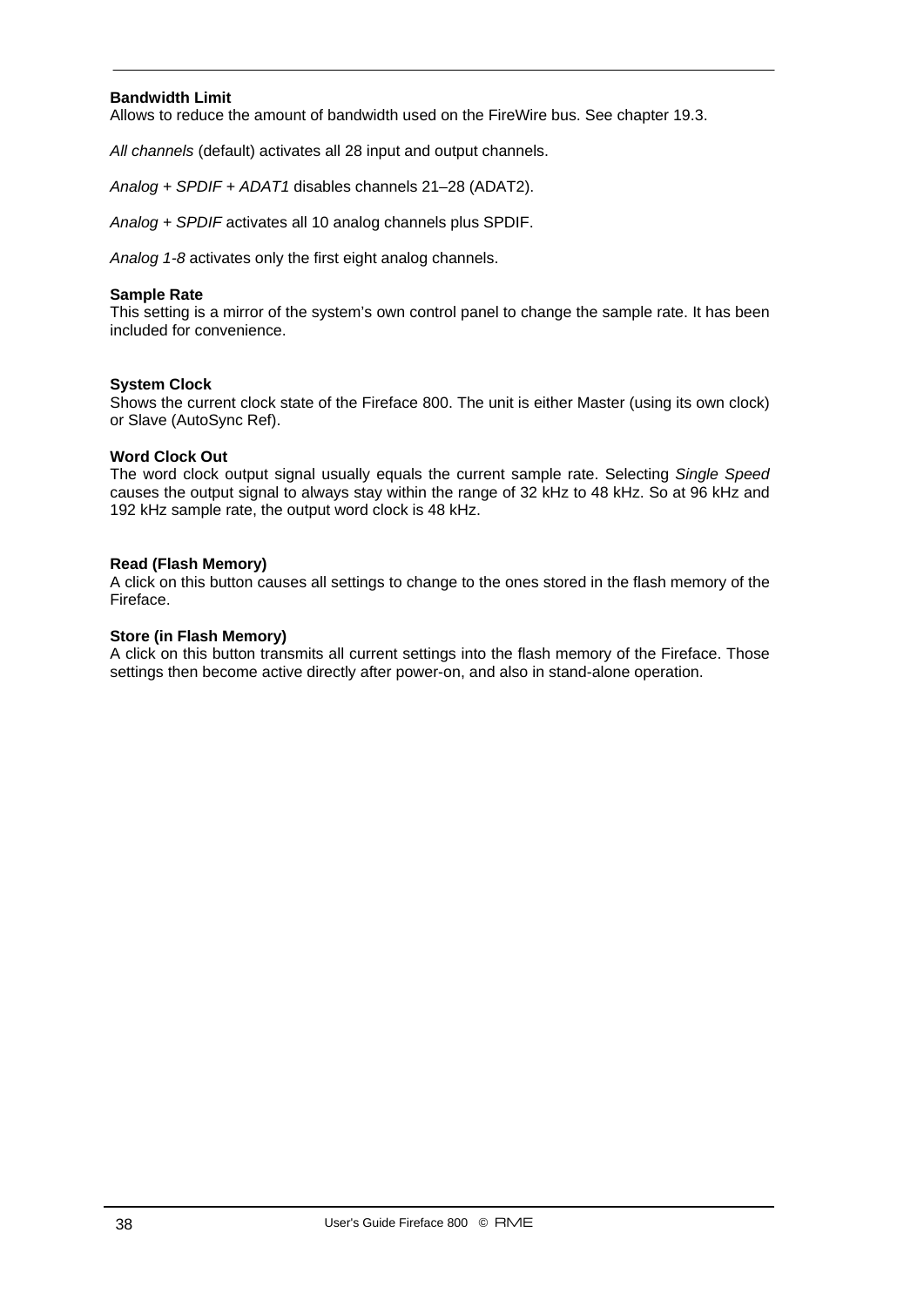## **19.2 Clock Modes - Synchronization**

In the digital world, all devices must be either 'Master' (clock source) or 'Slave' synchronized to a master. Whenever several devices are linked within a system, there must always be a single master clock. The Fireface's intelligent clock control is very user-friendly, being able to switch between clock modes automatically. Selecting **AutoSync** will activate this mode.

In AutoSync mode, the system constantly scans all digital inputs for a valid signal. If any valid signal is found, the Fireface switches from the internal quartz (*System Clock* – Mode displays 'Master') to a clock extracted from the input signal (*System Clock* - Mode displays 'Slave'). The difference to a usual slave mode is that whenever the clock reference fails, the system will automatically use its internal clock and operate in 'Master' mode.

AutoSync guarantees that record and record-while-play will always work correctly. In certain cases however, e.g. when the inputs and outputs of a DAT machine are connected directly to the Fireface 800, AutoSync may cause feedback in the digital carrier, so synchronization breaks down. To remedy this, switch the Fireface's clock mode over to 'Master'.

*Remember that a digital system can only have one master! If the Fireface's clock mode is set to 'Master', all other devices must be set to 'Slave'.*

The Fireface's ADAT optical and SPDIF inputs operate simultaneously. Because there is no input selector however, the Fireface 800 has to be told which of the signals is the sync reference (a digital device can only be clocked from a *single* source). Via *Pref. Sync Ref* (preferred synchronization reference) a preferred input can be defined. As long as the card sees a valid signal there, this input will be designated as the sync source.

To cope with some situations which may arise in studio practice, defining a preferred sync reference is essential. One example: An ADAT recorder is connected to the ADAT input (ADAT immediately becomes the AutoSync source) and a CD player is connected to the SPDIF input. Try recording a few samples from the CD and you will be disappointed. Few CD players can be synchronized. The samples will inevitably be corrupted, because the signal from the CD player is read with the (wrong) clock from the ADAT i.e. out of sync. In this case, *Pref Sync Ref* should be temporarily set to SPDIF.

If several digital devices are to be used simultaneously in a system, they not only have to operate with the same sample frequency but also be synchronous with each other. This is why digital systems always need a single device defined as 'master', which sends the same clock signal to all the other ('slave') devices.

RME's exclusive **SyncCheck** technology enables an easy to use check and display of the current clock status. *SyncCheck* indicates whether there is a valid signal (Lock, No Lock) for each input (Word Clock, ADAT1, ADAT2, SPDIF), or if there is a valid *and* synchronous signal (Sync). The *AutoSync Ref* display shows the input and frequency of the current sync source (see chapter 35.1).

In practice, SyncCheck provides the user with an easy way of checking whether all digital devices connected to the system are properly configured. With SyncCheck, finally anyone can master this common source of error, previously one of the most complex issues in the digital studio world.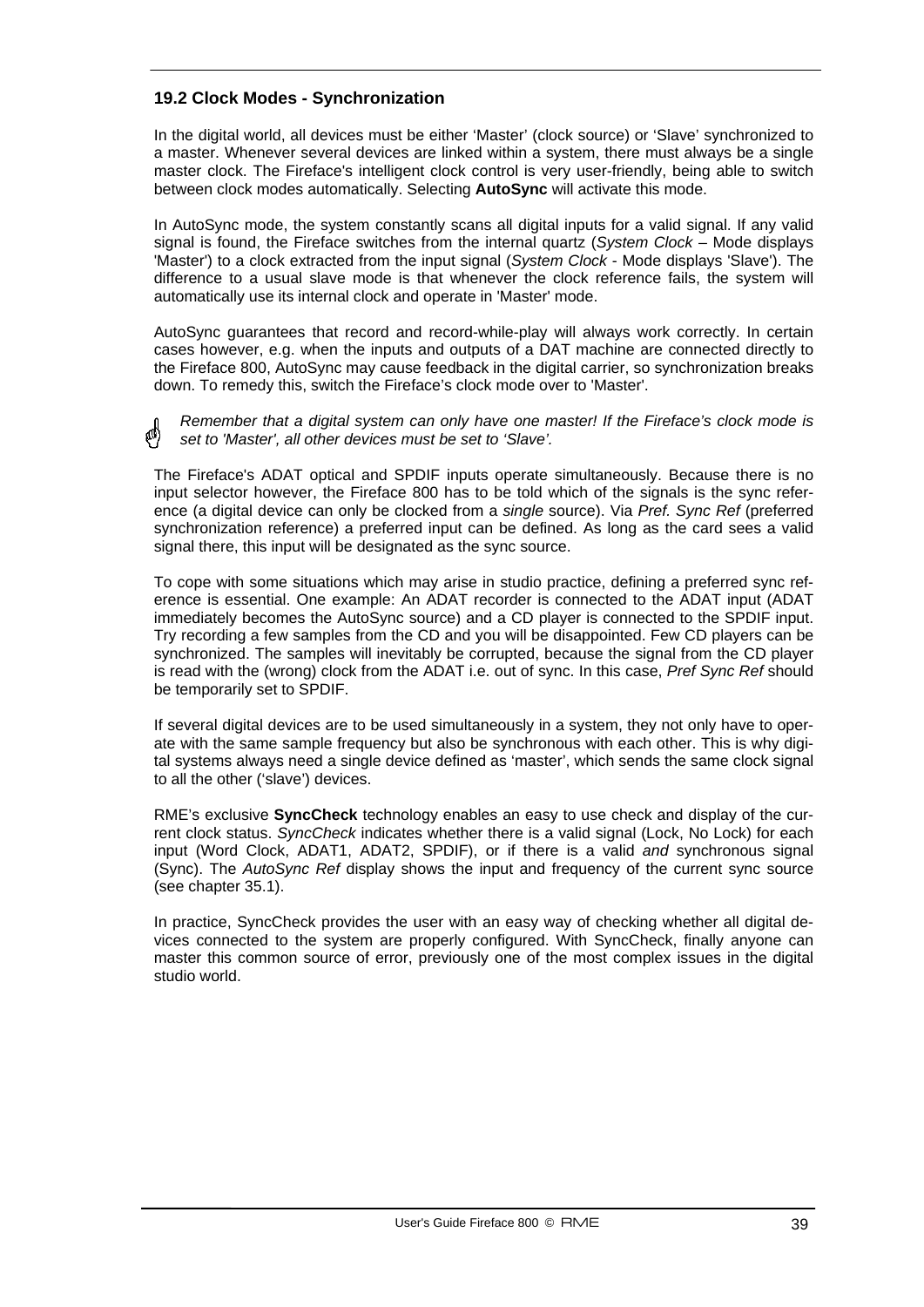## **19.3 Limit Bandwidth**

This option allows to reduce the amount of bandwidth used on the FireWire bus. A typical example is the use of the Fireface with a laptop. Only in rare cases both ADAT ports are needed, in many cases even both stay unused. The option *Analog+SPDIF* will reduce the amount of constantly (!) transferred data from around 5 MByte (10 in both directions) to only 2 MByte (4 in both directions). The FireWire connection will be more stable, reliable and robust, leaving additional bandwidth for other devices. At the same time the CPU and system load is reduced, as less channels have to be processed and to be transferred. In TotalMix, the deactivated software playback channels will be replaced with empty plates. More details are found in chapter 35.4.

#### **Available Settings**

*All channels* (default) activates all 28 input and output channels. *Analog + SPDIF + ADAT1* disables channels 21–28 (ADAT2). *Analog + SPDIF* activates all 10 analog channels plus SPDIF. *Analog 1-8* activates only the first eight analog channels.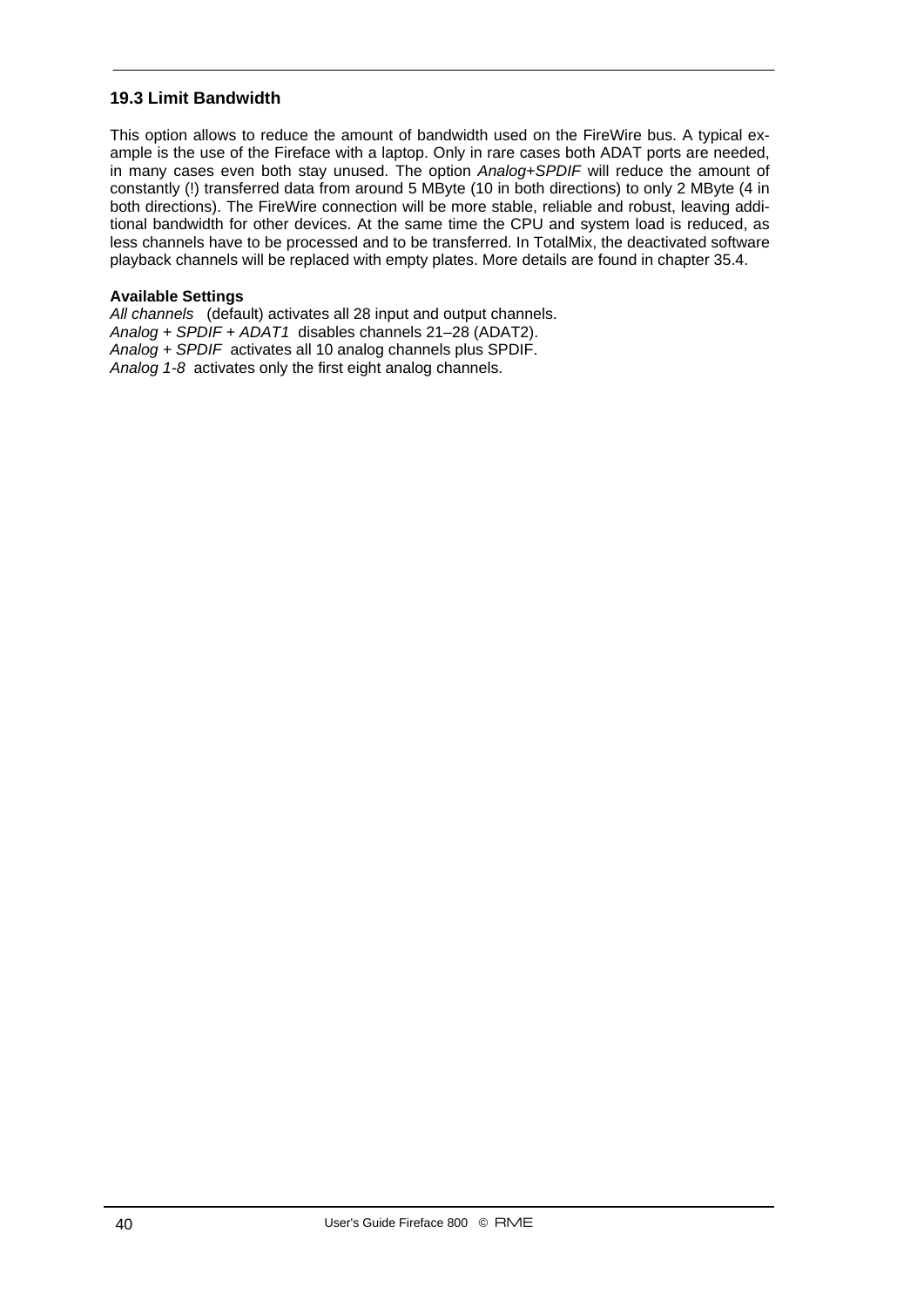## **20. Mac OS X FAQ**

## **20.1 Round about Driver Installation**

The driver with the file suffix **zip** provided by RME is a compressed archive. Zip is directly supported by OS X, a double click on the file is all one needs to do.

The driver consists of a package file (pkg). A double click will start the OS X installer.

The actual audio driver appears as a kernel extension file. The installer copies it to **>System/ Library/ Extensions<**. Its name is **FirefaceAudioDriver.kext**. It is visible in the Finder, allowing you to verify date and driver version. Yet, in fact this again is a folder containing subdirectories and files.

Nonetheless, this 'driver file' can be removed by simply dragging it to the trash bin. This can be helpful in case a driver installation fails.

## **20.2 Repairing Disk Permissions**

Repairing permission can solve problems with the installation process - plus many others. To do this, launch **Disk Utility** located in **Utilities**. Select your system drive in the drive/volume list to the left. The **First Aid** tab to the right now allows you to check and repair disk permissions.

#### **20.3 MIDI doesn't work**

In some cases MIDI does not work after the installation of the Fireface driver. To be precise, applications do not show an installed MIDI port. The reason for this is usually visible within the **Audio MIDI Setup**. It displays no RME MIDI device, or the device is greyed out and therefore inactive. Mostly, removing the greyed out device and searching for MIDI devices again will solve the problem. If this does not help, we recommend manual removal of the MIDI driver and reinstallation of the complete driver. Otherwise repairing permissions may help.

The Fireface MIDI driver is a plugin. During installation it will be copied to **>Library/ Audio/ MIDI Drivers<**. Its name is **Fireface MIDI.plugin**. The file can be displayed in the Finder and also be removed by simply dragging it to the trash bin.

## **20.4 Various Information**

Via **>System Preferences/ Audio-MIDI Setup<** the hardware can be configured for the system wide usage. Programs that don't support card or channel selection will use the device selected as **Standard-Input** and **Standard-Output**. (Soundstudio, Mplayer, Amplitube etc.).

In the lower part of the window, the audio hardware's capabilities are shown and can be changed in some cases. On the record side no changes are possible. Programs that don't support channel selection will always use channels 1/2, the first stereo pair. To access other inputs, use the following workaround with TotalMix: route the desired input signal to output channels 1/2. Hold the Ctrl key down and click on the labels AN1 and AN2 in the third row. Their labels turn red, the internal loop mode is active. Result: the desired input signal is now available at input channel 1/2, without further delay/latency.

Use **Speaker Setup** to freely configure the playback to all available channels. Even multichannel playback (Surround, DVD Player) can be set up this way.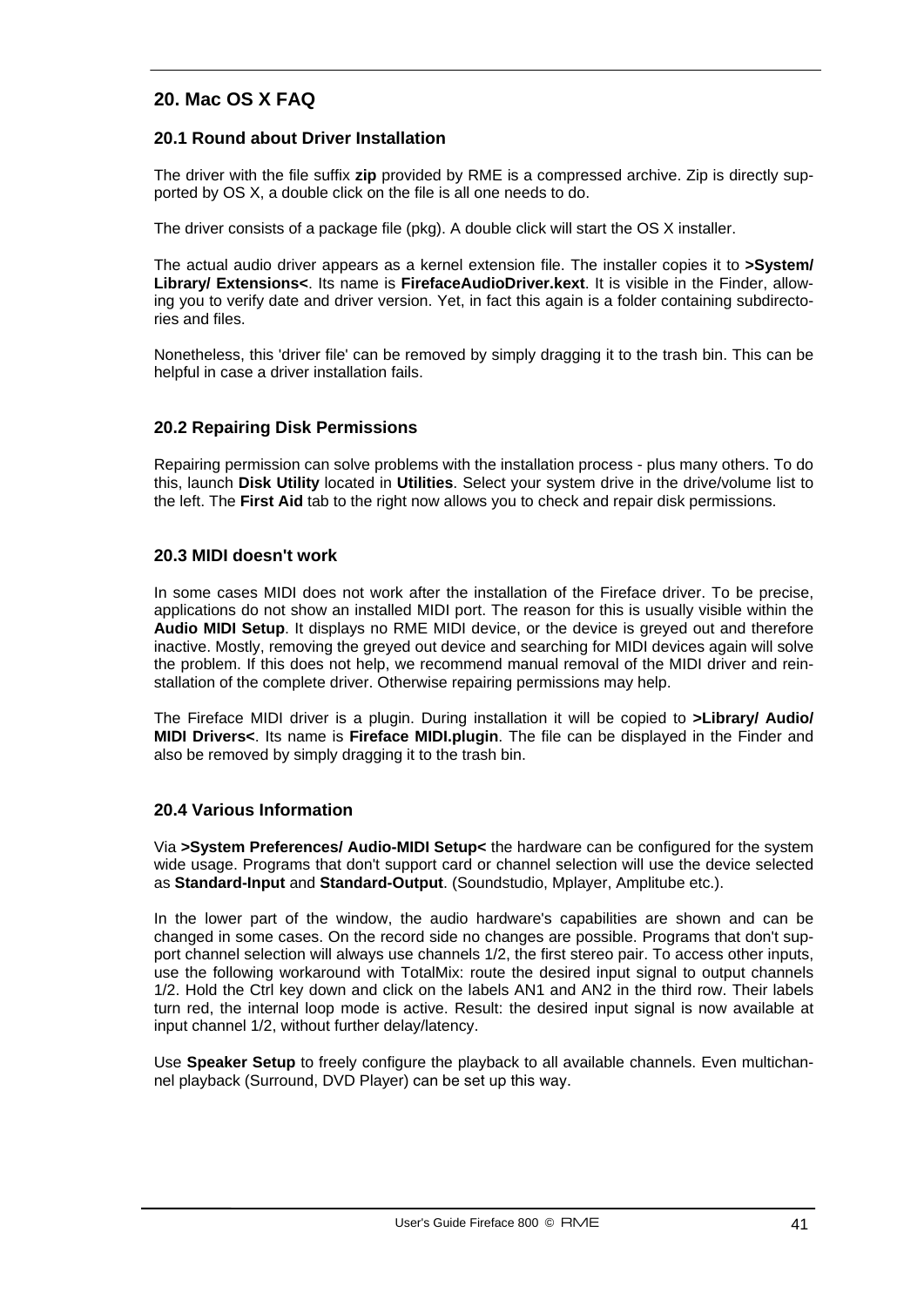## **20.5 Supported Sample Rates**

RME's Mac OS X driver supports all sampling frequencies provided by the hardware. This includes **32 kHz** and **64 kHz**, and even **128 kHz, 176.4 kHz** and **192 kHz**.

But not any software will support all the hardware's sample rates. The hardware's capabilities can easily be verified in the **Audio MIDI Setup**. Select **Audio devices** under **Properties of:** and choose the Fireface. A click on **Format** will list the supported sample frequencies.

## **20.6 Channel Count under Core Audio**

At a sample rate of 88.2 or 96 kHz, the ADAT optical input and outputs operate in S/MUX mode, so the number of available channels per port is reduced from 8 to 4.

It is not possible to change the number of Core Audio devices without a reboot of the computer. Therefore whenever the Fireface 400 changes into Double Speed (88.2/96 kHz) or Quad Speed mode (176.4/192 kHz) all devices stay present, but become partly inactive.

| <b>Single Speed</b>     | <b>Double Speed</b>     | <b>Quad Speed</b>       |
|-------------------------|-------------------------|-------------------------|
| Fireface Analog 1 bis 8 | Fireface Analog 1 bis 8 | Fireface Analog 1 bis 8 |
| Fireface SPDIF L / R    | Fireface SPDIF L / R    | Fireface SPDIF L / R    |
| Fireface ADAT 1 bis 8   | Fireface ADAT 1 bis 8   | Fireface ADAT 1 bis 8   |
| Fireface ADAT 9 bis 16  | Fireface ADAT 9 bis 16  | Fireface ADAT 9 bis 16  |

## **20.7 FireWire Compatibility**

RME's Fireface 800 should be fully compatible to any FireWire port found on Apple Mac computers. Problems are known with FireWire controllers from LSI Agere Revision 6. Although we tested compatibility with lots of models, total compatibility can not be guaranteed. In case of trouble please contact RME.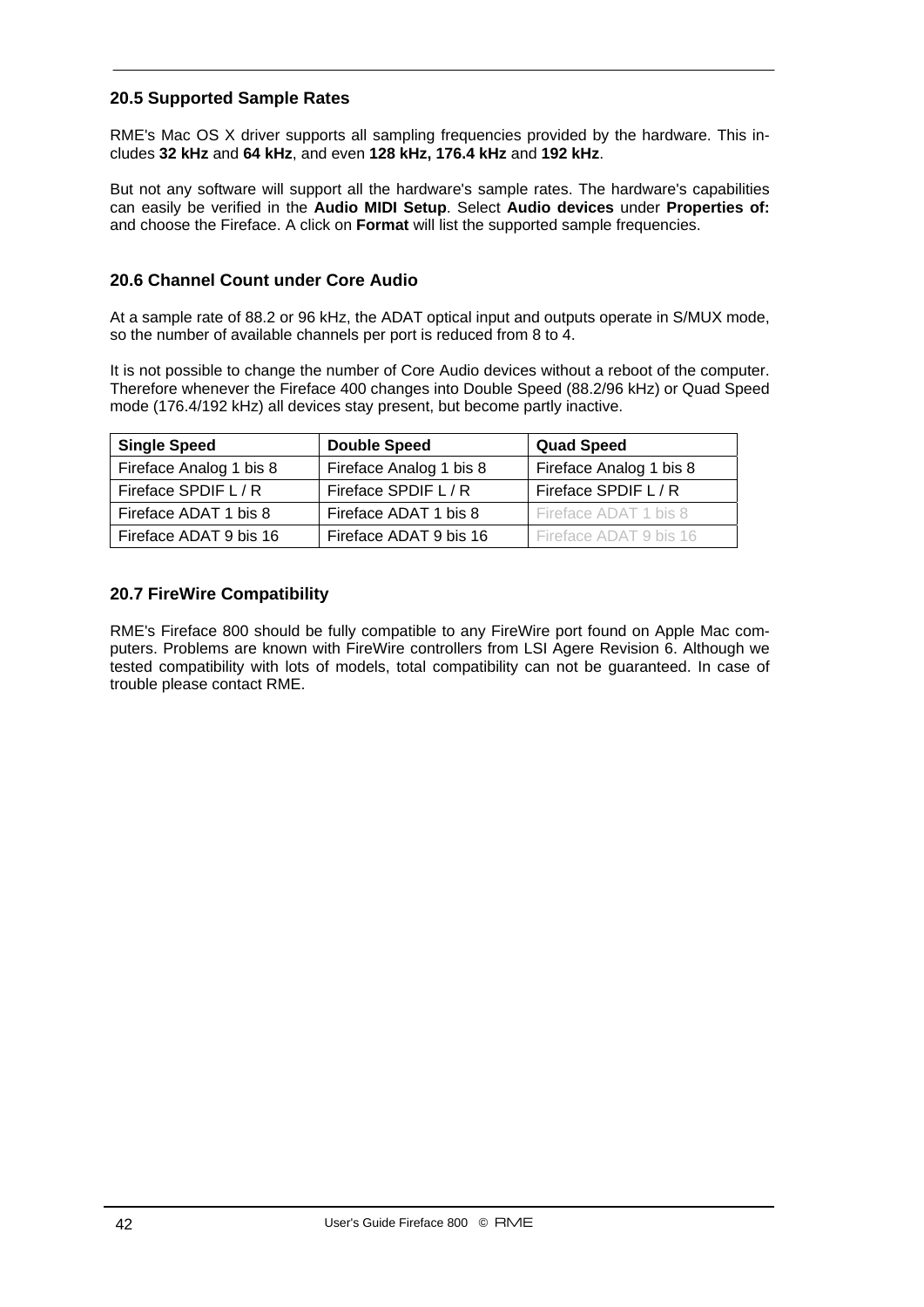# **21. Using more than one Fireface**

OS X supports the usage of more than one audio device within an audio software. This is done via the Core Audio function **Aggregate Devices**, which combines several devices into one.

The current driver supports up to three Fireface 400 or 800. All units have to be in sync, i.e. have to receive valid sync information (either via word clock or by using AutoSync and feeding synchronized signals).

- If one of the Firefaces is set to clock mode Master, all others have to be set to clock mode Slave, and have to be synced from the master, for example by feeding word clock. The clock modes of all units have to be set up correctly in the Fireface Settings dialog.
- If all units are fed with a synchronous clock, i.e. all units show *Sync* in their Settings dialog, all channels can be used at once.

When using more than one Fireface 400/800 the FireWire bus might get overloaded. To prevent this connect all units to different busses.

Note: TotalMix is part of the hardware of each Fireface. Up to three mixers are available, but these are separated and can't interchange data. Therefore a global mixer for all units is not possible.

# **22. DIGICheck Mac**

The DIGICheck software is a unique utility developed for testing, measuring and analysing digital audio streams. Although this Windows software is fairly self-explanatory, it still includes a comprehensive online help. DIGICheck 0.65 operates in parallel to any software, showing all input data. The following is a short summary of the currently available functions:

- **Level Meter**. High precision 24-bit resolution, 2/10/28 channels. Application examples: Peak level measurement, RMS level measurement, over-detection, phase correlation measurement, dynamic range and signal-to-noise ratios, RMS to peak difference (loudness), long term peak measurement, input check. Oversampling mode for levels higher than 0 dBFS. Supports visualization according to the K-System.
- **Hardware Level Meter** for **Input**, **Playback** and **Output**. Reference Level Meter freely configurable, causing near zero CPU load, because calculated from the Fireface hardware.
- **Spectral Analyser.** World wide unique 10-, 20- or 30-band display in analog bandpass filter technology. 192 kHz-capable!
- **Vector Audio Scope**. World wide unique Goniometer showing the typical afterglow of a oscilloscope-tube. Includes Correlation meter and level meter.
- **Totalyser**. Spectral Analyser, Level Meter and Vector Audio Scope in a single window.
- **Surround Audio Scope.** Professional Surround Level Meter with extended correlation analysis, ITU weighting and ITU summing meter.
- **ITU1770/EBU R128 Meter**. For standardized loudness measurements.
- **Bit Statistics & Noise**. Shows the true resolution of audio signals as well as errors and DC offset. Includes Signal to Noise measurement in dB and dBA, plus DC measurement.
- **Completely multi-client.** Open as many measurement windows as you like, on any channels and inputs or outputs!

To install DIGICheck, go to the **\DIGICheck** directory on the RME Driver CD and run *setup.exe*. Follow the instructions prompted on the screen.

DIGICheck is constantly updated. The latest version is always available on our website **www.rme-audio.com**, section **Downloads / DIGICheck**.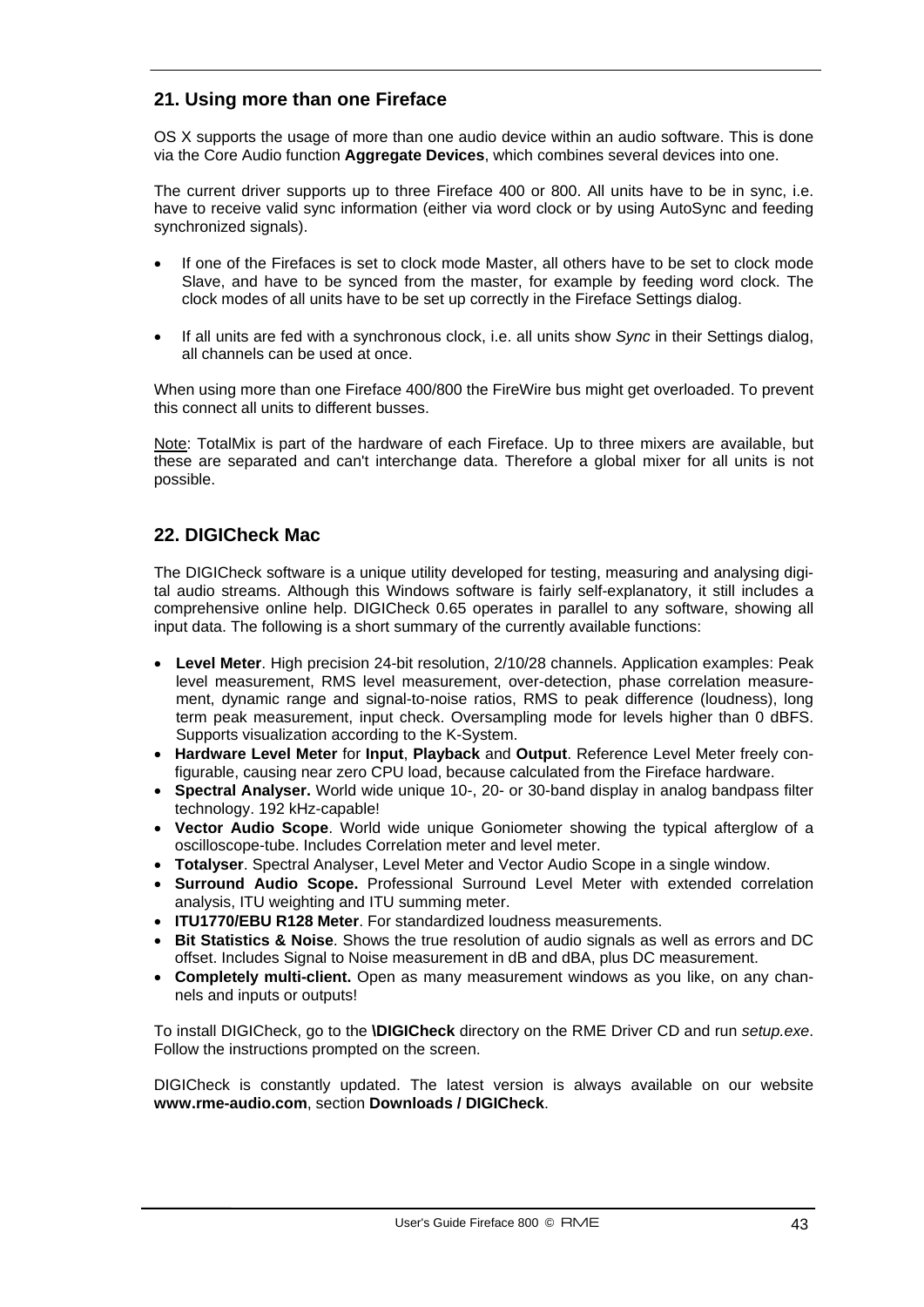# **23. Hotline – Troubleshooting**

The newest information can always be found on our website www.rme-audio.com, section Support, Macintosh OS. A report about incompatible FireWire 800 controllers is found in the Tech Info *FireWire 800 Hardware – Compatibility Problems*.

#### *The unit and drivers have been installed correctly, but playback does not work:*

- Is Fireface 800 listed in the System Profiler? (Vendor ID 2613, 800 MB/s).
- Has Fireface been selected as current playback device in the audio application?

### *The 8 ADAT channels don't seem to work*

• The optical output ADAT2 has been switched to SPDIF. As can be seen in the block diagram, all channels and their assignments still exist, but the optical transmitter has been disconnected from ADAT2 and is now fed from the SPDIF output (channels 11/12). The ADAT2 playback devices are still usable by routing and mixing them in TotalMix to other outputs.

#### *Playback works, but record doesn't:*

- Check that there is a valid signal at the input. If so, the current sample frequency is displayed in the Settings dialog.
- Check whether the Fireface 800 has been selected as recording device in the audio application.
- Check whether the sample frequency set in the audio application ('Recording properties' or similar) matches the input signal.
- Check that cables/devices have not been connected in a closed loop. If so, set the system's clock mode to 'Master'.

## *Crackle during record or playback:*

- Increase the number and size of buffers in the application.
- Try different cables (coaxial or optical) to rule out any defects here.
- Check that cables/devices have not been connected in a closed loop. If so, set the system's clock mode to 'Master'.
- Check the Settings dialog for displayed Errors.

#### *Possible causes for a Fireface not working*

- The FireWire cable is not, or not correctly inserted into the socket
- No power. After switching the Fireface on, at least the red Host error LED has to be lit.

#### *Driver installation and Settings dialog/TotalMix work, but a playback or record is not possible*

• While recognition and control of the device are low bandwidth applications, playback/record needs the full FireWire transmission performance. Therefore, defective FireWire cables with limited transmission bandwidth can cause such an error scheme.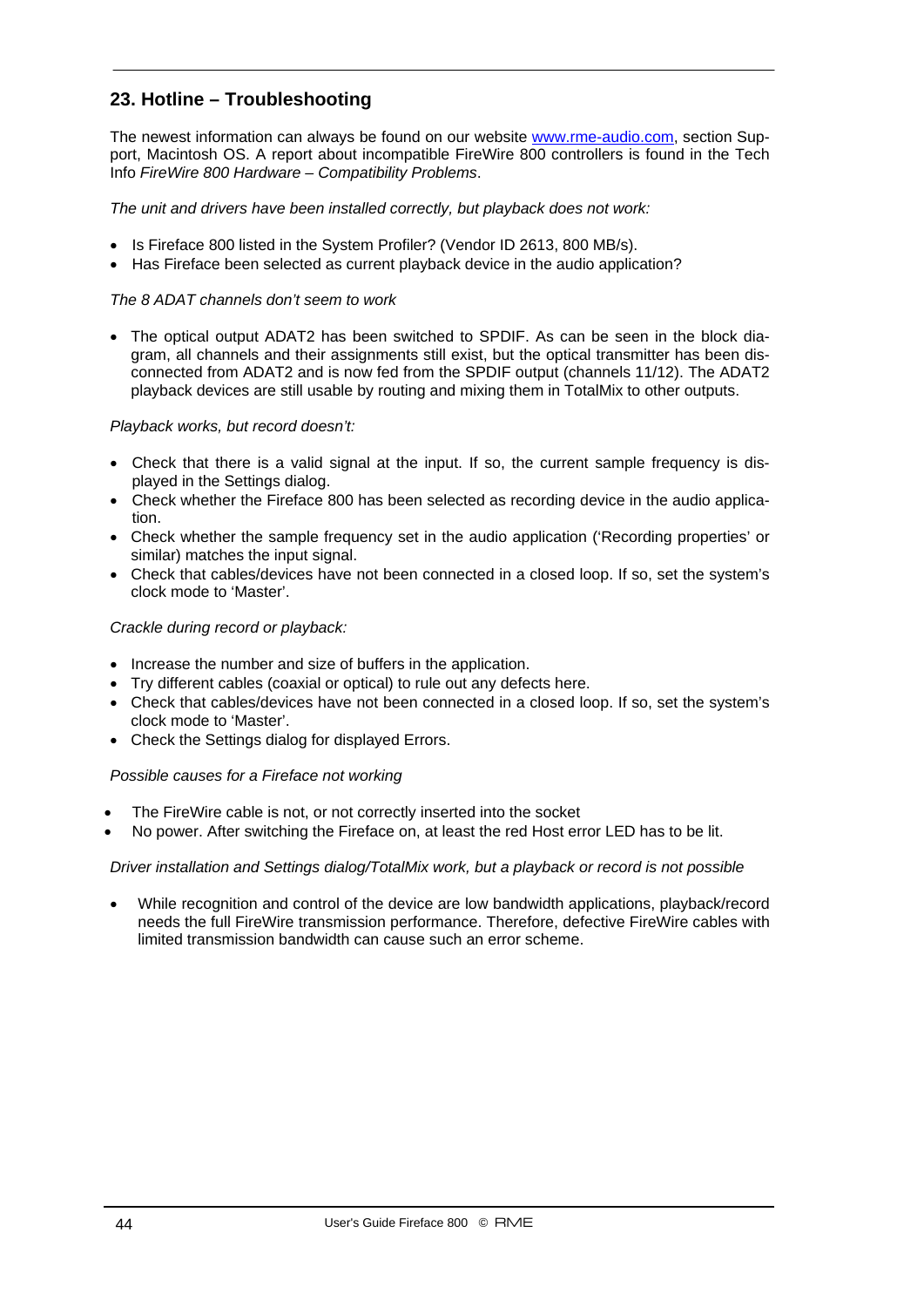



# **Fireface 800**

 **Stand-Alone Operation, Connections and TotalMix**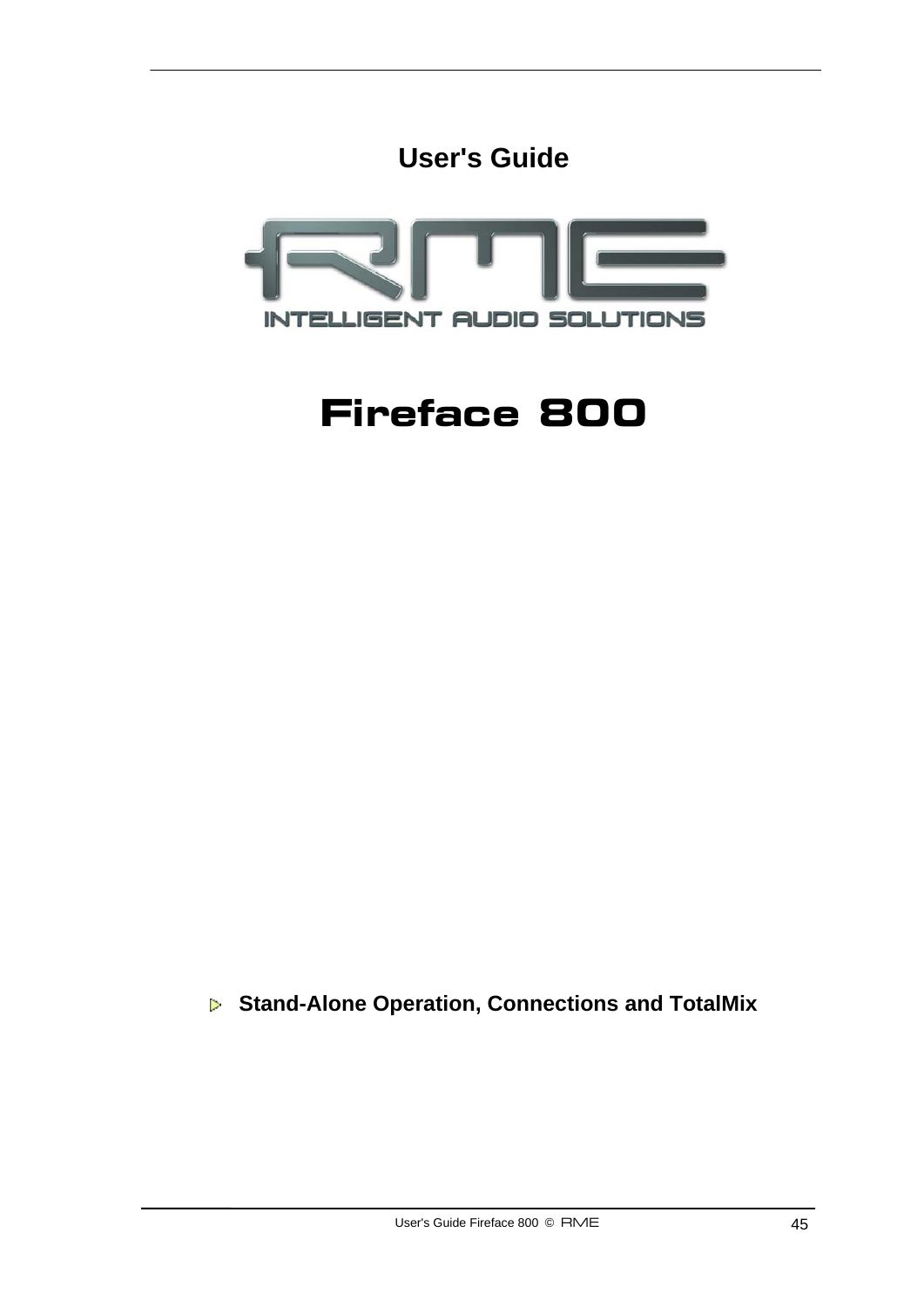# **24. Stand-alone Operation**

The Fireface 800 has an internal memory to permanently store all configuration data. These are:

#### **Settings dialog**

Sample rate, clock mode Master/Slave, configuration of the channels and the digital I/Os.

#### **TotalMix**

The complete mixer state.

The Fireface loads those settings directly after power-on. A simple, yet useful application is to store the correct clock mode, avoiding wrong clocking and noise disturbances in a complex setup, caused by wrong synchronization. Usually the unit will be configured by the Windows driver, so for the time between power-on of the computer up to the loading of the Windows driver its state might be wrong.

This total configuration feature in stand-alone operation - without any connected computer turns the Fireface into lots of dedicated devices. Furthermore TotalMix (and with this all following examples) can be MIDI controlled even in stand-alone operation, see chapter 32.7, *Stand-Alone MIDI Control*.

## **24.1 10-Channel AD/DA-Converter**

When loading TotalMix' factory default 1 into the unit, the Fireface becomes a high quality 10channel AD/DA-converter, which also provides a monitoring of all 8 DA-channels via channels 9/10 (Preset 2: also monitoring all 10 inputs). A small modification allows for a monitoring of all I/Os via the SPDIF I/O.

#### **24.2 4-Channel Mic Preamp**

Use TotalMix to route the four microphone inputs directly to the analog outputs. This turns the Fireface 800 into a 4-channel microphone preamp. The AD- and DA-conversion will cause a small delay of the signals of around 0.4 ms (at 192 kHz, see chapter 35.2). But this is not really relevant, as it is the same delay that would be caused by changing the microphone's position by about 14 centimeter (5.6 inches).

#### **24.3 Monitor Mixer**

TotalMix allows ANY configuration of all I/Os of the Fireface. For example, set up the device as monitor mixer for 10 analog signals, 16 digital via ADAT and 2 via SPDIF. Additionally, TotalMix lets you set up ANY submixes, so all existing outputs can be used for different and independent monitorings of the input signals. The perfect headphone monitor mixer!

## **24.4 Digital Format Converter**

As TotalMix allows for any routing of the input signals, the Fireface 800 can be used as ADAT to SPDIF converter, ADAT to two ADAT splitter, and SPDIF to ADAT converter.

## **24.5 Analog/digital Routing Matrix**

The Matrix in TotalMix enables you to route and link all inputs and outputs completely freely. All the above functionalities are even available simultaneously, can be mixed and combined in many ways. Simply said: the Fireface 800 is a perfect analog/digital routing matrix!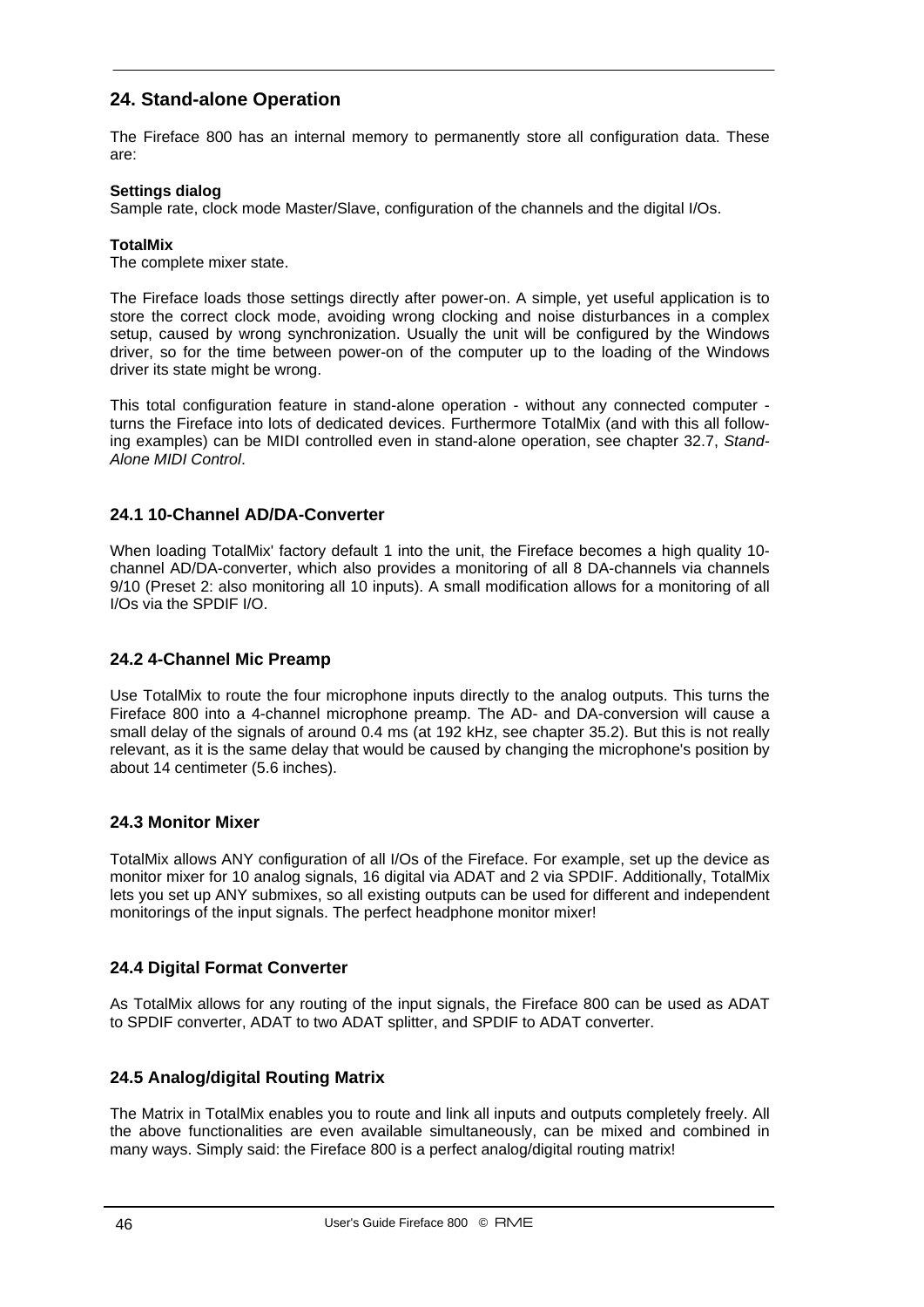# **25. Analog Inputs**

## **25.1 Line Rear**

The Fireface has eight balanced Line inputs as 1/4" TRS jacks on the back of the unit. The electronic input stage is built in a servo balanced design which handles unbalanced (mono jacks) and balanced (stereo jacks) correctly, automatically adjusting the level reference.

*When using unbalanced cables with TRS jacks: be sure to connect the 'ring' contact of the*  a\$) *TRS jack to ground. Otherwise noise may occur, caused by the unconnected negative input of the balanced input.*

One of the main issues when working with an AD-converter is to maintain the full dynamic range within the best operating level. Therefore the Fireface 800 internally uses hi-quality electronic switches, which allow for a perfect adaptation of all rear inputs to the three most often used studio levels.

The 'standardized' studio levels do not result in a (often desired) full scale level, but take some additional digital headroom into consideration. The amount of headroom is different in different standards, and again differently implemented by different manufacturers. Because of this we decided to define the levels of the Fireface in the most compatible way.

| Reference | $0$ dBFS $@$ | Headroom |
|-----------|--------------|----------|
| Lo Gain   | +19 dBu      | 15 dB    |
| +4 dBu    | +13 dBu      | 9 dB     |
| $-10$ dBV | $+2$ dBV     | 12dB     |

With +4 dBu selected, the according headroom meets the latest EBU recommendations for Broadcast usage. At -10 dBV a headroom of 12 dB is common practice, each mixing desk operating at -10 dBV is able to send and receive much higher levels. Lo Gain is best suited for professional users who prefer to work balanced and at highest levels. Lo Gain provides 15 dB headroom at +4 dBu nominal level.

The above levels are also found in our ADI-8 series of AD/DA converters, the Multiface, and even in our Mic-Preamps QuadMic and OctaMic. Therefore all RME devices are fully compatible to each other.

# **25.2 Microphone / Line Front**

The balanced microphone inputs of the Fireface 800 offer an adjustable gain of 10 to 60 dB. The soft switching, hi-current Phantom power (48 Volt) provides a professional handling of condensor mics. The mic preamp's discreet Class-A front end guarantees a superior sound quality.

With the balanced Line input, which can be used alternatively or at the same time as the microphone, the Fireface 800 becomes even more flexible. 10 kOhm input impedance, stereo TRS jack and adjustable input sensitivity in a range of 50 dB – this all guarantees that the front-side Line inputs can be used perfectly with keyboards, sampler, active guitars and much more.

The Line inputs handle levels from –28 dBu up to +22 dBu. Two LEDs display a present signal (from –45 dBFS on) and warn against overload (-2 dBFS).

Channels 7/8 can be switched between Line rear, microphone, and Line/microphone simultaneously in the Settings dialog. The front Line input can be used simultaneously with the microphone input. This way, up to three different sound sources (Line rear, Line front, microphone) may be recorded at the same time on one channel.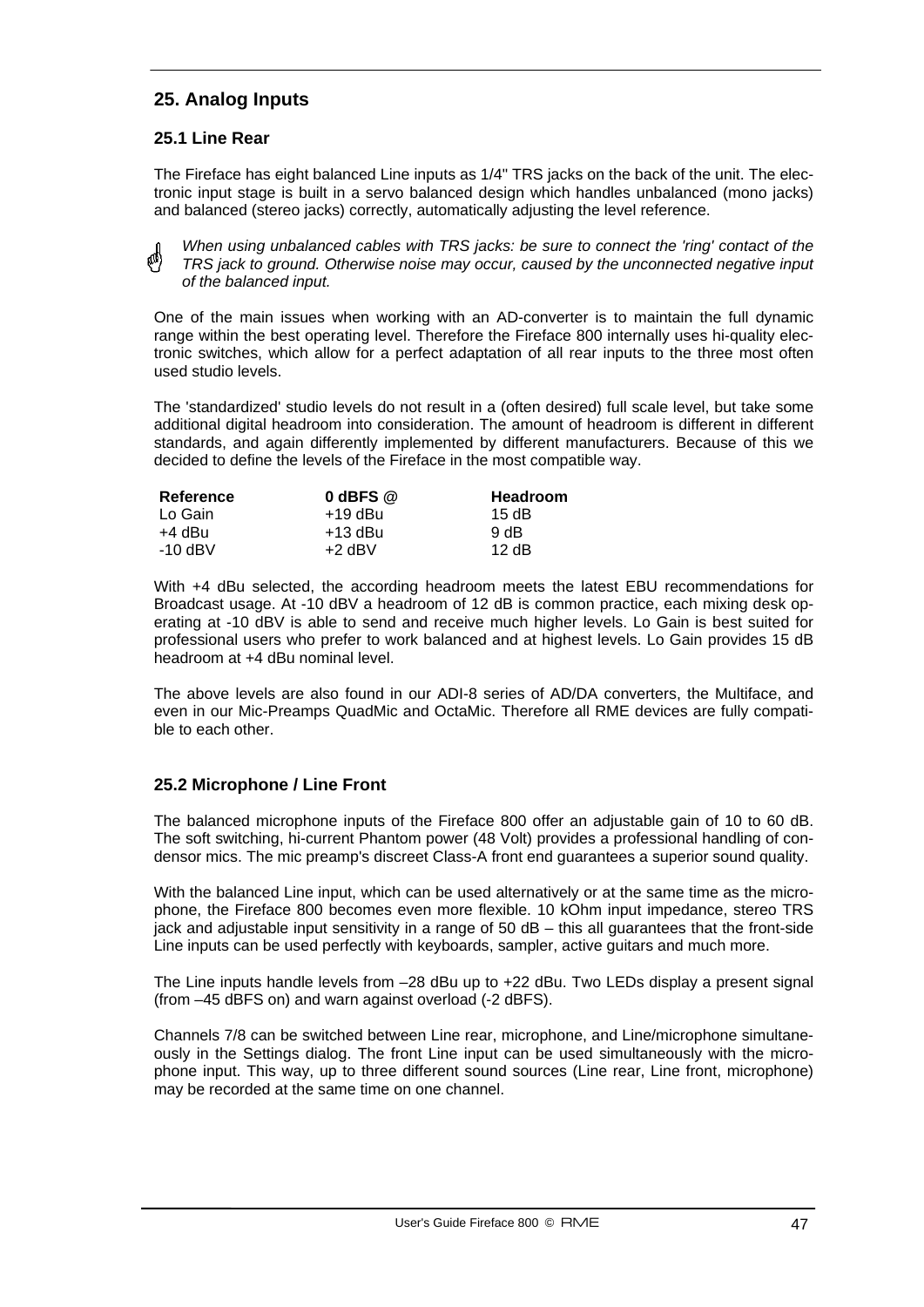### **25.3 Instrument**

The instrument input of the Fireface 800 has been optimized especially for guitar and bass. A soft clipping function limits the level from  $-10$  dBFS on, and offers tube-like distortion at full overload. The extra Drive stage adds even more distortion and also increased sustain. The Speaker Emulator gently shapes the sound for an optimal recording experience.

#### **LIM**

The distortion caused by the clipping function of the instrument input is audible. Depending on use and application the new harmonics can be nice or disturbing:

- The guitar's volume pot can blend from clean up to full distortion
- A rhythm guitar's sound is enhanced by a popular tube-like sound
- All dynamic peaks of a slapped bass guitar are removed without audible artifacts
- An accurately played clean acoustic guitar will sound crunchy
- Steady tones sound distorted (guitar / keyboards / bass)

Therefore the Limiter can be switched off in the Settings dialog (*Instrument Options Lim.*). Technically this is done by applying a digital gain of 12 dB to the input signal. This way, the analog limiter does no longer reach its threshold of –10 dBFS. But as this also changes the reference level of the rear input, the Limiter can only be disabled with input channel *Front* selected.

The digital gain for the instrument input may sound unusual at first. But the AD-converters of the Fireface 800 are much better than the dynamic ratio of any instrument recording, so when intentionally not recording at fullest level, nothing is lost. At higher gain (=distortion) of the input using a guitar, switching off the Limiter causes digital distortion, which adds nicely to the analog distortion of the input. Just give it a try…

The Line inputs of the microphone channels can also be used as instrument inputs. Active instruments can be connected directly and be level-adjusted perfectly with the Gain pots. Passive e-guitars require an additional impedance buffer. Most guitarists have one, but don't know that they do. Modern floor effects devices are active even in bypass mode, and then operate as impedance buffer.

#### **Drive**

Drive is an additional clipper, for 25 dB more gain (=sustain) plus substantially higher distortion. It will simply blow you away. Also well suited for bass guitar.

#### **Speaker Emulation**

The basic idea of the Fireface 800 instrument input is not to alter the sound in a specific way, but to pre-condition the sound so that it gets much easier recorded and processed within the DAW application. This is accomplished by an optimization of the input/record signal via:

- light pre-clipping (see above)
- removing low frequency noise
- removing high-frequency noise
- a small bass and presence boost

All frequency corrections are part of the *Speaker Emulation* option. The name is originated by the fact that guitar cabinets typically show a big level attenuation in the high frequency range, making distortion sound less brilliant and harsh. After activating this option, a guitar completely distorted by LIM and Drive will sound excellent even when played directly into a mixing desk.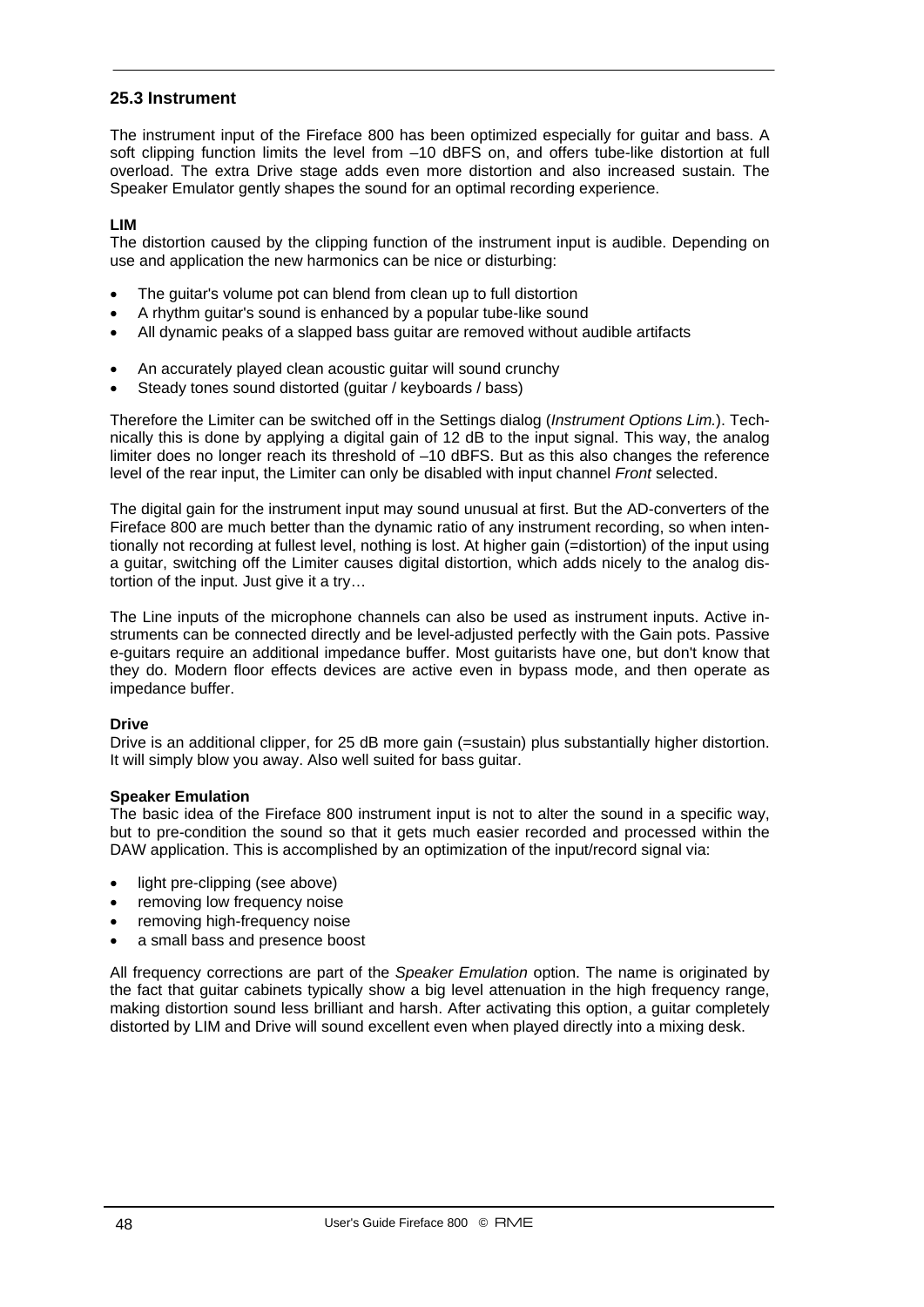# **26. Analog Outputs**

## **26.1 Line**

The eight short circuit protected, low impedance line outputs are available as 1/4" TRS jacks on the back of the unit. The electronic output stage is built in a servo balanced design which handles unbalanced (mono jacks) and balanced (stereo jacks) correctly.

To maintain an optimum level for devices connected to the analog outputs, the Fireface 800 internally uses hi-quality electronic switches, which allow for a perfect adaptation of all outputs to the three most often used studio levels.

As with the analog inputs, the analog output levels are defined to maintain a problem-free operation with most other devices. The headroom of the Fireface 800 lies between 9 and 15 dB, according to the chosen reference level:

| Reference | $0$ dBFS $@$ | <b>Headroom</b> |
|-----------|--------------|-----------------|
| Hi Gain   | $+19$ dBu    | 15 dB           |
| +4 dBu    | +13 dBu      | 9 dB            |
| -10 dBV   | $+2$ dBV     | 12 dB           |

With +4 dBu selected, the according headroom meets the latest EBU recommendations for Broadcast usage. At -10 dBV a headroom of 12 dB is common practice, each mixing desk operating at -10 dBV is able to send and receive much higher levels. Lo Gain is best suited for professional users who prefer to work balanced and at highest levels. Lo Gain provides 15 dB headroom at +4 dBu nominal level.

The above levels are also found in our ADI-8 series of AD/DA converters, the Multiface, and even in our Mic-Preamps QuadMic and OctaMic. Therefore all RME devices are fully compatible to each other.

## **26.2 Headphones**

Channels 9/10 of the Fireface are available on the front via one 1/4" unbalanced TRS jack (stereo output). These channels use the same converters as the other Line outputs, therefore offer the same technical data (119 dBA SNR!).

Instead of using internal electronic switches, their output level is changed step-less with the VOL pot. These outputs are special low impedance types, ready to be used with headphones. But they can also be used as high-quality (yet unbalanced) Line outputs.

Like all other outputs, channels 9/10 can also be controlled by TotalMix regarding level and monitoring of any input or playback channels (submix, like factory presets 1 and 2).

In case the output should operate as line output, an adapter TRS plug to RCA phono plugs, or TRS plug to TS plugs is required.

The pin assignment follows international standards. The left channel is connected to the tip, the right channel to the ring of the TRS jack/plug.

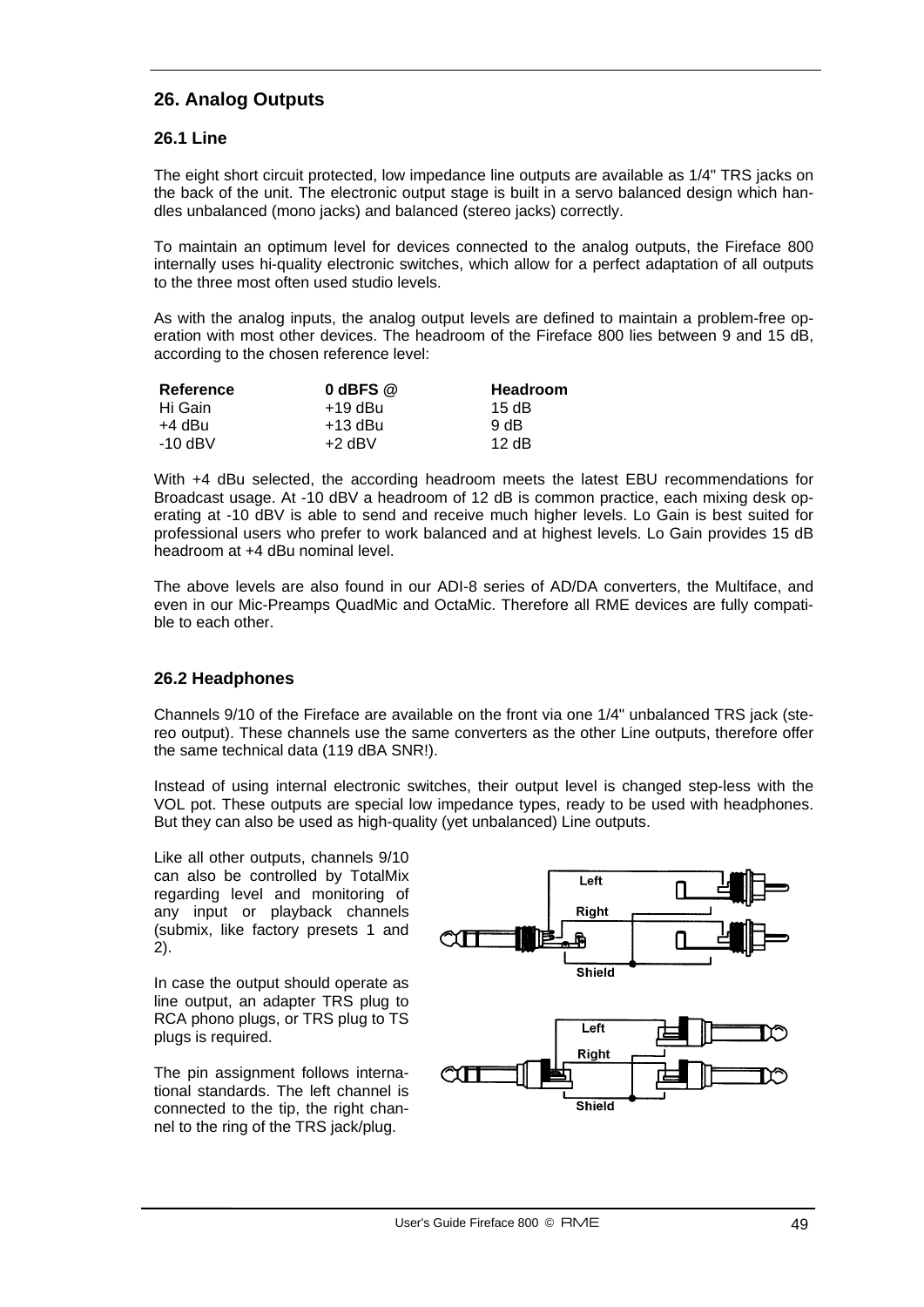# **27. Digital Connections**

# **27.1 ADAT**

The ADAT optical inputs of the Fireface 800 are fully compatible with all ADAT optical outputs. RME's unsurpassed Bitclock PLL prevents clicks and drop outs even in extreme varipitch operation, and guarantees a fast and low jitter lock to the digital input signal. A usual TOSLINK cable is sufficient for connection. More information on Double Speed (S/MUX) can be found in chapter 37.5.

#### **ADAT1 In**

Interface for the first or only device sending an ADAT signal to the Fireface 800. Carries the channels 1 to 8. When receiving a Double Speed signal, this input carries the channels 1 to 4.

#### **ADAT2 In**

Interface for the second device sending an ADAT signal to the Fireface 800. Carries the channels 9 to 16. When receiving a Double Speed signal, this input carries the channels 5 to 8. Can also be used as SPDIF optical input.

#### **ADAT1 Out**

Interface for the first or only device receiving an ADAT signal from the Fireface 800. Transmits channels 1 to 8. When sending a Double Speed signal, this port carries channels 1 to 4.

#### **ADAT2 Out**

Interface for the second device receiving an ADAT signal from the Fireface 800. Transmits channels 9 to 16. When sending a Double Speed signal, this port carries channels 5 to 8. Can also be used as SPDIF optical output.

## **27.2 SPDIF**

The SPDIF input is configured in the Settings dialog, available by a click on the fire symbol in the Task Bar's system tray. The Fireface 800 accepts all commonly used digital sources as well as SPDIF and AES/EBU. Channel status and copy protection are ignored.

To receive signals in AES/EBU format, an adapter cable is required. Pins 2 and 3 of a female XLR plug are connected individually to the two pins of a phono plug.

4  $n.c.$ **Shield** 

The cable shielding is only connected to pin 1 of the XLR - not to the phono plug.

The ground-free design, with transformers for coaxial digital inputs and outputs, offers a troublefree connection of all devices along with perfect hum rejection and full AES/EBU compatibility.

In SPDIF mode, identical signals are available at both the optical and the coaxial output. An obvious use for this would be to connect two devices, i.e. using the Fireface 800 as a splitter (distribution 1 on 2).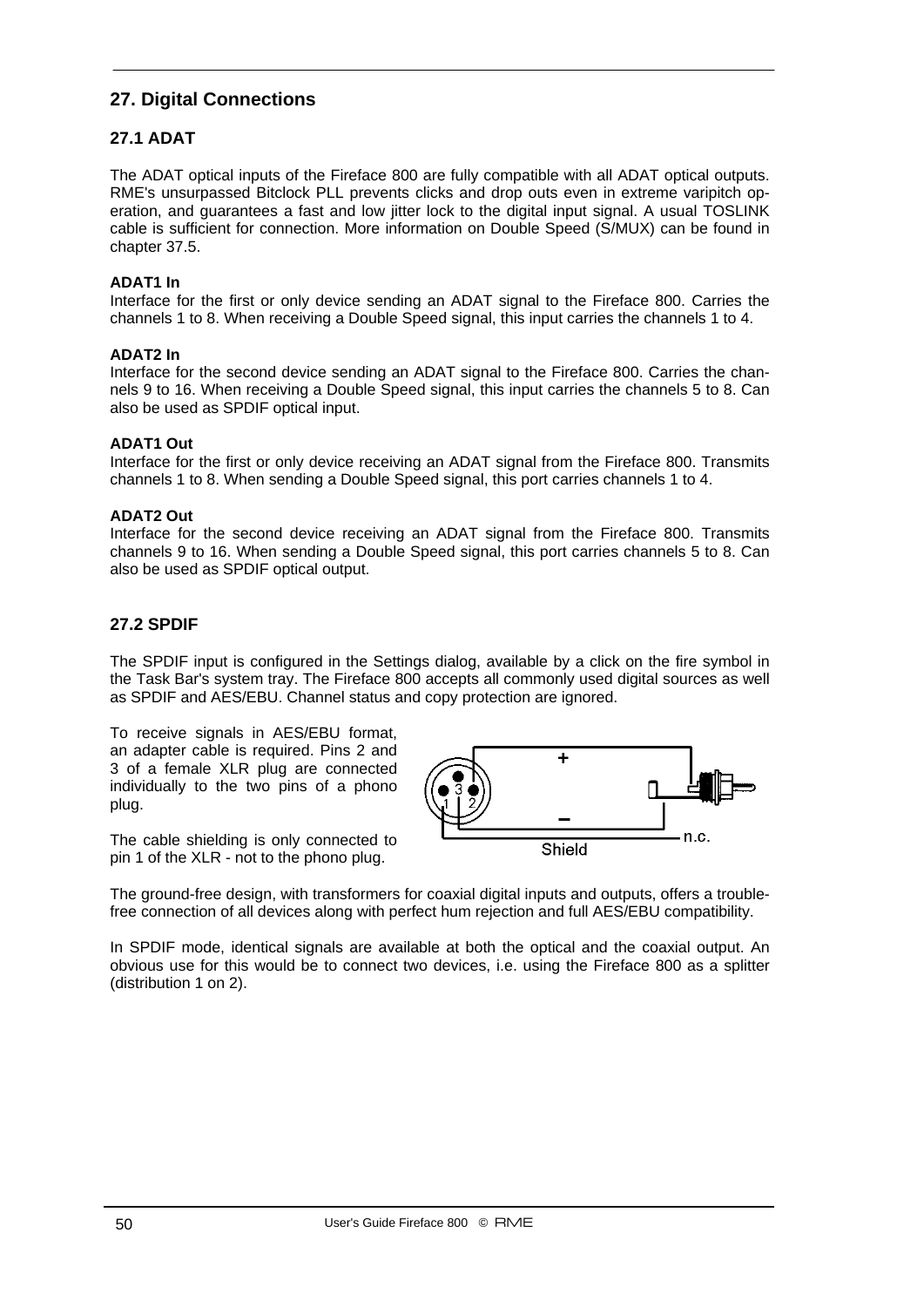#### **Special Characteristics of the SPDIF Output**

Apart from the audio data itself, digital signals in SPDIF or AES/EBU format have a header containing channel status information. False channel status is a common cause of malfunction. The Fireface 800 ignores the received header and creates a totally new one for the output signal.

*Note that in record or monitor modes, set emphasis bits will disappear. Recordings origi-*๗ *nally done with emphasis should always be played back with the emphasis bit set!*

This can be done by selecting the *Emphasis* switch in the Settings dialog (*SPDIF Out*). This setting is updated immediately, even during playback.

Note: Recordings with (pre-) emphasis show a treble boost (50/15 µs), which has to be compensated at playback. Therefore, when selecting *Emphasis* all analog outputs will be processed by a treble filter based on 50/15µs, which sounds like a high cut.

The Fireface's new output header is optimized for largest compatibility with other digital devices:

- 32 kHz, 44.1 kHz, 48 kHz, 88.2 kHz, 96 kHz, 176.4 kHz, 192 kHz depending on the current sample rate
- Audio use, Non-Audio
- No Copyright, Copy Permitted
- Format Consumer or Professional
- Category General, Generation not indicated
- 2-channel, No Emphasis or 50/15 µs
- Aux bits Audio Use

Professional AES/EBU equipment can be connected to the Fireface 800 thanks to the transformer-balanced coaxial outputs, and the 'Professional' format option with doubled output voltage. Output cables should have the same pinout as those used for input (see above), but with a male XLR plug instead of a female one.

*Note that most consumer HiFi equipment (with optical or phono SPDIF inputs) will only accept signals in 'Consumer' format!*

The audio bit in the header can be set to 'Non-Audio'. This is often necessary when Dolby AC-3 encoded data is sent to external decoders (surround-sound receivers, television sets etc. with AC-3 digital inputs), as these decoders would otherwise not recognize the data as AC-3.

## **27.3 MIDI**

Fireface 800 offers one MIDI I/O via two 5-pin DIN jacks. The MIDI ports are added to the system by the driver. Using MIDI capable software, these ports can be accessed under the name *Fireface Midi*. Using more than one Fireface, the operating system adds a consecutive number to the port name, like *Fireface MIDI (2)* etc.

The MIDI ports support multi-client operation. A MIDI input signal can be received from several programs at the same time. Even the MIDI output can be used by multiple programs simultaneously. However, due to the limited bandwidth of MIDI, this kind of application will often show various problems.

Note: The MIDI input LED displays any kind of MIDI activity, including MIDI Clock, MTC and Active Sensing. The latter is sent by most keyboards every 0.3 seconds.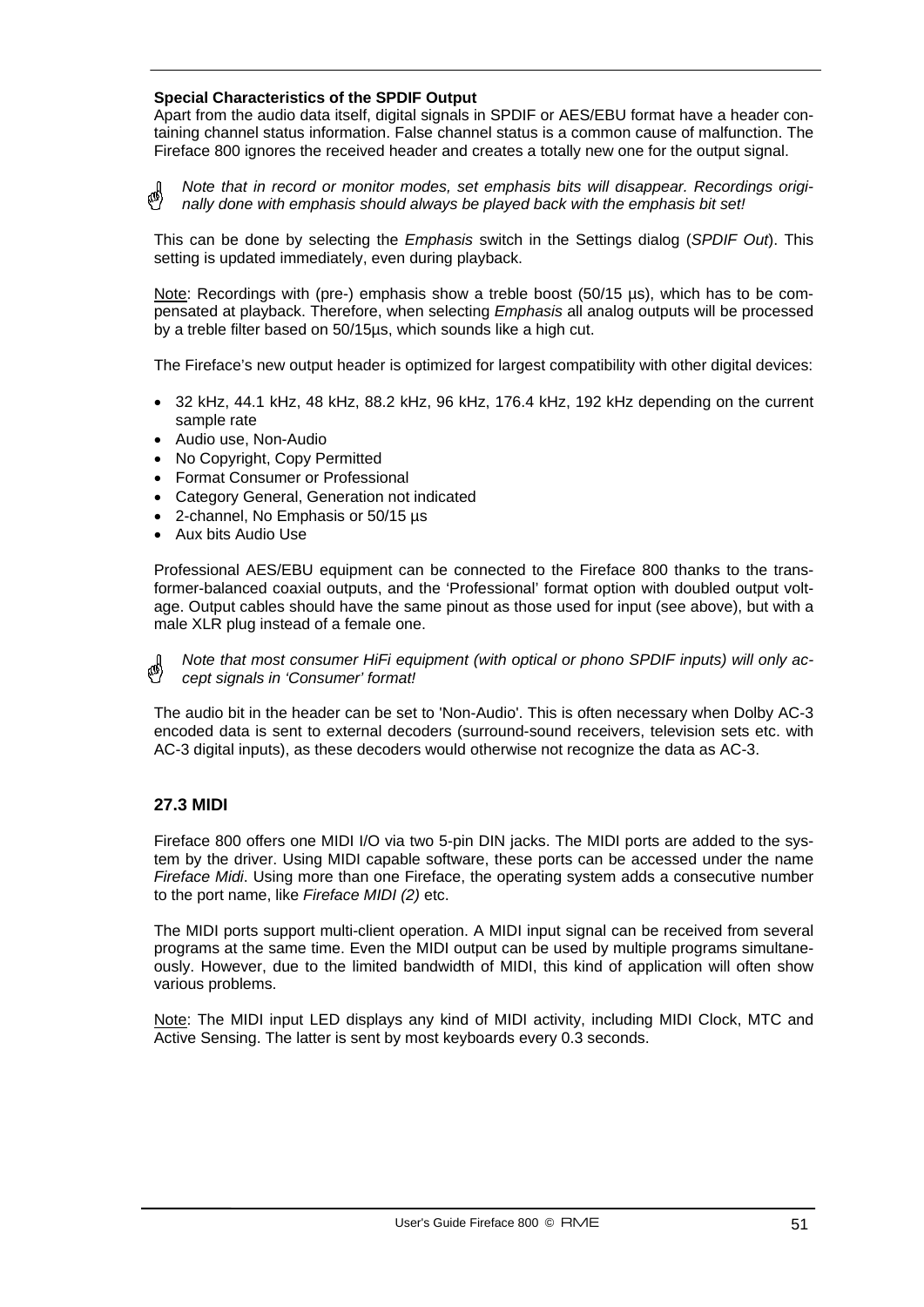# **28. Word Clock**

## **28.1 Word Clock Input and Output**

*SteadyClock* guarantees an excellent performance in all clock modes. Based on the highly efficient jitter suppression, the Fireface refreshes and cleans up any clock signal, and provides it as reference clock at the BNC output (see section 35.9).

#### **Input**

The Fireface's transformer isolated word clock input is active when *Pref. Sync Ref* in the Settings dialog has been switched to *Word Clock*, the clock mode *AutoSync* has been activated, and a valid word clock signal is present. The signal at the BNC input can be Single, Double or Quad Speed, the Fireface 800 automatically adapts to it. As soon as a valid signal is detected, the WC LED is lit, and the Settings dialog shows either Lock or Sync (see chapter 35.1).

Thanks to RME's *Signal Adaptation Circuit*, the word clock input still works correctly even with heavily mis-shaped, dc-prone, too small or overshoot-prone signals. Thanks to automatic signal centering, 300 mV (0.3V) input level are sufficient in principle. An additional hysteresis reduces sensitivity to 1.0 V, so that over- and undershoots and high frequency disturbances don't cause a wrong trigger.

The Fireface's word clock input is shipped as high impedance type (not terminated). A push switch allows to activate internal termination (75 Ohms). The switch is found on the back beside the word clock input socket. Use a small pencil or similar and carefully push the blue switch so that it snaps into its lock position. The yellow LED will be lit when termination is active. Another push will release it again and de-activate the termination.



#### **Output**

The word clock output of the Fireface is constantly active, providing the current sample frequency as word clock signal. As a result, in Master mode the provided word clock is defined by the currently used software. In Slave mode the provided frequency is identical to the one present at the currently chosen clock input. When the current clock signal fails, the Fireface 800 switches to Master mode and adjusts itself to the next, best matching frequency (44.1 kHz, 48 kHz etc.).

Selecting *Single Speed* in the Settings dialog causes the output signal to always stay within the range of 32 kHz to 48 kHz. So at 96 kHz and 192 kHz sample rate, the output word clock is 48 kHz.

The received word clock signal can be distributed to other devices by using the word clock output. With this the usual T-adapter can be avoided, and the Fireface 800 operates as *Signal Refresher*. This kind of operation is highly recommended, because

- input and output are phase-locked and in phase  $(0^{\circ})$  to each other
- SteadyClock removes nearly all jitter from the input signal
- the exceptional input (1 Vpp sensitivity instead of the usual 2.5 Vpp, dc cut, Signal Adaptation Circuit) plus SteadyClock guarantee a secure function even with highly critical word clock signals

Thanks to a low impedance, but short circuit proof output, the Fireface delivers 4 Vpp to 75 Ohms. For wrong termination with 2 x 75 Ohms (37.5 Ohms), there are still 3.3 Vpp at the output.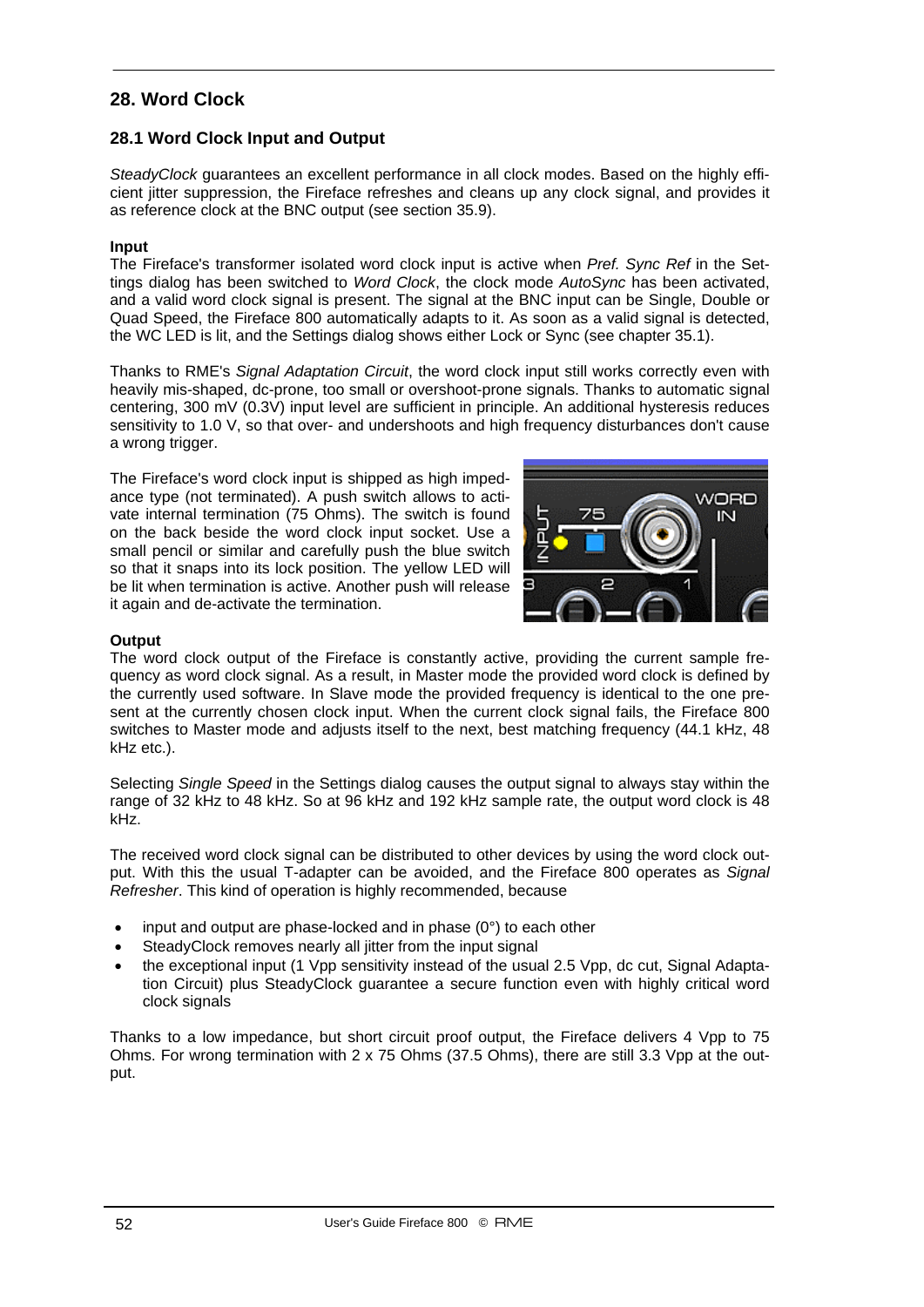## **28.2 Technical Description and Usage**

In the analog domain one can connect any device to another device, a synchronization is not necessary. Digital audio is different. It uses a clock, the sample frequency. The signal can only be processed and transmitted when all participating devices share the same clock. If not, the signal will suffer from wrong samples, distortion, crackle sounds and drop outs.

AES/EBU, SPDIF and ADAT are self-clocking, an additional word clock connection in principle isn't necessary. But when using more than one device simultaneously problems are likely to happen. For example any self-clocking will not work in a loop cabling, when there is no 'master' (main clock) inside the loop. Additionally the clock of all participating devices has to be synchronous. This is often impossible with devices limited to playback, for example CD players, as these have no SPDIF input, thus can't use the self clocking technique as clock reference.

In a digital studio synchronisation is maintained by connecting all devices to a central sync source. For example the mixing desk works as master and sends a reference signal, the word clock, to all other devices. Of course this will only work as long as all other devices are equipped with a word clock or sync input, thus being able to work as slave (some professional CD players indeed have a word clock input). Then all devices get the same clock and will work in every possible combination with each other.

*Remember that a digital system can only have one master! If the Fireface's clock mode is set to 'Master', all other devices must be set to 'Slave'.*

But word clock is not only the 'great problem solver', it also has some disadvantages. The word clock is based on a fraction of the really needed clock. For example SPDIF: 44.1 kHz word clock (a simple square wave signal) has to be multiplied by 256 inside the device using a special PLL (to about 11.2 MHz). This signal then replaces the one from the quartz crystal. Big disadvantage: because of the high multiplication factor the reconstructed clock will have great deviations called jitter. The jitter of a word clock is typically 15 times higher as when using a quartz based clock.

The end of these problems should have been the so called Superclock, which uses 256 times the word clock frequency. This equals the internal quartz frequency, so no PLL for multiplying is needed and the clock can be used directly. But reality was different, the Superclock proved to be much more critical than word clock. A square wave signal of 11 MHz distributed to several devices - this simply means to fight with high frequency technology. Reflections, cable quality, capacitive loads - at 44.1 kHz these factors may be ignored, at 11 MHz they are the end of the clock network. Additionally it was found that a PLL not only generates jitter, but also rejects disturbances. The slow PLL works like a filter for induced and modulated frequencies above several kHz. As the Superclock is used without any filtering such a kind of jitter and noise suppression is missing.

The actual end of these problems is offered by the **SteadyClock** technology of the Fireface 800. Combining the advantages of modern and fastest digital technology with analog filter techniques, re-gaining a low jitter clock signal of 22 MHz from a slow word clock of 44.1 kHz is no problem anymore. Additionally, jitter on the input signal is highly rejected, so that even in real world usage the re-gained clock signal is of highest quality.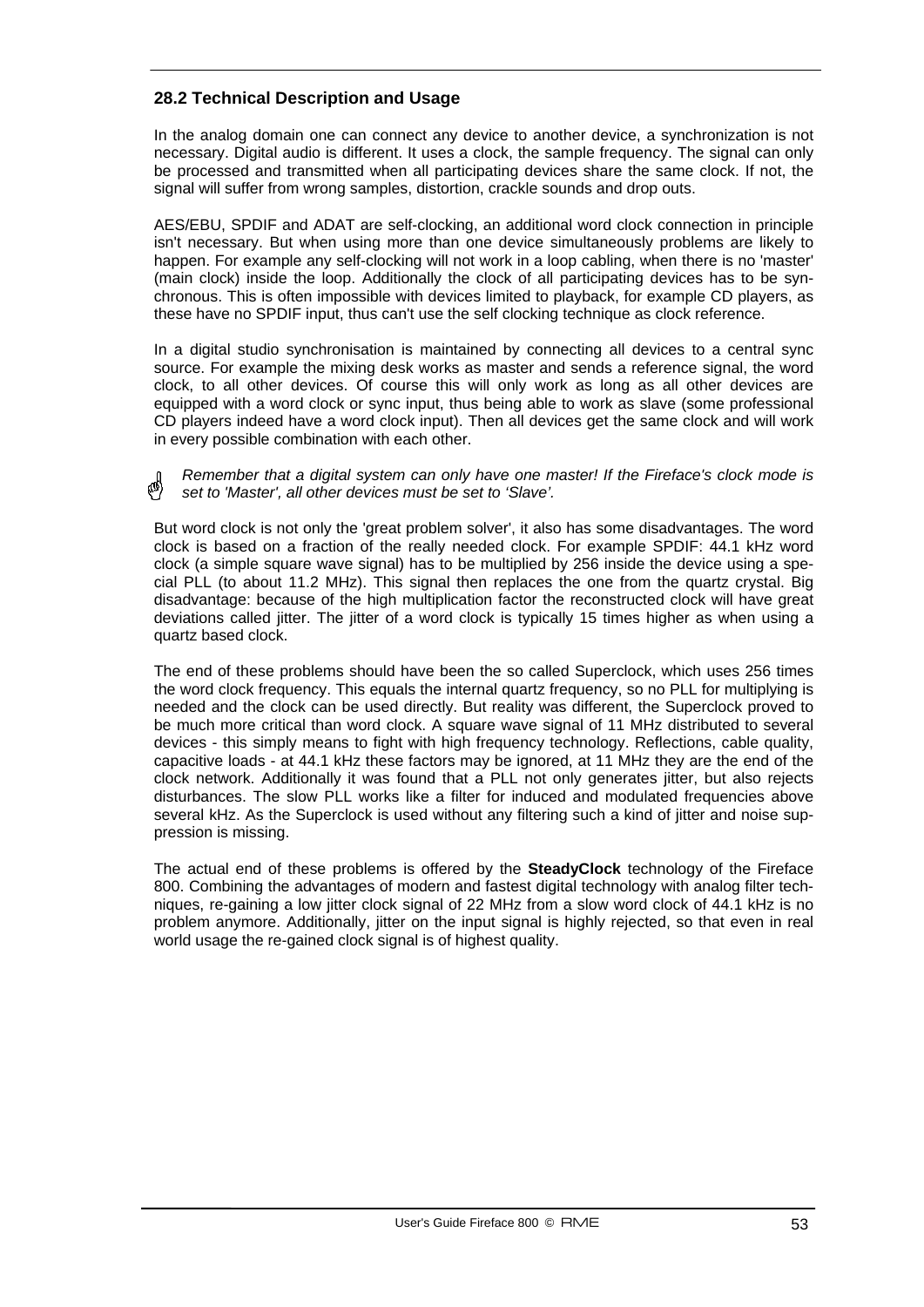## **28.3 Cabling and Termination**

Word clock signals are usually distributed in the form of a network, split with BNC T-adapters and terminated with resistors. We recommend using off-the-shelf BNC cables to connect all devices, as this type of cable is used for most computer networks. You will find all the necessary components (T-adapters, terminators, cables) in most electronics and/or computer stores. The latter usually carries 50 Ohms components. The 75 Ohms components used for word clock are part of video techology (RG59).

Ideally, the word clock signal is a 5 Volt square wave with the frequency of the sample rate, of which the harmonics go up to far above 500 kHz. To avoid voltage loss and reflections, both the cable itself and the terminating resistor at the end of the chain should have an impedance of 75 Ohm. If the voltage is too low, synchronization will fail. High frequency reflection effects can cause both jitter and sync failure.

Unfortunately there are still many devices on the market, even newer digital mixing consoles, which are supplied with a word clock output that can only be called unsatisfactory. If the output breaks down to 3 Volts when terminating with 75 Ohms, you have to take into account that a device, of which the input only works from 2.8 Volts and above, does not function correctly already after 3 meter cable length. So it is not astonishing that because of the higher voltage, word clock networks are in some cases more stable and reliable if cables are not terminated at all.

Ideally all outputs of word clock delivering devices are designed as low impedance types, but all word clock inputs as high impedance types, in order to not weaken the signal on the chain. But there are also negative examples, when the 75 Ohms are built into the device and cannot be switched off. In this case the network load is often 2 x 75 Ohms, and the user is forced to buy a special word clock distributor. Note that such a device is generally recommended for bigger studios.

The Fireface's word clock input can be high-impedance or terminated internally, ensuring maximum flexibility. If termination is necessary (e.g. because the Fireface is the last device in the chain), push the switch at the back beside the BNC socket (see chapter 28.1).

In case the Fireface 800 resides within a chain of devices receiving word clock, plug a Tadapter into its BNC input jack, and the cable supplying the word clock signal to one end of the adapter. Connect the free end to the next device in the chain via a further BNC cable. The last device in the chain should be terminated using another T-adapter and a 75 Ohm resistor (available as short BNC plug). Of course devices with internal termination do not need T-adaptor and terminator plug.

*Due to the outstanding SteadyClock technology of the Fireface 800, we recommend not to pass the input signal via T-adapter, but to use the Fireface's word clock output instead. Thanks to SteadyClock, the input signal will both be freed from jitter and - in case of loss or drop out – be reset to a valid frequency.* 

#### **28.4 Operation**

The green Lock LED on the front (DIGITAL STATE) will light up as soon as a word clock signal is detected. To change to word clock as clock source, activate clock mode *AutoSync* and switch *Pref. Sync Ref* to *Word Clock* within the Settings dialog. The status display *AutoSync Ref* changes to *Word* as soon as a valid signal is present at the BNC jack. This message has the same meaning as the green *Lock* LED, but appears on the monitor, i.e. the user can check immediately whether a valid word clock signal is present and is currently being used.

*AutoSync Ref* also displays the frequency (*Freq.)* of the reference signal, here the frequency of the current word clock signal, measured by the hardware.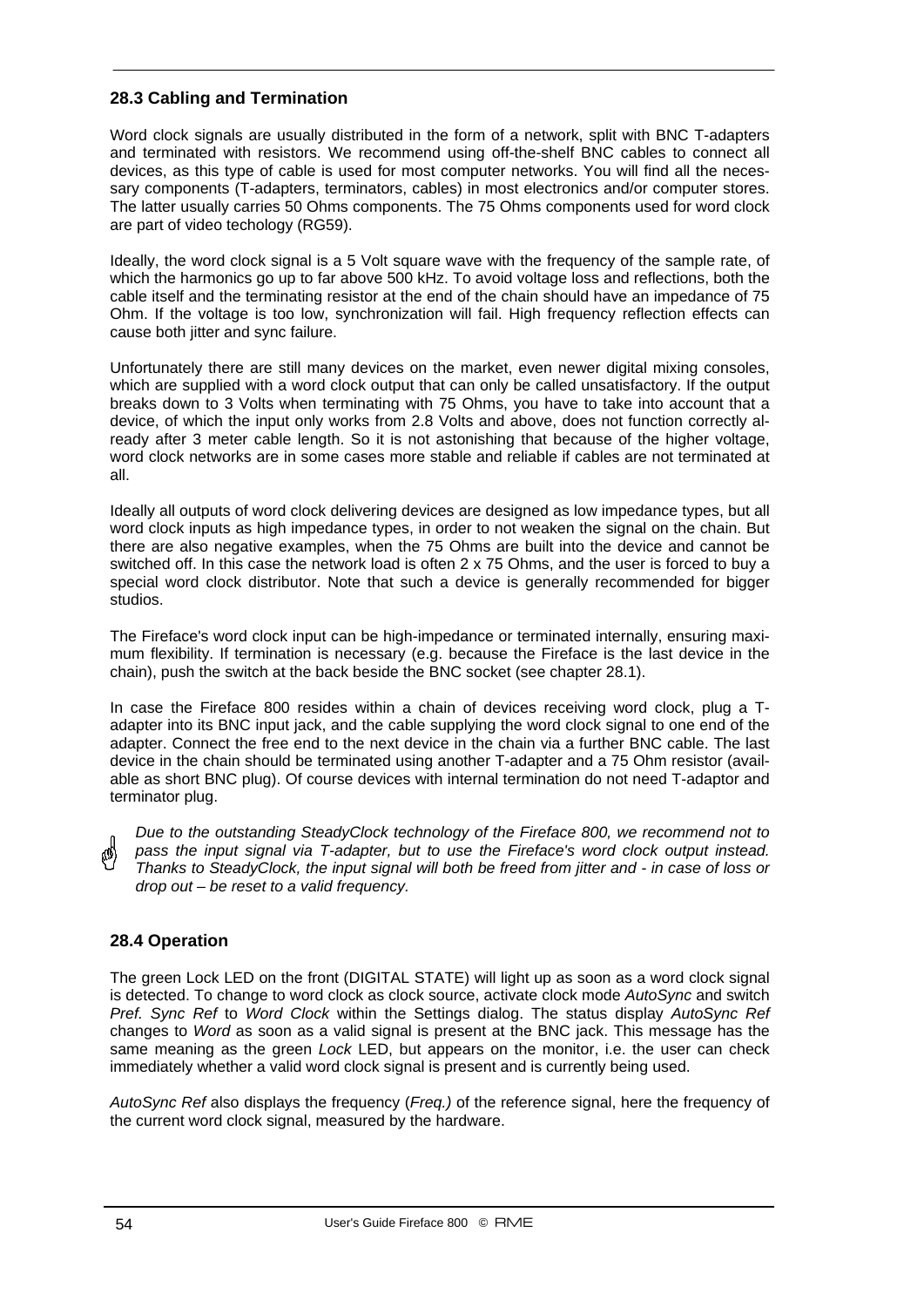# **29. TotalMix: Routing and Monitoring**

## **29.1 Overview**

The Fireface 800 includes a powerful digital real-time mixer, the *Fireface mixer,* based on RME's unique, sample-rate independent **TotalMix** technology. It allows for practically unlimited mixing and routing operations, with all inputs and playback channels simultaneously, to any hardware outputs.

Here are some typical applications for TotalMix:

- Setting up delay-free submixes (headphone mixes). The Fireface allows for up to 14 (!) fully independent stereo submixes. On an analog mixing desk, this would equal 28 (!) Aux sends.
- Unlimited routing of inputs and outputs (free utilisation, patchbay functionality).
- Distributing signals to several outputs at a time. TotalMix offers state-of-the-art splitter and distributor functions.
- Simultaneous playback of different programs via a single stereo output. The ASIO multiclient driver supports the usage of several programs at the same time. When done on different playback channels TotalMix provides the means to mix and monitor these on a single stereo output.
- Mixing of the input signal to the playback signal (complete ASIO Direct Monitoring). RME not only is *the* pioneer of ADM, but also offers the most complete implementation of the ADM functions.
- Integration of external devices. Use TotalMix to insert external effects devices, be it in the playback or in the record path. Depending on the current application, the functionality equals insert or effects send and effects return, for example as used during real-time monitoring when adding some reverb to the vocals.

Every single input channel, playback channel and hardware output features a Peak and RMS level meter, calculated in hardware. These level displays are very useful to determine the presence and routing destinations of the audio signals.

For a better understanding of the TotalMix mixer you should know the following:

- As shown in the block diagram (next page), the record signal usually stays un-altered. TotalMix does not reside within the record path, and does not change the record level or the audio data to be recorded (exception: loopback mode).
- The hardware input signal can be passed on as often as desired, even with different levels. This is a big difference to conventional mixing desks, where the channel fader always controls the level for all routing destinations simultaneously.
- The level meter of inputs and playback channels are connected pre-fader, to be able to visually monitor where a signal is currently present. The level meters of the hardware's outputs are connected post-fader, thus displaying the actual output level.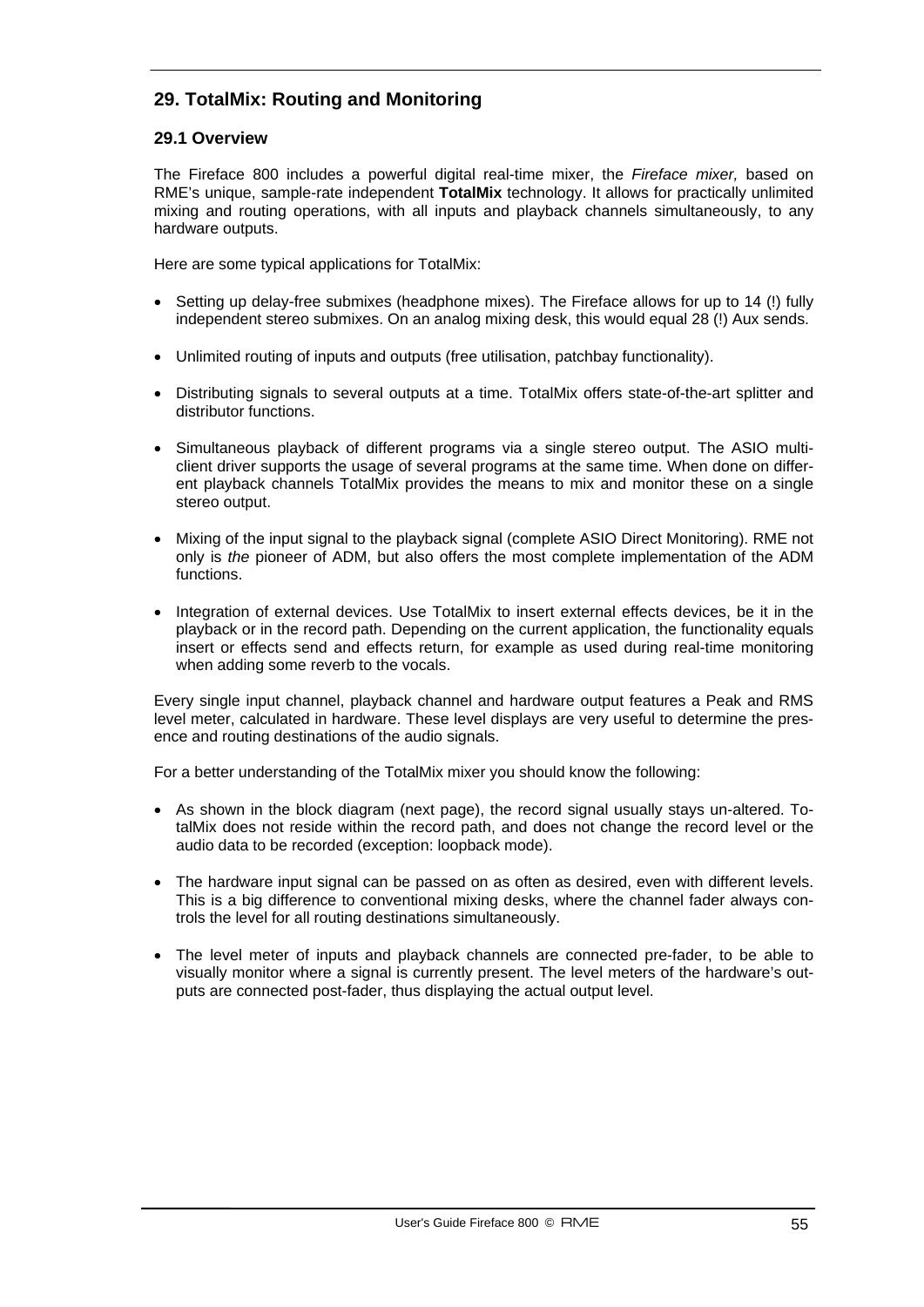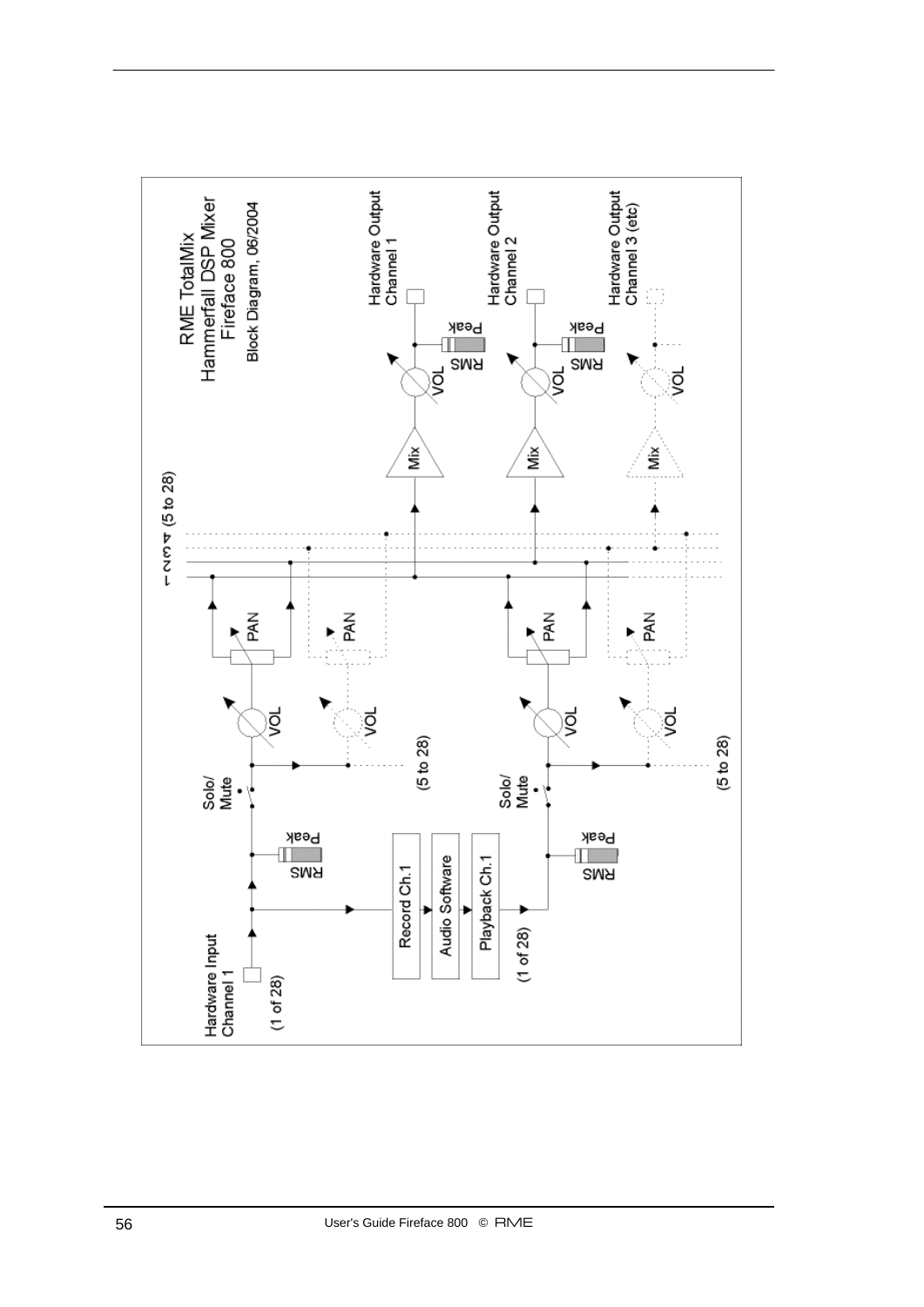## **29.2 The User Interface**

The visual design of the TotalMix mixer is a result of its capability to route hardware inputs and software playback channels to any hardware output. The Fireface 800 provides 28 input channels, 28 software playback channels, and 28 hardware output channels:



56 channels don't fit on the screen side by side, neither does such an arrangement provide a useful overview. Therefore, the channels have been arranged as known from an *Inline* desk, so that the row *Software Playback* equals the *Tape Return* of a real mixing desk:



- Top row: Hardware inputs. The level shown is that of the input signal, i. e. fader independent. Via fader and routing field, any input channel can be routed and mixed to any hardware output (bottom row).
- Middle row: Playback channels (playback tracks of the audio software). Via fader and routing field, any playback channel can be routed and mixed to any hardware output (third row).
- Bottom row (third row): Hardware outputs. Here, the total level of the output can be adjusted. This may be the level of connected loudspeakers, or the necessity to reduce the level of an overloaded submix.

**Usage in mode Submix View (Default):** simply click on the hardware output channel where you want to have an audio signal. This channel turns brighter, means it is selected as current submix. Now move the faders up from all sources - input and playback channels - that you want to hear at the submix output.

The following chapters explain step by step all functions of the user interface.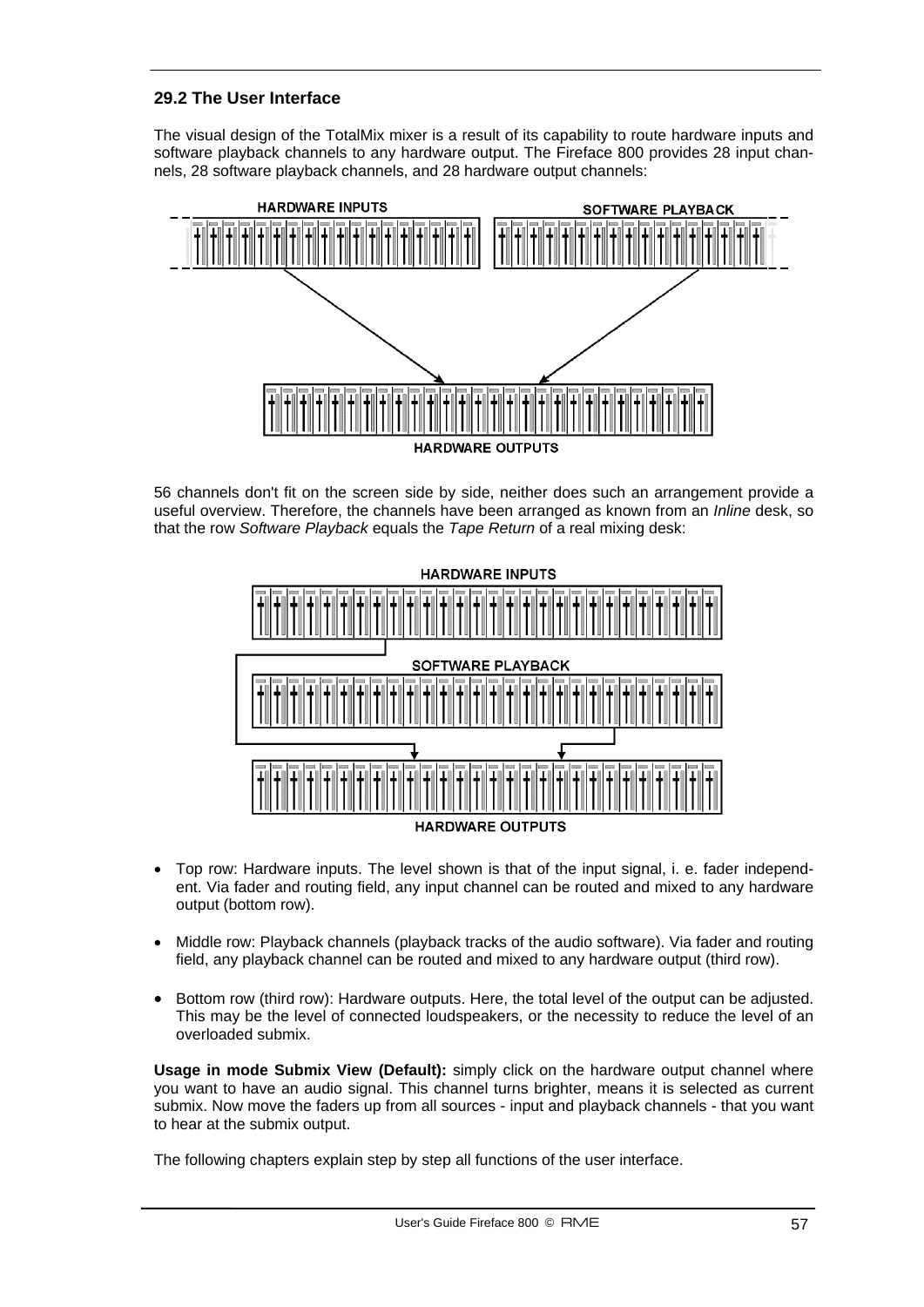## **29.3 Elements of a Channel**

A single channel consists of various elements:

Input channels and playback channels each have a mute and solo button.

Below there is the panpot, realized as indicator bar (L/R) in order to save space.

In the field below, the present level is displayed in RMS or Peak, being updated about every half a second. Overs (overload) are indicated here by an additional red dot.

Next is the fader with a level meter. The meter shows both peak values (zero attack, 1 sample is enough for a full scale display) by means of a yellow line, and mathematically correct RMS values by means of a green bar. The RMS display has a relatively slow time constant, so that it shows the average loudness quite well.

Below the fader, the current gain and panorama values are shown.

The grey area shows the channel name. Selecting one or more channels is done by clicking on the white label which turns orange then. A click in the third row with pressed Ctrl-key activates internal loopback mode, the label turns red. A right mouse click opens a dialog to type in a new name.

The black area (routing field) shows the current routing target. A mouse click opens the routing window to select a routing target. The list shows all currently activated routings by checkmarks in front of the routing targets.

#### **29.4 Tour de TotalMix**

This chapter is a practical guide and introduction on how to use TotalMix and on how TotalMix works.

Starting up TotalMix the last settings are recalled automatically. When executing the application for the first time, a default file is loaded, sending all playback tracks 1:1 to the corresponding hardware outputs with 0 dB gain, and activating phones monitoring.

Hold down Ctrl and click on preset button 1 to make sure that factory preset 1 is loaded. The faders in the top row are set to maximum attenuation (called m.a. in the following), so there is no monitoring of the input channels. The **Submix View** is active, therefore for improved overview all outputs except Phones are greyed out. Additionally all faders are set to the routing target Phones. All faders of the middle row are set to 0 dB, so no matter on which channels a playback happens, the audio will be audible via the Phones output. Just try it!

We will now create a submix on analog outputs 1/2. Please start a multitrack playback. In the third row, click on the channels of hardware output AN1 or AN2. The Submix View changes from Phones to AN1/AN2. Both the fader settings and the output levels of all other channels are still visible, but greyed out for improved orientation.

As soon as AN1/AN2 became active, all faders of the second row jumped to their bottom position – except those of playback channel 1/2. This is correct, because as mentioned above the factory preset includes a 1:1 routing. Click on AN 3/4 and the faders above are the only active ones, same for AN5/6 and so on.

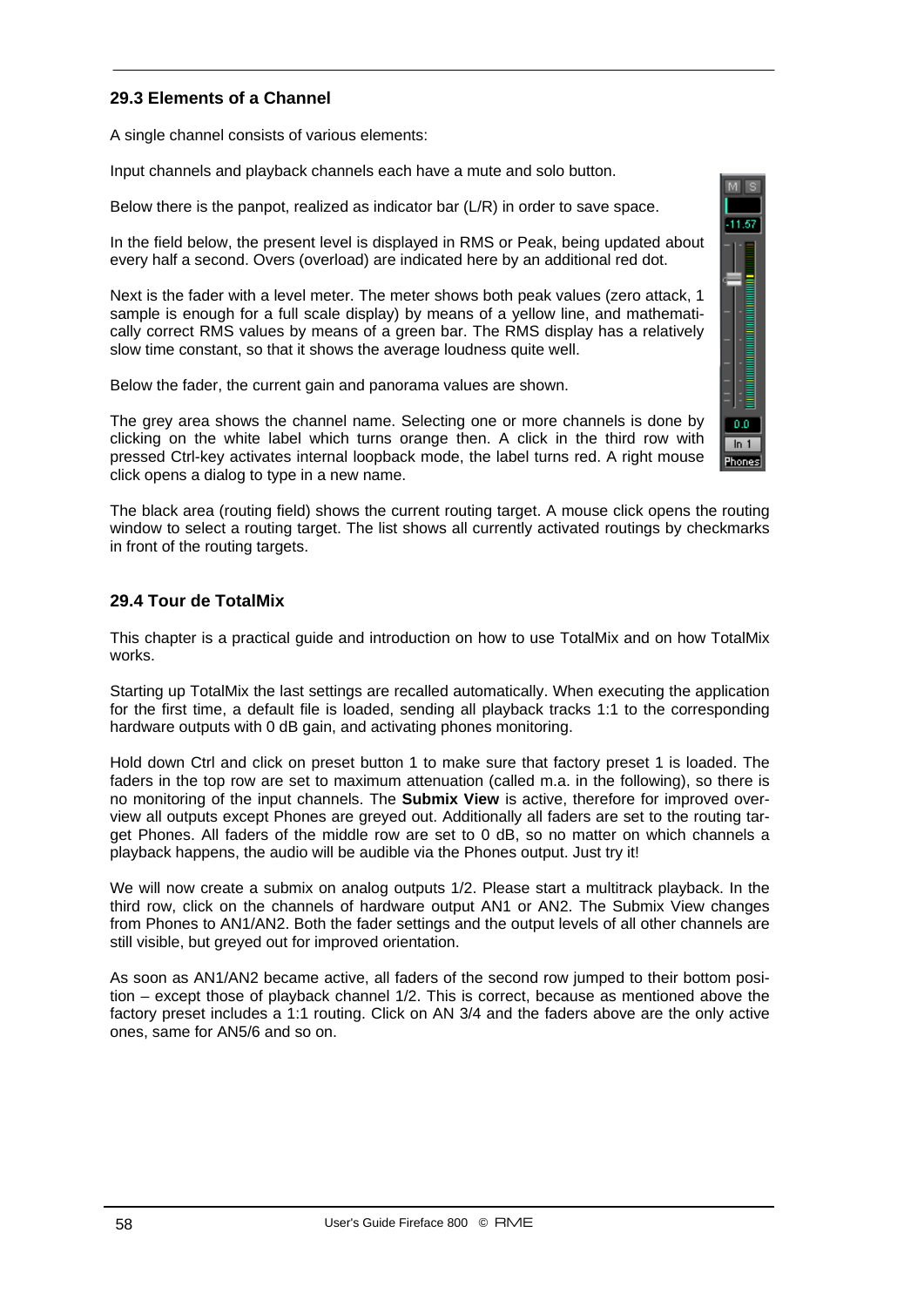Back to AN1/2. Now you can change all the faders of all inputs and playback channels just as you like, thus making any input and playback signals audible via the outputs AN1/2. The panorama can be changed too. Click into the area above the fader and drag the green bar in order to set the panorama between left and right. The level meters of the third row display the level changes in real-time.

You see, it is very easy to set up a specific submix for whatever output: select output channel, set up fader and pans of inputs and playbacks – ready!

For advanced users sometimes it makes sense to work without Submix View. Example: you want to see and set up some channels of different submixes simultaneously, without the need to change between them all the time. Switch off the Submix View by a click on the green button. Now the black routing fields below the faders no longer show the same entry (AN1/2), but completely different ones. The fader and pan position is the one of the individually shown routing destination.

In playback channel 1 (middle row), labelled Out 1, click onto the routing field below the label. A list pops up, showing a checkmark in front of 'AN 1+2' and 'Phones'. So currently playback channel 1 is sent to these two routing destinations. Click onto 'AN 7+8'. The list disappears, the routing field no longer shows 'AN1+2', but 'AN 7+8'. Now move the fader with the mouse. As soon as the fader value is unequal m.a., the present state is being stored and routing is activated. Move the fader button to around 0 dB. The present gain value is displayed below the fader in green letters.

In the lower row, on channel 7, you can see the level of what you are hearing from output 7. The level meter of the hardware output shows the outgoing level. Click into the area above the fader and drag the mouse in order to set the panorama, in this case the routing between channels 7 and 8. The present pan value is also being displayed below the fader.

Please carry out the same steps for Out 2 now, in order to route it to output 8 as well.

In short: While editing the Submix AN7/AN8 you have direct access to other submixes on other channels, because their routing fields are set to different destinations. And you get a direct view of how their faders and panoramas are set up.

*This kind of visual presentation is a mighty one, but for many users it is hard to understand, and it requires a deep understanding of complex routing visualizations. Therefore we usually recommend to work in Submix View.* 

Often signals are stereo, i. e. a pair of two channels. It is therefore

helpful to be able to make the routing settings for two channels at once. Hold down the Ctrl-key and click into the routing field of Out 3. The routing list pops up with a checkmark at 'AN 3+4'. Select 'AN 7+8'. Now, Out 4 has already been set to 'AN 7+8' as well.

When you want to set the fader to exactly 0 dB, this can be difficult, depending on the mouse configuration. Move the fader close to the 0 position and now press the Shift-key. This activates the fine mode, which stretches the mouse movements by a factor of 8. In this mode, a gain setting accurate to 0.1 dB is no problem at all.

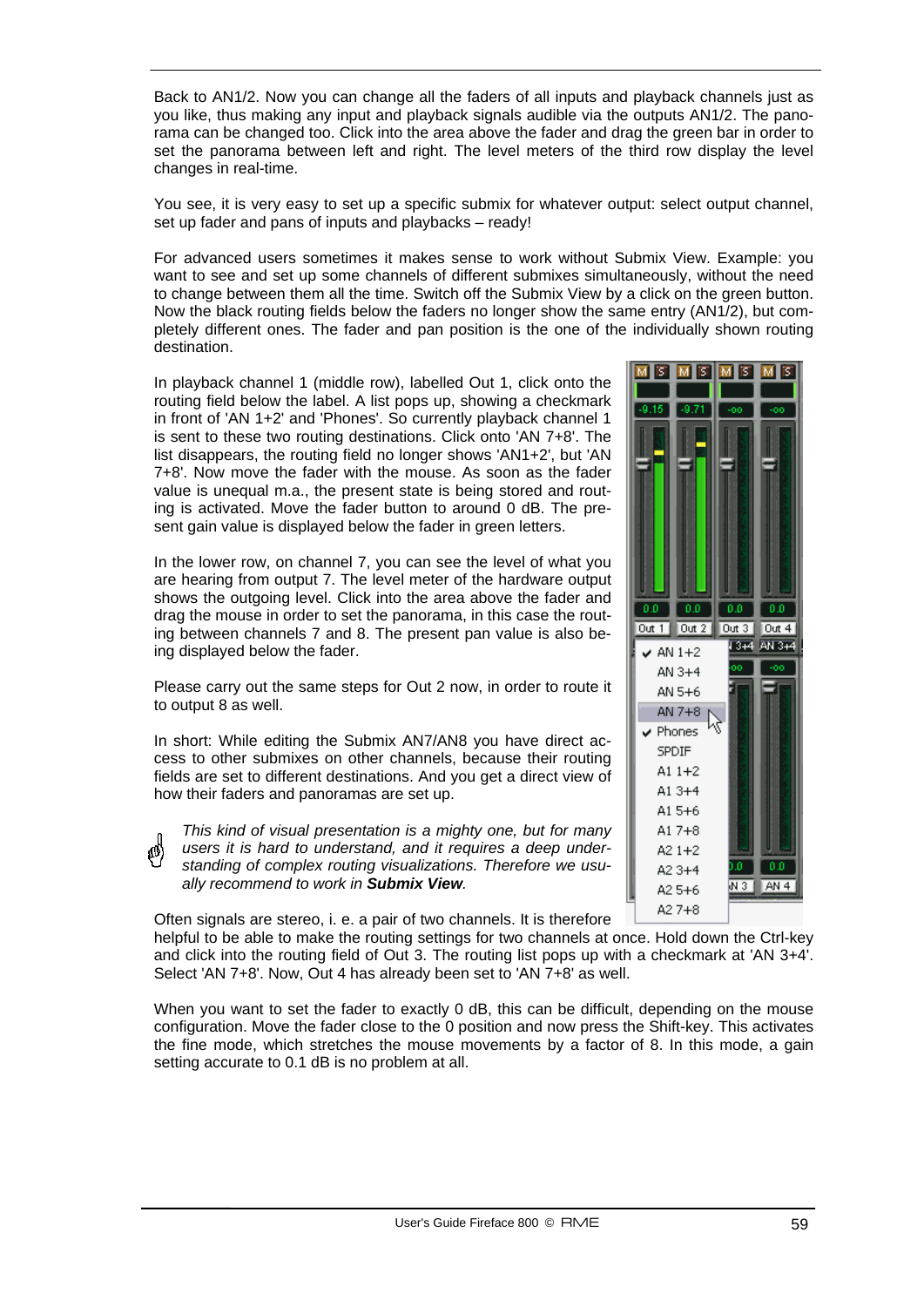Please set Out 4 to a gain of around -20 dB and the pan close to center. Now click onto the routing field. You'll now see two checkmarks, one at 'AN 3+4', the other one at 'AN 7+8'. Click onto 'SPDIF'. The window disappears, fader and pan jump to their initial values, the signal can now be routed to the SPDIF output. You can continue like this until all entries have got a checkmark, i. e. you can send the signal to all outputs simultaneously.

You will certainly have noticed that the signal at the outputs 7/8 did not change while you were routing channel 4 to other outputs and setting different gain values for those. With all analog and most digital mixing desks, the fader setting would affect the level for every routed bus - not so for TotalMix. TotalMix allows for setting all fader values individually. Therefore the faders and the panpots jump to the appropriate setting as soon as another routing is chosen.

Sometimes you will want the routings not to be independent. Let's say you have sent a signal to several submixes, and now want to change the signal's volume a bit on *all* these submixes. Dragging the faders by use of the right mouse button activates **Post Send** mode and causes all routings of the current input or playback channel to be changed in a relative way. Please note that the fader settings of all routings are memorized. So when pulling the fader to the bottom (maximum attenuation), the individual settings are back when you right click the mouse and pull the fader up. The individual settings get lost in m.a. position as soon as the fader is clicked with the left mouse button. As long as no single level is at m.a. position, the left mouse button can be used to change the current routing's gain.

The checkmarks are un-checked by moving the fader to m.a. This setting deactivates the routing...why route if there is no level? Click onto 'AN 7+8' in the routing window, pull the fader down, open the routing window again - the checkmark is gone.

The number of ADAT channels is reduced automatically when entering Double Speed mode (96 kHz). The display is adjusted accordingly, and all fader settings remain stored. Changing into Quad Speed mode (192 kHz) all ADAT channels vanish. TotalMix then displays a total of only 12 channels.

## **29.5 Submix View**

Such a wide range of possibilities make it difficult to maintain the overview. Because as shown practically all hardware outputs can be used for different submixes, (up to 14 completely independent stereo submixes, 7 4-channel submixes etc.). And when opening the routing windows you might see an army of checkmarks, but you don't get an overview, i.e. how the signals come together and where. This problem is solved by **Submix View** mode. In this mode, all routing fields jump to the routing pair just being selected. You can then see immediately, which channels, which fader and pan settings make a submix (for example 'AN 5+6'). At the same time the Submix View simplifies setting up the mixer, as all channels can be set simultaneously to the same routing destination with just one click.

Changing to a different destination (output channel) is done in any routing field, or by a click on the desired output pair in the bottom row.

## **29.6 Mute and Solo**

Mute operates pre-fader, thus mutes all currently active routings of the channel. As soon as any Mute button is pressed, the *Mute Master* button lights up in the Quick Access area. With this all selected mutes can be switched off and on again. You can comfortably set up a mute-group or activate and deactivate several Mutes simultaneously.

The same holds true for the Solo and the *Solo Master* buttons. As with conventional mixing desks, Solo operates only for the output defined as **Monitor Main**, as a solo-in-place, post fader. As soon as one Solo button is pressed, the *Solo Master* button lights up in the Quick Access area. With this all selected Solos can be switched off and on again. You can comfortably set up a solo-group or activate and deactivate several Solos simultaneously.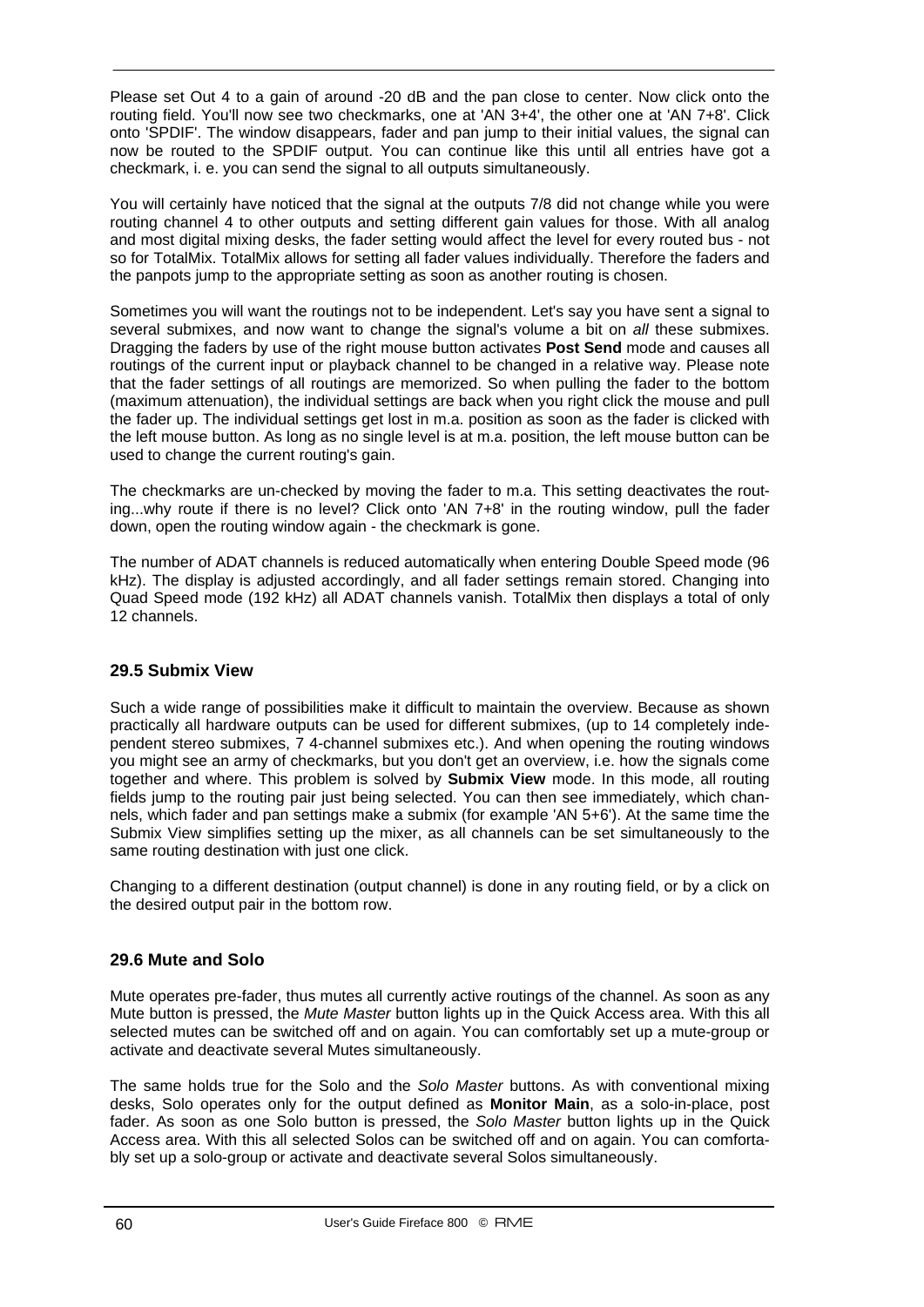## **29.7 The Quick Access Panel**

This section includes additional options, further improving the handling of TotalMix. The Master buttons for Mute and Solo have already been described, they allow for group-based working with these functions.

In the **View** section the single mixer rows can be made visible or invisible. If the inputs are not needed for a pristine playback mix, the whole upper row falls out of the picture after a click on the Input button. If the hardware outputs don't interest you either, the window can thus be reduced to the playback channels to save space. All combinations are possible and allowed.

As described earlier, **Submix** sets all routing windows to the same selection. Deactivating Submix automatically recalls the previous view. The mixer can be made smaller horizontally and vertically. This way TotalMix can be made substantially smaller and space-saving on the desktop/screen, if you have to monitor or set only a few channels or level meters.

The **Presets** are one of the mightiest and most useful features of TotalMix. Behind the eight buttons, eight files are hidden (see next chapter). These contain the complete mixer state. All faders and other settings follow the changing of preset(s) in real-time, just by a single mouse click. The **Save** button allows for storing the present settings in any preset. You can change back and forth between a signal distribution, complete input monitoring, a stereo and mono mix, and various submixes without any problem.

If any parameter is being altered after loading a preset (e. g. moving a fader), the preset display flashes in order to announce that something has been changed, still showing which state the present mix is based on.

If no preset button is lit, another preset had been loaded via the **File** menu and **Open file**. Mixer settings can of course be saved the usual way, and have long file names.

Instead of single presets a complete bank of (8) presets can be loaded at once. Advantage: The names defined for the preset buttons will be stored and loaded automatically.

Up to three Firefaces can be used simultaneously. The **Unit** buttons switch between the devices. Holding down Ctrl while clicking on button Unit 2 or Unit 3 will open another TotalMix window.

## **29.8 Presets**

TotalMix includes eight factory presets, stored within the program. The user presets can be changed at any time, because TotalMix stores and reads the changed presets from the files **preset11.fmx** to **preset81.fmx**, located in Windows' hidden directory *Documents and Settings, <Username>, Local Settings, Application Data, RME TotalMix*. On the Mac the location is in the folder *User, <Username>, Library / Preferences / Fireface*. The first number indicates the current preset, the second number the current unit.

This method offers two major advantages:

- Presets modified by the user will not be overwritten when reinstalling or updating the driver
- The factory presets remain unchanged, and can be reloaded any time.

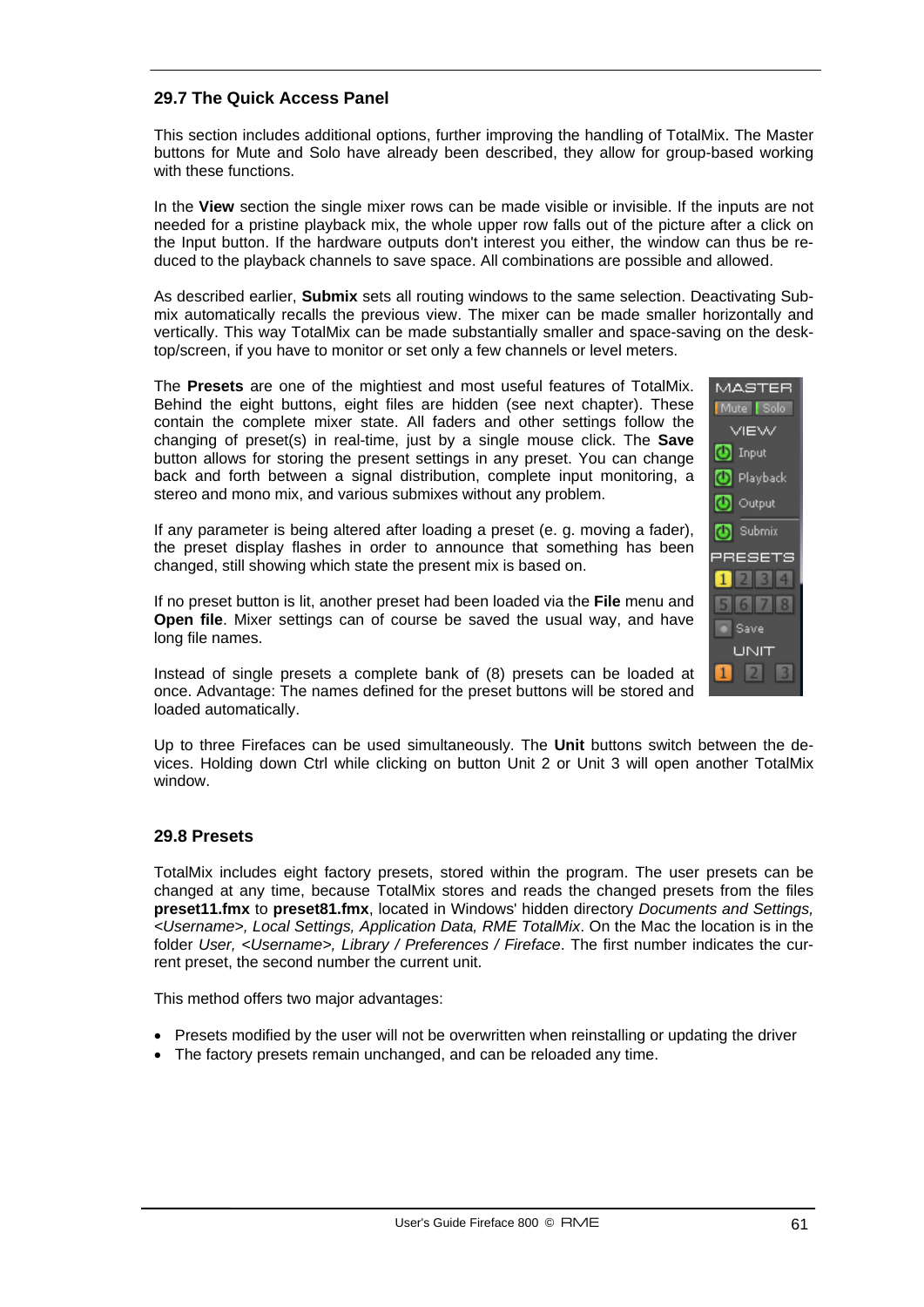**Mouse:** The original factory presets can be reloaded by holding down the Ctrl-key and clicking on any preset button. Alternatively the files described above can be renamed, moved to a different directory, or being deleted.

**Keyboard:** Using Ctrl and any number between 1 and 8 (not on the numeric keypad!) will load the corresponding factory default preset. The key Alt will load the user presets instead.

When loading a preset file, for example 'Main Monitor AN 1 2 plus headphone mix 3\_4.fmx', the file name will be displayed in the title bar of the TotalMix window. Also when loading a preset by the preset buttons the name of the preset is displayed in the title bar. This way it is always clear what the current TotalMix state is based on.



The eight factory presets offer a pretty good base to modify them to your personal needs. In all factory presets Submix View is active by default.

#### **Preset 1**

Description: All channels routed 1:1, monitoring of all playback channels via Phones.

Details: All inputs maximum attenuation. All playback channels 0 dB, routed to the same output. All outputs 0 dB, Phones –6 dB. Submix of all inputs and playbacks to channel 9/10 (Phones). Level display RMS +3 dB. View Submix active.

Note: This preset is *Default*, offering the standard functionality of a I/O-system.

#### **Preset 2**

Description: All channels routed 1:1, input and playback monitoring via Phones. As Preset 1, plus submix of all inputs (0 dB) to channels 9/10 (Phones).

#### **Preset 3**

Description: All channels routed 1:1, input and playback monitoring via Phones and outputs. As Preset 2, but all inputs set to 0 dB (1:1 monitoring).

#### **Preset 4**

Description: All channels routed 1:1, input and playback monitoring via Phones and outputs. As Preset 3, but all inputs muted.

#### **Preset 5**

Description: Playback monitoring to Phones. As Preset 1, but all outputs except channels 9/10 (Phones) set to maximum attenuation.

#### **Preset 6**

Description: All channels routed 1:1, monitoring of all playback channels via Phones and SPDIF. As Preset 1, plus submix of all playbacks to SPDIF.

#### **Preset 7**

Description: Monitoring of all playback channels via Phones and of all input and playback channels via SPDIF. As Preset 2, plus submix of all inputs to SPDIF.

#### **Preset 8**

Description: Panic. As Preset 4, but playback channels muted too (no output signal).

#### **Preset Banks**

Instead of a single preset, all eight presets can be stored and loaded at once. This is done via Menu **File**, **Save All Presets as** and **Open All Presets** (file suffix .fpr). After the loading the presets can be activated by the preset buttons. In case the presets have been renamed (see chapter 29.11), these names will be stored and loaded too.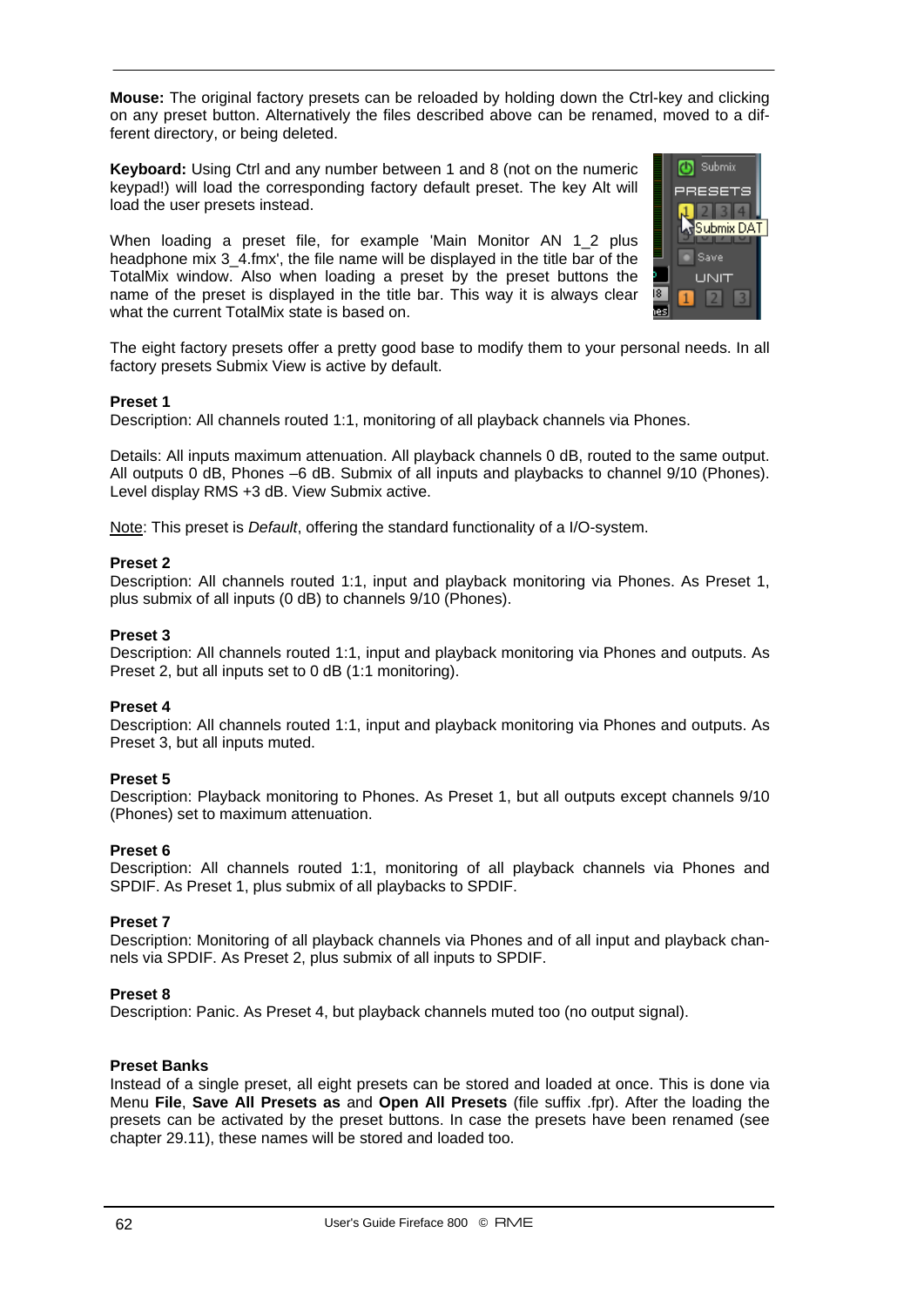## **29.9 The Monitor Panel**

The Monitor panel provides several options usually found on analog mixing desks. It offers quick access to monitoring functions which are needed all the time in typical studio work.

#### **Monitor Main**

Use the drop down menu to select the hardware outputs where your main monitors are connected to.

#### **Dim**

A click on this button will lower the volume of the *Monitor Main* output by an amount set up in the Preferences dialog (see below). This is the same as moving the third row faders down a bit, but much more convenient, as the old setting is back by a simple mouse click.

#### **Mono**

Sets the stereo output defined above to monaural playback. Useful to check for mono compatibility and phase problems.

#### **Talkback**

A click on this button will dim all signals on the *Monitor Phones* outputs by an amount set up in the Preferences dialog. At the same time the control room's microphone signal (source defined in Preferences) is sent to the three destinations *Monitor Phones* described below. The microphone level is adjusted with the channel's input fader.

#### **Monitor Phones 1/2/3**

Use the drop down menu to select the hardware outputs where the submixes are sent to. These submixes are usually phones mixdowns for the musicians. A click on the button allows to hear the specific submix via the *Monitor Main* output. So when setting up or modifying the submix for the musician this process can be monitored easily and any time through the studio's monitors.

#### **29.10 Preferences**

The dialog box Preferences is available via the menu *Options* or directly via F3.

#### **Talkback**

Input: Select the input channel of the Talkback signal (microphone in control room).

Dim: Amount of attenuation of the signals routed to the *Monitor Phones* in dB.

#### **Listenback**

Input: Select the input channel of the Listenback signal (microphone in recording room).

Dim: Amount of attenuation of the signals routed to the *Monitor Main* in dB.

#### **Main Monitor**

Dim: Amount of attenuation of the Monitor Main output in dB. Activated by the *Dim* button in the Monitor panel.

| references                                 |
|--------------------------------------------|
| Talkback                                   |
| Line 7/Mic<br>Input                        |
| Dim<br>$-20.2$ dB                          |
| Listenback                                 |
| Line 8/Mic<br>Input                        |
| Dim<br>$-11.5$ dB                          |
| Monitor Main                               |
| $-20.2$ dB<br>Dim                          |
| MIDI Controller                            |
| Fireface Midi Port 1<br>MIDI Input         |
| Fireface Midi Port 1<br>MIDI Output        |
| Stereo Pan Law<br>Mackie Control Options:  |
| <b>▽</b> Enable Protocol Support<br>l-6 dB |
| E Enable full LCD Support                  |
| □ Send Level Messages<br>OΚ                |
|                                            |
|                                            |

**MONITOR MAIN**  $\blacksquare$  Phones  $\Box$  Dim  $\Box$  Mono

 $\blacksquare$  Talkback MONITOR **PHONES**  $\Box$  AN 1+2  $\blacksquare$  AN 3+4  $\Box$  AN 5+6

रागा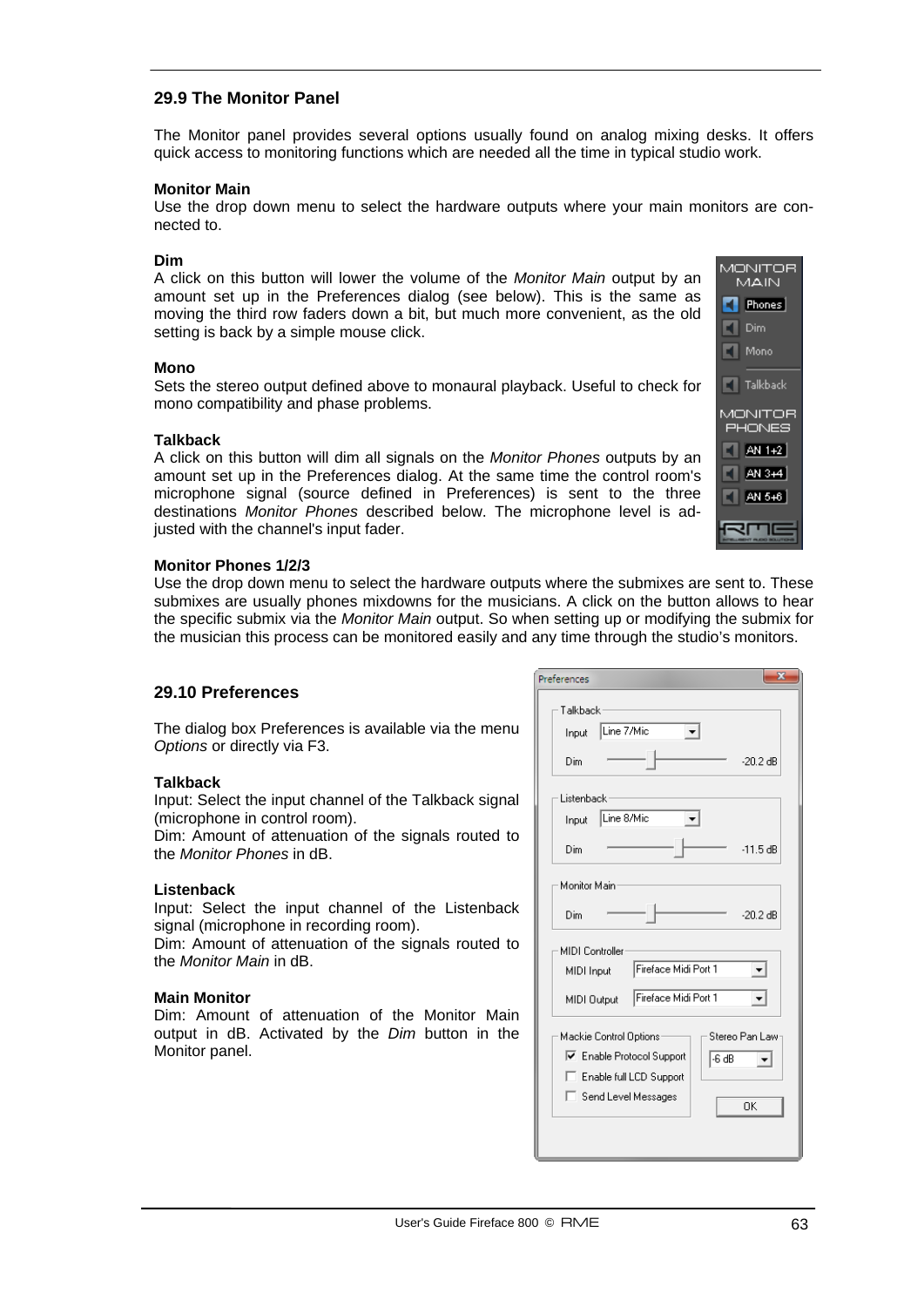#### **MIDI Controller**

MIDI Input: Input where TotalMix receives MIDI Remote data. MIDI Output: Output where TotalMix sends MIDI Remote data.

#### **Mackie Control Options**

Enable Protocol Support: When disabled TM FX will only react on the Control Change commands of chapter 28.5.

Enable full LCD support: Activates full Mackie Control LCD support with eight channel names and eight volume/pan values.

Send Level Messages: Activates the transmission of the level meter data.

#### **Stereo Pan Law**

The Pan Law can be set to -6 dB, -4.5 dB, -3 dB and 0 dB. The value chosen defines the level attenuation in pan center position. This setting is useful because the ASIO host often supports different pan laws too. Selecting the same value here and in the ASIO host, ASIO Direct Monitoring works perfectly, as both ASIO host and TotalMix use the same pan law. Of course, when not using ADM it can be changed to a setting different from the factory preset of –6 dB as well. You will most probably find that -3 dB gives a much more stable loudness when moving an object between left and right.

#### **29.11 Editing the Names**

The channel names shown in the grey label area can be edited. A right mouse click on the grey name field brings up the dialog box **Enter Name**. Any name can be entered in this dialog. Enter/Return closes the dialog box, the grey label now shows the first letters of the new name. ESC cancels the process and closes the dialog box.





Moving the mouse above the label brings up a tool tip with the complete name.



The hardware outputs (third row) can be edited in the same way. In this case, the

names in the routing drop down menus will change automatically. Additionally the names in the drop down menus of the Monitor section will change as well.

The preset buttons can get meaningful names in the same way. Move the mouse over a preset button, a right mouse click will bring up the dialog box.

Note that the name shows up as tool tip only, as soon as the mouse stays over the preset button.



The preset button names are not stored in the preset files, but globally in the registry, so won't change when loading any file or saving any state as preset. But loading a preset bank (see chapter 29.8) the names will be updated.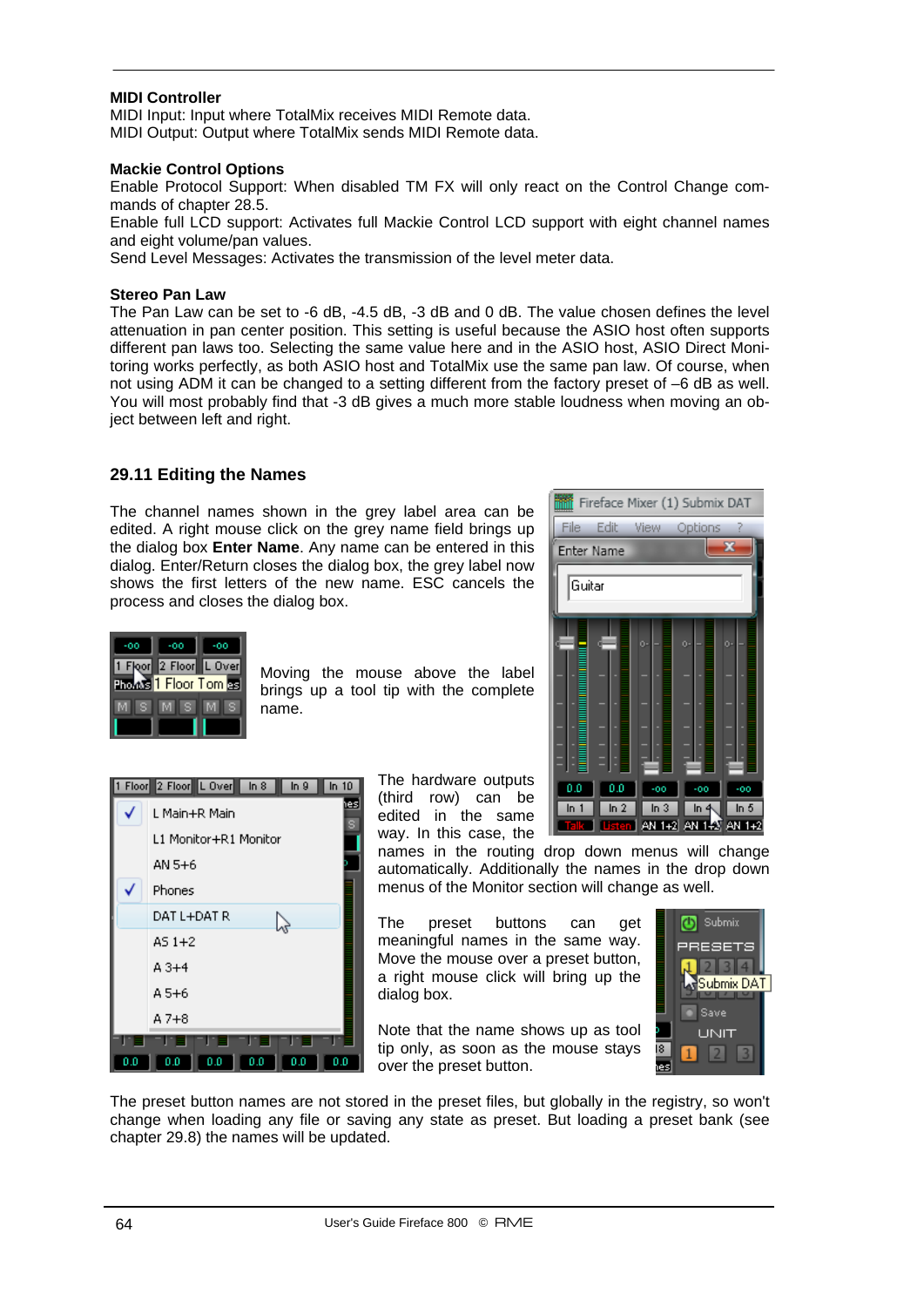## **29.12 Hotkeys**

In many situations TotalMix can be controlled quickly and comfortably by the keyboard, making the mixer setup considerably easier and faster. The **Shift**-key for the fine mode for faders and panpots has already been mentioned. The **Ctrl**-key can do far more than changing the routing pairwise:

- Clicking anywhere into the fader area with the Ctrl-key pressed, sets the fader to 0 dB.
- Clicking anywhere into the pan area with the Ctrl-key pressed, sets the panorama to <C> meaning Center.
- Clicking a preset button while holding down Ctrl, the original factory preset will be loaded.
- Using Ctrl and any number between 1 and 8 (not on the numeric keypad!) will load the corresponding factory default preset. Alt plus number loads the user preset.
- Using multiple Firefaces, clicking the button *Unit 2* while holding down Ctrl opens a second TotalMix window for the second Fireface 800, instead of replacing the window contents.

The faders can also be moved pairwise, corresponding to the stereo-routing settings. This is achieved by pressing the **Alt**-key and is especially comfortable when setting the SPDIF and Phones output level. Even the panoramas can be operated with Alt, from stereo through mono to inversed channels, and also the Mute and Solo buttons (ganged or inversed switching!).

At the same time, TotalMix also supports combinations of these keys. If you press **Ctrl** and **Alt** at the same time, clicking with the mouse makes the faders jump to 0 dB pairwise, and they can be set pairwise by **Shift-Alt** in fine mode.

Also very useful: the faders have two mouse areas. The first area is the fader button, which can be grabbed at any place without changing the current position. This avoids unwanted changes when clicking onto it. The second area is the whole fader setting area. Clicking into this area makes the fader jump to the mouse at once. If for instance you want to set several faders to m.a., it is sufficient to click onto the lower end of the fader path. Which happens pairwise with the Alt-key pressed.

Using the hotkeys **I**, **O** and **P** the complete row of Input, Playback and Output channels each can be toggled between visible and invisible. Hotkey **S** switches Submix view on/off. Those four hotkeys have the same functionality as the buttons in the **View** section of the Quick Access Panel. The Level Meter Setup dialog can be opened via **F2** (as in DIGICheck). The dialog box Preferences is opened via **F3**.

Hotkey **M** toggles Mute Master on/off (and with this performs a global mute on/off). Hotkey **X** toggles the Matrix view on/off (see chapter 30), hotkey **T** the mixer view. Hotkey **L** links all faders as stereo pairs.

Further hotkeys are available to control the configuration of the Level Meter (see chapter 29.15):

Key **4** or **6**: Display range 40 or 60 dB Key **E** or **R**: Numerical display showing Peak or RMS Key **0** or **3**: RMS display absolute or relative to 0 dBFS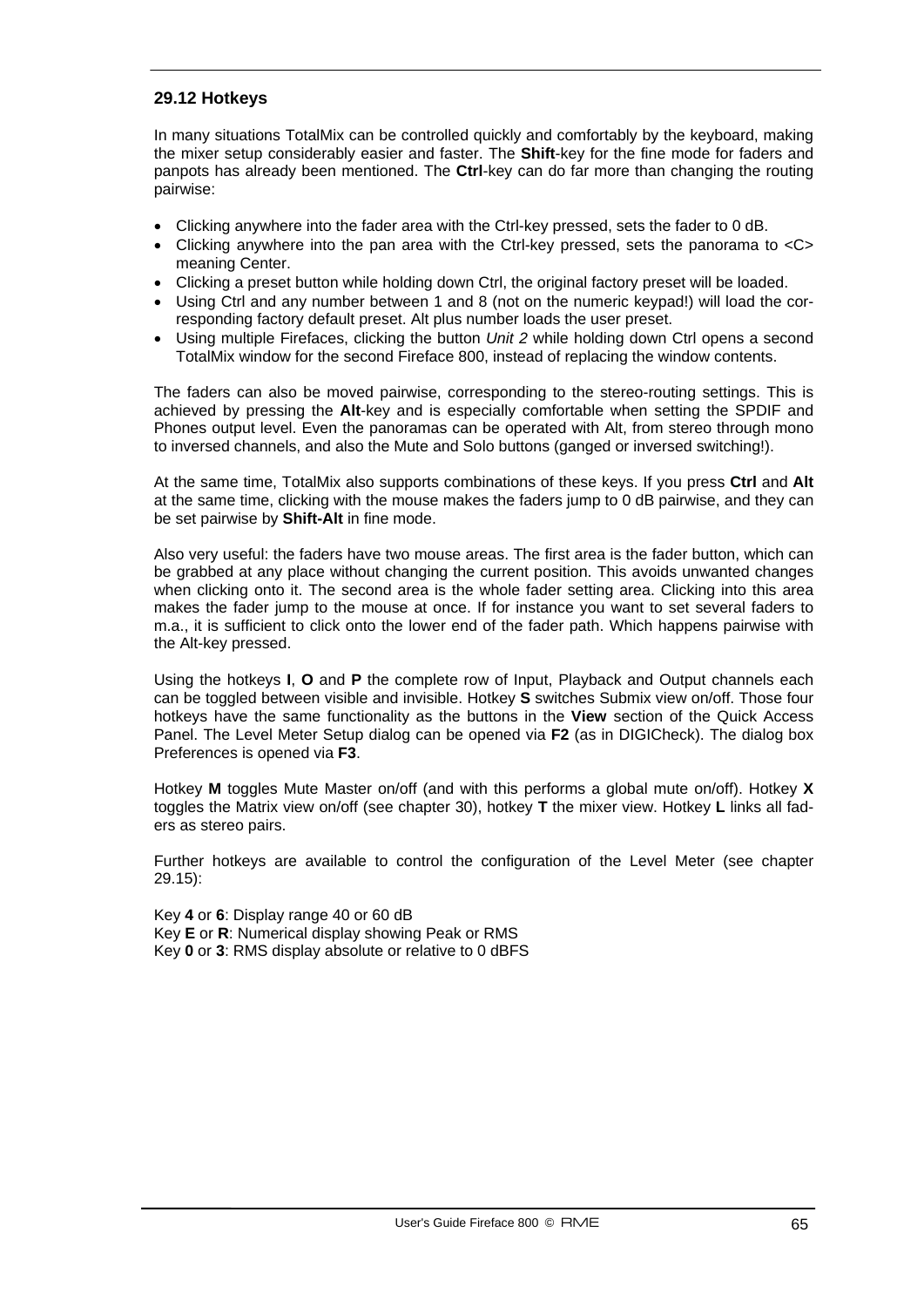## **29.13 Menu Options**

**Always on Top:** When active (checked) the TotalMix window will always be on top of the Windows desktop.

Note: This function may result in problems with windows containing help text, as the TotalMix window will even be on top of those windows, so the help text isn't readable.

**Deactivate Screensaver:** When active (checked) any activated Windows screensaver will be disabled temporarily.

**Ignore Position:** When active, the windows size and position stored in a file or preset will not be used. The routing will be activated, but the window will not change.

**Ignore I/O Labels:** When active the channel names saved in a preset or file will not be loaded, instead the current ones will be retained.

**ASIO Direct Monitoring (Windows only):** When de-activated any ADM commands will be ignored by TotalMix. In other words, ASIO Direct Monitoring is globally de-activated.

**Link Faders:** Selecting this option all faders will be treated as stereo pairs and moved pairwise. Hotkey L.

**MS Processing:** Macro for a quick configuration of routing and phase for Mid/Side encoding and decoding. See chapter 31.7.

**Level Meter Setup:** Configuration of the Level Meters. Hotkey F2. See chapter 29.15.

**Level Meter Text Color:** Colour adjustment for the Gain and Level meter text displays. Default: Hue 110, Saturation 225, Brightness 135.

**Preferences:** Opens a dialog box to configure several functions, like Pan Law, Dim, Talkback Dim, Listenback Dim. See chapter 29.10.

**Flash current mixer state:** A click on this entry stores all current mixer settings into the flash memory of the Fireface. See chapter 24, Stand-alone Operation.

**Enable MIDI Control:** Turns MIDI control on. The channels which are currently under MIDI control are indicated by a colour change of the info field below the faders, black turns to yellow.

**Deactivate MIDI in Background:** Disables the MIDI control as soon as another application is in the focus, or in case TotalMix has been minimized.

**Lock Mixer:** Opens a dialog box for password entry. Changes on the mixer have no effect anymore until the mixer is unlocked in the same way, by entering the password a second time. The password is stored unencrypted in the registry (Windows: Software, RME, firefacemix, Password).

**Undo Load Preset:** Turns the mixer state back to the state before the last preset was loaded. This function helps to get back the last mixer setup that was accidentally destroyed by unintentionally loading a preset.

#### **29.14 Menu Fader Groups**

TotalMix supports 4 different fader groups. Usage:

- Select faders by clicking on the white name label (turns yellow)
- In the menu click on *Define* Group X. The level meters below the faders now show GrpX.
- Any group can be activated and deactivated in the menu *Activate*
- Any group can be deleted in the menu *Delete*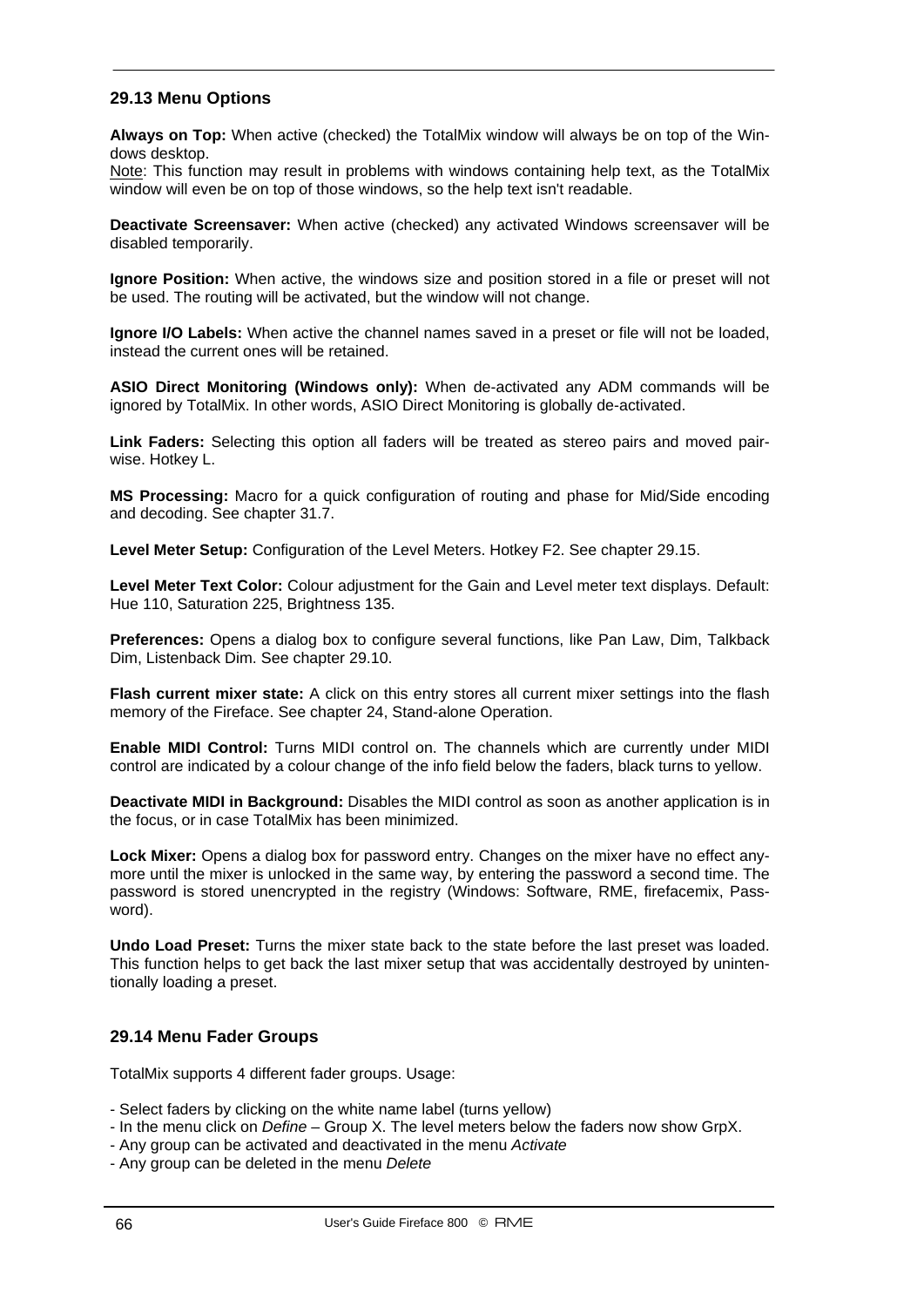## **29.15 Level Meter**

The Fireface 800 calculates all the display values Peak, Over and RMS in hardware, in order to be capable of using them independent of the software in use, and to significantly reduce the CPU load.

**Tip:** This feature, the **Hardware Level Meter**, is used by **DIGICheck** (see chapter 15/22) to display Peak/RMS level meters of all channels, nearly without any CPU load.

The level meters integrated in TotalMix - considering their size - cannot be compared with DIGICheck. Nevertheless they already include many useful functions.

Peak and RMS is displayed for every channel. 'Level Meter Setup' (menu Options or F2) and direct keyboard entry (*hotkeys*) make various options available:

- Display range 40 or 60 dB (*hotkey 4 or 6*)
- Release time of the Peak display (Fast/Medium/Slow)
- Numerical display selectable either Peak or RMS (*Hotkey E or R*)
- Number of consecutive samples for Overload display (1 to 15)
- RMS display absolute or relative to 0 dBFS (*Hotkey 3 or 0*)

The latter is a point often overlooked, but nonetheless important. A RMS measurement shows 3 dB less for sine signals. While this is mathematically correct, it is not very reasonable for a level meter. Therefore the RMS readout is usually corrected by 3 dB, so that a full scale sine signal shows 0 dBFS on both Peak and RMS meters.

This setting also yields directly readable signalto-noise values. Otherwise the value shown with noise is 3 dB better than it actually is (because the reference is not 0 dB, but -3 dB).

The value displayed in the text field is independent of the setting 40/60 dB, it represents the full 24 bit range of the RMS measurement. An example: An *RME ADI-8 QS* connected to the Fireface's ADAT port will show around -114 dBFS on all eight channel's input level meters.



This level display of TotalMix also provides means for a constant monitoring of the signal quality. Thus it can be a valuable tool for sound optimization and error removal in the studio.

*Measuring SNR (Signal to Noise) is best done with RME's free software DIGICheck. The function Bit Statistic includes three different RMS meters for exactly this purpose (RMS unweighted, A-weighted and DC).*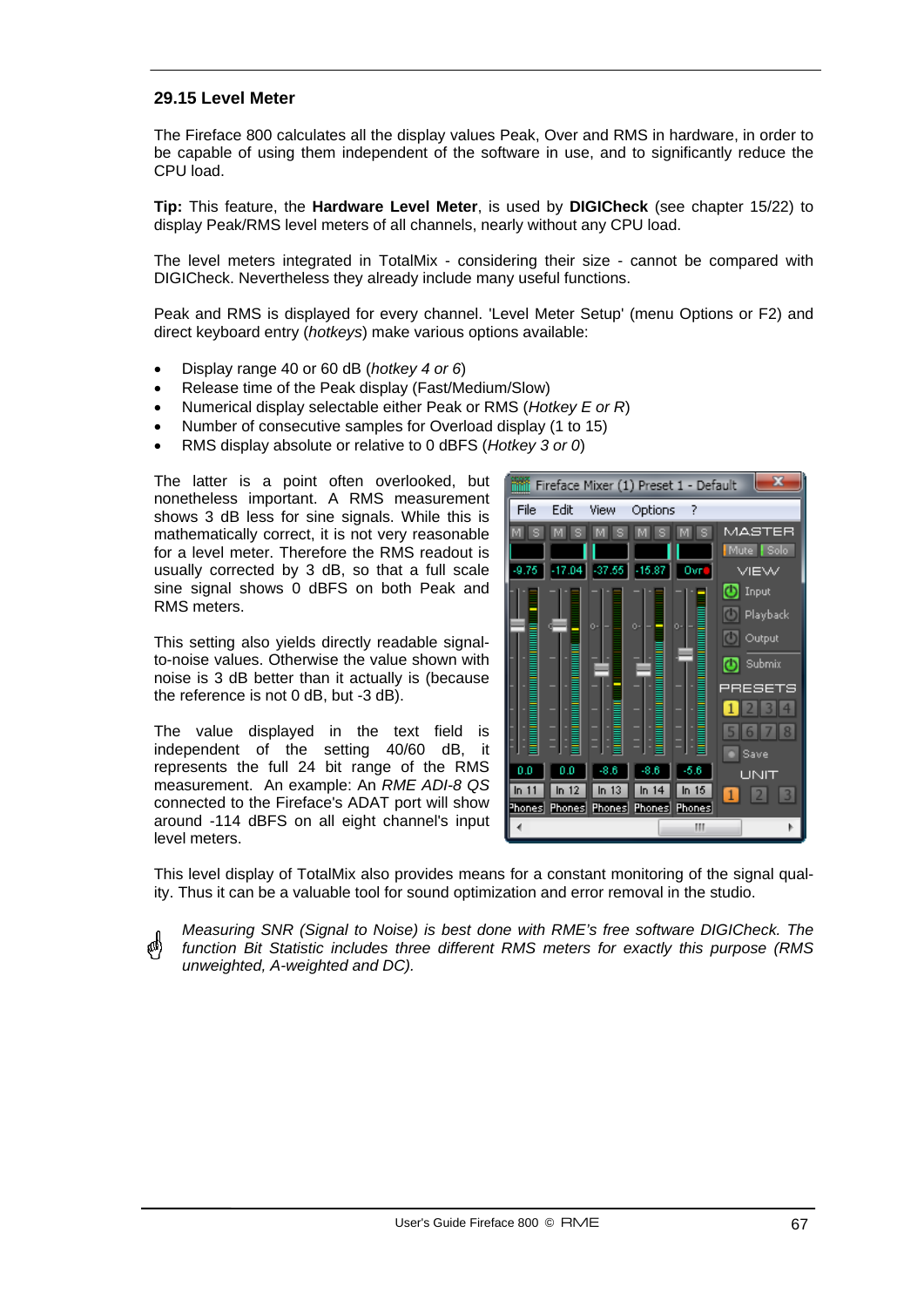# **30. TotalMix: The Matrix**

## **30.1 Overview**

The mixer window of TotalMix looks and operates similar to mixing desks, as it is based on a conventional stereo design. The matrix display presents a different method of assigning and routing channels, based on a single channel or monaural design. The matrix view of the Fireface 800 has the looks and works like a conventional patchbay, adding functionality way beyond comparable hardware and software solutions. While most patchbays will allow you to connect inputs to outputs with just the original level (1:1, or 0 dB, as known from mechanical patchbays), TotalMix allows you to use a freely definable gain value per crosspoint.

Matrix and TotalMix are different ways of displaying the same processes. Because of this both views are always fully synchronized. Each change in one view is immediately reflected in the other view as well.

## **30.2 Elements of the Matrix View**

The visual design of the TotalMix Matrix is mainly determined by the architecture of the Fireface 800:

- Horizontal labels: All hardware outputs
- Vertical labels: All hardware inputs. Below are all playback channels (software playback channels)
- Green 0.0 dB field: Standard 1:1 routing
- Black gain field: Shows the current gain value as dB
- Orange gain field: This routing is muted
- Blue field: Phase 180° (inverted)



To maintain overview when the window size has been reduced, the left and upper labels are floating. They won't leave the visible area when scrolling.

## **30.3 Operation**

Using the Matrix is a breeze. It is very easy to indentify the current crosspoint, because the outer labels light up in orange according to the mouse position.

If input 1 is to be routed to output 1, use the mouse and click one time on crosspoint **In 1** / **AN 1**. The green 0.0 dB field pops in, another click removes it. To change the gain (equals the use of a different fader position, see simultaneous display of the mixer view), hold Ctrl down and drag the mouse up or down, starting from the gain field. The value within the field changes accordingly. The corresponding fader in the mixer view is moving simultaneously, in case the currently modified routing is visible.

Note the difference between the left side, representing the inputs and software playback channels, and the upper side, representing the hardware outputs.

A gain field marked orange indicates activated mute status. Mute can only be changed in the mixer view.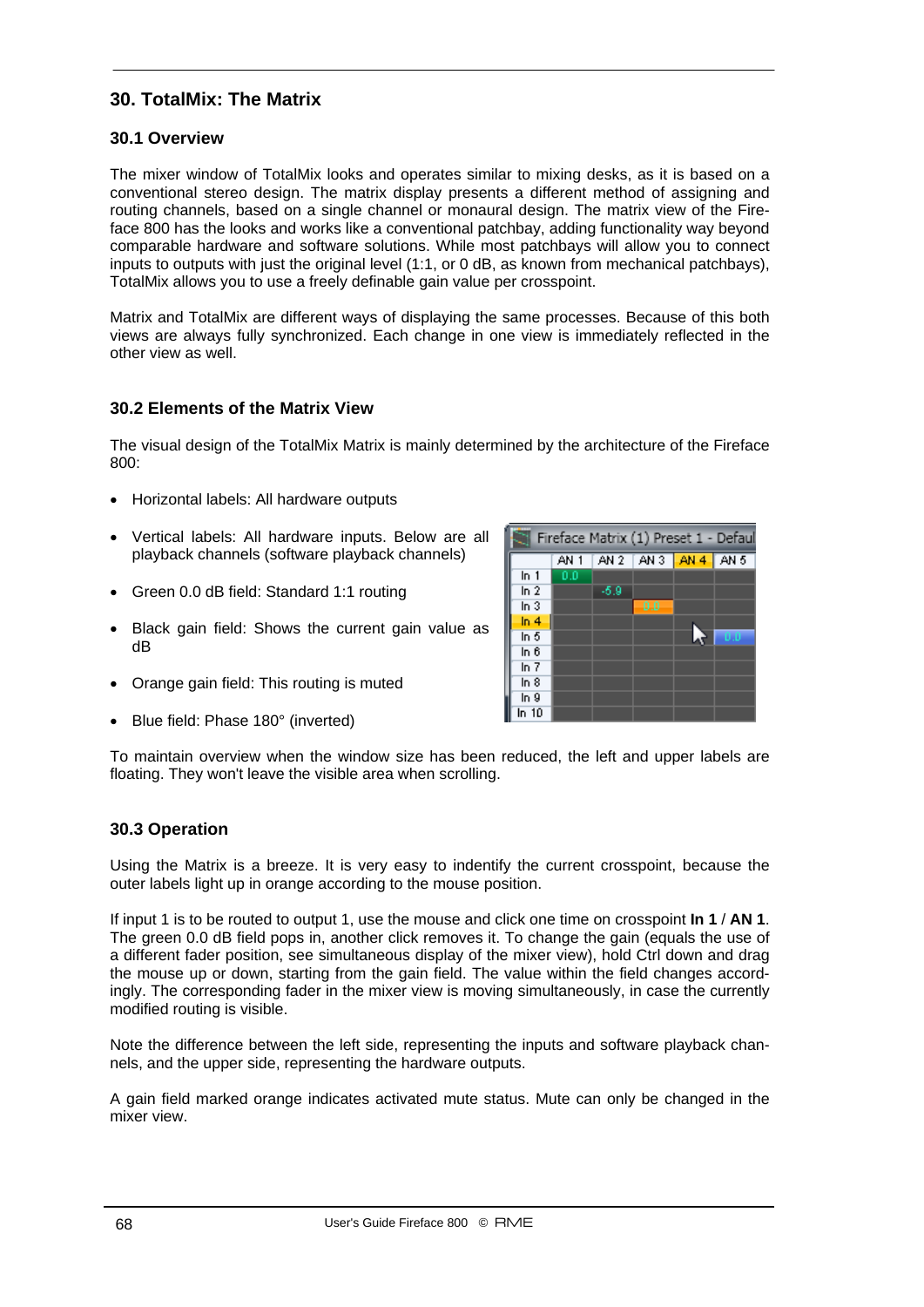A blue field indicates phase inversion. This state is displayed in the Matrix only, and can only be changed within the Matrix view. Hold down the Shift-key while clicking on an already activated field. Mute overwrites the phase display, blue becomes orange. If mute is deactivated the phase inversion is indicated again.

## **30.4 Advantages of the Matrix**

The Matrix not always replaces the mixer view, but it significantly enhances the routing capabilities and - more important - is a brilliant way to get a fast overview of all active routings. It shows you in a glance what's going on. And since the Matrix operates monaural, it is very easy to set up specific routings with specific gains.

**Example 1**: You want TotalMix to route all software outputs to all corresponding hardware outputs, and have a submix of all inputs and software outputs on the Phones output (equals factory preset 2). Setting up such a submix is easy. But how to check at a later time, that all settings are still exactly the way you wanted them to be, not sending audio to a different output?

The most effective method to check a routing in mixer view is the Submix View, stepping through all existing software outputs, and having a very concentrated look at the faders and displayed levels of each routing. That doesn't sound comfortably nor error-free, right? Here is where the Matrix shines. In the Matrix view, you simply see a line from upper left to lower right, all fields marked as unity gain. Plus two rows vertically all at the same level setting. You just need 2 seconds to be sure no unwanted routing is active anywhere, and that all levels match precisely!

**Example 2**: The Matrix allows you to set up routings which would be nearly impossible to achieve by fiddling around with level and pan. Let's say you want to send input 1 to output 1 at 0 dB, to output 2 at -3 dB, to output 3 at -6 dB and to output 4 at -9 dB. Each time you set up the right channel (2/4), the change in pan destroys the gain setting of the left channel (1/2). A real hassle! In Matrix view, you simply click on the corresponding routing point, set the level via Ctrlmouse, and move on. You can see in TotalMix view how pan changes to achieve this special gain and routing when performing the second (fourth...) setting.

# **31. TotalMix Super-Features**

## **31.1 ASIO Direct Monitoring (Windows only)**

Start Samplitude, Sequoia, Cubase or Nuendo and TotalMix. Activate ADM (ASIO Direct Monitoring), and move a fader in the ASIO host. Now watch the corresponding fader in TotalMix magically move too. TotalMix reflects all ADM gain and pan changes in real-time. Please note that faders only move when the currently activated routing (currently visible routing) corresponds to the one in the ASIO host. Also note that the Matrix will show any change, as it shows all possible routings in one view.

With this TotalMix has become a wonderful debugging tool for ADM. Just move the host's fader and pan, and see what kind of ADM commands TotalMix receives.

The hardware output row faders are included in all gain calculations, in every possible way. Example: you have lowered the output level of a submix, or just a specific channel, by some dB. The audio signal passed through via ADM will be attenuated by the value set in the third row.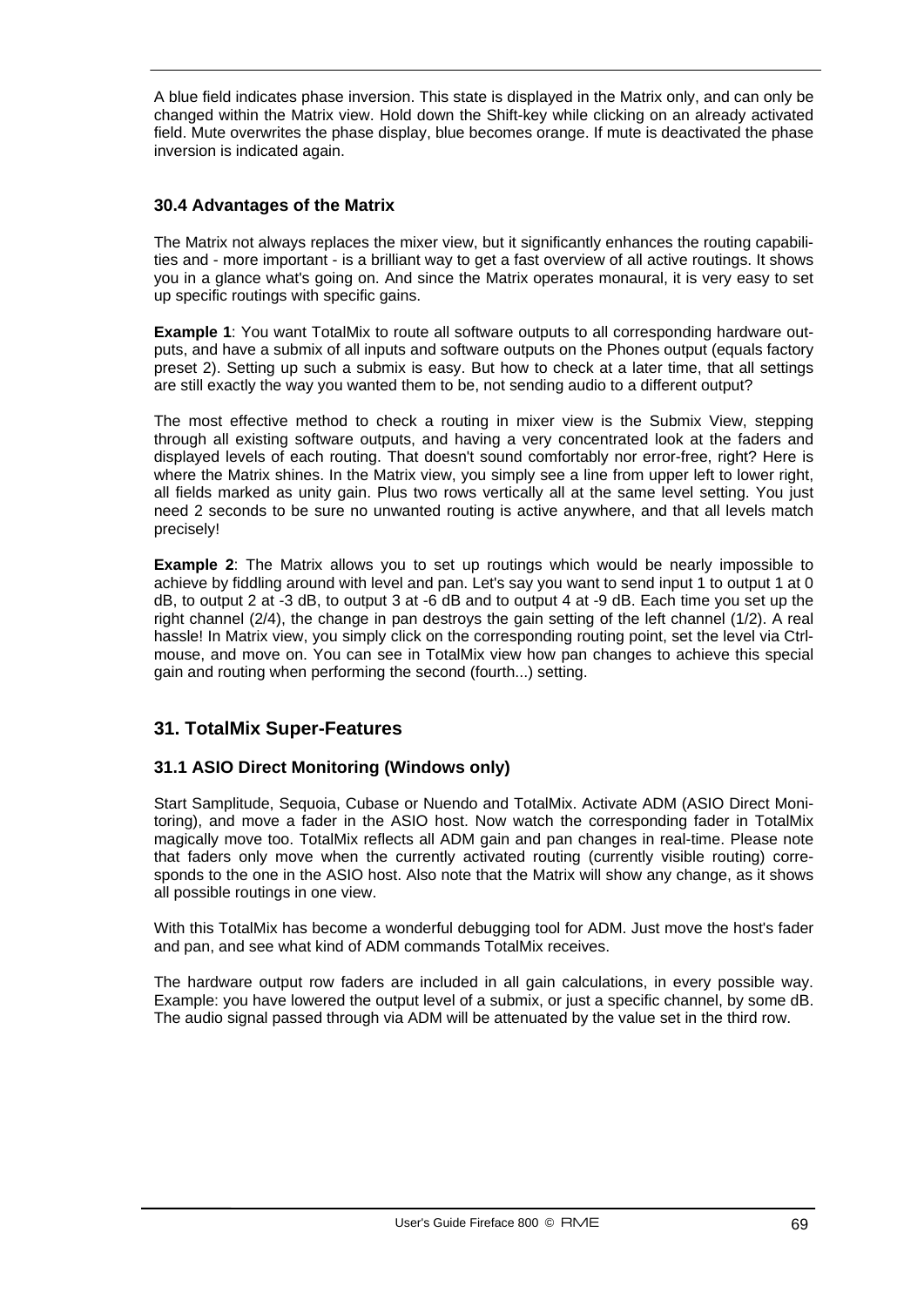## **31.2 Selection and Group-based Operation**

Click on the white name label of channel 1 and 2 in TotalMix. Be sure to have channel 3's fader set to a different position and click on its label too. All three labels have changed to the colour orange, which means they are *selected*. Now moving any of these faders will make the other faders move too. This is called 'building a group of faders', or ganging faders, maintaining their relative position.

Building groups or ganging can be done in any row, but is limited to operate horizontally within one row. If you usually don't need this, you can at least gang the analog outputs. The advantage over holding the Alt-key is that Alt sets both channels to the same level (can be handy too), while grouping via selection will retain any offset (if you need one channel to be louder all the time etc.).

Note: The relative positions are memorized until the faders are pulled down so that they reach upper or lower maximum position *and* the group is changed (select another channel or deselect one of the group).

## **31.3 Copy Routings to other Channels**

TotalMix allows to copy complete routing schemes of inputs and outputs.

**Example 1:** You have input 1 (quitar) routed within several submixes/hardware outputs (= headphones). Now you'll get another input with keyboards that should appear in the same way on all headphones. Select input 1, open the menu *Edit*. It shows 'Copy In 1'. Now select the desired new input, for example In 8. The menu now shows 'Paste In 1 to In 8'. Click on it - done. If you are familiar with this functionality just use Ctrl-C and Ctrl-V. Else the self updating menu will always let you know what actually will happen.

Tip: Have the Matrix window open as second window when doing this. It will show the new routings immediately, so copying is easier to understand and to follow.

**Example 2:** You have built a comprehensive submix on outputs 4/5, but now need the exact same signal also on the outputs 6/7. Click on Out 4, Ctrl-C, click on Out 6, Ctrl-V, same with 5/7 - you're done!

The Matrix shows you the difference between both examples. Example 1 means copying lines (horizontally), while example 2 means copying rows (vertically).

**Example 3:** Let's say the quitarist finished his recording, and you now need the same signal again on all headphones, but this time it comes from the recording software (playback row). No problem, you can even copy between rows 1 and 2 (copying between row 3 and 1/2 isn't possible).

But how to select while a group is active? De-selecting the group first? Not necessary! TotalMix always updates the copy and paste process with the *last* selection. This way you don't have to de-activate any group-selections when desiring to perform a copy and paste action.

## **31.4 Delete Routings**

The fastest way to delete complex routings: select a channel in the mixer view, click on the menu entry *Edit* and select *Delete*. Or simply hit the Del-key. Attention: there is no undo in TotalMix, so be careful with this function!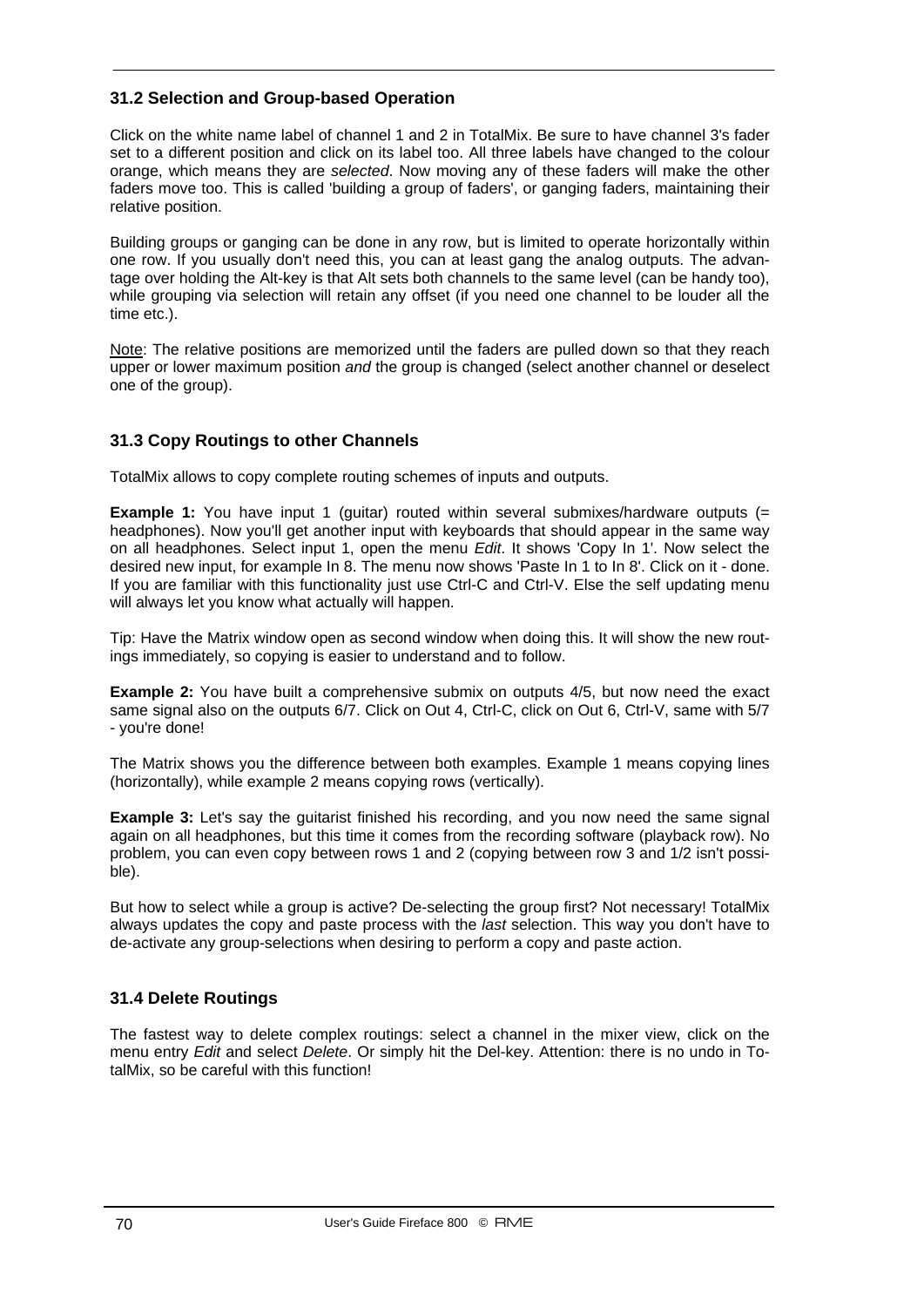# **31.5 Recording a Subgroup (Loopback)**

TotalMix supports a routing of the subgroup outputs (=hardware outputs, bottom row) to the recording software. Instead of the signal at the hardware input, the signal at the hardware output is sent to the record software. This way, complete submixes can be recorded without an external loopback cable. Also the playback of a software can be recorded by another software.

To activate this function, click on the grey label in the third row while holding down the Ctrl-key. The label's colour changes to red. In case the channel has already been part of a group, the colour will change from yellow to orange, signalling that the group functionality is still active for this channel.

In loopback mode, the signal at the hardware input of the corresponding channel is no longer sent to the recording software, but still passed through to TotalMix. Therefore TotalMix can be used to route this input signal to any hardware output. Using the subgroup recording, the input can still be recorded on a different channel.



As each of the 28 hardware outputs can be routed to the record software, and none of these hardware inputs get lost, TotalMix offers an overall flexibility and performance not rivalled by any other solution.

Additionally the risk of feedbacks, a basic problem of loopback methods, is highly reduced, because the feedback can not happen within the mixer, but only when the audio software is switched into monitoring mode. The block diagram shows how the software's input signal is played back, and fed back from the hardware output to the software input. A software monitoring on the subgroup record channels is only allowed as long as the monitoring is routed in both software and TotalMix to a different channel than the active subgroup recording one.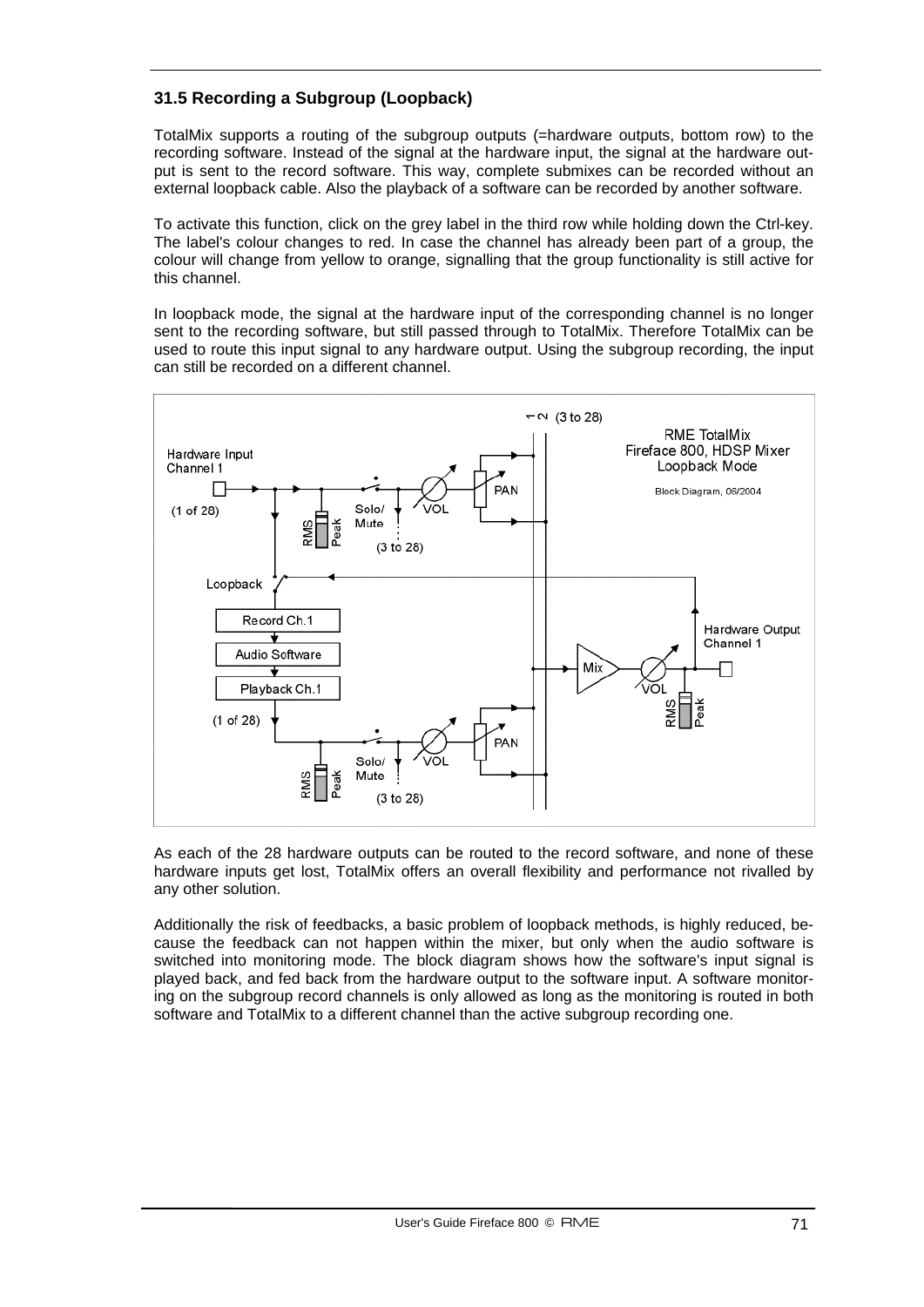#### **Recording a Software's playback**

In real world application, recording a software's output with another software will show the following problem: The record software tries to open the same playback channel as the playback software (already active), or the playback one has already opened the input channel which should be used by the record software.

This problem can easily be solved. First make sure that all rules for proper multi-client operation are met (not using the same record/playback channels in both programs). Then route the playback signal via TotalMix to a hardware output in the range of the record software, and activate it via Ctrl-mouse for recording.

#### **Mixing several input signals into one record channel**

In some cases it is useful to record several sources in only one track. For example when using two microphones when recording instruments and loudspeakers, TotalMix' Loopback mode saves an external mixing desk. Simply route/mix the input signals to the same output (third row), then re-define this output into a record channel via Ctrl-mouse – that's it. This way any number of input channels from different sources can be recorded into one single track.

## **31.6 Using external Effects Devices**

With TotalMix a usage of external hardware - like effects devices - is easy and flexible.

**Example 1:** The singer (microphone input channel 10) shall have some reverb on his headphones (outputs 9/10). A direct routing In 10 to Out 9/10 for monitoring had been set up already. The external reverb is connected to a free output, for example channel 8. In active mode Submix View click on channel 8 in the bottom row. Drag the fader of input 10 to about 0 dB and the panorama fully to the right. Adjust the input level at the reverb unit to an optimal setting. Next the output of the reverb unit is connected to a free stereo input, for example 5/6. Use the TotalMix level meters to adjust a matching output level at the reverb unit. Now click on channels 9/10 in the bottom row, and move the fader of inputs 5/6 until the reverb effect gets a bit too loud in the headphones. Now click on channel 8 in the bottom row again and drag fader 10 down a bit until the mix of original signal and reverb is perfect for the singer.

The described procedure is completely identical to the one when using an analog mixing desk. There the signal of the singer is sent to an output (usually labelled Aux), from there to a reverb unit, sent back from the reverb unit as stereo wet signal (no original sound), back in through a stereo input (e.g. Effect return) and mixed to the monitoring signal. The only difference: The Aux sends on mixing desks are post-fader. Changing the level of the original signal causes a change of the effects level (here the reverb) too, so that both always have the same ratio.

**Tip:** Such functionality is available in TotalMix via the right mouse button! Dragging the faders by use of the right mouse button causes all routings of the current input or playback channel to be changed in a relative way. This completely equals the function Aux post fader.

**Example 2:** Inserting an effects device can be done as above, even within the record path. Other than in the example above the reverb unit also sends the original signal, and there is no routing of input 10 directly to outputs 9/10. To insert an effects device like a Compressor/Limiter directly into the record path, the input signal of channel 10 is sent by TotalMix to any output, to the Compressor, back from the Compressor to any input. This input is now selected within the record software.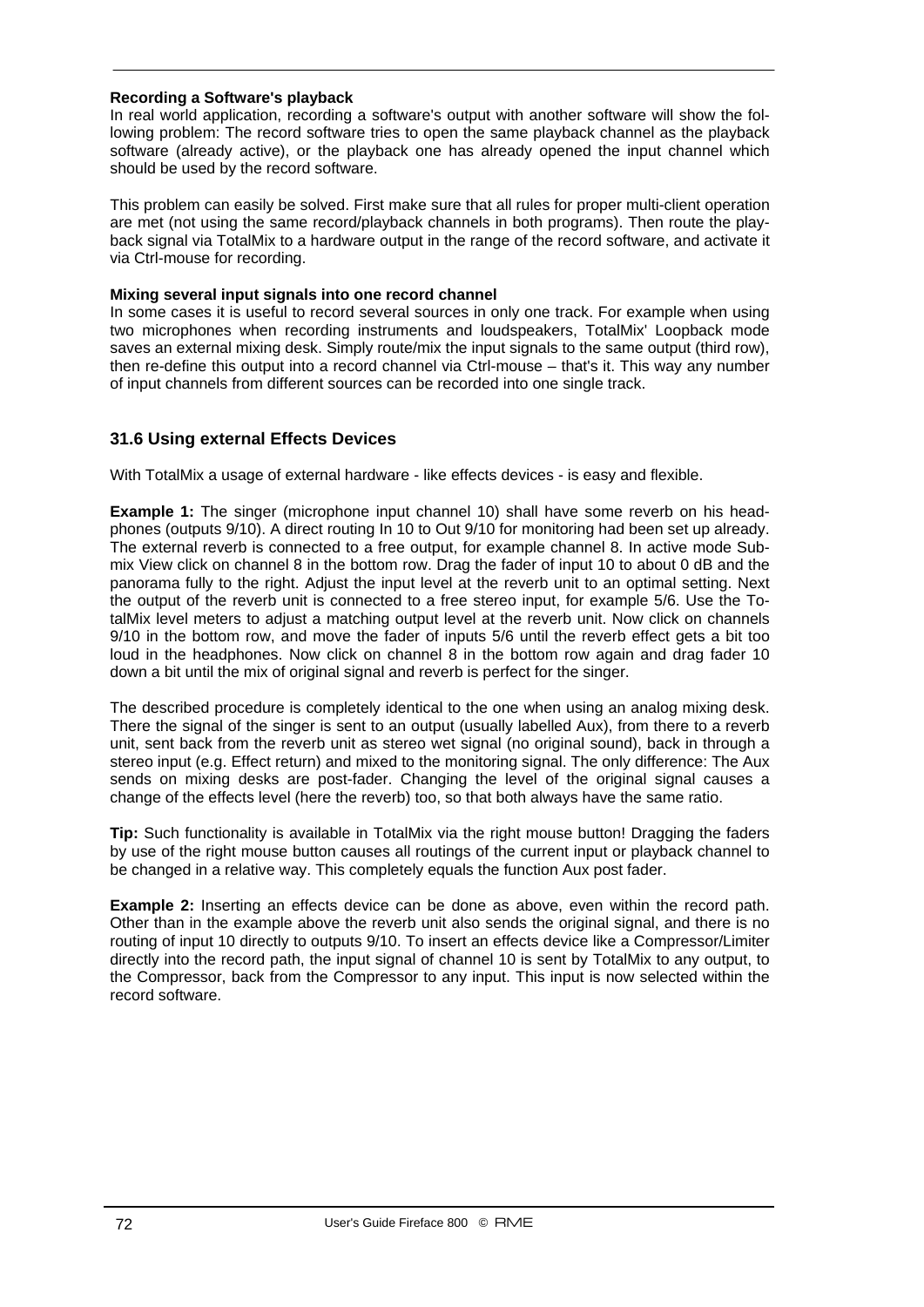Unfortunately, very often it is not possible within the record software to assign a different input channel to an existing track 'on the fly'. The loopback mode solves this problem elegantly. The routing scheme stays the same, with the input channel 10 sent to any output via TotalMix, to the Compressor, from the Compressor back to any input. Now this input signal is routed directly to output 10, and output 10 is then switched into loopback mode via Ctrl-mouse.

As explained in chapter 31.5, the hardware input of channel 10 now no longer feeds the record software, but is still connected to TotalMix (and thus to the Compressor). The record software receives the signal of submix channel 10 instead – the Compressor's return path.

# **31.7 MS Processing**

The mid/side principle is a special positioning technique for microphones, which results in a mid signal on one channel and a side signal on the other channel. These information can be transformed back into a stereo signal quite easily. The process sends the monaural mid channel to left and right, the side channel too, but phase inverted (180°) to the right channel. For a better understanding: the mid channel represents the function L+R, while the side channel represents L-R.

During record the monitoring needs to be done in 'conventional' stereo. As TotalMix can invert the phase, it also offers the functionality of a M/Sdecoder. The menu *Options* includes a macro to simplify the setup. First select the two input channels, in the picture to the right *Analog In 3* and *4*, having the current routing destination *Analog Out 1+2*. Now the string *MS Processing In 3+4 to AN 1+2 On* is shown in *Options*.

| Fireface Matrix (1) Pre |        |                      |  |  |  |  |  |
|-------------------------|--------|----------------------|--|--|--|--|--|
|                         |        | AN $1$ $AN 2$ $AN 3$ |  |  |  |  |  |
| ln 1                    |        |                      |  |  |  |  |  |
| In $2$                  |        |                      |  |  |  |  |  |
| In $3$                  | -6.0   | -6.0                 |  |  |  |  |  |
| ln 4                    | $-6.0$ | -6.1                 |  |  |  |  |  |
| In 5                    |        |                      |  |  |  |  |  |
| In 6                    |        |                      |  |  |  |  |  |
| In $7$                  |        |                      |  |  |  |  |  |



After a mouse click TotalMix sets gains and pans correctly. Of course these settings can also be performed manually. Repeat the last step to remove all routings (*menu Options ...Off*).

The M/S-Processing automatically operates as M/S encoder or decoder, depending on the source signal format. When processing a usual stereo signal, all monaural information will be shifted into the left channel, all stereo information into the right channel. Thus the stereo signal is M/S encoded. This yields some interesting insights into the mono/stereo contents of modern music productions. Additionally some very interesting methods of manipulating the stereo base and generating stereo effects come up, as it is then very easy to process the side channel with Low Cut, Expander, Compressor or Delay. The most basic application is already available directly in TotalMix: Changing the level of the side channel allows to manipulate the stereo width from mono to stereo up to extended, stepless and in real-time.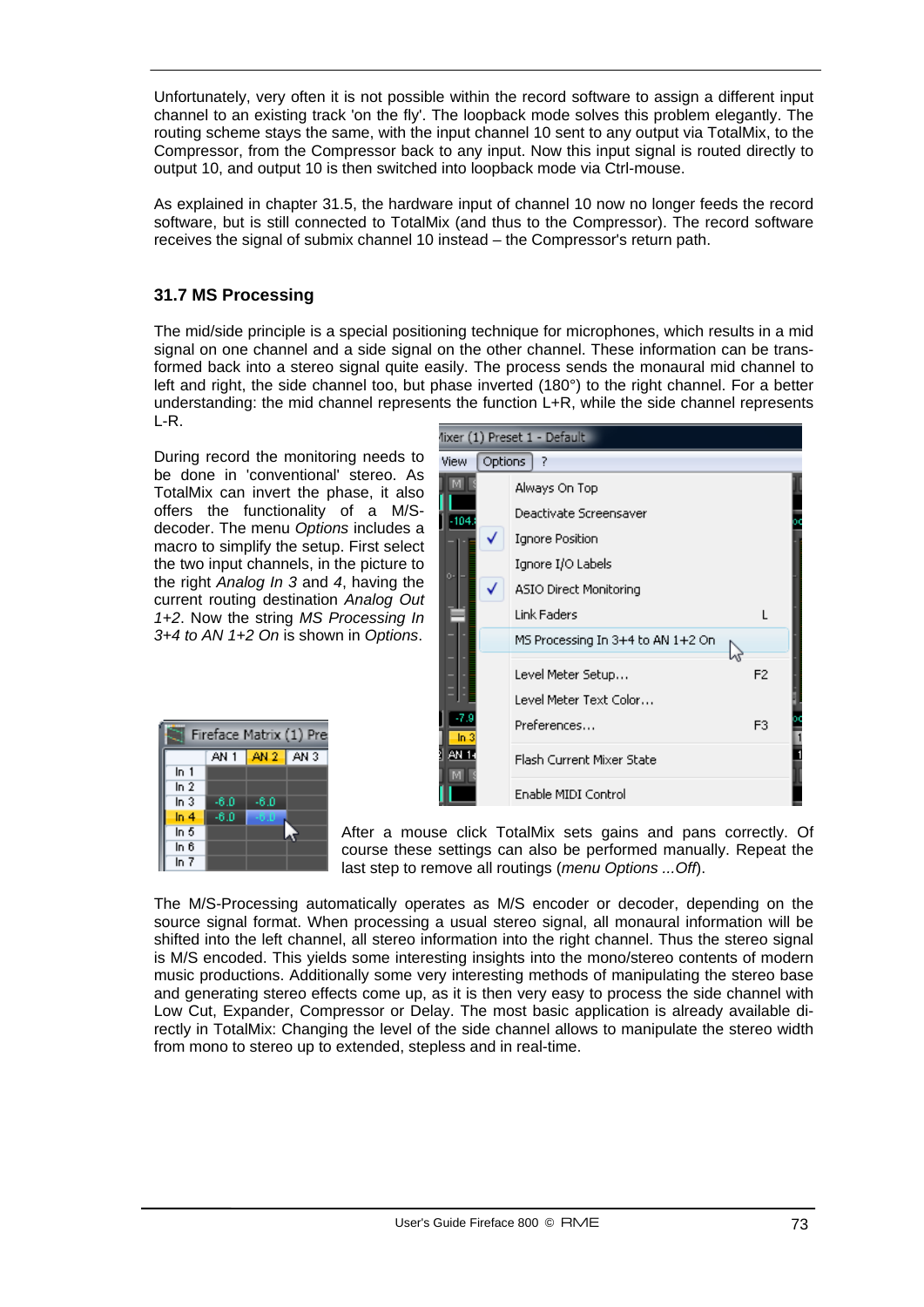# **32. MIDI Remote Control**

### **32.1 Overview**

TotalMix can be remote controlled via MIDI. It is compatible to the widely spread Mackie Control protocol, so TotalMix can be controlled with all hardware controllers supporting this standard. Examples are the Mackie Control, Tascam US-2400 or Behringer BCF 2000.

Additionally, the stereo output faders (lowest row) which are set up as *Monitor Main* outputs in the Monitor panel can also be controlled by the standard **Control Change Volume** via **MIDI channel 1**. With this, the main volume of the Fireface is controllable from nearly any MIDI equipped hardware device.

# **32.2 Mapping**

TotalMix supports the following Mackie Control surface elements\*:

# **Element: Meaning in TotalMix:**

| Channel faders $1 - 8$           | volume                                 |
|----------------------------------|----------------------------------------|
| Master fader                     | Main Monitor channel's faders          |
| SEL(1-8) + DYNAMICS              | reset fader to Unity Gain              |
| V-Pots $1 - 8$                   | pan                                    |
| pressing V-Pot knobs             | pan = center                           |
| <b>CHANNEL LEFT or REWIND</b>    | move one channel left                  |
| CHANNEL RIGHT or FAST FORWARD    | move one channel right                 |
| BANK LEFT or ARROW LEFT          | move eight channels left               |
| <b>BANK RIGHT or ARROW RIGHT</b> | move eight channels right              |
| ARROW UP or Assignable1/PAGE+    | move one row up                        |
| ARROW DOWN or Assignable2/PAGE-  | move one row down                      |
| EQ.                              | <b>Master Mute</b>                     |
| PLUGINS/INSERT                   | Master Solo                            |
| <b>STOP</b>                      | Dim Main Monitor                       |
| <b>PLAY</b>                      | <b>Talkback</b>                        |
| <b>PAN</b>                       | Mono Main Monitor                      |
| MUTE Ch. $1 - 8$                 | Mute                                   |
| SOLO Ch. $1 - 8$                 | Solo                                   |
| SELECT Ch. $1 - 8$               | Select                                 |
| REC Ch. $1 - 8$                  | in Submix mode only: select output bus |
| $F1 - F8$                        | load preset 1 - 8                      |
| F9                               | select Main Monitor                    |
| $F10 - F12$                      | Monitor Phones 1 - 3                   |

\*Tested with Behringer BCF2000 Firmware v1.07 in Mackie Control emulation for Steinberg mode and with Mackie Control under Mac OS X.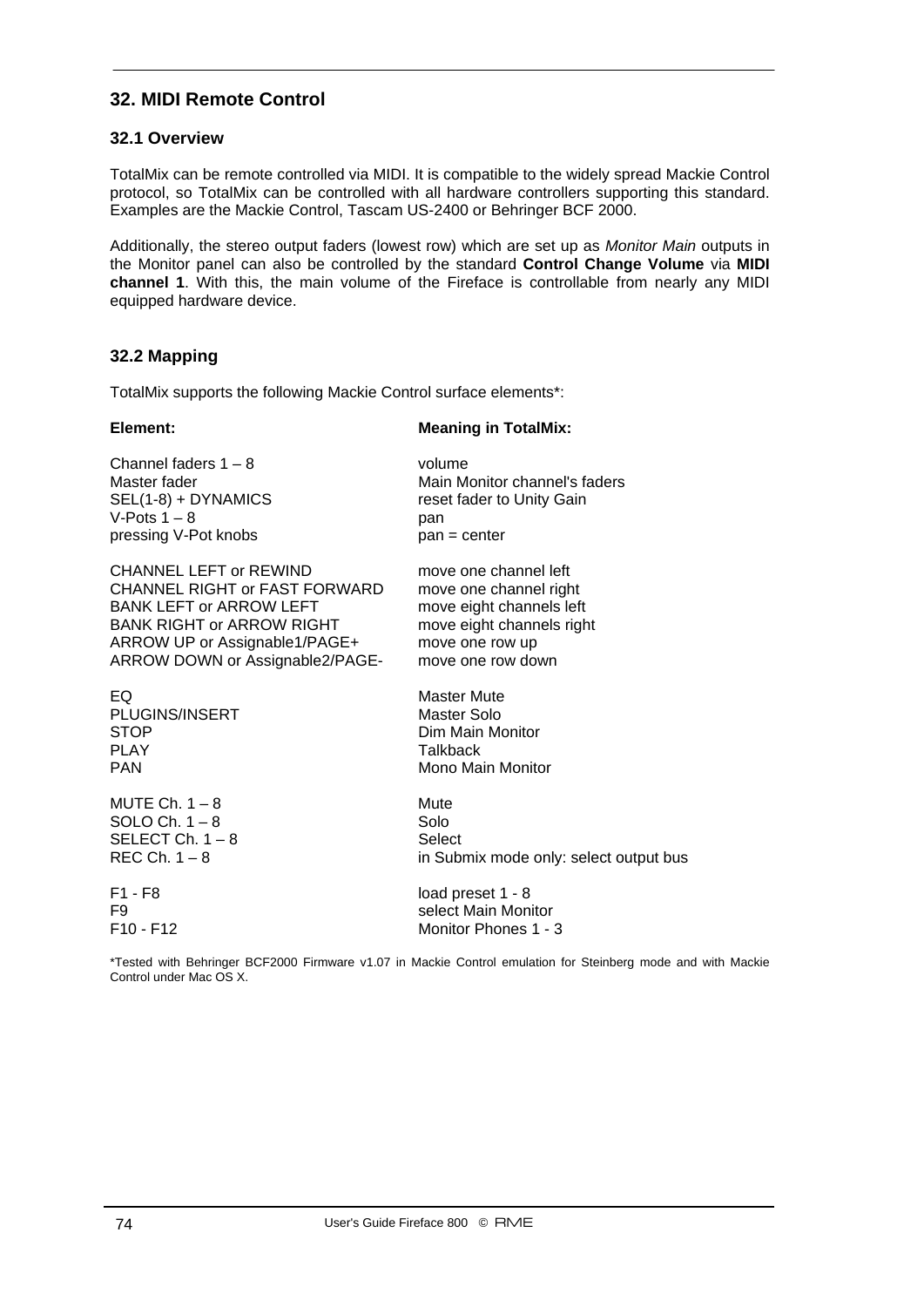# **32.3 Setup**

- Open the Preferences dialog (menu Options or F3). Select the MIDI Input and MIDI Output port where your controller is connected to.
- When no feedback is needed (when using only standard MIDI commands instead of Mackie Control protocol) select NONE as MIDI Output.
- Check *Enable MIDI Control* in the Options menu.

### **32.4 Operation**

The channels being under MIDI control are indicated by a colour change of the info field below the faders, black turns to yellow.

The 8-fader block can be moved horizontally and vertically, in steps of one or eight channels.

Faders can be selected to gang them.

In Submix View mode, the current routing destination (output bus) can be selected via REC Ch.  $1 - 8$ . This equals the selection of a different output channel in the lowest row by a mouse click when in Submix View. In MIDI operation it is not necessary to jump to the lowest row to perform this selection. This way even the routing can be easily changed via MIDI.

*Full LC Display Support*: This option in Preferences (F3) activates complete Mackie Control LCD support with eight channel names and eight volume/pan values.

ال<br>إنان *Attention: this feature causes heavy overload of the MIDI port when ganging more than 2 faders! In such a case, or when using the Behringer BCF2000, turn off this option.* 

When *Full LC Display Support* is turned off, only a brief information about the first fader of the block (channel and row) is sent. This brief information is also available on the LED display of the Behringer BCF2000.

*Deactivate MIDI in Background* (menu Options) disables the MIDI control as soon as another application is in the focus, or in case TotalMix has been minimized. This way the hardware controller will control the main DAW application only, except when TotalMix is in the foreground. Often the DAW application can be set to become inactive in background too, so that MIDI control is switched between TotalMix and the application automatically when switching between both applications.

TotalMix also supports the 9th fader of the Mackie Control. This fader (labelled Master) will control the stereo output faders (lowest row) which are set up as *Main Monitor* outputs in the Monitor panel. Always and only.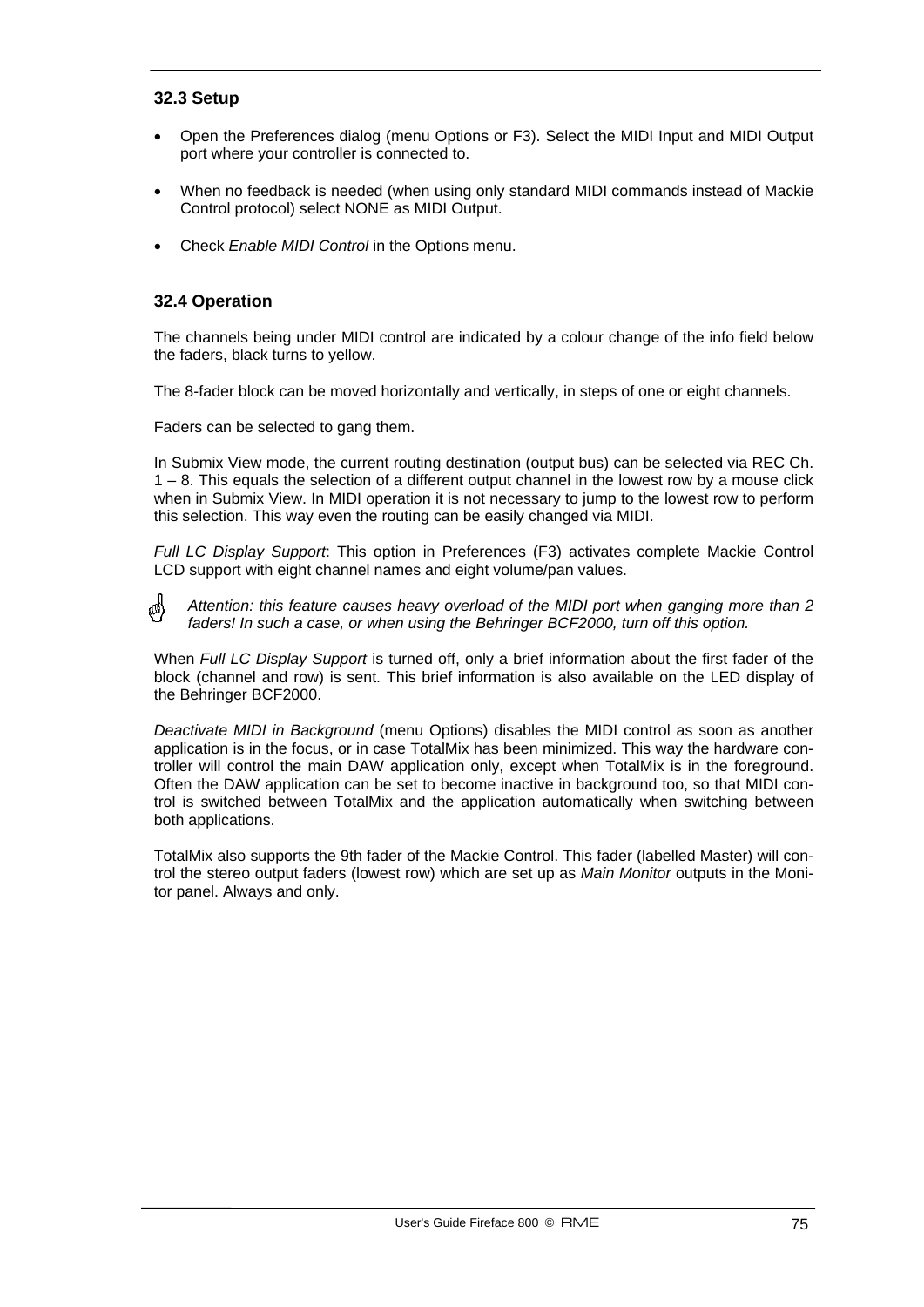# **32.5 Simple MIDI Control**

The stereo output faders (lowest row) which are set up as *Monitor Main* outputs in the Monitor panel can also be controlled by the standard **Control Change Volume** via **MIDI channel 1**. With this, the main volume of the Fireface is controllable from nearly any MIDI equipped hardware device.

Even if you don't want to control all faders and pans, some buttons are highly desired to be available in 'hardware'. These are mainly the *Talkback* and the *Dim* button, and the new monitoring options (listen to Phones submixes). Fortunately a Mackie Control compatible controller is not required to control these buttons, as they are steered by simple Note On/Off commands on MIDI channel 1.

The notes are (hex / decimal / keys):

**Monitor Main**: 3E / 62 / **D 4 Dim**: 5D / 93 / **A 6 Mono**: 2A / 42 / **#F 2 Talkback**: 5E / 94 / **#A 6** 

**Monitor Phones 1**: 3F / 63 / **#D 4 Monitor Phones 2**: 40 / 64 / **E 4 Monitor Phones 3**: 41 / 65 / **F 4**

**Preset 1**: 36 / 54 / **#F 3 Preset 2**: 37 / 55 / **G 3 Preset 3**: 38 / 56 / **#G 3 Preset 4**: 39 / 57 / **A 3 Preset 5**: 3A / 58 / **#A 3 Preset 6**: 3B / 59 / **B 3 Preset 7**: 3C / 60 / **C 4 Preset 8**: 3D / 61 / #**C 4**

Note: Switching off Mackie Protocol support in *Preferences / Mackie Control Options* will also disable the above simple MIDI note commands, as they are part of the Mackie protocol.

Furthermore TotalMix allows to control all faders of all three rows via simple **Control Change** commands.

The format for the Control Change commands is:

Bx yy zz

 $x = MIDI$  channel yy = control number  $zz = value$ 

The first row in TotalMix is addressed by MIDI channels 1 up to 4, the middle row by channels 5 up to 8 and the bottom row by channels 9 up to 12.

16 Controller numbers are used: 102 up to 117 (= hex 66 to 75).

With these 16 Controllers (= faders) and 4 MIDI channels each per row, up to 64 faders can be controlled per row (as required by the HDSPe MADI).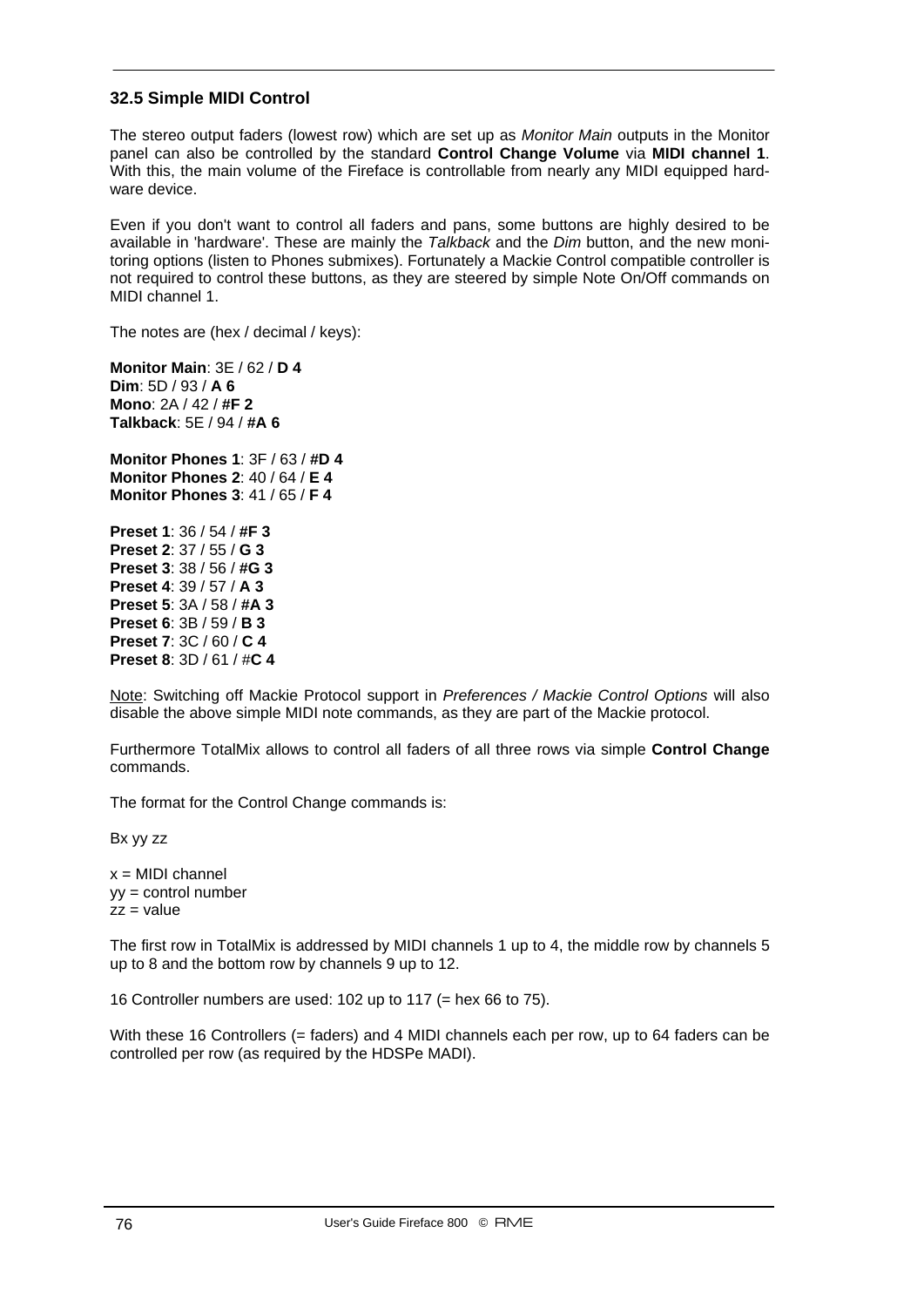Examples for sending MIDI strings:

- Set input 1 to 0 dB: B0 66 64
- Set input 17 to maximum attenuation: B1 66 0
- Set playback 1 to maximum: B4 66 7F
- Set Output 16 to 0 dB: B8 75 64

Note: Sending MIDI strings requires the use of programmer's logic for the MIDI channel, starting with 0 for channel 1 and ending with 15 for channel 16.

### **32.6 Loopback Detection**

The Mackie Control protocol requires feedback of the received commands, back to the hardware controller. So usually TotalMix will be set up with both a MIDI input and MIDI output. Unfortunately any small error in wiring and setup will cause a MIDI feedback loop here, which then completely blocks the computer (the CPU).

To prevent the computer from freezing, TotalMix sends a special MIDI note every 0.5 seconds to its MIDI output. As soon as it detects this special note at the input, the MIDI functionality is disabled. After fixing the loopback, check *Enable MIDI Control* under Options to reactivate the TotalMix MIDI.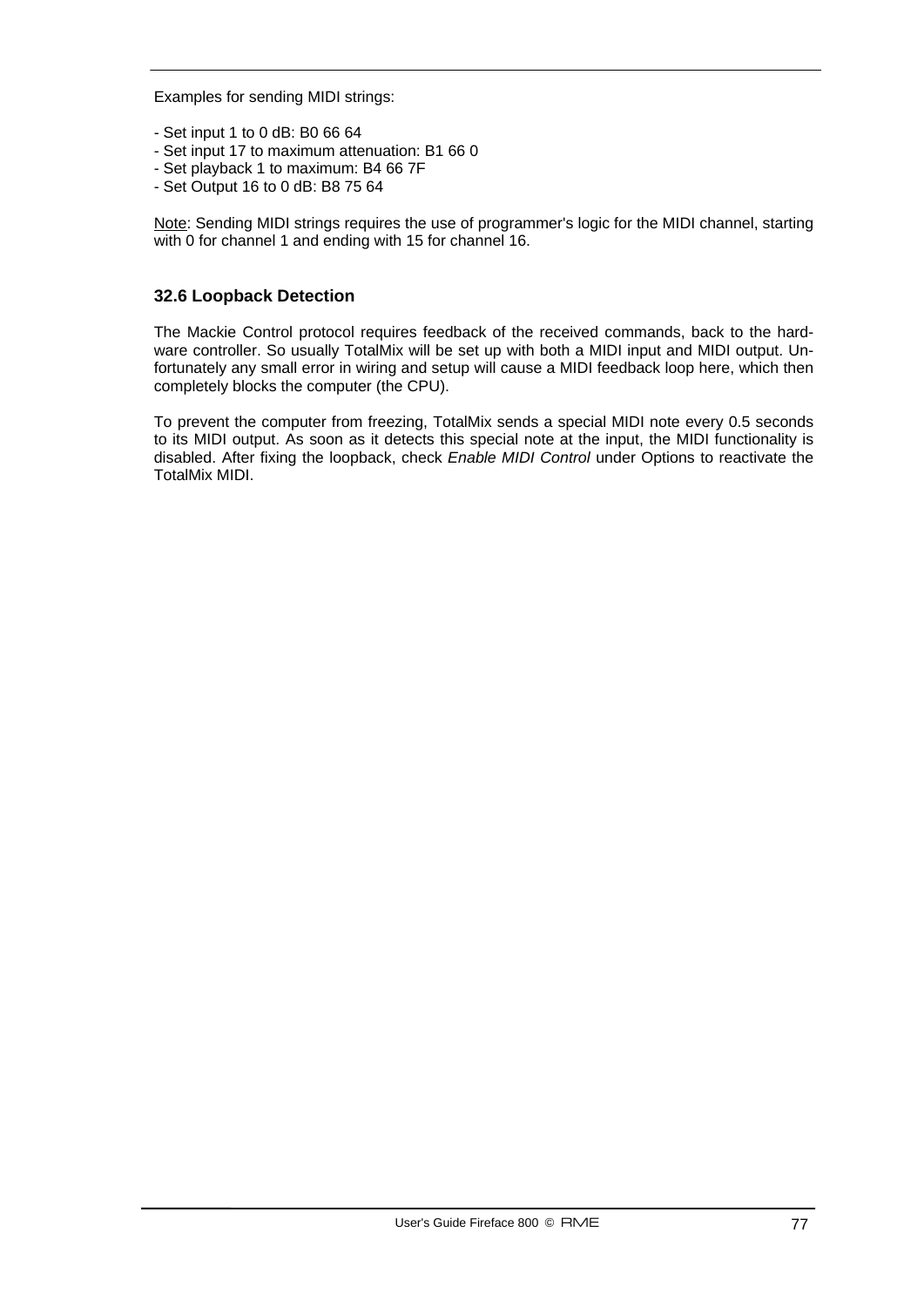# **32.7 Stand-Alone MIDI Control**

When not connected to a computer, the Fireface 800 can be controlled **directly** via MIDI. To unlock the special **stand-alone MIDI control mode** first activate MIDI control in TotalMix (*Enable MIDI control*), then transfer this state via *Flash current mixer state* into the unit. Turning this mode off is done in the same way, but with MIDI control deactivated.

Note: When not needed the stand-alone MIDI operation should not be active, as the unit will react on MIDI notes after power-on, and will also send MIDI notes.

Control is performed via both the **Mackie Control protocol** and some **standard** MIDI functions (see below). In stand-alone mode not all functions known from TotalMix are available, because some of them aren't hardware, but software routines. Functions like *Talkback*, *DIM*, *Mono*, *Solo*, *relative* ganging of the faders, *Monitor Main* and *Monitor Phones* are realized by complex software code, therefore not available in stand-alone MIDI control operation.

Still many functions, and especially the most important functions to control the Fireface 800, are implemented in hardware, thus available also in stand-alone mode:

- All faders and pans of the first and third row
- Mute of the input signal per channel
- Ganging via 'Select'
- Choice of the routing destination, i.e. the current submix
- Sending of LED and display data to the MIDI controller

The second row (software playback) is skipped in stand-alone operation.

The Fireface 800 sends display data as brief information, enabling an easy navigation through lines and rows. Other data like PAN and miscellaneous status LEDs are supported as well.

In stand-alone mode the unit always operates in **View Submix** mode. Only this way the routing destination can be changed, and several mixdowns/submixes can be set up quickly and easily. If the current TotalMix setup is transferred into the Fireface via 'Flash current mixer state', the currently selected submix output is also pre-configured in the hardware for stand-alone MIDI remote operation.

#### **Mackie Control Protocol**

The stand-alone operation supports the following Mackie Control surface elements\*:

\*Tested with Behringer BCF2000 Firmware v1.07 in Mackie Control emulation for Steinberg mode.

#### **Element: Meaning in Fireface:**

| Channel faders $1 - 8$           | volume                             |
|----------------------------------|------------------------------------|
| SEL(1-8) + DYNAMICS              | reset fader to Unity Gain          |
| V-Pots $1 - 8$                   | pan                                |
| pressing V-Pot knobs             | $pan = center$                     |
| <b>CHANNEL LEFT or REWIND</b>    | move one channel left              |
| CHANNEL RIGHT or FAST FORWARD    | move one channel right             |
| <b>BANK LEFT or ARROW LEFT</b>   | move eight channels left           |
| <b>BANK RIGHT or ARROW RIGHT</b> | move eight channels right          |
| ARROW UP or Assignable1/PAGE+    | move one row up                    |
| ARROW DOWN or Assignable2/PAGE-  | move one row down                  |
| EQ                               | <b>Master Mute</b>                 |
| MUTE Ch. $1-8$                   | Mute                               |
| SELECT Ch. $1 - 8$               | Select                             |
| REC Ch. $1-8$                    | select output bus (current submix) |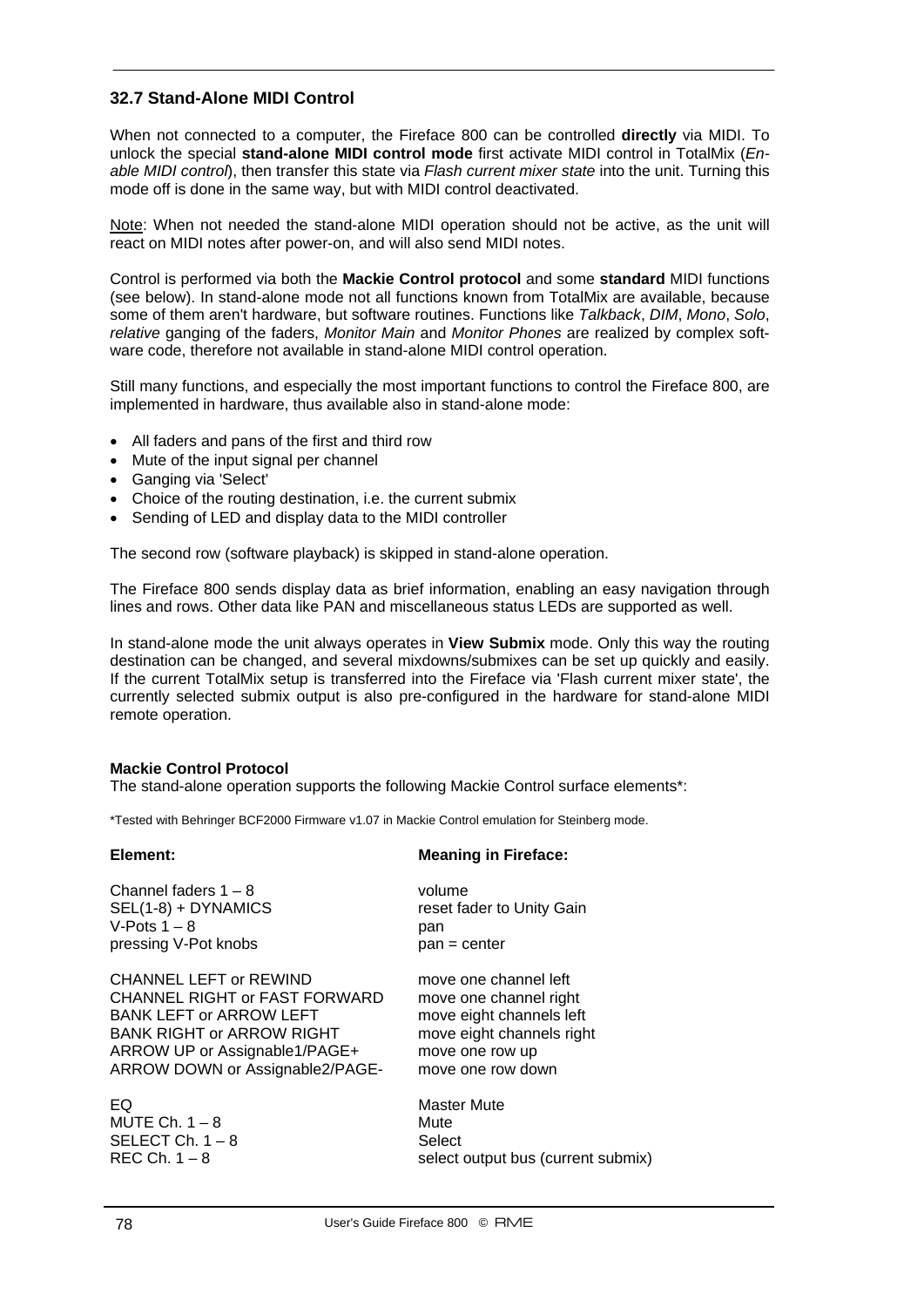In stand-alone MIDI mode, the Mackie Control protocol also gives access to some settings of the **Settings dialog**:

| Element:        | <b>Meaning in Fireface:</b>                 |
|-----------------|---------------------------------------------|
| SOLO Ch. 1      | Input Level Lo Gain                         |
| SOLO Ch. 2      | Input Level +4 dBu                          |
| SOLO Ch. 3      | Input Level -10 dBV                         |
| SOLO Ch. 4      | Output Level Hi Gain                        |
| SOLO Ch. 5      | Output Level +4 dBu                         |
| SOLO Ch. 6      | Output Level -10 dBV                        |
| SOLO Ch. 7      | Clock Mode AutoSync                         |
| SOLO Ch. 8      | Clock Mode Master                           |
| F9              | <b>Phantom Power Mic 7</b>                  |
| F10             | <b>Phantom Power Mic 8</b>                  |
| F11             | <b>Phantom Power Mic 9</b>                  |
| F12             | <b>Phantom Power Mic 10</b>                 |
| F <sub>13</sub> | <b>Instrument Options Drive</b>             |
| F14             | <b>Instrument Options Limiter</b>           |
| F15             | <b>Instrument Options Speaker Emulation</b> |

#### **Simple MIDI Control**

Several important faders can be controlled in stand-alone MIDI mode using the standard **Control Change Volume** (CC 07) and **Control Change Pan** (CC 10). With this, the most important volume settings of the Fireface are controllable from nearly any MIDI equipped hardware device.

The faders are controlled via different MIDI channels:

| Hardware Output (equals third row, volume only) |                 |  |  |  |  |
|-------------------------------------------------|-----------------|--|--|--|--|
| Analog Out 9+10 (Phones)                        | MIDI channel 1  |  |  |  |  |
| Analog Out 1+2                                  | MIDI channel 16 |  |  |  |  |

#### **Hardware Input** (equals first row, volume and pan)

| MIDI channel 2  |
|-----------------|
| MIDI channel 3  |
| MIDI channel 4  |
| MIDI channel 5  |
| MIDI channel 6  |
| MIDI channel 7  |
| MIDI channel 8  |
| MIDI channel 9  |
| MIDI channel 10 |
| MIDI channel 11 |
| MIDI channel 12 |
| MIDI channel 13 |
| MIDI channel 14 |
| MIDI channel 15 |
|                 |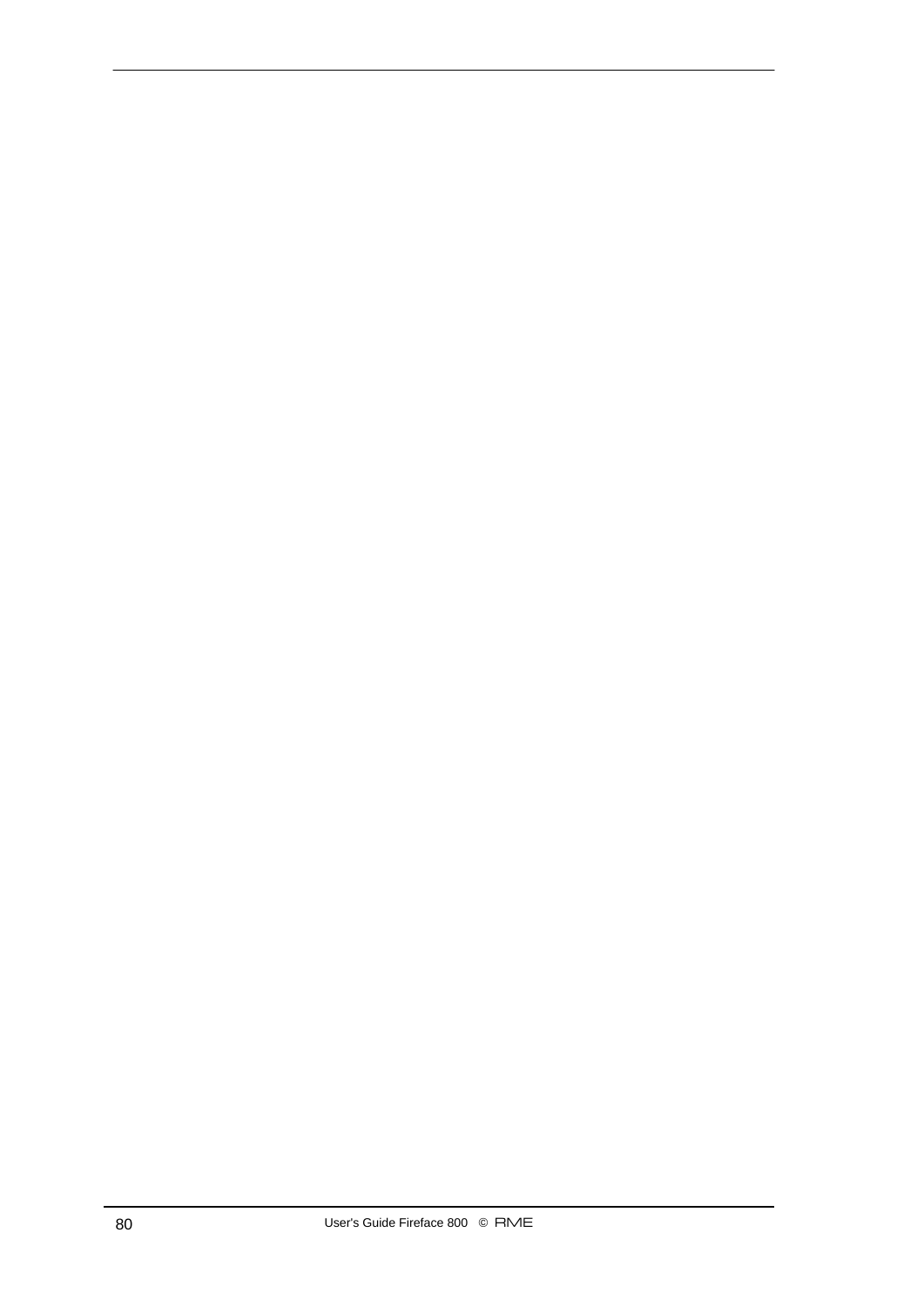



# **Fireface 800**

 **Technical Reference**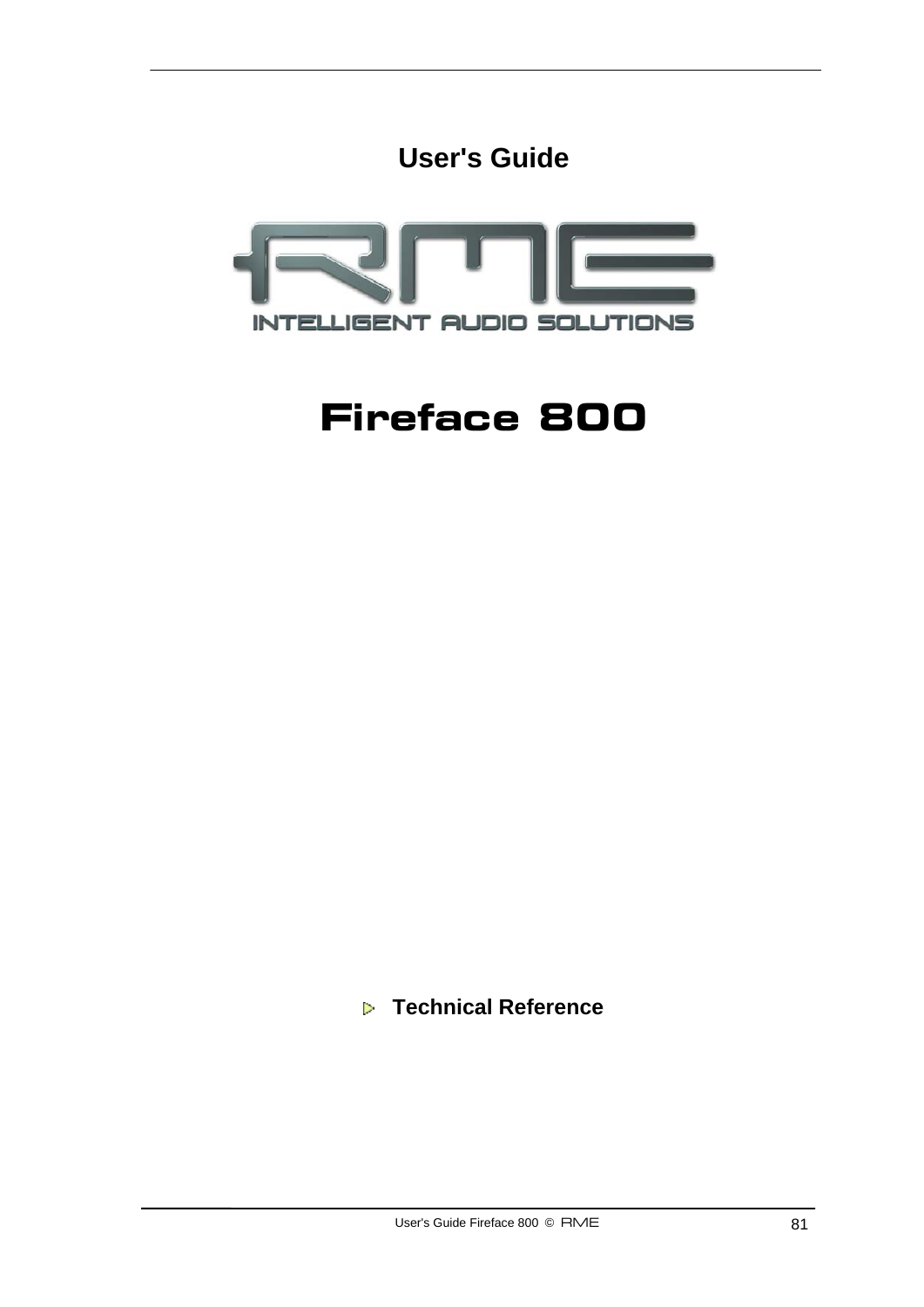# **33. TECH INFO**

Not all information to and around our products fit in a manual. Therefore RME offers a lot more and detailed information in the **Tech Infos** on our website, section Support. These are some of the currently available *Tech Infos*:

FireWire Audio by RME – Technical Background FireWire 800 Hardware – Compatibility Problems FireWire 800 under Windows XP SP2

Driver updates Fireface 800 – Lists all changes of the driver updates.

SteadyClock: RME's new clock technology in theory and operation

DIGICheck: Analysis, tests and measurements with RME audio hardware A description of DIGICheck, including technical background information.

HDSP System: TotalMix - Hardware and Technology Background information on the digital mixer of the Hammerfall DSP/Fireface

Synchronization II (DIGI96 series) Digital audio synchronization - technical background and pitfalls.

Installation problems - Problem descriptions and solutions.

ADI-8 Inside Technical information about the RME ADI-8 (24-bit AD/DA converter).

HDSP System: Notebook Basics - Notebook Hardware HDSP System: Notebook Basics - The Audio Notebook in Practice HDSP System: Notebook Basics - Background Knowledge and Tuning HDSP System: Notebook Tests - Compatibility and Performance Many background information on laptops. Tests of notebooks.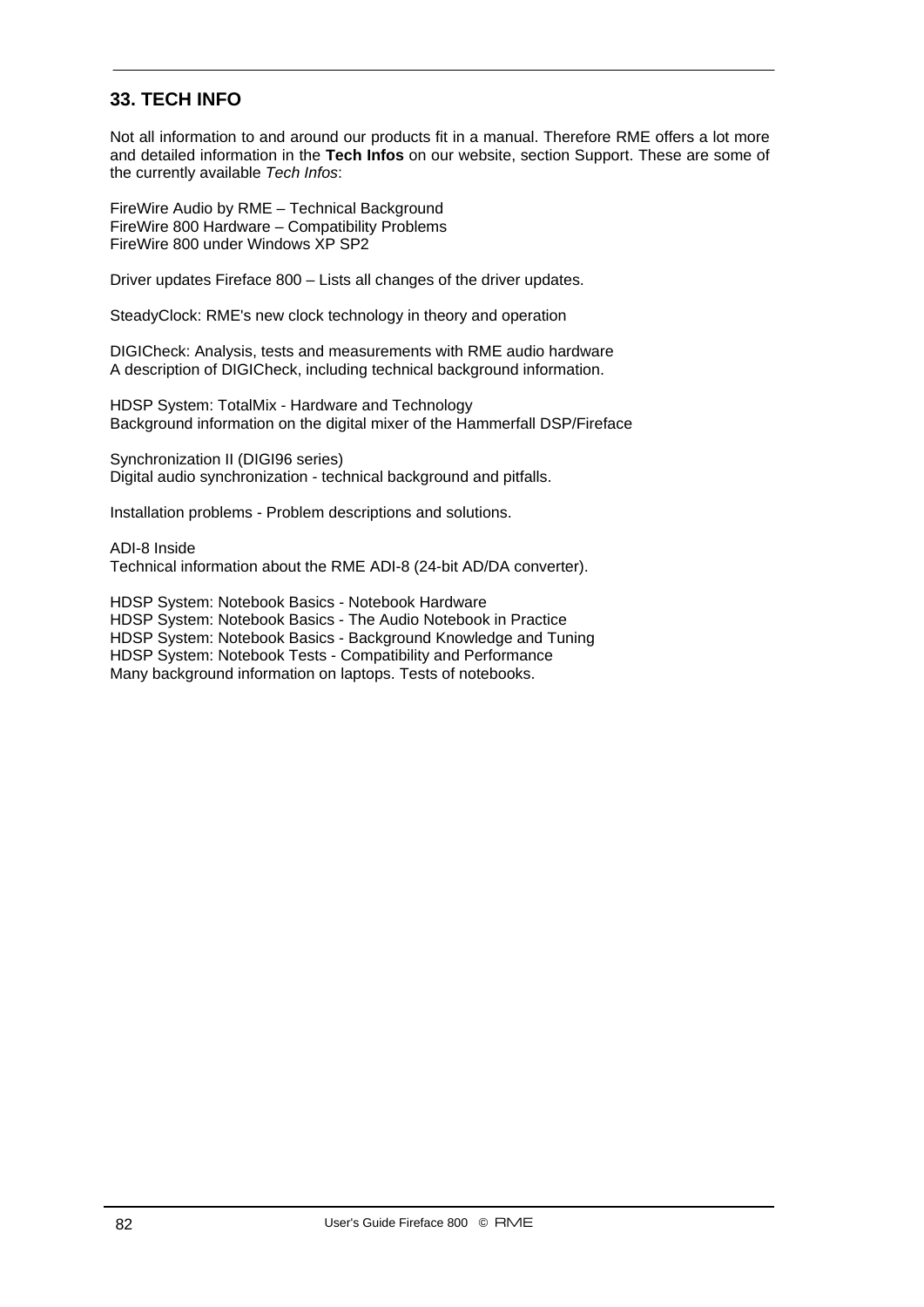# **34. Technical Specifications**

# **34.1 Analog**

#### **AD, Line In 1-8, rear**

- Resolution AD: 24 bit
- Signal to Noise ratio (SNR): 110 dB RMS unweighted, 113 dBA
- Frequency response  $@$  44.1 kHz, -0.1 dB: 5 Hz 20.6 kHz
- Frequency response @ 96 kHz, -0.5 dB: 5 Hz 45.3 kHz
- Frequency response @ 192 kHz, -1 dB: 5 Hz 90 kHz
- THD:  $<$  -110 dB,  $<$  0.00032 %
- THD+N: < -104 dB. < 0.00063  $%$
- Channel separation: > 110 dB
- Maximum input level: +19 dBu
- Input: 6.3 mm TRS jack, electronically balanced
- Input impedance: 10 kOhm
- Input sensitivity switchable to Lo Gain, +4 dBu, -10 dBV
- Input level for 0 dBFS @ Lo Gain: +19 dBu
- Input level for 0 dBFS @ +4 dBu: +13 dBu
- Input level for 0 dBFS @ -10 dBV: +2 dBV
- Mute: 100 dB

#### **Line In 7-10, Front**

- as AD, but:
- Gain range (via pot): 50 dB
- Maximum input level, Gain 10 dB: +22 dBu
- Maximum input level, Gain 60 dB: -28 dBu
- CLIP LED: -2 dBFS
- SIG LED: -45 dBFS
- Mute: > 130 dB

#### **Microphone**

- as AD, but:
- Input: XLR, electronically balanced
- Input impedance: 2 kOhm
- Gain range (via pot): 50 dB
- Maximum input level, Gain 10 dB: +11 dBu
- Maximum input level, Gain 60 dB: -39 dBu
- CLIP LED: -2 dBFS
- SIG LED: -45 dBFS
- Mute: > 130 dB

#### **Instrument**

- as AD, but:
- Input: 6.3 mm TS jack, unbalanced
- Input impedance: 470 kOhm
- Signal to Noise ratio (SNR): 108 dB RMS unweighted, 111 dBA
- Gain range (via pot): 52 dB
- Drive Gain: 23 dB
- Maximum input level, Gain 1, -10 dBFS: +10 dBu
- Maximum input level, Gain 9, -10 dBFS: -42 dBu
- LIM LED: -10 dBFS
- SIG LED: -40 dBFS
- Mute:  $> 120$  dB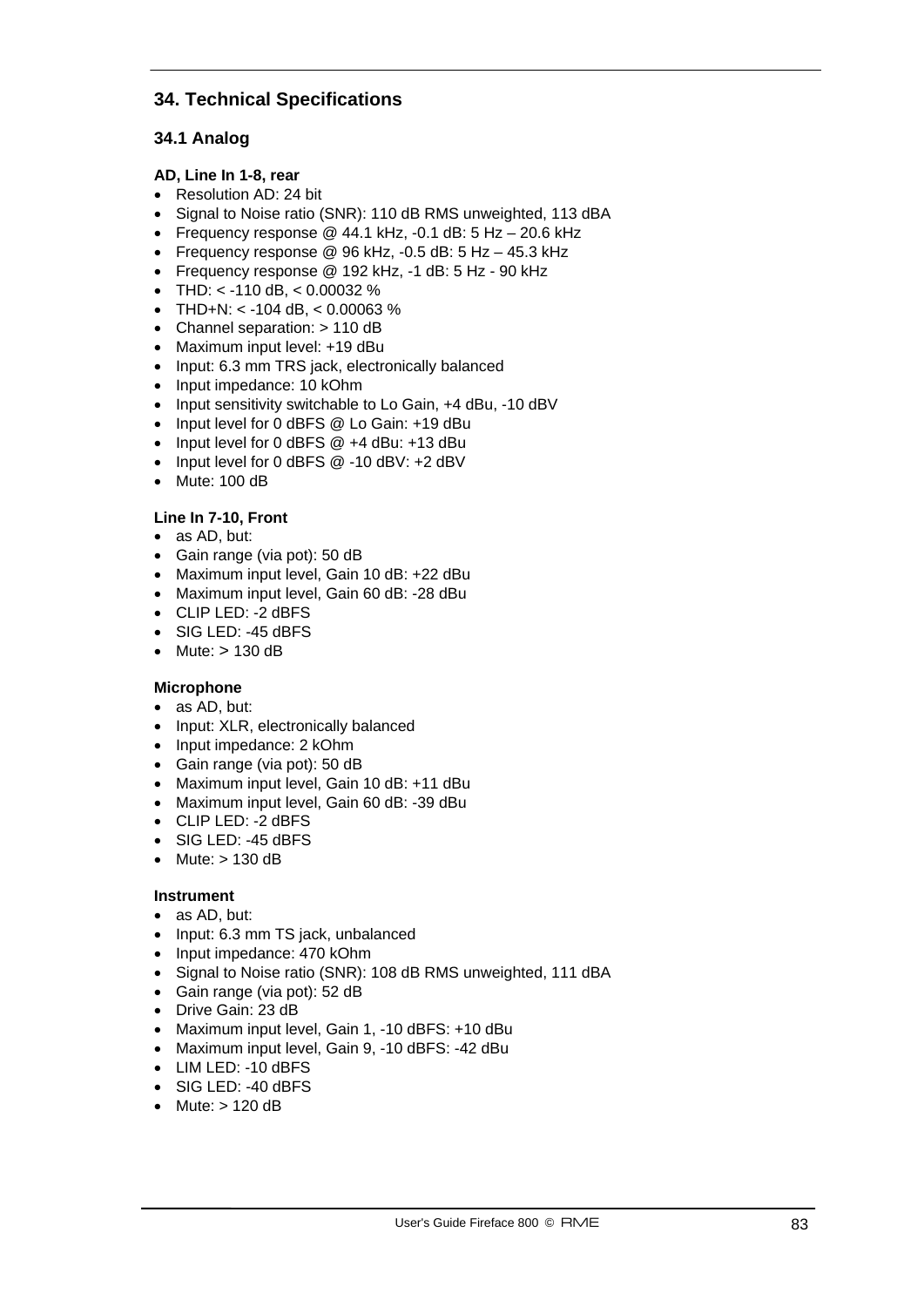# **DA, Line Out 1-8, rear**

- Resolution: 24 bit
- Dynamic range (DR): 116 dB, 119 dBA @ 44.1 kHz (unmuted)
- Frequency response @ 44.1 kHz, -0.1 dB: 1 Hz 20.1 kHz
- Frequency response  $@$  96 kHz,  $-0.5$  dB: 1 Hz  $-$  43.5 kHz
- Frequency response @ 192 kHz, -1 dB: 1 Hz 70 kHz
- THD: -103 dB, < 0.0007 %
- THD+N: -100 dB,  $< 0.001$  %
- Channel separation: > 110 dB
- Maximum output level: +19 dBu
- Output: 6.3 mm TRS jack, servo-balanced
- Output impedance: 75 Ohm
- Output level switchable Hi Gain, +4 dBu, -10 dBV
- Output level at 0 dBFS @ Hi Gain: +19 dBu
- Output level at 0 dBFS @ +4 dBu: +13 dBu
- Output level at 0 dBFS @ -10 dBV: +2 dBV

### **DA - Stereo Monitor Output (Phones)**

- as DA, but:
- Output: 6.3 mm TRS jack, unbalanced (stereo)
- Maximum output level at 0 dBFS: +17 dBu
- Output impedance: 30 Ohm

# **34.2 MIDI**

- 1 x MIDI I/O via 5-pin DIN jacks
- Galvanically isolated by optocoupled input
- Hi-speed mode: Jitter and response time typically below 1 ms
- Separate 128 byte FIFOs for input and output

# **34.3 Digital**

- Clocks: Internal, ADAT In, SPDIF In, word clock in. Optional LTC/Video in
- Low Jitter Design: < 1 ns in PLL mode, all inputs
- Internal clock: 800 ps Jitter, Random Spread Spectrum
- Jitter suppression of external clocks: > 30 dB (2.4 kHz)
- Effective clock jitter influence on AD and DA conversion: near zero
- PLL ensures zero dropout, even at more than 100 ns jitter
- Digital Bitclock PLL for trouble-free varispeed ADAT operation
- Supported sample rates: 28 kHz up to 200 kHz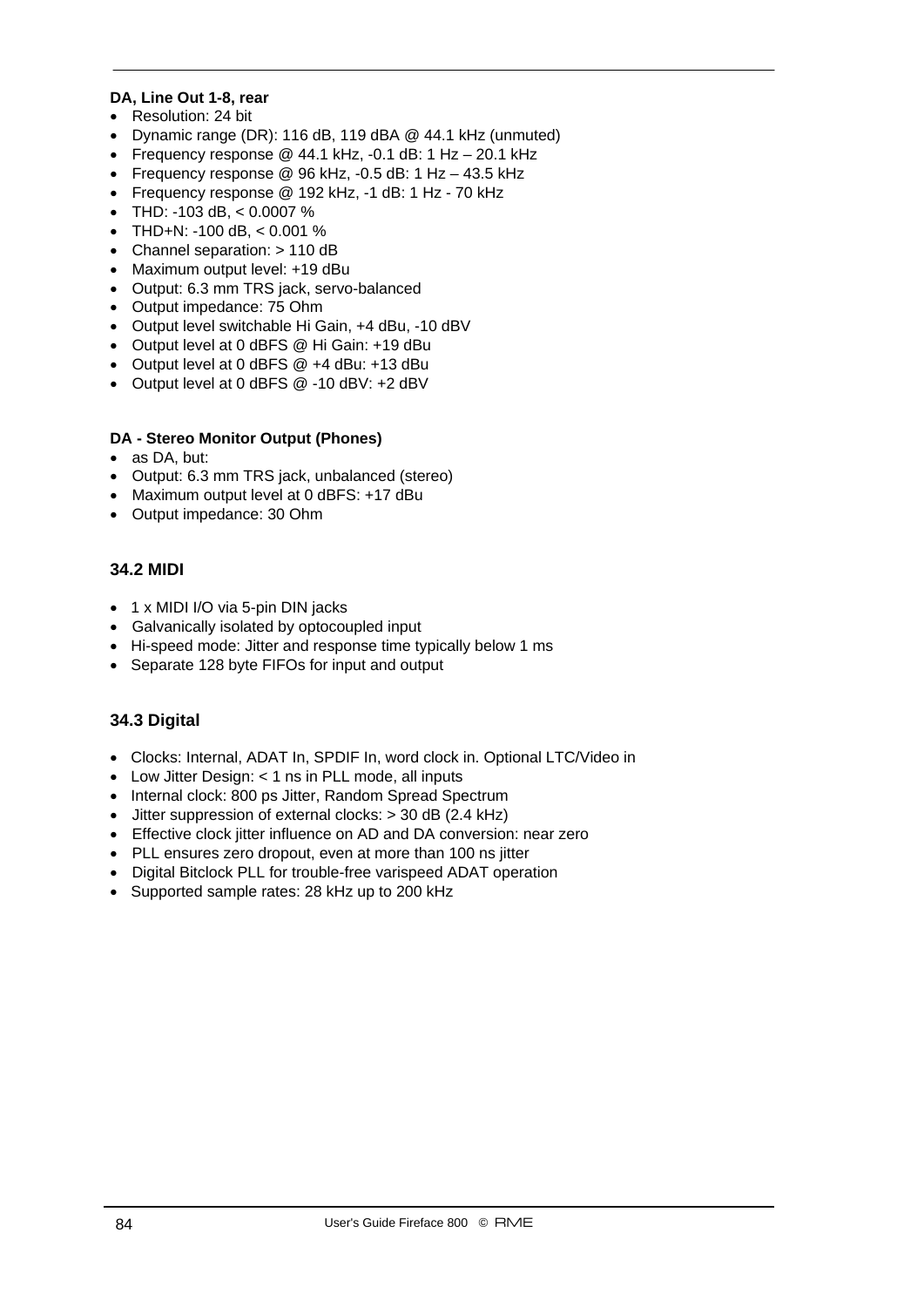# **34.4 Digital Inputs**

### **AES/EBU - SPDIF**

- 1 x RCA, transformer-balanced, galvanically isolated, according to AES3-1992
- High-sensitivity input stage (< 0.3 Vpp)
- SPDIF compatible (IEC 60958)
- Accepts Consumer and Professional format, copy protection will be ignored
- Lock Range: 27 kHz 200 kHz
- Jitter when synced to input signal: < 1 ns
- Jitter suppression: > 30 dB (2.4 kHz)

### **ADAT Optical**

- 2 x TOSLINK
- Standard: 16 channels 24 bit, up to 48 kHz
- Sample Split (S/MUX): 2 x 8 channels 24 bit / 48 kHz, equalling 8 channels 24 bit 96 kHz
- Bitclock PLL ensures perfect synchronisation even in varispeed operation
- Lock Range:  $31.5$  kHz  $-50$  kHz
- $\bullet$  Jitter when synced to input signal:  $<$  1 ns
- Jitter suppression:  $>$  30 dB (2.4 kHz)

#### **Word Clock**

- BNC, not terminated (10 kOhm)
- Switch for internal termination 75 Ohm
- Automatic Double/Quad Speed detection and internal conversion to Single Speed
- SteadyClock guarantees super low jitter synchronization even in varispeed operation
- Transformer coupled, galvanically isolated input
- Not affected by DC-offsets within the network
- Signal Adaptation Circuit: signal refresh through auto-center and hysteresis
- Overvoltage protection
- Level range:  $1.0 \text{ Vpp} 5.6 \text{ Vpp}$
- Lock Range: 27 kHz 200 kHz
- Jitter when synced to input signal: < 1 ns
- Jitter suppression:  $>$  30 dB (2.4 kHz)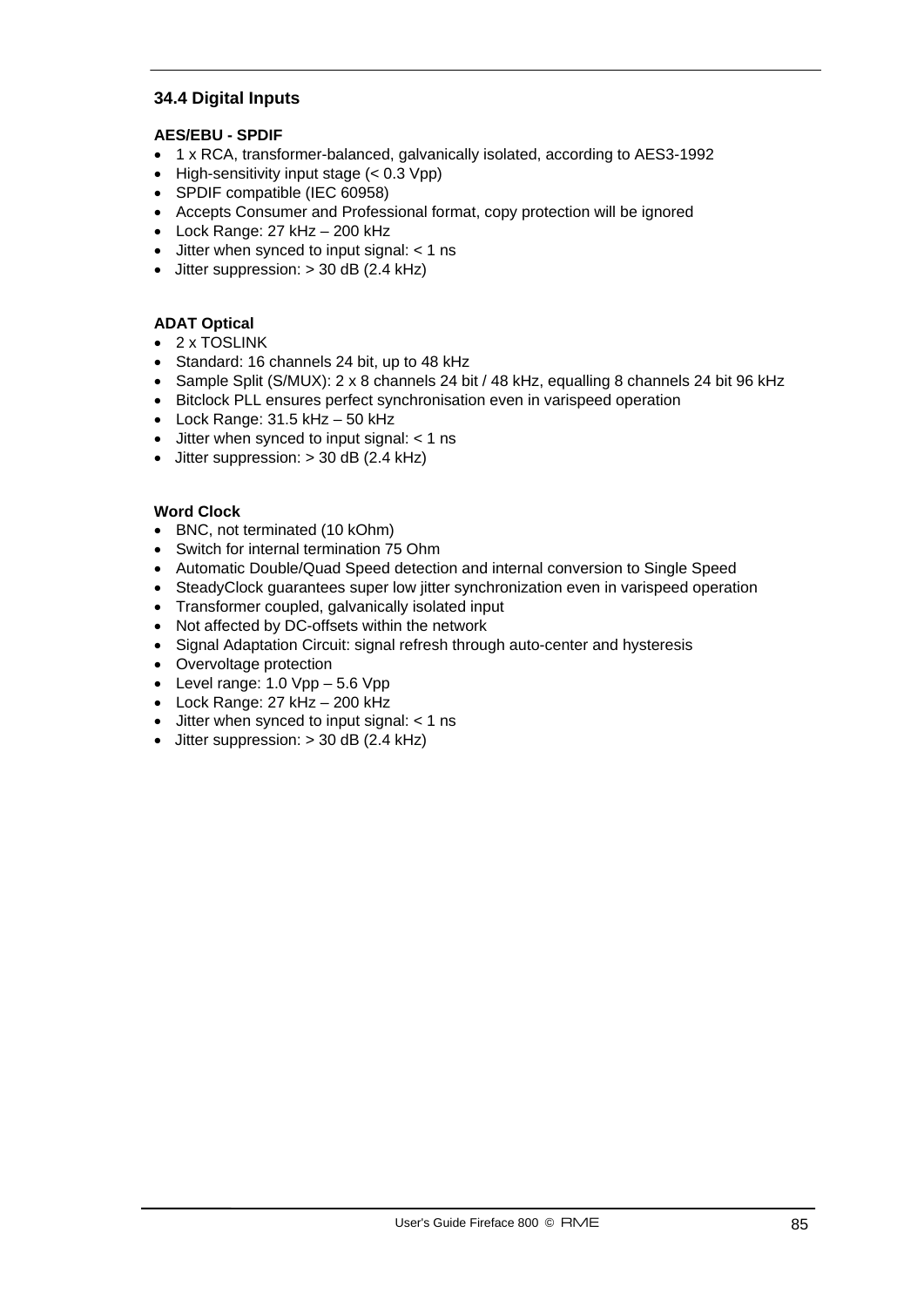# **34.5 Digital Outputs**

### **AES/EBU - SPDIF**

- 1 x RCA, transformer-balanced, galvanically isolated, according to AES3-1992
- Output level Professional 2.6 Vpp, Consumer 1.2 Vpp
- Format Professional according to AES3-1992 Amendment 4
- Format Consumer (SPDIF) according to IEC 60958
- Single Wire mode, sample rate 28 kHz up to 200 kHz

## **ADAT**

- 2 x TOSLINK
- Standard: 16 channels 24 bit, up to 48 kHz
- Sample Split (S/MUX): 2 x 8 channels 24 bit / 48 kHz, equalling 8 channels 24 bit 96 kHz
- In Quad Speed mode output of Single Speed sync frame

### **Word Clock**

- BNC
- Max. output voltage: 5 Vpp
- Output voltage @ 75 Ohm termination: 4.0 Vpp
- Output impedance: 10 Ohm
- Frequency range: 27 kHz 200 kHz

### **34.6 General**

- Power supply: Internal switching PSU, 100 240 V AC, 30 Watt
- Typical power consumption: 22 Watt
- Dimensions including rack ears (WxHxD): 483 x 44 x 242 mm (19" x 1.73" x 9.5")
- Dimensions without rack ears/handles (WxHxD): 436 x 44 x 235 mm (17.2" x 1.73" x 9.3")
- Weight: 3 kg ( 6.6 lbs)
- Temperature range: +5° up to +50° Celsius (41° F up to 122°F)
- Relative humidity: < 75%, non condensing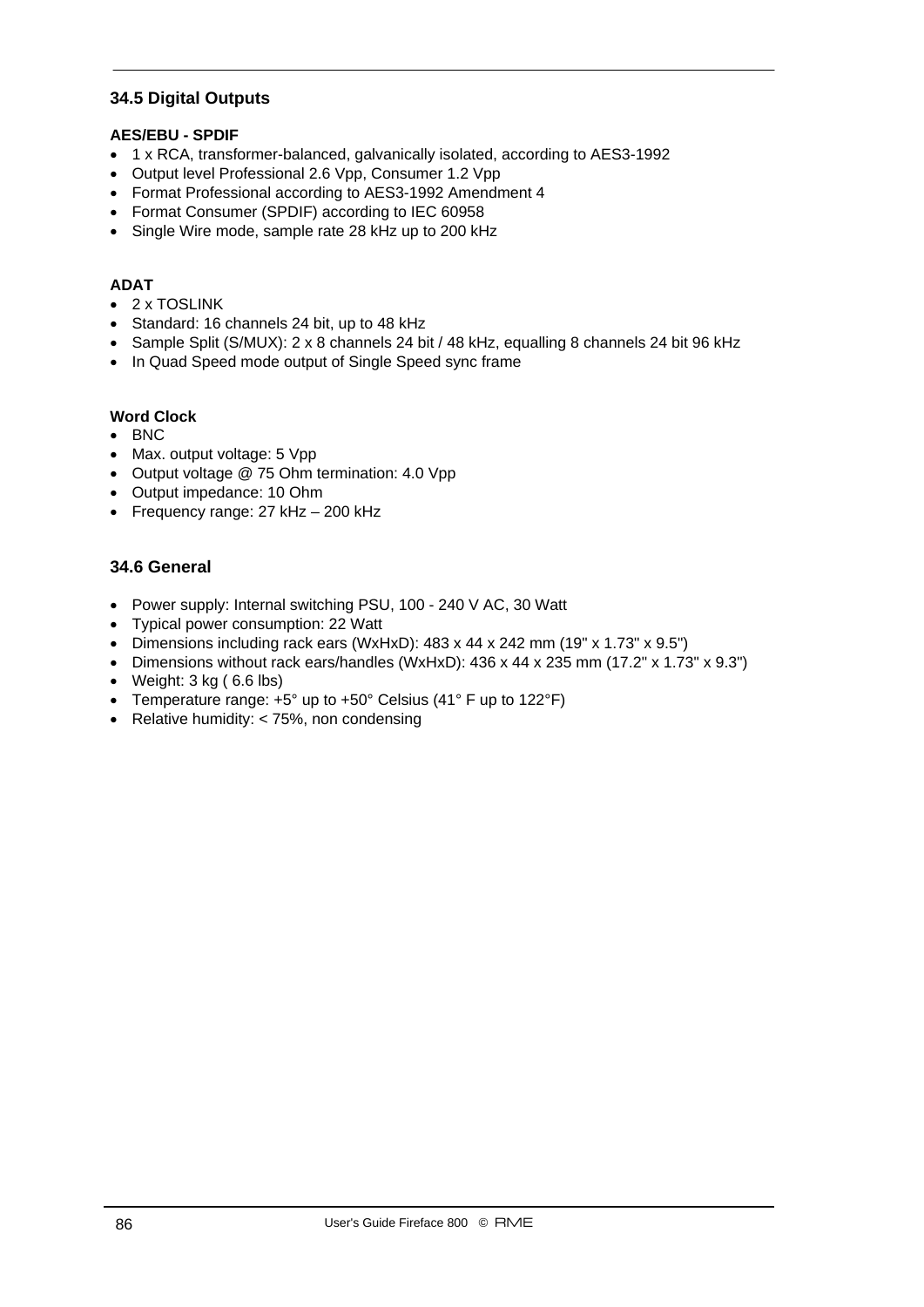# **35. Technical Background**

# **35.1 Lock and SyncCheck**

Digital signals consist of a carrier and the data. If a digital signal is applied to an input, the receiver has to synchronize to the carrier clock in order to read the data correctly. To achieve this, the receiver uses a PLL (Phase Locked Loop). As soon as the receiver meets the exact frequency of the incoming signal, it is locked. This **Lock** state remains even with small changes of the frequency, because the PLL tracks the receiver's frequency.

If an ADAT or SPDIF signal is applied to the Fireface 800, the corresponding input LED starts flashing. The unit indicates LOCK, i. e. a valid input signal (in case the signal is also in sync, the LED is constantly lit, see below).

Unfortunately, LOCK does not necessarily mean that the received signal is correct with respect to the clock which processes the read out of the embedded data. Example [1]: The Fireface is set to 44.1 kHz internally (clock mode Master), and a mixing desk with ADAT output is connected to input ADAT1. The corresponding LED will show LOCK immediately, but usually the mixing desk's sample rate is generated internally (also Master), and thus slightly higher or lower than the Fireface's internal sample rate. Result: When reading out the data, there will frequently be read errors that cause clicks and drop outs.

Also when using multiple inputs, a simple LOCK is not sufficient. The above described problem can be solved elegantly by setting the Fireface from Master to AutoSync (its internal clock will then be the clock delivered by the mixing desk). But in case another, un-synchronous device is connected, there will again be a slight difference in the sample rate, and therefore clicks and drop outs.

In order to display those problems optically at the device, the Fireface includes **SyncCheck**. It checks all clocks used for *synchronicity*. If they are not synchronous to each other (i. e. absolutely identical), the SYNC LED of the asynchronous input flashes. In case they are completely synchronous, all LEDs are constantly lit. In example 1 it would have been obvious that the LED ADAT 1 kept on flashing after connecting the mixing desk.

In practice, SyncCheck allows for a quick overview of the correct configuration of all digital devices. So one of the most difficult and error-prone topics of the digital studio world finally becomes easy to handle.

The same information is presented in the Fireface's Settings dialog. In the status display *Sync-Check* the state of all clocks is decoded and shown as simple text (No Lock, Lock, Sync).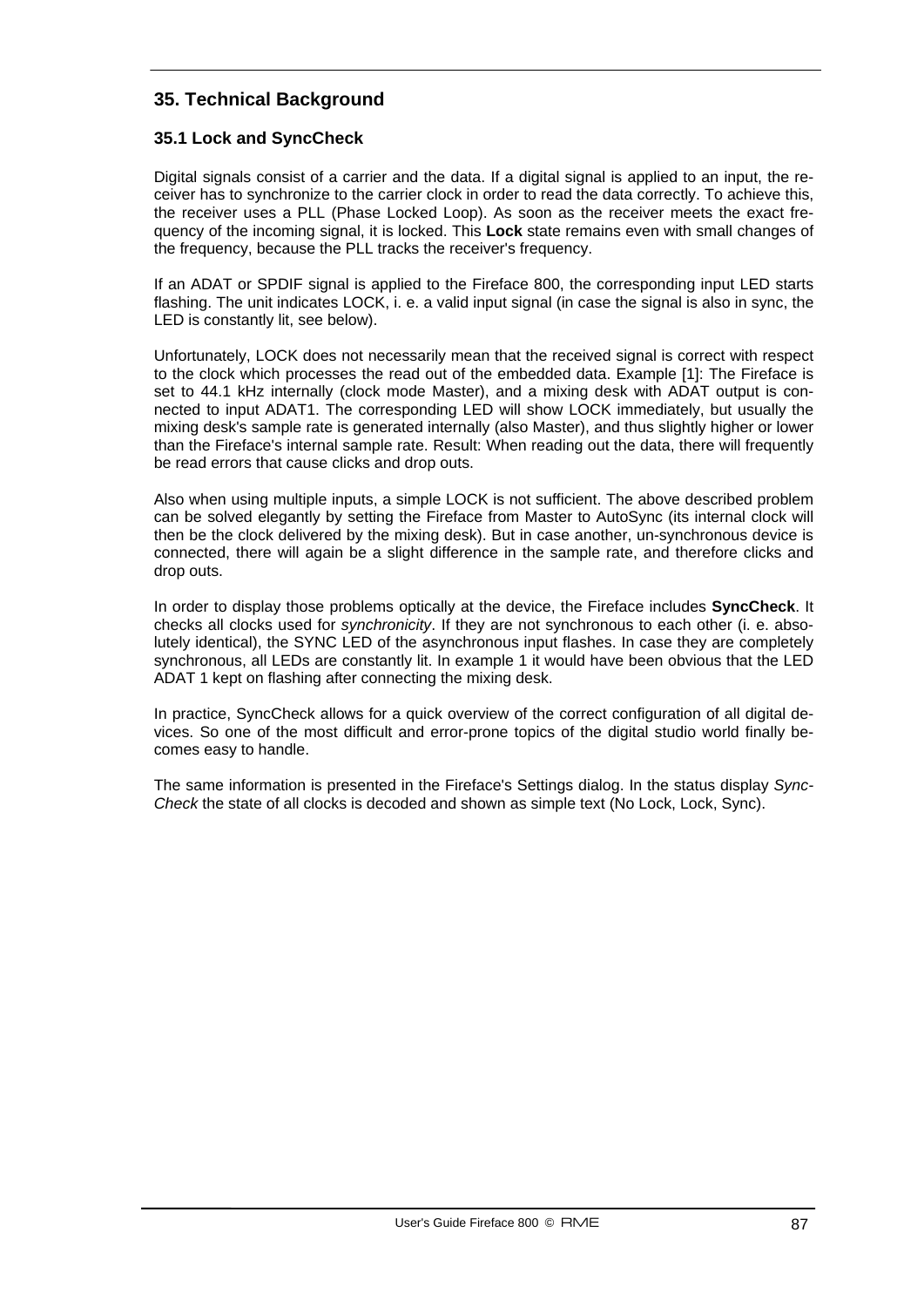# **35.2 Latency and Monitoring**

The term **Zero Latency Monitoring** has been introduced by RME in 1998 for the DIGI96 series of audio cards. It stands for the ability to pass-through the computer's input signal at the interface directly to the output. Since then, the idea behind has become one of the most important features of modern hard disk recording. In the year 2000, RME published two ground-breaking Tech Infos on the topics *Low Latency Background*, which are still up-to-date: *Monitoring, ZLM and ASIO*, and *Buffer and Latency Jitter*, both found on the RME website.

### **How much Zero is Zero?**

From a technical view there is no zero. Even the analog pass-through is subject to phase errors, equalling a delay between input and output. However, delays below certain values can subjectively be claimed to be a zero-latency. This applies to analog routing and mixing, and in our opinion also to RME's Zero Latency Monitoring. The term describes the digital path of the audio data from the input of the interface to its output. The digital receiver of the Fireface 800 can't operate un-buffered, and together with TotalMix and the output via the transmitter, it causes a typical delay of 3 samples. At 44.1 kHz this equals about 68 µs (0.000068 s), at 192 kHz only 15 µs. The delay is valid for ADAT and SPDIF in the same way.

### **Oversampling**

While the delays of digital interfaces can be disregarded altogether, the analog inputs and outputs do cause a significant delay. Modern converter chips operate with 64 or 128 times oversampling plus digital filtering, in order to move the error-prone analog filters away from the audible frequency range as far as possible. This typically generates a delay of one millisecond. A playback and re-record of the same signal via DA and AD (loopback) then causes an offset of the newly recorded track of about 2 ms. The exact delays of the Fireface 800 are:

| <b>Sample frequency kHz</b> | 44.1 | 48                        | 88.2   96   | 176.4 | 192  |
|-----------------------------|------|---------------------------|-------------|-------|------|
| AD (43.2 x 1/fs) ms         | 0.98 | 0.9                       | $0.49$ 0.45 |       |      |
| AD (38.2 x 1/fs) ms         |      |                           |             | 0.22  | 0.2  |
| DA (28 x 1/fs) ms           | 0.63 | 0.58   0.32   0.29   0.16 |             |       | 0.15 |

# **Buffer Size (Latency)**

*Windows:* This option found in the Settings dialog defines the size of the buffers for the audio data used in ASIO and WDM (see chapter 13).

*Mac OS X:* The buffer size is defined within the application. Only some do not offer any setting. For example iTunes is fixed to 512 samples.

*General:* A setting of 64 samples at 44.1 kHz causes a latency of 1.5 ms, for record and playback each. But when performing a digital loopback test no latency/offset can be detected. The reason is that the software naturally knows the size of the buffers, therefore is able to position the newly recorded data at a place equalling a latency-free system.

*AD/DA Offset under ASIO and OS X:* ASIO (Windows) and Core Audio (Mac OS X) allow for the signalling of an offset value to correct buffer independent delays, like AD- and DA-conversion or the Safety Buffer described below. An analog loopback test will then show no offset, because the application shifts the recorded data accordingly. Because in real world operation analog record and playback is unavoidable, the drivers include an offset value matching the Fireface's converter delays.

Therefore, in a **digital** loopback test a *negative* offset of about 3 ms occurs. This is no real problem, because this way of working is more than seldom, and usually the offset can be compensated manually within the application. Additionally, keep in mind that even when using the digital I/Os usually at some place an AD- and DA-conversion is involved (no sound without...).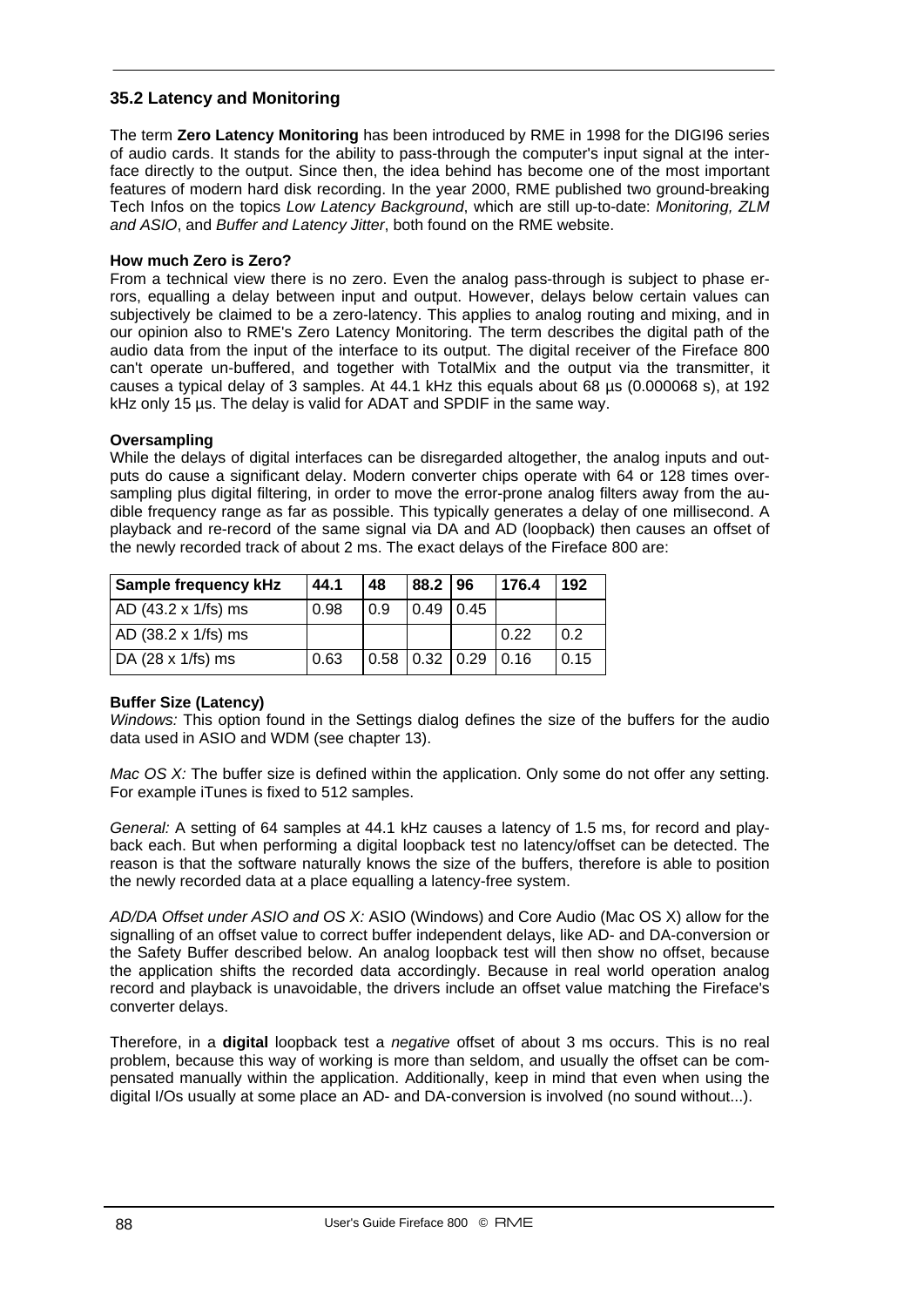Note: Cubase and Nuendo display the latency values signalled from the driver separately for record and playback. While with our former cards these values equalled exactly the buffer size (for example 3 ms at 128 samples), the Fireface displays an additional millisecond – the time needed for the AD/DA-conversion. Playback even shows another millisecond added – see Safety Buffer.

#### **Safety Buffer**

FireWire audio differs significantly from RME's previous DMA technology. DMA access is not possible here. To be able to transmit audio reliably at lower latencies, FireWire requires a new concept – the *Safety Buffer*. The Fireface 800 uses a fixed additional buffer of 64 samples on the playback side only, which is added to the current buffer size. The main advantage is the ability to use lowest latency at highest CPU loads. Furthermore, the fixed buffer does not add to the latency jitter (see Tech Info), the subjective timing is extraordinary.

### **Core Audio's Safety Offset**

Under OS X, every audio interface has to use a so called *Safety Offset*, otherwise Core Audio won't operate click-free. The Fireface uses a safety offset of 64 samples. This offset is signalled to the system, and the software can calculate and display the total latency of buffer size plus AD/DA offset plus safety offset for the current sample rate.

# **35.3 FireWire Audio**

FireWire audio is in several ways different from RME's earlier PCI audio interfaces. First of all, our cards have a PCI interface which has been developed by RME and optimized for audio. FireWire on the other hand, uses OHCI-compatible controllers that have not been optimized for audio, no matter from which manufacturer they are. Our PCI data transmission is per channel, while FireWire is working interleaved, i.e. it transmits all channels simultaneously. With the Hammerfall, drop-outs thus occur only on the last channels, which is not always noticeable, while a drop-out with FireWire always concerns all channels and is thus perceived much clearer. Apart from this, RME's PCI audio cards establish a direct connection with the application under ASIO (Zero CPU load), which is principally not possible with FireWire, because communication has to be established by the operating system's FireWire driver. Compared to our PCI cards, the FireWire subsystem creates an additional CPU load at lower latencies.

One Fireface 800 can achieve a performance similar to a PCI card with an optimal PC. An 'optimal' PC has an undisturbed PCI bus. Intel's motherboard D875PBZ e.g., has network, PATA and SATA connected directly to the chipset. No matter what you do with the computer, FireWire audio is not being disturbed. The same holds true for the ASUS P4C800, as long as you leave the additional SATA controller (PCI) unused.

Due to insufficient buffering within FireWire controllers, single peak loads on the PCI bus can already cause loss of one or more data packets. This is independent of the manufacturer and no RME problem. The Fireface 800 features a unique data checking, detecting errors during transmission via PCI/FireWire and displaying them in the Settings dialog. Additionally the Fireface provides a special mechanism which allows to continue record and playback in spite of drop-outs, and to correct the sample position in real-time.

Detailed information on this topic can be found in the Tech Info *FireWire Audio by RME – Technical Background* on our website:



http://www.rme-audio.com/english/techinfo/fwaudio\_rme.htm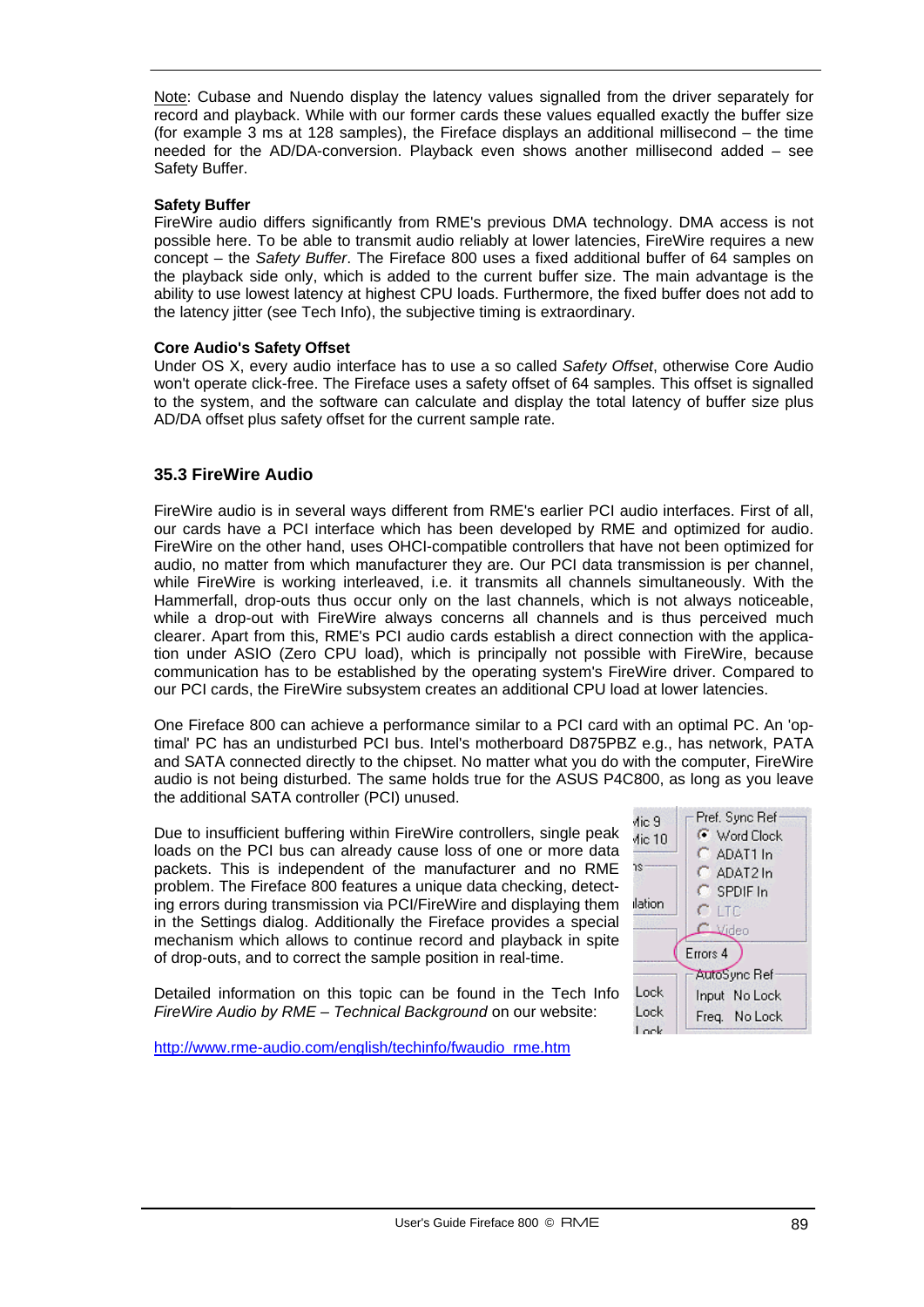# **35.4 Number of Channels and Bus Load**

As explained in chapter 35.3, FireWire Audio does not reach the same performance as PCI audio. On a standard computer with modern single PCI bus, about 100 audio channels can be transmitted per direction (record/playback). Exceeding this limit, any system activity - even outside the PCI bus - causes drop outs.

Transferring these experiences to FireWire and the Fireface 800 means that besides the number of channels the *bus load* has to be taken into account too. One channel at 96 kHz causes the same load to the system as two channels at 48 kHz!

To use FireWire as efficiently as possible, the Fireface allows to reduce the number of transferred channels. *Limit Bandwidth* provides four options, limiting the transmission internally to 28, 20, 12 or 8 channels. This limitation is independent from the sample rate, which is why the option's descriptions are not fully correct at 96 kHz. As can be seen in the following table, in 96 kHz mode there is no difference between the setting *All Channels* and *An.+SPDIF+ADAT1*. For a valid reduction of the bus load ADAT must be unselected completely. As the Fireface offers only 12 channels in Quad Speed mode, the options *All Channels* (28 channels) down to *Analog+SPDIF* (12 channels) perform no change at all. Logically, as ADAT isn't available in this mode anyway.

| <b>Limit Bandwidth</b> | 48 kHz (28) | 96 kHz (20) | 192 kHz (12) | FW-             |
|------------------------|-------------|-------------|--------------|-----------------|
|                        |             |             |              | <b>Channels</b> |
| All Channels           |             |             |              | 28              |
| An.+SPDIF+ADAT         |             | х           |              | 20              |
|                        |             |             |              |                 |
| Analog+SPDIF           |             | x           |              | 12              |
| Analog 1-8             |             | ⋏           |              |                 |

The bus load is *doubled* at 96 kHz and *quadrupled* at 192 kHz. Limit Bandwidth sets a constant number of channels, but those channels cause a bigger load in DS and QS mode, because more data have to be transferred. For example the 12 channels at 192 kHz equal a FireWire and PCI bus load of 48 channels at 48 kHz! The following table shows the real bus load in all modes.

| <b>Limit Bandwidth</b> | <b>48 kHz</b> (max 28) | $DS$ (max. 20) | $QS$ (max. 12) |
|------------------------|------------------------|----------------|----------------|
| All Channels           | 28                     | 40             | 48             |
| An.+SPDIF+ADAT         | 20                     | 40             | 48             |
| Analog+SPDIF           | 12                     | 24             | 48             |
| Analog 1-8             | 8                      | 16             | 32             |

The usage of multiple Firefaces in DS and QS operation can be problematic due to the increased bus load. Some examples:

- 2 Firefaces will most likely not run stable at 192 kHz at full track count. 2 x 12 channels 192 kHz equal 2 x 48 channels at 48 kHz = 96 channels per direction.
- 2 Firefaces at 96 kHz should operate reliable at full channel count.  $2 \times 20$  equals  $2 \times 40 = 80$ channels per direction.
- 3 Firefaces at 96 kHz can't operate at full channel count  $(3 \times 20)$  equals  $(3 \times 40) = 120$  channels per direction). The Settings dialog will show Errors, audio will sound distorted.
- To not exceed a maximum of 80 channels with 3 Firefaces at 96 kHz, a setting like *Analog+SPDIF* is recommended to be used on all Firefaces. This equals 3 x 24 = 72 channels per direction.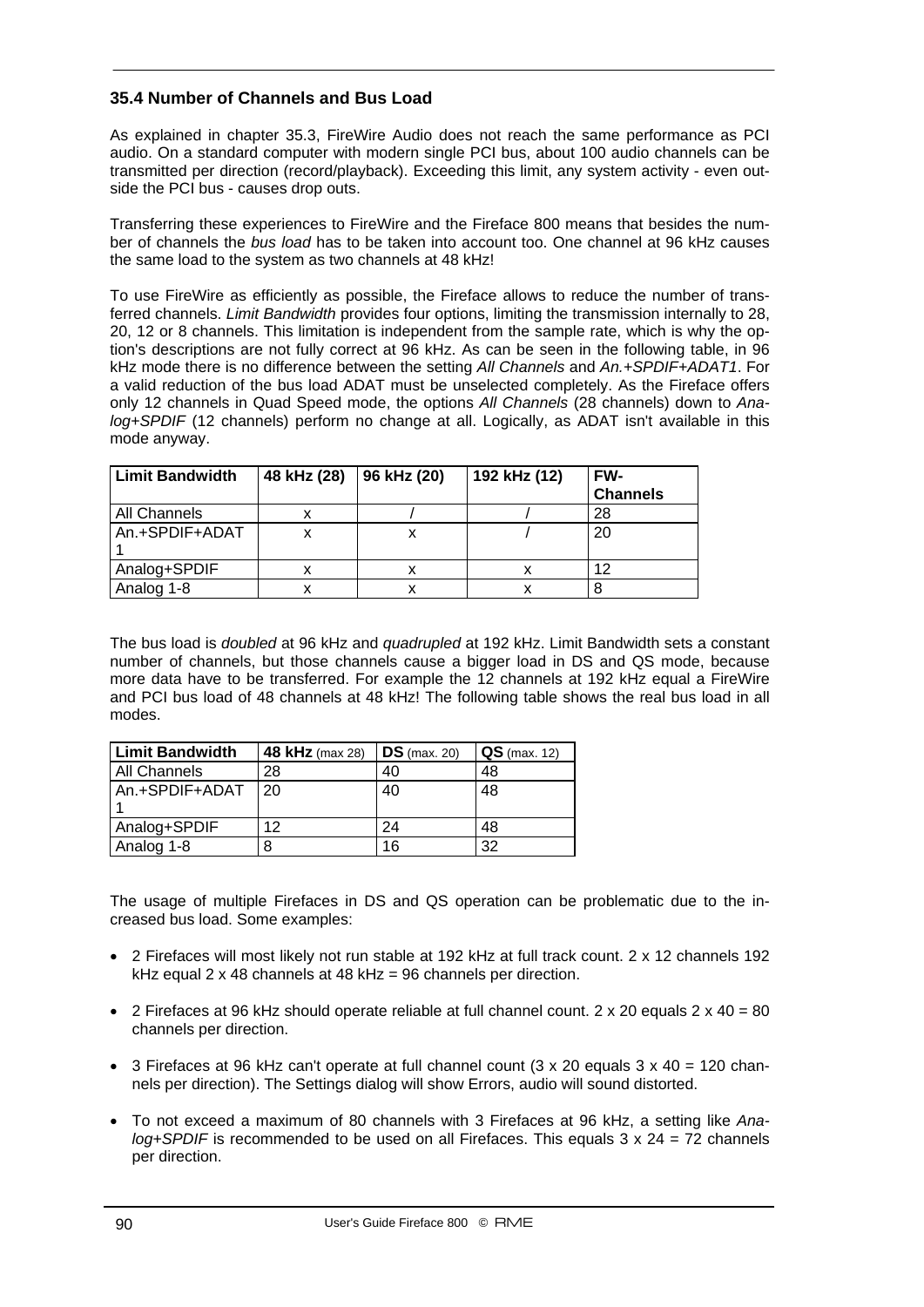# **35.5 DS - Double Speed**

When activating the *Double Speed* mode the Fireface 800 operates at double sample rate. The internal clock 44.1 kHz turns to 88.2 kHz, 48 kHz to 96 kHz. The internal resolution is still 24 bit.

Sample rates above 48 kHz were not always taken for granted, and are still not widely used because of the CD format (44.1 kHz) dominating everything. Before 1998 there were no receiver/transmitter circuits available that could receive or transmit more than 48 kHz. Therefore a work-around was used: instead of two channels, one AES line only carries one channel, whose odd and even samples are being distributed to the former left and right channels. By this, you get the double amount of data, i. e. also double sample rate. Of course in order to transmit a stereo signal two AES/EBU ports are necessary then.

This transmission mode is called *Double Wire* in the professional studio world, and is also known as *S/MUX (Sample Multiplexing)* in connection with the ADAT format.

Not before February 1998, Crystal shipped the first 'single wire' receiver/transmitters that could also work with double sample rate. It was then possible to transmit two channels of 96 kHz data via one AES/EBU port.

But *Double Wire* is still far from being dead. On one hand, there are still many devices which can't handle more than 48 kHz, e. g. digital tape recorders. But also other common interfaces like ADAT or TDIF are still using this technique.

Because the ADAT interface does not allow for sampling frequencies above 48 kHz (a limitation of the interface hardware), the Fireface 800 automatically uses *Sample Multiplexing* in DS mode. One channel's data is distributed to two channels according to the following table:

| Analog In   |       |                   |                   |                   |                   |                   |                   |                   |
|-------------|-------|-------------------|-------------------|-------------------|-------------------|-------------------|-------------------|-------------------|
| DS Signal   | 1/2   | 3/4               | 5/6               | 7/8               |                   | 3/4               | 5/6               | 7/8               |
| <b>Port</b> | ADAT1 | ADAT <sub>1</sub> | ADAT <sub>1</sub> | ADAT <sub>1</sub> | ADAT <sub>2</sub> | ADAT <sub>2</sub> | ADAT <sub>2</sub> | ADAT <sub>2</sub> |

As the transmission of double rate signals is done at standard sample rate (Single Speed), the ADAT outputs still deliver 44.1 kHz or 48 kHz.

# **35.6 QS – Quad Speed**

Due to the small number of available devices that use sample rates up to 192 kHz, but even more due to a missing real world application (CD...), Quad Speed has had no broad success so far. An implementation of the ADAT format as double S/MUX results in only two channels per optical output. There are few devices using this method.

The Fireface 800 can not provide ADAT at 192 kHz, because this would equal a channel count of 64 (10+2+2+2 x 4, see chapter 35.4, Number of Channels and Bus load). The Fireface is internally limited to 48 channels.

The SPDIF (AES) output of the Fireface 800 provides 192 kHz as Single Wire only.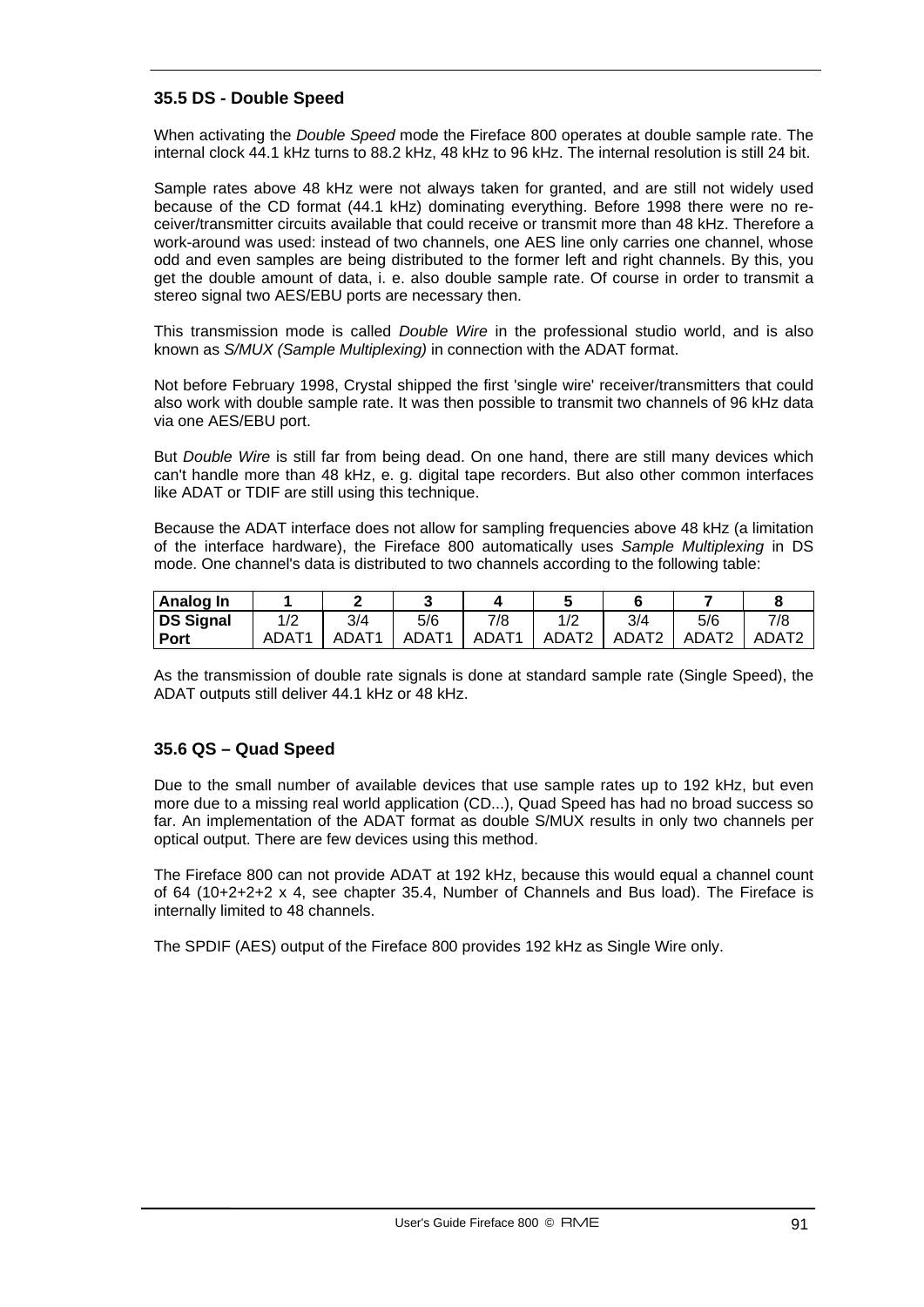# **35.7 AES/EBU - SPDIF**

The most important electrical properties of 'AES' and 'SPDIF' can be seen in the table below. AES/EBU is the professional balanced connection using XLR plugs. The standard is being set by the *Audio Engineering Society* based on the AES3-1992. For the 'home user', SONY and Philips have omitted the balanced connection and use either Phono plugs or optical cables (TOSLINK). The format called S/P-DIF (SONY/Philips Digital Interface) is described by IEC 60958.

| <b>Type</b>    | AES3-1992                        | <b>IEC 60958</b>    |
|----------------|----------------------------------|---------------------|
| Connection     | <b>XLR</b>                       | RCA / Optical       |
| Mode           | <b>Balanced</b>                  | Un-balanced         |
| Impedance      | 110 Ohm                          | 75 Ohm              |
| Level          | 0.2 V up to 5 Vss                | 0.2 V up to 0.5 Vss |
| Clock accuracy | not specified                    | I: $\pm$ 50ppm      |
|                |                                  | II: 0,1%            |
|                |                                  | III: Variable Pitch |
| Jitter         | $< 0.025$ UI (4.4 ns @ 44.1 kHz) | not specified       |

Besides the electrical differences, both formats also have a slightly different setup. The two formats are compatible in principle, because the audio information is stored in the same place in the data stream. However, there are blocks of additional information, which are different for both standards. In the table, the meaning of the first byte (#0) is shown for both formats. The first bit already determines whether the following bits should be read as Professional or Consumer information.

| <b>Byte</b> | Mode | Bit 0 |        |          |          |        |              |  |  |
|-------------|------|-------|--------|----------|----------|--------|--------------|--|--|
|             | Pro  | P/C   | Audio? | Emphasis |          | Locked | Sample Freq. |  |  |
|             | Con  | P/C   | Audio? | JODV     | Emphasis |        | Mode         |  |  |

It becomes obvious that the meaning of the following bits differs quite substantially between the two formats. If a device like a common DAT recorder only has an SPDIF input, it usually understands only this format. In most cases, it will switch off when being fed Professional-coded data. The table shows that a Professional-coded signal would lead to malfunctions for copy prohibition and emphasis, if being read as Consumer-coded data.

Nowadays many devices with SPDIF input can handle Professional subcode. Devices with AES3 input almost always accept Consumer SPDIF (passive cable adapter necessary).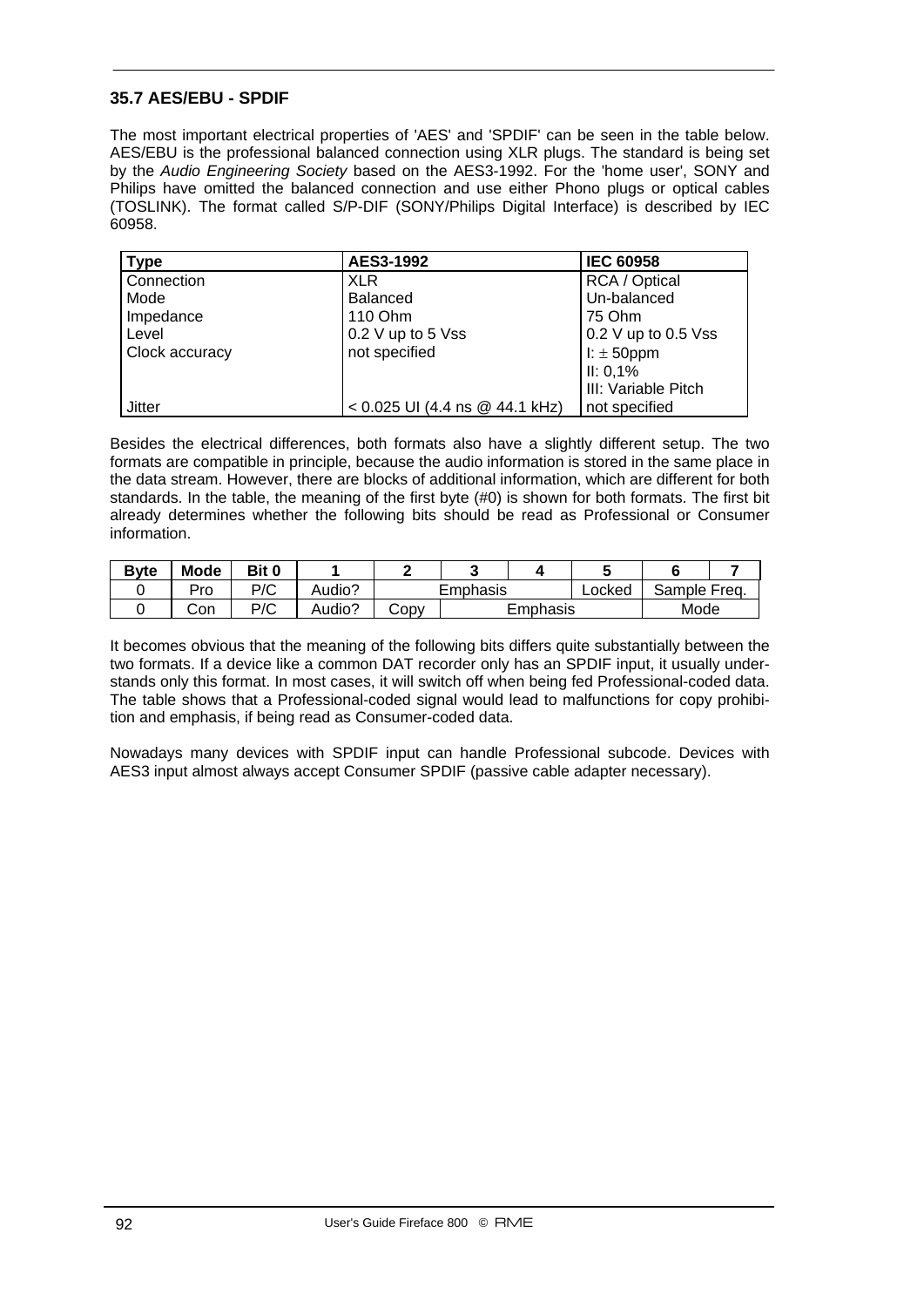# **35.8 Noise level in DS / QS Mode**

The outstanding signal to noise ratio of the Fireface's AD-converters can be verified even without expensive test equipment, by using record level meters of various software. But when activating the DS and QS mode, the displayed noise level will rise from -109 dB to -104 dB at 96 kHz, and –82 dB at 192 kHz. This is not a failure. The software measures the noise of the whole frequency range, at 96 kHz from 0 Hz to 48 kHz (RMS unweighted), at 192 kHz from 0 Hz to 96 kHz.

When limiting the measurement's frequency range to 22 kHz (audio bandpass, weighted) the value would be -110 dB again. This can be verified even with RME's Windows tool *DIGICheck*. Although a dBA weighted value does not include such a strong bandwidth limitation as audio bandpass does, the displayed value of –108 dB is nearly identical to the one at 48 kHz.

| File<br>Function | Options           |   | Help |    |    |                  |            |             |            |             |         |
|------------------|-------------------|---|------|----|----|------------------|------------|-------------|------------|-------------|---------|
| Subframe         | MSB<br>Audio Data |   |      |    |    | LSB <sup>1</sup> | <b>AUX</b> | <b>CUV</b>  | RMS [dB+3] | RMS [dBA+3] | DC [dB] |
| $1 - Left$       | $x \mid x \mid x$ |   |      |    |    |                  |            | 100         | $-81.9$    | $-108.5$    | LOW     |
| 2 - Right        | $x - x$           |   |      |    |    |                  |            | <b>NOON</b> | $-82.1$    | $-108.9$    | LOW     |
| <b>Bits</b>      |                   | 4 | 8    | 12 | 16 | 20               | 24         |             |            |             |         |

The reason for this behaviour is the noise shaping technology of the analog to digital converters. They move all noise and distortion to the in-audible higher frequency range, above 24 kHz. That's how they achieve their outstanding performance and sonic clarity. Therefore the noise is slightly increased in the ultrasound area. High-frequent noise has a high energy. Add the doubled (quadrupled) bandwidth, and a wideband measurement will show a significant drop in SNR, while the human ear will notice absolutely no change in the audible noise floor.

# **35.9 SteadyClock**

The SteadyClock technology of the Fireface 800 guarantees an excellent performance in all clock modes. Thanks to a highly efficient jitter suppression, the AD- and DA-conversion always operates on highest sonic level, being completely independent from the quality of the incoming clock signal.

SteadyClock has been originally developed to gain a stable and clean clock from the heavily jittery MADI data signal (the embedded MADI clock suffers from about 80 ns jitter). Using the Fireface's input signals SPDIF and ADAT, you'll most probably never experience such high jitter values. But SteadyClock is not only ready for them, it would handle them just on the fly.

Common interface jitter values in real world applications are below 10 ns, a very good value is less than 2 ns.



The screenshot shows an extremely jittery SPDIF signal of about 50 ns jitter (top graph, yellow). SteadyClock turns this signal into a clock with less than 2 ns jitter (lower graph, blue). The signal processed by SteadyClock is of course not only used internally, but also used to clock the digital outputs. Therefore the refreshed and jitter-cleaned signal can be used as reference clock without hesitation.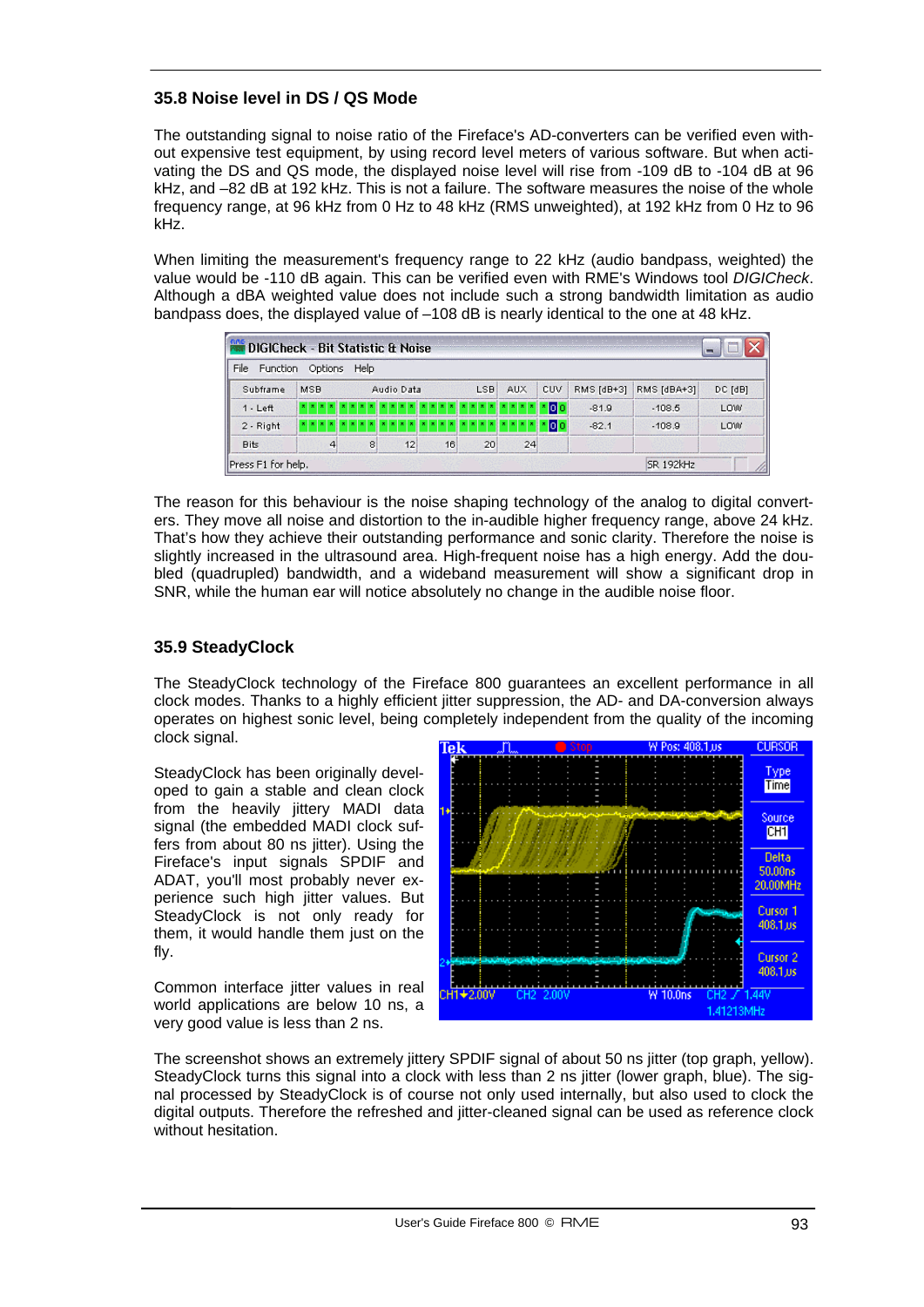# **36. Diagrams**

# **36.1 Block Diagram Fireface 800**